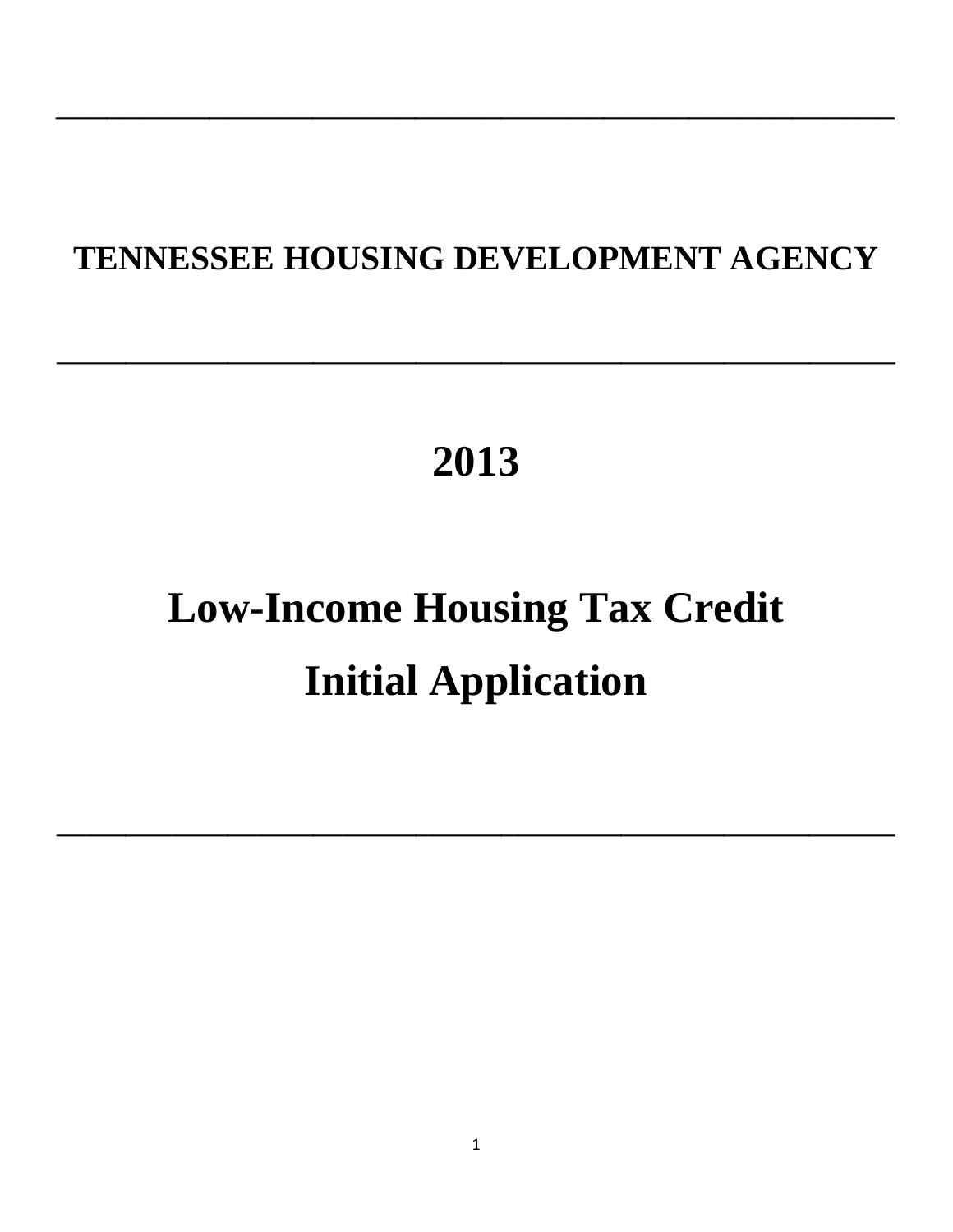## **Initial Application Instructions Low Income Housing Tax Credit Program Year 2013**

#### Development Name:

#### **PLEASE READ THESE INSTRUCTIONS CAREFULLY BEFORE SUBMITTING AN INITIAL APPLICATION:**

As required in the Tennessee Housing Development Agency Low-Income Housing Tax Credit Qualified Allocation Plan for 2013 (the "2013 QAP), an application must meet all Eligibility Requirements before it will be scored based on the Selection Criteria and Scoring. **(meeting Eligibility Requirements does not count towards points).**

The items to meet Eligibility Requirements are required and **must** be submitted with all Initial Applications. Items submitted to meet Eligibility Requirements **do not** receive points.

All documentation required as part of the Initial Application to meet Eligibility Requirements and for Scoring must be submitted by or before the application deadline specified in Part VI-C of the 2013 QAP and in accordance with all Initial Application Requirements contained in the 2013 QAP. Points will be awarded based on the criteria in part VII-B of the 2013 QAP and based on information supplied in the Initial Application and all relevant Attachments**. POINTS WILL NOT BE AWARDED IN SCORING CRITERIA CATEGORIES IF THERE ARE INCONSISTENCIES BETWEEN INFORMATION REQUIRED IN THE 2013 QAP AND INFORMATION SUPPLIED IN THE INITIAL APPLICATION OR IN RELEVANT ATTACHMENTS OR IF THERE ARE INCONSISTENCIES WITHIN THE INITIAL APPLICATION AND/OR THE RELEVANT ATTACHMENTS.**

#### **IN COMPLETING THE INITIAL APPLICATION, PLEASE REFER TO PART VI-A, PART VII-A-4-d, PART VII-A-4-e, AND PART VII-B-3 OF THE 2013 QAP.**

THDA **will not** accept any documentation submitted outside the time periods or procedures established in the 2013 QAP.

If a Preliminary Award Letter is issued, all additional documentation required, as stated in the Carryover Allocation Application, for eligibility or for points claimed in Part VII-B of the Initial Application, must be submitted by the date specified in Carryover Allocation Application. If **all** required documentation is not submitted by the specified deadlines, the Preliminary Award Letter will be cancelled.

An Initial Application must receive a minimum score of 132 points, as determined by THDA, to be eligible to compete for Tax Credits.

**DO NOT SUBMIT AN INITIAL APPLICATION IN A BINDER OR SPIRAL BINDING. DO NOT USE DIVIDER PAGES OR COVER SHEETS TO INDICATE BACKUP ITEMS.** Label all backup documentation directly on the document. Any deviations from this system will cause delays in processing your application.

#### **THDA WILL RETURN INCOMPLETE APPLICATIONS TO THE APPLICANT.**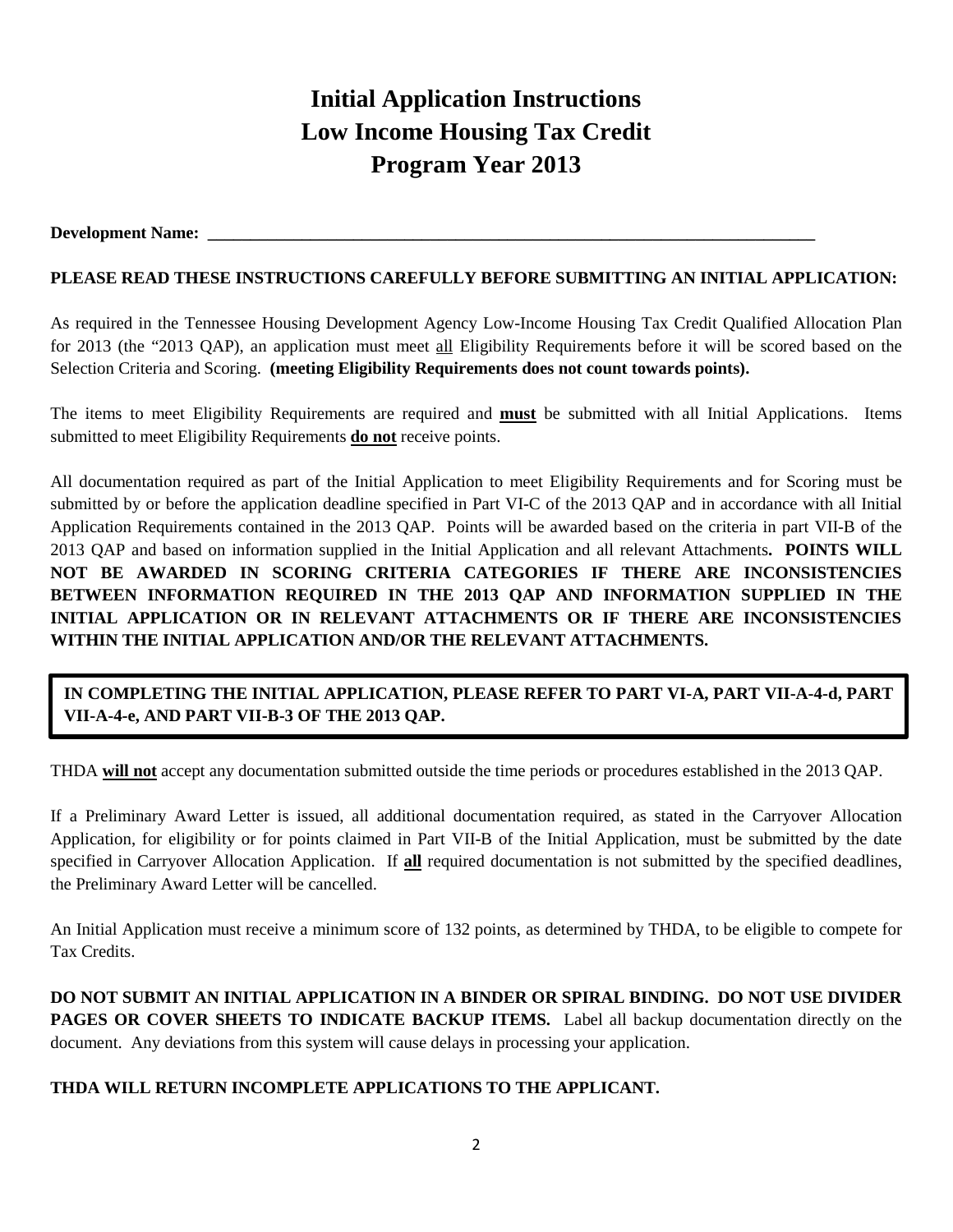### **2013 INITIAL APPLICATION CHECKLIST**

#### **Development Name: \_\_\_\_\_\_\_\_\_\_\_\_\_\_\_\_\_\_\_\_\_\_\_\_\_\_\_\_\_\_\_\_\_\_\_\_\_\_\_\_\_\_\_\_\_\_\_\_\_\_\_\_\_\_\_\_\_\_\_\_\_\_\_\_\_\_\_\_\_\_\_**

An Initial Application and supporting documentation must be submitted to THDA in the following order. *(Check boxes of items submitted)*

|                 | <b>Not</b>      |                                                |                                                                                                                 |
|-----------------|-----------------|------------------------------------------------|-----------------------------------------------------------------------------------------------------------------|
| <b>Required</b> | <b>Required</b> |                                                |                                                                                                                 |
| □               | $\Box$          | Initial Application Checklist (This checklist) |                                                                                                                 |
| □               | $\Box$          |                                                | Statement of Application and Certification (for the Ownership Entity identified in Section 3)                   |
| □               | $\Box$          |                                                | Statement of Application and Certification (for the Developer identified in Section 4)                          |
| ⊔               | $\Box$          | <b>Initial Application form</b>                |                                                                                                                 |
| □               | $\Box$          | Attachment 1:                                  | Determination of Applicable Fraction                                                                            |
| □               | $\Box$          | Attachment 1A:                                 | <b>Development Construction Data</b>                                                                            |
| □               | $\Box$          | Attachment 2:                                  | Unit Information Low-Income Units Only                                                                          |
| □               | $\Box$          | Attachment 3:                                  | Unit Information Market - Rate Units Only                                                                       |
| □               | $\Box$          | Attachment 4:                                  | Monthly Utility Allowance Calculation                                                                           |
| □               | $\Box$          | Attachment 5:                                  | Sources and Uses of Funds                                                                                       |
| □               | $\Box$          | Attachment 6:                                  | <b>Construction Financing</b>                                                                                   |
| □               | $\Box$          | Attachment 7:                                  | Permanent Financing                                                                                             |
| □               | $\Box$          | Attachment 8:                                  | <b>Government Subsidies</b>                                                                                     |
| ◻               | $\Box$          | Attachment 9:                                  | <b>Syndication Information</b>                                                                                  |
| ◻               | $\Box$          | Attachment 10:                                 | Annual Expense Information                                                                                      |
| □               | $\Box$          | Attachment 11:                                 | <b>Development Costs</b>                                                                                        |
| □               | $\Box$          | Attachment 12:                                 | <b>Calculation of Potential Tax Credits</b>                                                                     |
| П               | $\Box$          | Attachment 13:                                 | Confirmation of Community Revitalization Plan                                                                   |
| □               | $\Box$          | Attachment 14:                                 | Units Designed for Special Housing Needs                                                                        |
| □               | $\Box$          | Attachment 15:                                 | Development Schedule                                                                                            |
| □               | $\Box$          | Attachment 16A:                                | Type of Ownership Entity - Partnership                                                                          |
| ◻               | $\Box$          | Attachment 16B:                                | Type of Ownership Entity - Corporation                                                                          |
| □               | $\Box$          | Attachment 16C:                                | Type of Ownership Entity - Limited Liability Company                                                            |
| □               | $\Box$          | Attachment 17A:                                | Type of Developer Entity - Partnership                                                                          |
| □               | $\Box$          | Attachment 17B:                                | Type of Developer Entity - Corporation                                                                          |
| □               | $\Box$          | Attachment 17C:                                | Type of Developer Entity - Limited Liability Company                                                            |
| □               | $\Box$          | Organizational Chart                           |                                                                                                                 |
| □               | $\Box$          | Attachment 18:                                 | Other Development Participants                                                                                  |
| □               | $\Box$          | Attachment 20:                                 | Verification of Compliance For Existing LIHTC Projects                                                          |
| □               | $\Box$          | Attachment 21:                                 | Certificate Regarding Eligibility For Low-Income Housing Tax Credits                                            |
| $\Box$          | $\Box$          | Attachment 22:                                 | Certificate Regarding Acquisition Credits (required if acquisition/rehabilitation tax<br>credits are requested) |
| □               | □               | Attachment 23:                                 | Disclosure Form                                                                                                 |
| $\Box$          | $\Box$          | Attachment 24:                                 | Form of Opinion Letter Regarding Exemption under Part VII.A.6.d                                                 |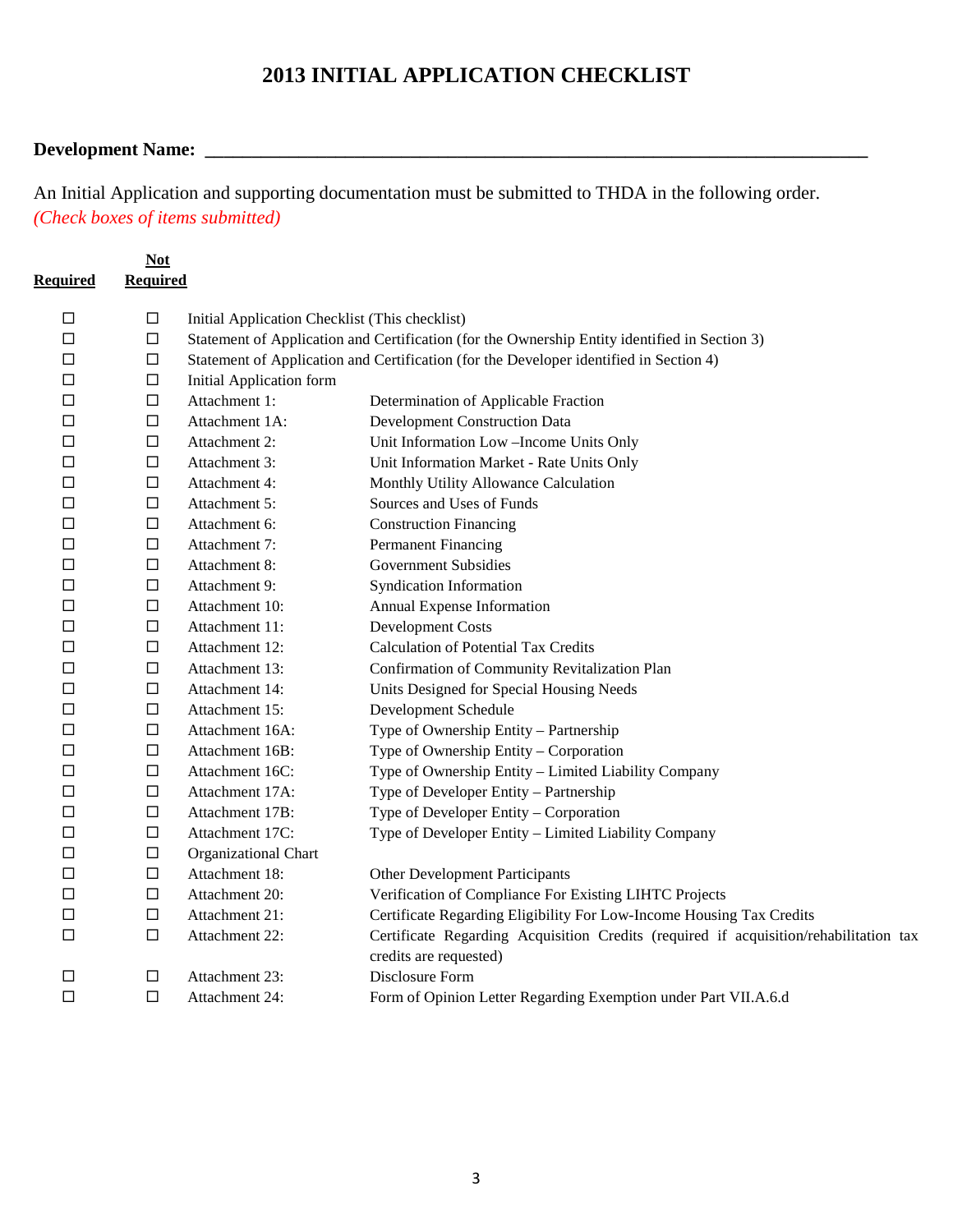|                 | Not             |                                           |                                                                                                                                                                                                             |
|-----------------|-----------------|-------------------------------------------|-------------------------------------------------------------------------------------------------------------------------------------------------------------------------------------------------------------|
| <u>Required</u> | <b>Required</b> |                                           |                                                                                                                                                                                                             |
| $\Box$          | $\Box$          | Attachment 26A:                           | Certificate Regarding Qualification for Public Housing Authority Set-Aside Without<br>Hope VI (required if requesting tax credits under the Public Housing Authority Set-<br>Aside without Hope VI funding) |
| $\Box$          | □               | Attachment 26B:                           | Certificate Regarding Qualification for Public Housing Authority Set-Aside Without<br>Hope VI (required if requesting tax credits under the Public Housing Authority Set-<br>Aside without Hope VI funding) |
| $\Box$          | $\Box$          | Attachment 27:                            | Letter From Executive Director of PHA (required if requesting tax credits under the<br>Public Housing Authority Set-Aside with Hope VI funding)                                                             |
| 口               | □               |                                           | A copy of the Hope VI Revitalization Grant Assistance Award (form HUD-1044) (required if requesting tax credits<br>under the Public Housing Authority Set-Aside with Hope VI funding)                       |
| $\Box$          | $\Box$          | Authority Set-Aside with Hope VI funding) | A copy of the HUD approved Revitalization Plan (required if requesting tax credits under the Public Housing                                                                                                 |
| $\Box$          | $\Box$          | Attachment 28A:                           | Certificate Regarding Qualification for the Non-Profit Set-Aside (When Non-Profit is<br>the Sole General Partner or Sole Managing Member of Development Owner)                                              |
| $\Box$          | $\Box$          | Attachment 28B:                           | Certificate Regarding Qualification for the Non-Profit Set-Aside (When Non-Profit(s)<br>Formed a Corporation to be Sole General Partner or Sole Managing Member of<br>Development Owner)                    |
| $\Box$          | $\Box$          | Attachment 29:                            | Evidence of Non-Profit Housing Experience                                                                                                                                                                   |
| □               | □               |                                           | Comprehensive Service Plan for Special Housing Needs Set-Aside                                                                                                                                              |
| $\Box$          | $\Box$          |                                           | Verification of Agreements with Providers of On-Site Services for Special Housing Needs Set-Aside                                                                                                           |

#### **Documentation Evidencing Property Control, Level 1 (check one):**

- Recorded Instrument of Conveyance; or
- □ Contract for Sale or Contract for 50 year ground lease; or
- $\Box$  Option to Purchase or Option for 50 year ground lease; or
- $\square$  Evidence demonstrating the ability to acquire property through power of eminent domain

#### **Documentation Evidencing Property Control, Level 2 (check one):**

- $\Box$  Commitment for Title Insurance
- Executed Unqualified Attorney Title Opinion

#### **Third Party Documentation (Reports):**

- $\Box$  Market Study (Requires original and one copy only)
- $\Box$  Physical Needs Assessment (required if proposed development involves rehabilitation) (Requires original and one copy only)
- $\Box$  Appraisal (required if acquisition credit requested on five or more units) (Requires original and one copy only)
- $\Box$  Land Appraisal (Requires original and one copy only)
- $\Box$  Application Fee Check made payable to Tennessee Housing Development Agency for Application Fee (See Part XV of the 2013 QAP) attached to page 1 of the Initial Application)
- $\Box$  Originals of all above items and one complete copy along with two digital copies on CD-ROM
- $\Box$  Competitive The complete Initial Application with all of the Attachments are due for eligibility and scoring on February 1, 2013 by 1:00pm Central Time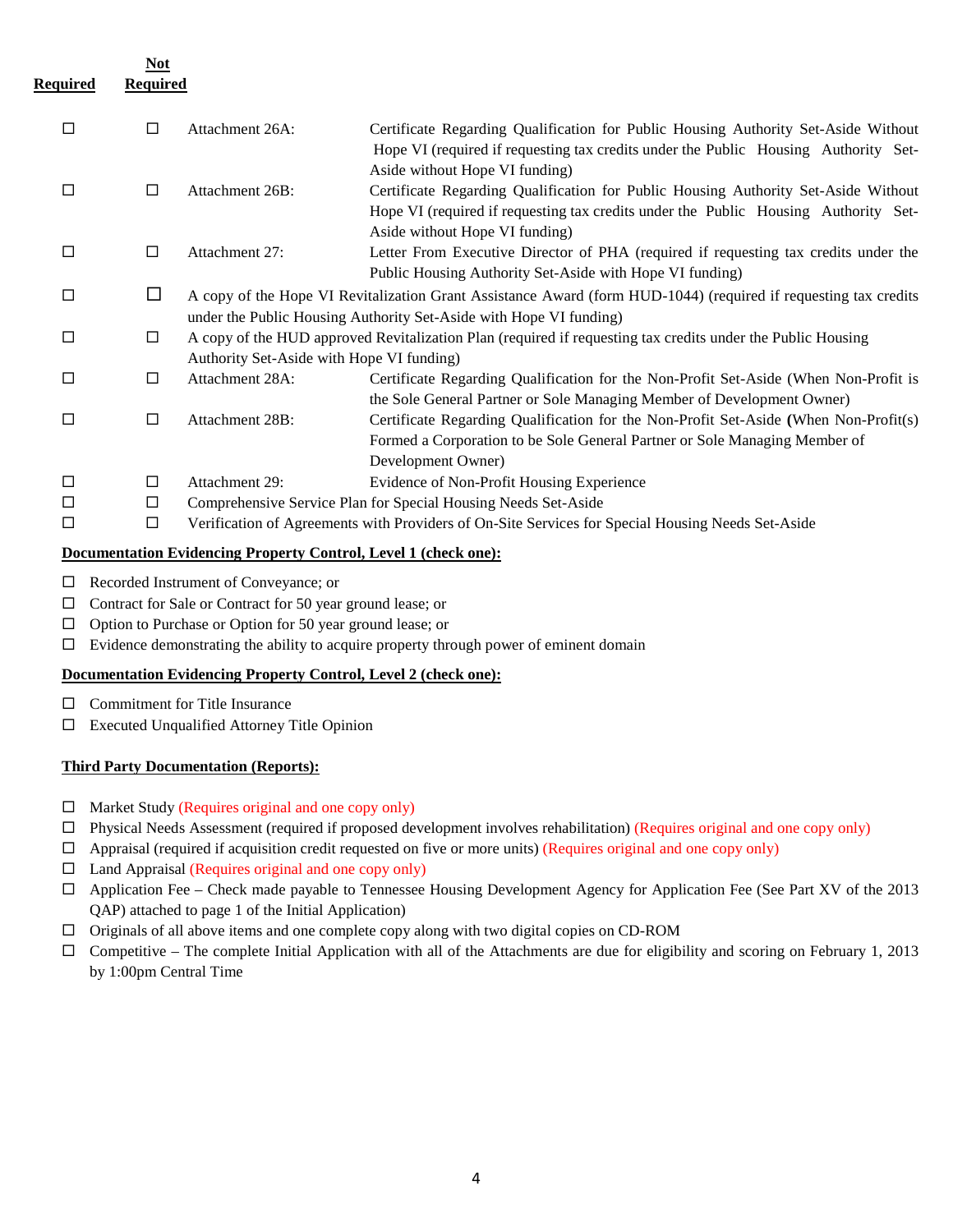#### **TENNESSEE HOUSING DEVELOPMENT AGENCY**

Low-Income Housing Tax Credit Application Program Year 2013

#### **INITIAL APPLICATION**

Date of Application: \_\_\_\_\_\_\_\_\_\_\_\_\_\_\_\_\_

#### **1. DEVELOPMENT NAME AND LOCATION:**

| A. Development Name:           |  |
|--------------------------------|--|
| <b>B.</b> Development Address: |  |
| City:                          |  |
| County:                        |  |
| State:                         |  |
| Zip Code:                      |  |
| Name of nearest Cross Street:  |  |
| $Map(s)$ and Parcel $(s)$ :    |  |

C. Jurisdiction: The Development will be within the jurisdiction of (if dual jurisdiction, check all three boxes and complete information for **both** city/town/other municipality **and** county):

| $\Box$ | A city/town/other municipality |  |
|--------|--------------------------------|--|
|        | Mayor:                         |  |
|        | Mayor's Address:               |  |
|        | Mayor's email:                 |  |
|        | Mayor's Phone Number:          |  |
| $\Box$ | A county                       |  |
|        | Mayor:                         |  |
|        | Mayor's Address:               |  |
|        | Mayor's email:                 |  |
|        | Mayor's Phone Number:          |  |
| $\Box$ | Dual jurisdiction              |  |

#### D. Set-Asides: **(Check all that apply)**

- Non-Profit Set-Aside
- $\Box$  Public Housing Authority Set-Aside
- Preservation Set-Aside
- $\Box$  Special Housing Needs Set-Aside
- $\Box$  QCT and CRP Set-Aside

#### E. Development Type **(Check all that apply)**

- $\square$  New Construction
- $\square$  Preservation or Rehabilitation
- $\hfill\Box$  <br> <br> Acquisition and Preservation or Rehabilitation
- Adaptive Reuse
- $\Box$  Scattered Site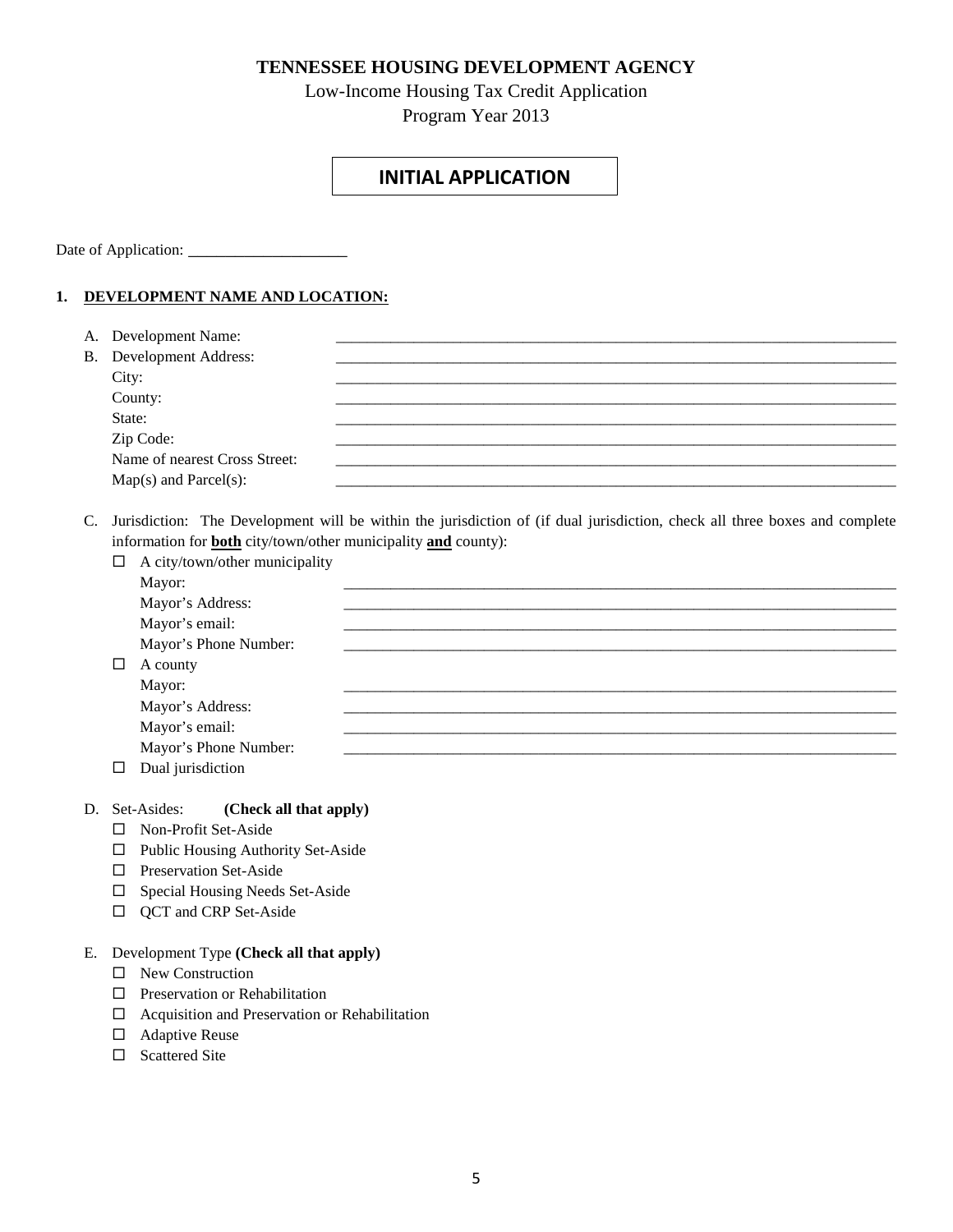#### **2. UNIT INFORMATION:**

- A. Total number of residential buildings proposed:
- B. Total number of residential units proposed:
- C. Applicable Fraction:
- D. Total number of units to be restricted for low-income tenants:
- E. Total number of units to be restricted for low-income tenants that will be rehabilitated:
- F. Total number of units to be restricted for low-income tenants that will not be rehabilitated due to recent rehabilitation or restoration because of fire, flood, other casualty, lack of need for rehabilitation, or any other reason:
- G. Total number of market rate units:
- H. Total number of square feet of low-income residential floor space (not including common area): \_\_\_\_\_\_\_\_\_\_\_\_\_\_\_\_\_
- I. Estimated annual credit requested for this Initial Application:

#### **3. APPLICANT/OWNERSHIP ENTITY:**

A. Name and address of Ownership Entity (this is the entity to which tax credits may be awarded)

| $Zip Code: \n \n\nTelephone: (\_\_\_\_\_\_\_\_\_$ |
|---------------------------------------------------|
| Fax: (                                            |
|                                                   |

- B. The Ownership Entity (check only one and complete):
	- $\Box$  is validly formed and currently in existence in the State of Tennessee (Attach a Certificate of Existence for the Ownership Entity dated not more than 30 days prior to the date of this Application)
	- is validly formed and currently in existence in the state of \_\_\_\_\_\_\_\_\_\_\_\_\_\_\_\_\_\_\_\_\_\_\_\_\_\_\_\_\_\_ and the Ownership Entity qualified to do business in Tennessee on \_\_\_\_\_\_\_\_\_\_\_\_\_\_\_\_\_\_\_\_\_\_\_(date*) (If Ownership Entity is a Limited Liability Company, attach Tennessee Application for Certificate of Authority bearing evidence of filing with the Tennessee Secretary of State's office. If Ownership Entity is a limited partnership, attach Tennessee Application for Registration bearing evidence of filing with the Tennessee Secretary of State's office. If Ownership Entity is a corporation, attach Tennessee Certificate of Authority. If Ownership Entity is a limited liability partnership, attach Tennessee Certificate of Good Standing.)*
	- will be formed in the state of \_\_\_\_\_\_\_\_\_\_\_\_\_\_\_\_\_\_\_\_\_\_\_\_\_\_\_on or before \_\_\_\_\_\_\_\_\_\_\_\_\_\_\_, 2013

| C. Type of Ownership Entity (check only one and complete all information): |                                                                           |                              | <b>Tax ID Number:</b> |
|----------------------------------------------------------------------------|---------------------------------------------------------------------------|------------------------------|-----------------------|
| ◻                                                                          | Limited Partnership (Complete and submit Attachment 16A)                  |                              |                       |
| ⊔                                                                          | General Partnership (Complete and submit Attachment 16A)                  |                              |                       |
|                                                                            | $\Box$ Limited Liability Partnership (Complete and submit Attachment 16A) |                              |                       |
|                                                                            | $\Box$ Limited Liability Corporation (Complete and submit Attachment 16C) |                              |                       |
| ப                                                                          | Corporation (Complete and submit Attachment 16B)                          |                              |                       |
|                                                                            | Individual                                                                | (use social security number) |                       |
|                                                                            |                                                                           |                              |                       |

D. Contact Person for Ownership Entity:

| State: |  |  |
|--------|--|--|
|        |  |  |
|        |  |  |
|        |  |  |
|        |  |  |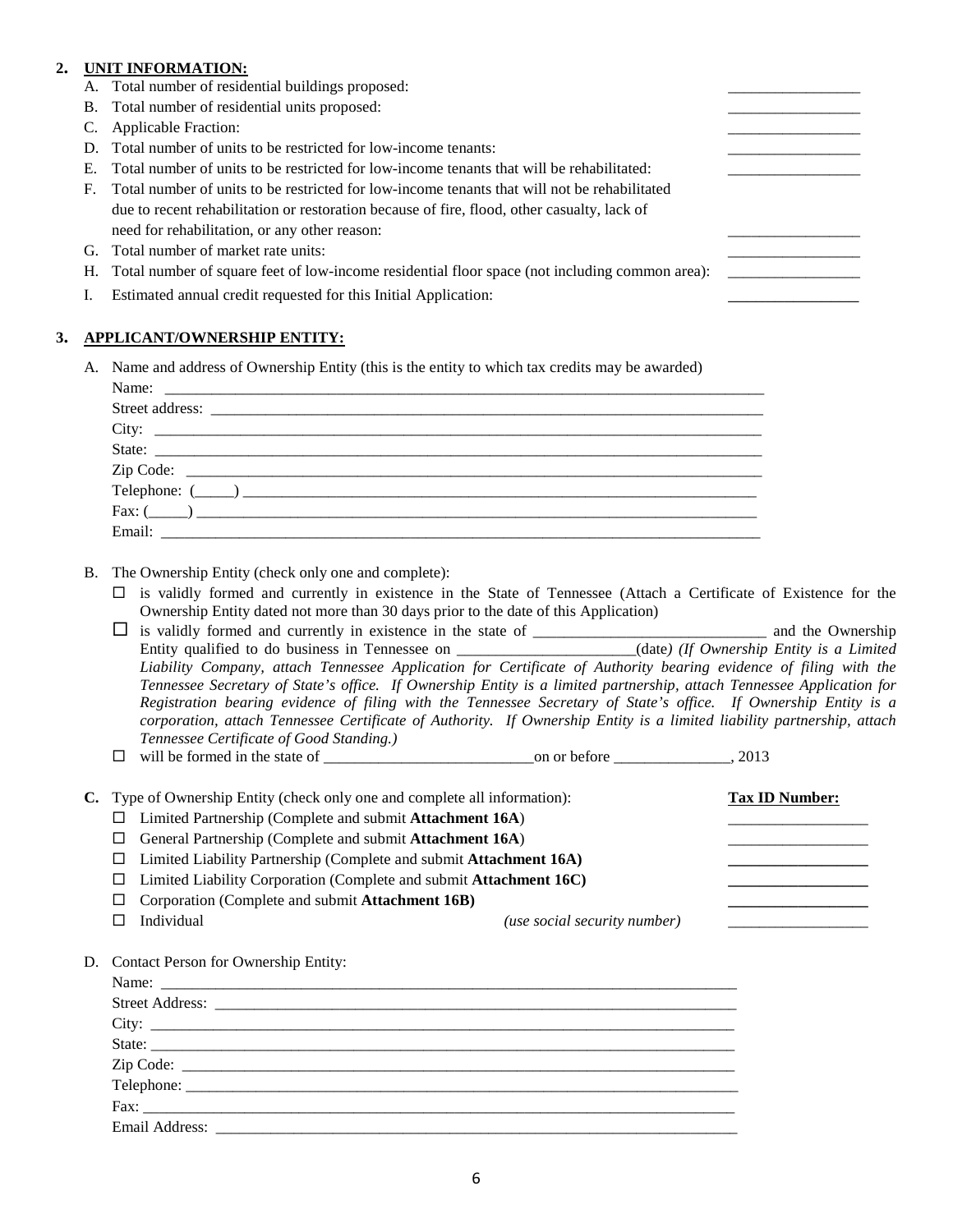E. Alternate Contact Person for Ownership Entity:

| State:     |
|------------|
|            |
| Telephone: |
|            |
|            |

#### **4. DEVELOPER ENTITY:**

A. Name and Address of Developer:

| State:                          |  |  |
|---------------------------------|--|--|
|                                 |  |  |
|                                 |  |  |
|                                 |  |  |
| Email Address: ________________ |  |  |

|     | B. Type of Developer Entity (check only one and complete all information):<br>Limited Partnership (Complete and submit Attachment 17A) |                              | <b>Tax ID Number:</b> |
|-----|----------------------------------------------------------------------------------------------------------------------------------------|------------------------------|-----------------------|
|     |                                                                                                                                        |                              |                       |
| L L | General Partnership (Complete and submit Attachment 17A)                                                                               |                              |                       |
|     | Limited Liability Partnership (Complete and submit Attachment 17A)                                                                     |                              |                       |
|     | Limited Liability Corporation (Complete and submit Attachment 17C)                                                                     |                              |                       |
|     | Corporation (Complete and submit Attachment 17B)                                                                                       |                              |                       |
|     | Individual                                                                                                                             | (use social security number) |                       |

#### **5. OTHER DEVELOPMENT PARTICIPANTS:**

- A. Complete and submit **Attachment 18**
- B. Does the Contractor, the Management Company, the Sponsoring Organization, the Consultant, the Tax Accountant, and/or the Architect, as identified on Attachment 18, the Syndicator/Equity Provider, identified in Attachment 9, or any individual directly or indirectly involved with any such entity have any direct or indirect relationship (personal or business) with or interest in any of the following:

| $Yes$ | $\underline{\mathbf{N}\mathbf{o}}$ |                                                                                                  |
|-------|------------------------------------|--------------------------------------------------------------------------------------------------|
|       |                                    | Ownership Entity identified in Section 3 of this Initial Application                             |
|       |                                    | Developer identified in Section 4 of this Initial Application                                    |
|       |                                    | Any individual directly or indirectly involved with the Ownership Entity                         |
|       |                                    | Any individual directly or indirectly involved with the Developer                                |
|       |                                    | Any other entity identified on Attachment 18                                                     |
|       |                                    | Any individual directly or indirectly involved with any other entity identified on Attachment 18 |

C. Does the Ownership Entity identified in Section 3 of this Initial Application or any individual identified on Attachment 16A, 16B, or 16C have any direct or indirect relationship (personal or business) with or interest in any of the following:

| <u>Yes</u> | $\underline{\mathbf{N}\mathbf{o}}$ |                                                                                            |
|------------|------------------------------------|--------------------------------------------------------------------------------------------|
|            |                                    | The Developer identified in Section 4 of this Initial Application                          |
|            |                                    | Any individual directly or indirectly involved with the Developer                          |
| $\Box$     | П                                  | Any entity identified on Attachment 18                                                     |
|            |                                    | Any individual directly or indirectly involved with the syndicator/equity provider         |
|            |                                    | Any individual directly or indirectly involved with any entity identified on Attachment 18 |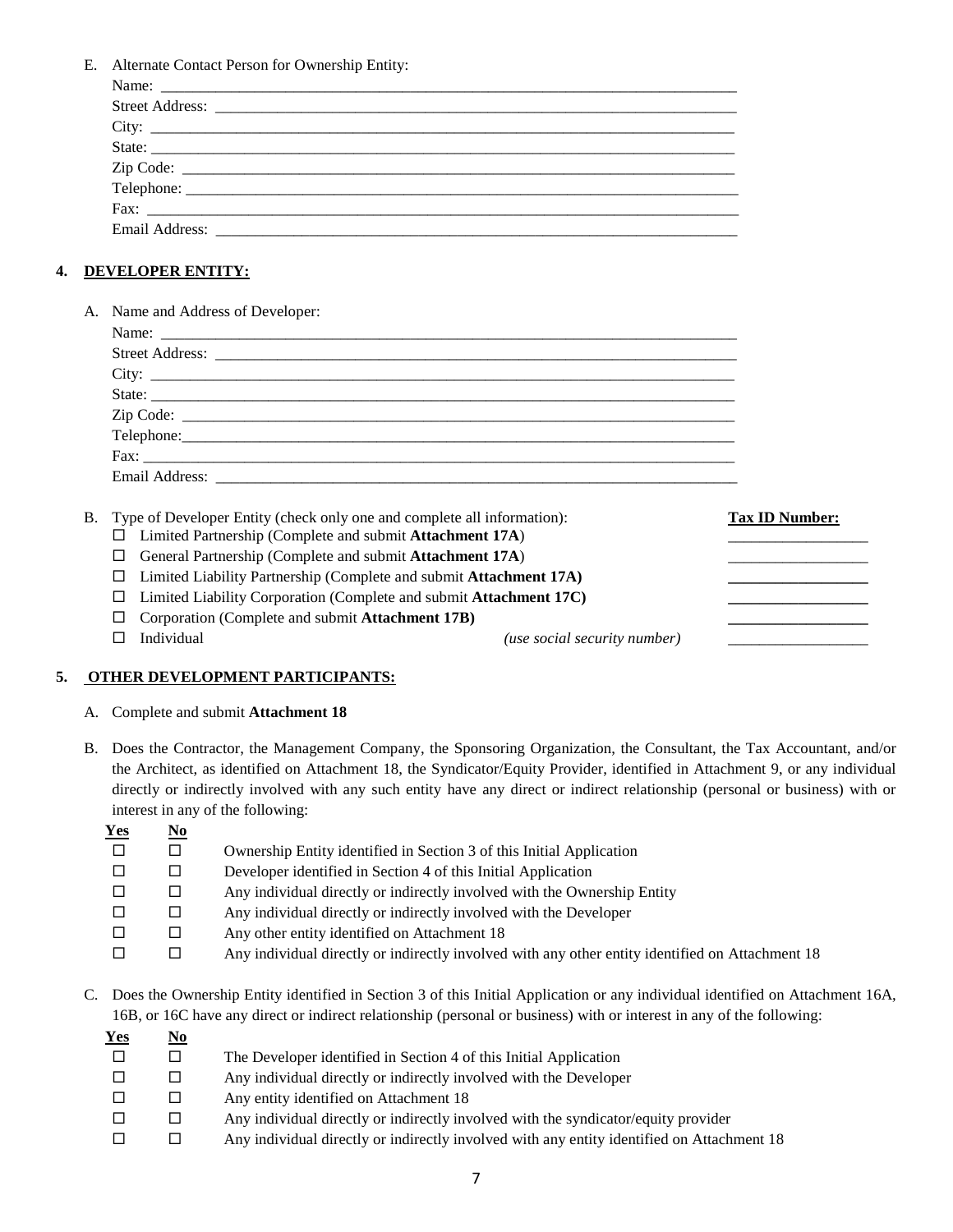- D. Does the Developer identified in Section 4 of this Initial Application or any individual identified on Attachment 17A, 17B, or 17C have any direct or indirect relationship (personal or business) with or interest in any of the following:
	- **Yes No**
	- $\square$  The Ownership Entity identified in Section 3 of this Initial Application
	- $\square$  Any individual directly or indirectly involved with the Ownership Entity
	- $\square$  Any entity identified on Attachment 18
	- $\square$  Any individual directly or indirectly involved with the syndicator/equity provider
	- $\square$  Any individual directly or indirectly involved with any entity identified on Attachment 18

#### **E. Explain all "Yes" boxes checked in Section 5B, 5C, or 5D above – attach as many additional pages as necessary.**

#### **6. DEVELOPMENT INFORMATION:**

- A. Type of Housing:
	- $\Box$  Multifamily Housing
	- $\Box$  Single Room Occupancy Housing
	- $\Box$  Housing for the Elderly
	- $\square$  Single Family Dwelling
	- $\Box$  Homeless Permanent Supportive Housing
	- $\square$  Transitional Housing
	- $\Box$  Congregate Care Facility
	- $\Box$  Assisted Living Facility
	- $\Box$  Other
- B. Is any building in the Development with four or fewer units occupied or to be occupied by the owner or a person related to the owner?
	- Yes
	- $\square$  No

C. Following rehabilitation or construction, will all residential rental units for low-income households: be in a decent, safe, and sanitary condition suitable for occupancy by these households?

- Yes
- $\square$  No

and, be comparable in terms of construction quality and amenities to market rent units in the Development?

- Yes
- $\square$  No

D. Ancillary Facilities – describe all ancillary facilities included in the Development

| Common Areas                      |
|-----------------------------------|
|                                   |
| Clinic/Medical/Nursing Facilities |
|                                   |

\_\_\_\_\_\_\_\_\_\_\_\_\_\_\_\_\_\_\_\_\_\_\_\_\_\_\_\_\_\_\_\_\_\_\_\_\_\_\_\_\_\_\_\_\_\_\_\_\_\_\_\_\_\_\_\_\_\_\_\_\_\_\_\_\_\_\_\_\_\_\_\_\_\_\_\_\_\_\_\_\_ \_\_\_\_\_\_\_\_\_\_\_\_\_\_\_\_\_\_\_\_\_\_\_\_\_\_\_\_\_\_\_\_\_\_\_\_\_\_\_\_\_\_\_\_\_\_\_\_\_\_\_\_\_\_\_\_\_\_\_\_\_\_\_\_\_\_\_\_\_\_\_\_\_\_\_\_\_\_\_\_\_

\_\_\_\_\_\_\_\_\_\_\_\_\_\_\_\_\_\_\_\_\_\_\_\_\_\_\_\_\_\_\_\_\_\_\_\_\_\_\_\_\_\_\_\_\_\_\_\_\_\_\_\_\_\_\_\_\_\_\_\_\_\_\_\_\_\_\_\_\_\_\_\_\_\_\_\_\_\_\_\_\_ \_\_\_\_\_\_\_\_\_\_\_\_\_\_\_\_\_\_\_\_\_\_\_\_\_\_\_\_\_\_\_\_\_\_\_\_\_\_\_\_\_\_\_\_\_\_\_\_\_\_\_\_\_\_\_\_\_\_\_\_\_\_\_\_\_\_\_\_\_\_\_\_\_\_\_\_\_\_\_\_\_

- E. Are services to be provided to residents in the Development?
	- □ Yes
	- $\square$  No

If yes, describe all services to be provided:\_\_\_\_\_\_\_\_\_\_\_\_\_\_\_\_\_\_\_\_\_\_\_\_\_\_\_\_\_\_\_\_\_\_\_\_\_\_\_\_\_\_\_\_\_\_\_

Will Current tenants be relocated for this Development?

- □ Yes
- $\square$  No

If yes, describe relocation assistance to be provided: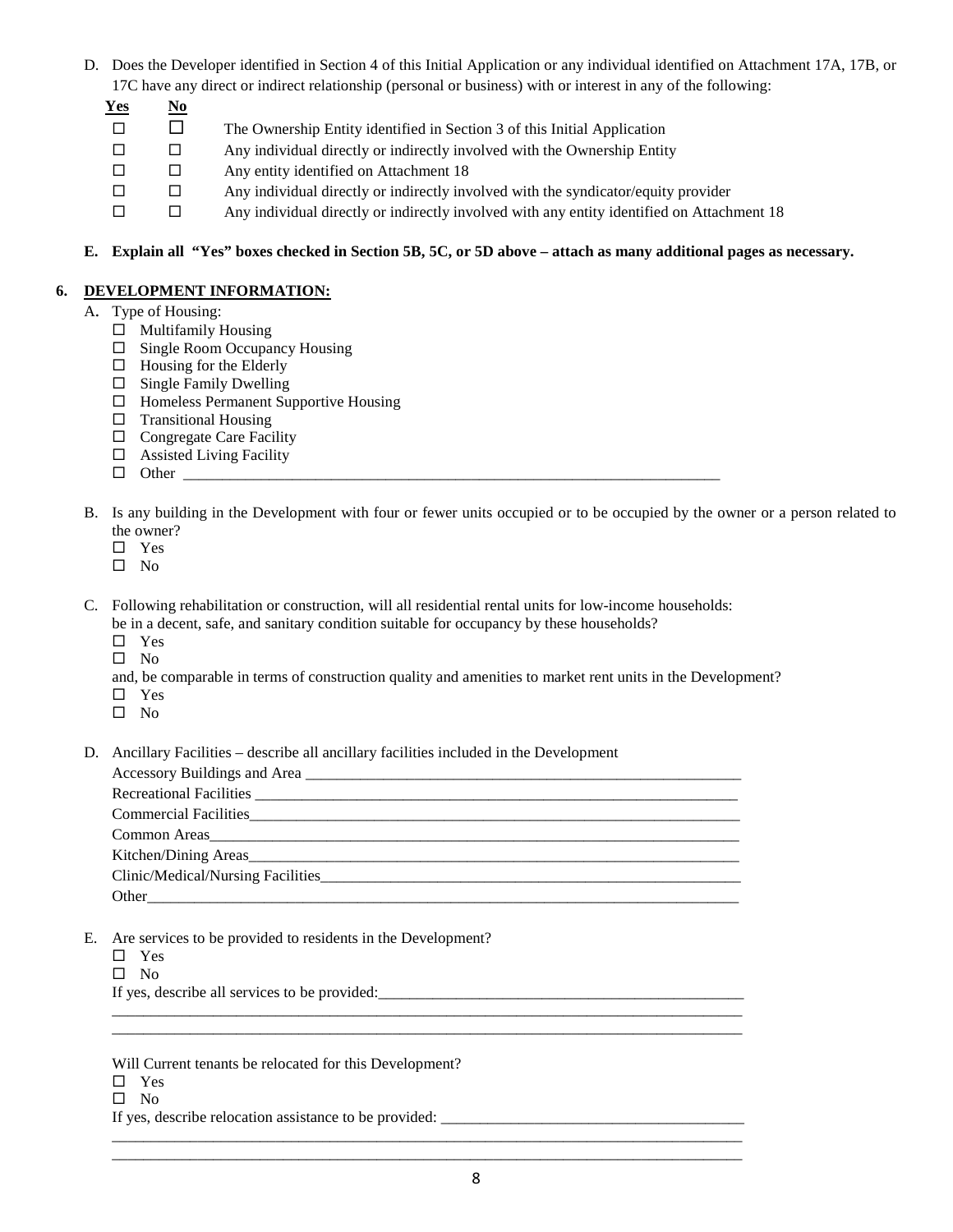#### **7. SECTION 42 IRREVOCABLE SET-ASIDE ELECTION:**

Elect one of the following minimum set-asides as required in Section  $42(g)(1)$ :

- $\Box$  20% of the units in the proposed Development are irrevocably designated for individuals whose income is 50% or less of the area median gross income. *(If this election is made, ALL non-market rate units will be restricted to tenants whose income is 50% or less of the area median gross income.)*
- $\Box$  40% of the units in the proposed Development are irrevocably designated for individuals whose income is 60% or less of the area median gross income.

#### **8. ACQUISITION INFORMATION:**

| A.          | Name of Seller:                                                                                                                                                                                                         |  |
|-------------|-------------------------------------------------------------------------------------------------------------------------------------------------------------------------------------------------------------------------|--|
|             |                                                                                                                                                                                                                         |  |
|             |                                                                                                                                                                                                                         |  |
|             |                                                                                                                                                                                                                         |  |
|             |                                                                                                                                                                                                                         |  |
|             |                                                                                                                                                                                                                         |  |
|             |                                                                                                                                                                                                                         |  |
|             | B. Number of parcels or tracts of land making up the site for the proposed Development: ___________                                                                                                                     |  |
| C.          | $Map(s)$ and $Parcel(s)$ :<br><u> 1980 - Jan Barbara, martxa al II-lea (h. 1980).</u>                                                                                                                                   |  |
|             | D. Are all parcels or tracts of land contiguous?<br>Yes<br>$\Box$<br>N <sub>0</sub><br>П                                                                                                                                |  |
| Е.          |                                                                                                                                                                                                                         |  |
| $F_{\rm c}$ | Total acquisition cost of all parcels and/or tracts making up the site (from recorded deed or as specified in purchase contract<br>or option): $\frac{1}{2}$                                                            |  |
|             | G. Date of site acquisition by the Ownership Entity or proposed date of site acquisition by the Ownership Entity:<br>and the state of the state of the state of the state of the state of the state of the state of the |  |
|             | H. How long did the seller(s) own the parcels and/or tracts making up the site?                                                                                                                                         |  |

| I. Does the seller or any individual involved with the seller (directly or indirectly) have any direct or indirect relationship |
|---------------------------------------------------------------------------------------------------------------------------------|
| (personal or business) with or interest in the Ownership Entity, the Developer, or any individual involved (directly or         |
| indirectly) with the Ownership Entity or the Developer?                                                                         |

- □ Yes
- $\square$  No

If yes, specify the nature of the relationship(s):  $\frac{1}{\sqrt{2\pi}}$ \_\_\_\_\_\_\_\_\_\_\_\_\_\_\_\_\_\_\_\_\_\_\_\_\_\_\_\_\_\_\_\_\_\_\_\_\_\_\_\_\_\_\_\_\_\_\_\_\_\_\_\_\_\_\_\_\_\_\_\_\_\_\_\_\_\_\_\_\_\_\_\_\_\_\_\_\_\_\_\_\_\_\_\_\_\_

\_\_\_\_\_\_\_\_\_\_\_\_\_\_\_\_\_\_\_\_\_\_\_\_\_\_\_\_\_\_\_\_\_\_\_\_\_\_\_\_\_\_\_\_\_\_\_\_\_\_\_\_\_\_\_\_\_\_\_\_\_\_\_\_\_\_\_\_\_\_\_\_\_\_\_\_\_\_\_\_\_\_\_\_\_\_ \_\_\_\_\_\_\_\_\_\_\_\_\_\_\_\_\_\_\_\_\_\_\_\_\_\_\_\_\_\_\_\_\_\_\_\_\_\_\_\_\_\_\_\_\_\_\_\_\_\_\_\_\_\_\_\_\_\_\_\_\_\_\_\_\_\_\_\_\_\_\_\_\_\_\_\_\_\_\_\_\_\_\_\_\_\_ \_\_\_\_\_\_\_\_\_\_\_\_\_\_\_\_\_\_\_\_\_\_\_\_\_\_\_\_\_\_\_\_\_\_\_\_\_\_\_\_\_\_\_\_\_\_\_\_\_\_\_\_\_\_\_\_\_\_\_\_\_\_\_\_\_\_\_\_\_\_\_\_\_\_\_\_\_\_\_\_\_\_\_\_\_\_

\_\_\_\_\_\_\_\_\_\_\_\_\_\_\_\_\_\_\_\_\_\_\_\_\_\_\_\_\_\_\_\_\_\_\_\_\_\_\_\_\_\_\_\_\_\_\_\_\_\_\_\_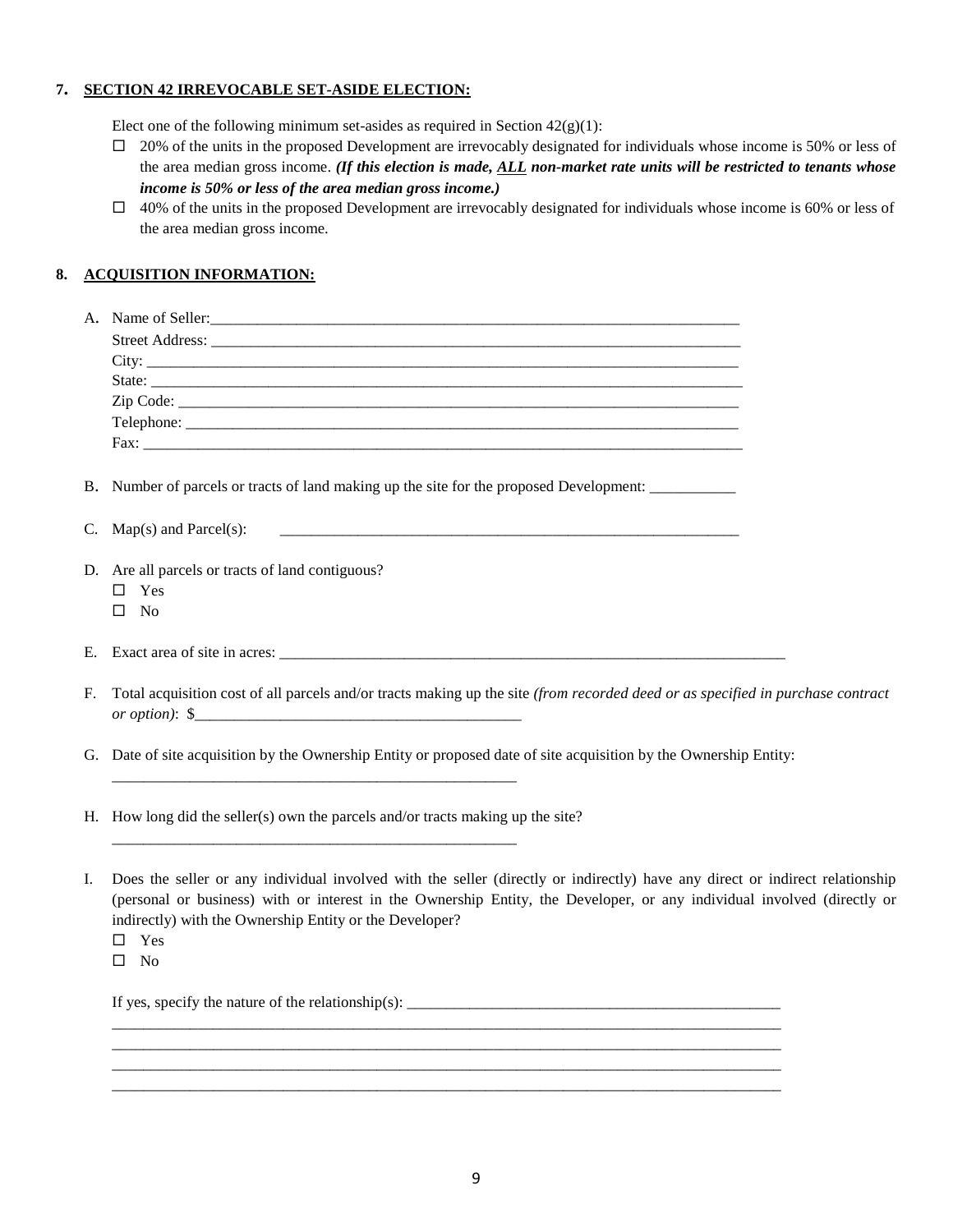#### **9. RENTAL ASSISTANCE:**

- A. Does or will the Development receive or benefit from rental assistance?
	- □ Yes
	- $\square$  No
- B. If yes, what type of rental assistance (check all that apply):
	- $\Box$  Section 8 New Construction or Substantial Rehabilitation
	- $\Box$  Section 8 Moderate Rehabilitation
	- $\Box$  Section 8 Development Based Assistance
	- □ Section 8 Tenant Based Vouchers
	- □ RHCDS (formerly FmHA) 515 Rental Assistance
	- $\Box$  Other federal, state, or local assistance (describe):

C. Number of units receiving assistance:

D. Number of years remaining on Rental Assistance contract:

#### **10. ELIGIBILITY:**

ALL INFORMATION PROVIDED AND MATERIALS SUBMITTED MUST BE IN ACCORDANCE WITH PART VII A OF THE 2013 QAP. REFER TO PART VII A OF THE 2013 QAP FOR MORE INFORMATION ABOUT ELIGIBILITY REQUIREMENTS.

A. SET-ASIDES – check the Set-Aside or Set-Asides from which tax credits are being requested and include legible copies of **all** items listed for each Set-Aside selected:

\_\_\_\_\_\_\_\_\_\_\_\_\_\_\_\_\_\_\_\_\_\_\_\_\_\_\_\_\_\_\_\_\_\_\_\_\_\_\_\_\_\_\_\_\_\_\_\_\_\_\_\_\_\_\_\_\_\_\_\_\_\_\_\_\_\_\_\_\_\_\_\_\_\_\_\_\_\_\_\_\_\_

- □ Non-Profit Set-Aside
	- 1. Copy of IRS  $501(c)(3)$  or  $501(c)(4)$  letter for non-profit entity;
	- 2. Original Certificate of Existence for non-profit entity from Tennessee Secretary of State dated not more than thirty (30) days prior to the date of this Initial Application (for non-profits organized under the laws of the state of Tennessee);
	- 3. Original Certificate of Existence from the secretary of state of the state in which the organization was organized and is existing, together with other documentation from such secretary of state indicating that the organization is in good standing under such laws and a certificate from the Tennessee Secretary of State indicating that the organization is qualified to do business in Tennessee, all dated not more than thirty (30) days prior to the date of the Initial Application. (if organized and existing under the laws of another state);
	- **4. Attachment 28: Certificate Regarding Qualification for the Non-Profit Set-Aside;**
	- **5. Attachment 29: Evidence of Non-Profit Housing Experience.**
- $\Box$  Public Housing Authority Set-Aside
	- 1. A Certification in the form of Attachment 26; or
	- 2. If the proposed development involves Hope VI funds the following are required:
		- a. Copy of form HUD-1044 identifying the Public Housing Authority receiving the Hope VI grant;
		- b. Letter from Executive Director of identified Public Housing Authority in the form and with the substance of Attachment 27;
		- c. A copy of the HUD approved redevelopment plan.
- $\square$  Preservation Set-Aside
	- 1. Documentation verifying the existing income and rent restrictions.
- $\square$  Special Housing Needs Set-Aside
	- 1. Comprehensive Service Plan that identifies each service to be provided; the anticipated source of funding for each service; the physical space that will be used to provide each service; the anticipated supportive service provider for each service and their experience in providing service to the targeted population.
	- 2. Verification of agreements with providers of on-site services throughout the first two (2) years following the required placed in service date.
- □ OCT and CRP Set-Aside
	- 1. Attachment 13: Confirmation of Community Revitalization Plan.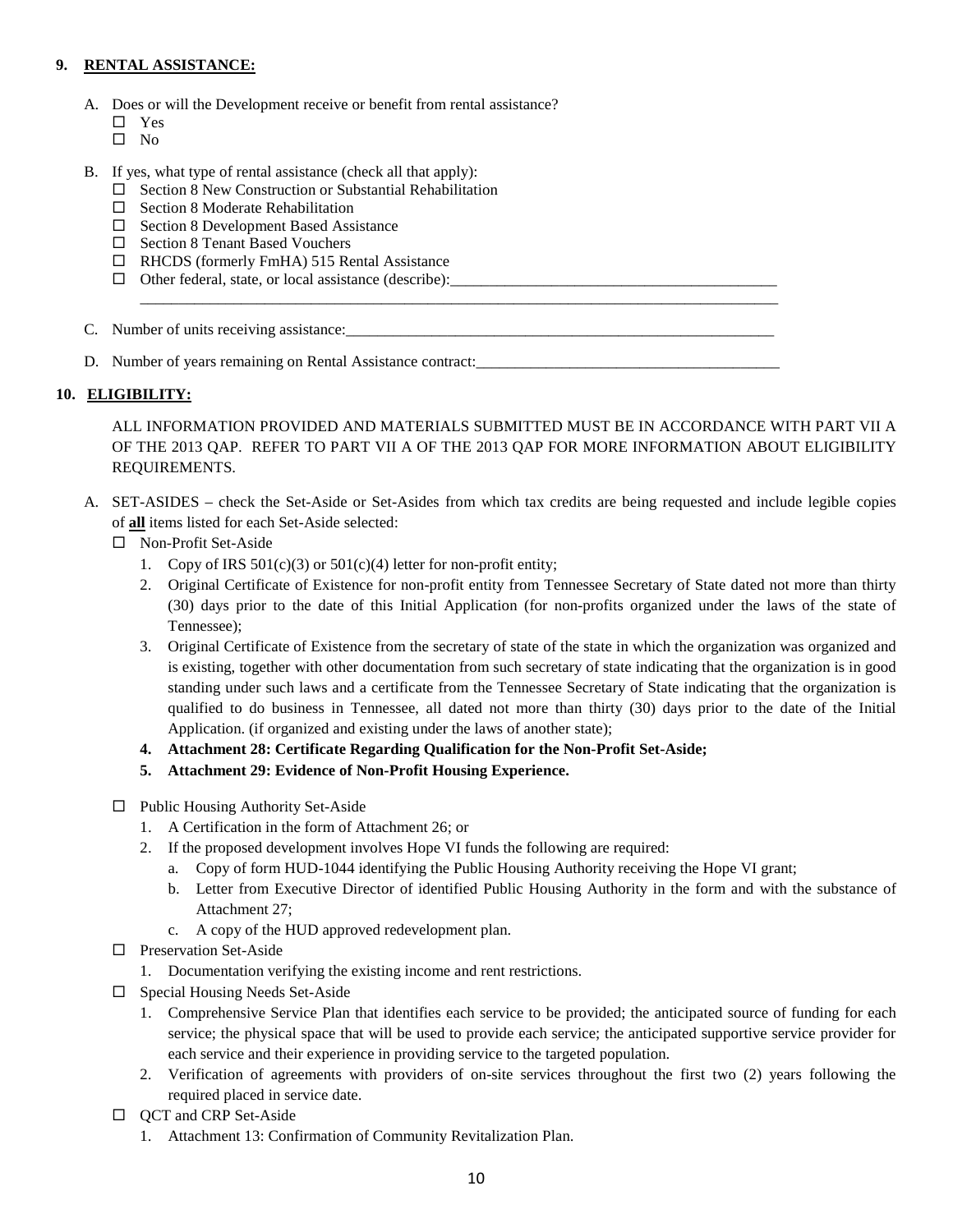- B. NON-COMPLIANCE: complete and submit an original **Attachment 20.**
- C. ELIGIBLE DEVELOPMENT: complete and submit an original **Attachment 21** Certificate Concerning Eligibility for Low Income Housing Tax Credits.

In addition, check all of the following that apply:

- $\Box$  Existing properties are being acquired for the Development and acquisition/rehabilitation credits are requested (complete and submit an original **Attachment 22** – Certificate Regarding Acquisition Credits
- $\Box$  The Development has or will have development based subsidies under the Section 8 Moderate Rehabilitation program (*Ineligible development – do not submit application*)
- $\Box$  The Development or the property on which the Development will be located is part of a "Bargain Sale" with a "step-up" in sales price paid to an intervening not-for-profit entity (*Ineligible development – do not submit application*)
- $\Box$  The Development contains units that will not be for use by the general public *(Ineligible development do not submit*) *application*)
- The Development will provide continual or frequent nursing, medical, or psychiatric services (*Ineligible development – do not submit application*)
- $\Box$  None of the above apply to the proposed Development
- D. EXISTING, INCREMENTAL, AND NEW DEVELOPMENTS (See part VII A 5 of the 2013 QAP for definitions of these terms)

The proposed Development is (check only one):

- $\Box$  an "existing" project
- □ an "incremental" project
- □ a "new" project
- E. DEVELOPMENT PARTICIPANTS Complete and submit an original **Attachment 23** for each individual identified in Section 3 or Section 4 of this Initial Application or in **Attachment 16A** or **16B** or **16C** or in **Attachment 17A** or **17B** or **17C**.
- F. PROPERTY CONTROL A document from the list in Section 1 below and a document from the list in Section 2 below must be attached to demonstrate property control (documents attached **must** be fully executed, include the legal description of the property on which the Development will be located, and meet all requirements of Part VII-A-7 of the 2013 QAP)
- 1. Check which one of the following is attached (must meet all requirements of Part VII-A-7-a of the 2013 QAP):
	- Recorded instrument of conveyance (warranty deed, quitclaim deed, trustee deed, court order)
	- $\Box$  Evidence demonstrating ability to acquire property through the power of eminent domain
	- $\Box$  Contract for sale or contract for 50 year ground lease
	- $\Box$  Option to purchase or option for 50 year ground lease
- 2. Check which one of the following is attached (must meet all requirements of Part VII-A-7-b-(ii) of the 2013 QAP):
	- $\Box$  Commitment for title insurance for the property on which the Development will be located evidencing title vested in the person or entity that executed the document submitted in Section 10.F.1 above as owner
	- $\Box$  Executed, unqualified attorney title opinion evidencing title to the property vested in the person or entity that executed the document submitted in Section 10.F.1 above as owner
- G. MARKET STUDY (Required for all applications) **ORIGINAL AND ONE COPY**
- H. PYHSICAL NEEDS ASSESSMENT (Required if proposed Development involves preservation or rehabilitation) **ORIGINAL AND ONE COPY**
- I. APPRAISAL (Required if acquisition credit requested on five or more units) **ORIGINAL AND ONE COPY**
- J. LAND APPRAISAL (Required for all applications) **ORIGINAL AND ONE COPY**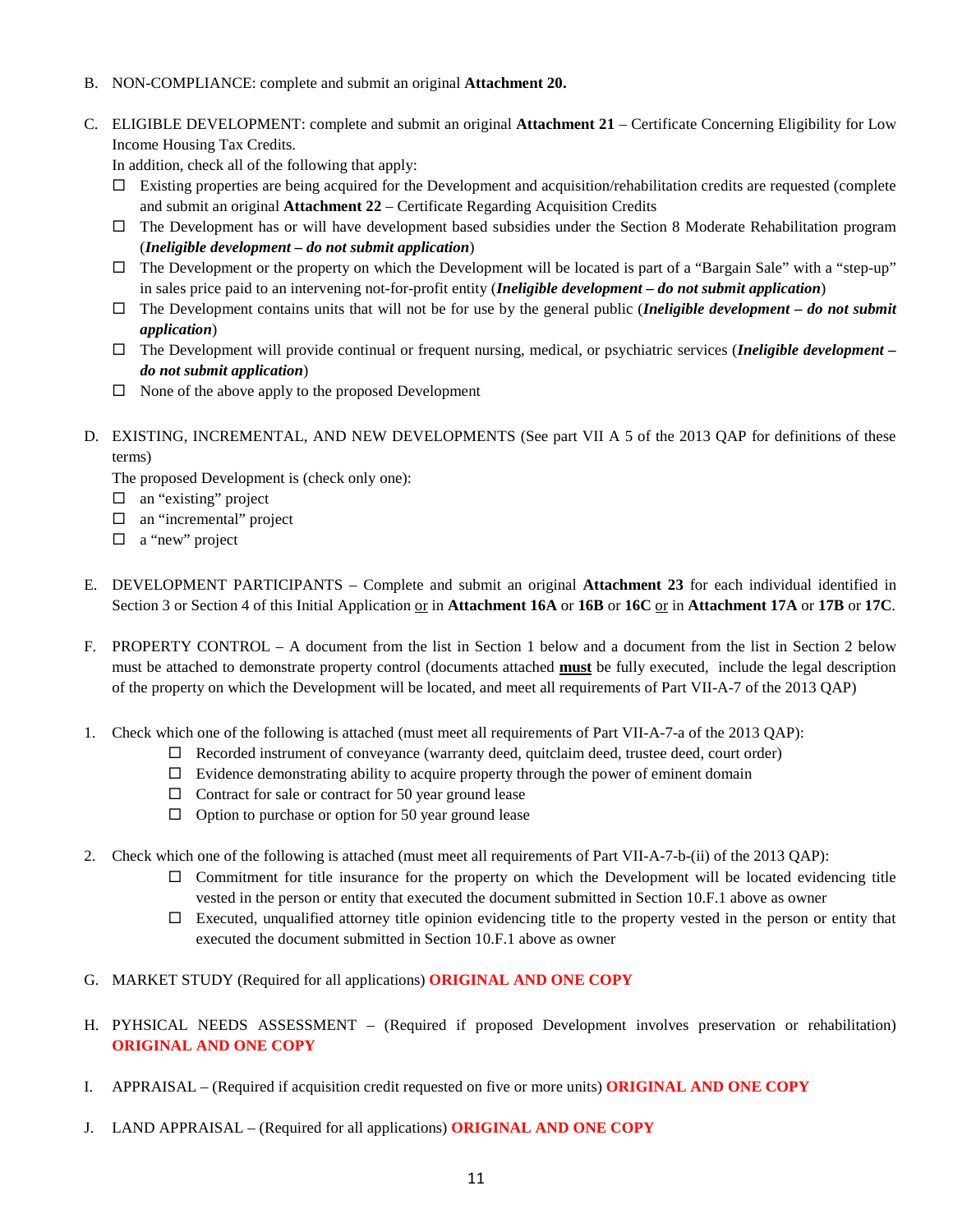#### **THE POINTS CLAIMED BELOW CREATE IRREVOCABLE ELECTIONS FOR THE PROPOSED DEVELOPMENT**

POINTS WILL BE AWARDED FOR THE ITEMS SELECTED BELOW ONLY IF REQUIRED DOCUMENTATION IS SUBMITTED WITH THIS APPLICATION IN A FORM AND WITH SUBSTANCE THAT MEETS THE REQUIREMENTS OF PART VII B OF THE 2013 QAP. REFER TO PART VII B OF THE 2013 QAP FOR MORE INFORMATION ABOUT SCORING REQUIREMENTS.

#### A. DEVELOPMENT LOCATION AND HOUSING NEEDS: **MAXIMUM 75 POINTS**

#### 1. Proximity to Essential Services: **MAXIMUM 69 POINTS**

- $\square$  Developments or proposed developments located within proscribed distances of certain essential services as reflected in **Exhibit 2**. For urban counties (as specified in **Exhibit 1**) distances will be determined by [www.walkscore.com.](http://www.walkscore.com/) For rural counties (as specified in **Exhibit 1**) distances will be determined by [www.maps.google.com.](http://www.maps.google.com/) Verification of distance generated by the applicable web site must be included in the Initial Application.
- 2. Developments Located in Identified Areas of Affordable Housing Need: **MAXIMUM 6 points**
	- $\Box$  Development is located completely and entirely within a census tract (other than a Qualified Census Tract) that is, itself, completely and entirely within an area covered by an approved community revitalization plan (complete and submit **Attachment 13**): **6 points**

#### B. DEVELOPMENT CHARACTERISTICS: **MAXIMUM 75 POINTS**

- 1. New Construction or Adaptive Reuse/Conversion **Only** (check all that apply)**:**
	- $\Box$  Current zoning and other land use regulations permit the development as proposed or no such regulations currently apply to the proposed development. Written documentation from the appropriate local governmental authority must be submitted with this Initial Application: **5 points**
	- $\Box$  The development will be designed and built to promote energy conservation by meeting the standards of the 2009 International Building Code. Certification in the form of **Attachment 30** will be required with the Carryover Allocation Application (if a Preliminary Award Letter is issued) and prior to issuing the IRS Form 8609: **10 points**
	- $\Box$  The development will be designed and built to meet a 15-year maintenance-free exterior standard. Certification in the form of **Attachment 30** will be required with the Carryover Allocation Application (if a Preliminary Award Letter is issued) and prior to issuing the IRS Form 8609: **5 points**
	- $\Box$  The development will be designed and built with a minimum of 65% brick, stone, or cement fiber siding exterior. Certification in the form of **Attachment 30** will be required with the Carryover Allocation Application (if a Preliminary Award Letter is issued) and prior to issuing the IRS Form 8609: **10 points**
- 2. Preservation or Rehabilitation **Only**
	- Development will involve **substantial preservation or rehabilitation** as described in section VII-B-2-b-(i) in the 2013 QAP. Certification in the form of **Attachment 30** will be required with the Carryover Allocation Application (if a Preliminary Award Letter is issued) and prior to issuing the IRS Form 8609: **30 points**
	- Development will involve **moderate preservation or rehabilitation** as described in section VII-B-2-b-(ii) in the 2013 QAP. Certification in the form of **Attachment 30** will be required with the Carryover Allocation Application (if a Preliminary Award Letter is issued) and prior to issuing the IRS Form 8609: **25 points**
	- Development will involve **limited preservation or rehabilitation** as described in section VII-B-2-b-(iii) in the 2013 QAP. Certification in the form of **Attachment 30** will be required with the Carryover Allocation Application (if a Preliminary Award Letter is issued) and prior to issuing the IRS Form 8609: **20 points**
	- $\Box$  Developments involving the use of existing housing as part of a community revitalization plan, as certified in the form of **Attachment 13: 3 points**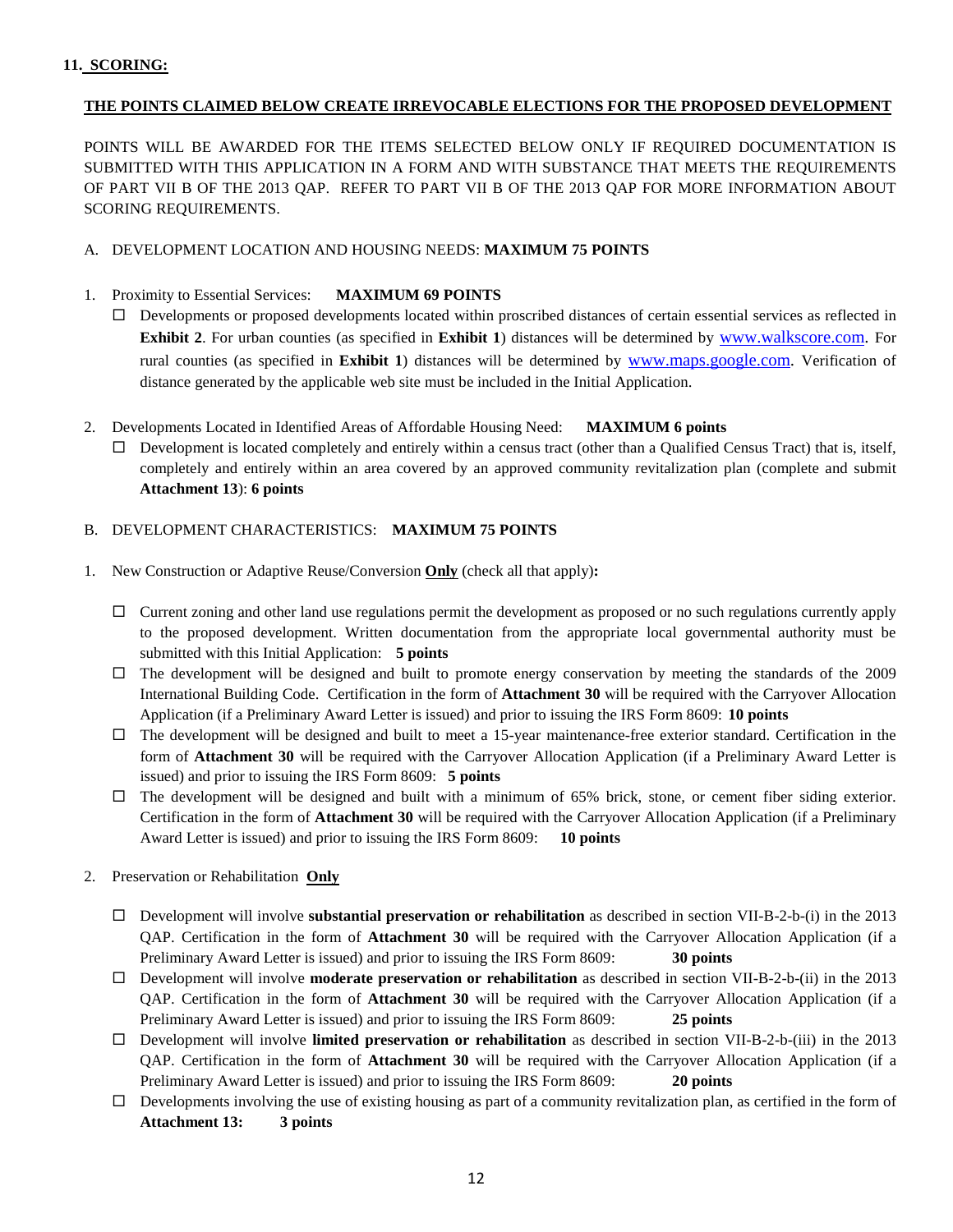#### 3. Historic Nature

 Developments exclusively involving a structure (or structures) that is listed individually in the National Register of Historic Places or is located in a registered historic district and certified by the Secretary of the Interior as being of historical significance to the district, and all proposed work will be completed in such a manner as to be eligible for historic rehabilitation tax credits. Certification in the form of **Attachment 30** will be required with the Carryover Allocation Application (if a Preliminary Award Letter is issued) and prior to issuing the IRS Form 8609. **Developments seeking to combine historic nature and adaptive reuse will be treated as new construction: 3 points.**

#### 4. Energy Efficiency: **MAXIMUM 45 POINTS**

Development utilizing the energy efficiency items below will be awarded points as indicated. Certification in the form of **Attachment 30** will be required with the Carryover Allocation Application (if a Preliminary Award Letter is issued) and prior to issuing the IRS Form 8609.

- $\Box$  Electrical Lighting: All light fixtures in units and common areas to be initially fitted with Energy Star rated light bulbs, compact fluorescent or LED, and, if ceiling fans are provided, the fan must be an Energy Star rated fan with light fixture (the light fixture is not required to be Energy Star rated) and must connect to wall switches: **9 points**
- $\Box$  Water Conservation Plumbing: Use of at least one (1) high efficiency or dual flush toilet per unit and all faucets, shower heads, and toilets must be EPA "Watersense" rated: **9 points**
- $\Box$  HVAC Upgrades: HVAC systems, including the air handler and line sets, must be rated at 14 SEER and properly sized for the units and must have Energy Star rated unit temperature control thermostats in each unit: **9 points**
- Energy Efficient Appliances: Energy Star rated Frost Free Refrigerator/Freezer in all units, and Energy Star rated dishwashers in all units, and all other appliances provided in the unit, including in unit washers must be Energy Star rated (this requirement does not apply to dryers, ovens, ranges, or microwaves): **9 points**
- $\Box$  Building Construction: Double glazed, insulated, windows for all windows in all units, and attic insulation must meet R-30 minimum value and metal clad wood, fiberglass, or hollow metal construction exterior doors with a minimum R-11 rating in all units: **9 points**

**For Developments involving a combination of new construction and preservation or rehabilitation, points will be prorated based on the percentage of units in each category. Developments involving adaptive reuse/conversion will be treated as new construction.**

#### C. SPONSOR CHARACTERISTICS: **MAXIMUM 45 POINTS**

- 1. Which of the following has **NOT** occurred in Tennessee at any time since February 1, 2011 with respect to individuals involved (either directly or indirectly) with the Developer or the Ownership Entity (whether formed or to be formed) identified in the Initial Application **(check all that apply): Maximum 21 points**
	- $\Box$  A reservation of Tax Credits was issued and accepted for a development that the individuals identified above were involved with (either directly or indirectly) through the developer or owner, yet a Carryover Allocation was not obtained: **5 points**
	- $\Box$  A Carryover Allocation was made to a development that the individuals identified above were involved with (either directly or indirectly) through the developer or owner, yet an IRS Form 8609 will not be obtained: **7 points**
	- $\Box$  An allocation of Tax Credits was made to a development that the individuals identified above were involved with (either directly or indirectly) through the developer or owner, but the development failed to meet the minimum setaside for low-income tenants: **9 points**
- 2. Developments using HOPE VI funding as part of the development financing: **to qualify for these points, the Initial Application must include a copy of the Hope VI Revitalization Grant Assistance Award (form HUD-1044) which identifies the Public Housing Authority receiving the Hope VI grant and the amount of the grant, and Attachment 27:**

Hope VI funds as a percentage of total financing for this Development (including tax credit syndication proceeds):

- 5%: **1 point**
- 10%: **2 points**
- 20%: **3 points**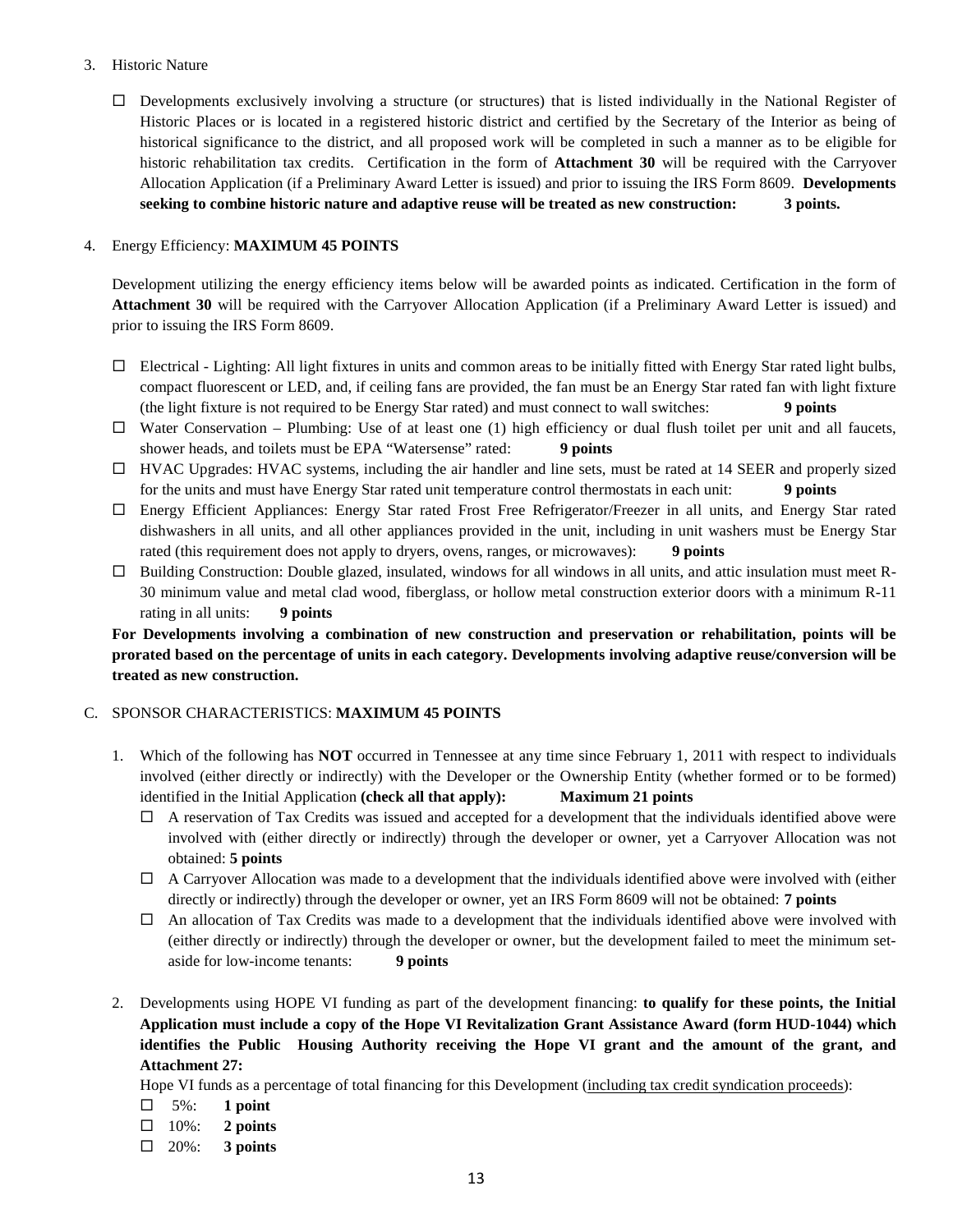#### D. LOWEST INCOME PREFERENCE: **MAXIMUM 30 POINTS**

- $\Box$  Election to set aside up to twenty percent (20%) of the units (which number shall be rounded up to the next whole unit) for households with incomes no higher than fifty percent (50%) of the area median income: **30 points** Percentage of Units Points
- At least 10% **10 points**
- At least 15% **20 points**
- At least 20% **30 points**

#### E. EXTENDED USE PREFERENCE OR TENANT OWNERSHIP: **MAXIMUM 15 POINTS**

Check only one that will apply to the proposed Development:

The point in time at which the written request specified in Section  $42(h)(6)(I)$  may be given will be extended by the following number of years (check only one):

- At least 5 years: **15 points**
- At least 4 years, but less than 5 years: **10 points**
- At least 3 years, but less than 4 years: **3 points**
- Eventual tenant ownership as described in Part VII-B-5-b of the 2013 QAP: **5 points**

#### F. PUBLIC HOUSING PRIORITY: **15 POINTS**

 $\Box$  Marketing plans, lease-up plans, or operating policies and procedures for the proposed Development will give a priority to persons on Public Housing waiting lists and will not contain requirements that impede this priority. Initial Applications with proposed developments in areas reflected on **Exhibit 6** are eligible for these points: **15 points**

#### G. AFFIRMATIVELY FURTHERING FAIR HOUSING: **15 POINTS**

 $\Box$  The Development must have and be operated in accordance with marketing plans, lease-up plans, and operating policies and procedures which are fully compliant with the THDA Affirmative Marketing Policy and Procedures: **15 points**

#### H. AFFIRMATIVE MARKETING PLAN FOR HOUSEHOLDS WITH CHILDREN: **15 POINTS**

The Development must have and be operated in accordance with marketing plans, lease-up plans, and operating policies and procedures which are fully compliant with the THDA Affirmative Marketing Policy and Procedures. The Development must also include at least two (2) of the following **on-site** amenities: **15 points**

- $\Box$   $\Box$  Appropriately sized, dedicated space with appropriate furniture and fixtures for and agreements with providers of after-school tutoring or homework help programs; or
	- $\Box$  Appropriately sized computer room containing at least 1 computer with free internet access for each 50 total units; or
	- $\Box$  Ball court separate from all parking areas; or
	- $\square$  Playground with permanent playground equipment.

#### I. TENNESSEE GROWTH POLICY ACT: **15 POINTS**

 $\Box$  Initial Applications with proposed developments located completely and wholly in a county or municipality with a growth plan approved by the local government planning advisory committee as determined by the Tennessee Advisory Commission on Intergovernmental Relations and reflected on **Exhibit 3.** Initial Applications with proposed developments in counties not subject to the Tennessee Growth Policy Act, as shown on **Exhibit 3**, will receive these points: **15 points**

**TOTAL POINTS CLAIMED:**  $(ADD ALL POINTS FOR ITEMS CHECKED AND INSERT$ TOTAL HERE. SUBJECT TO REVISION BASED ON A DETERMINATION BY THDA AS TO COMPLIANCE WITH THE 2013 QAP)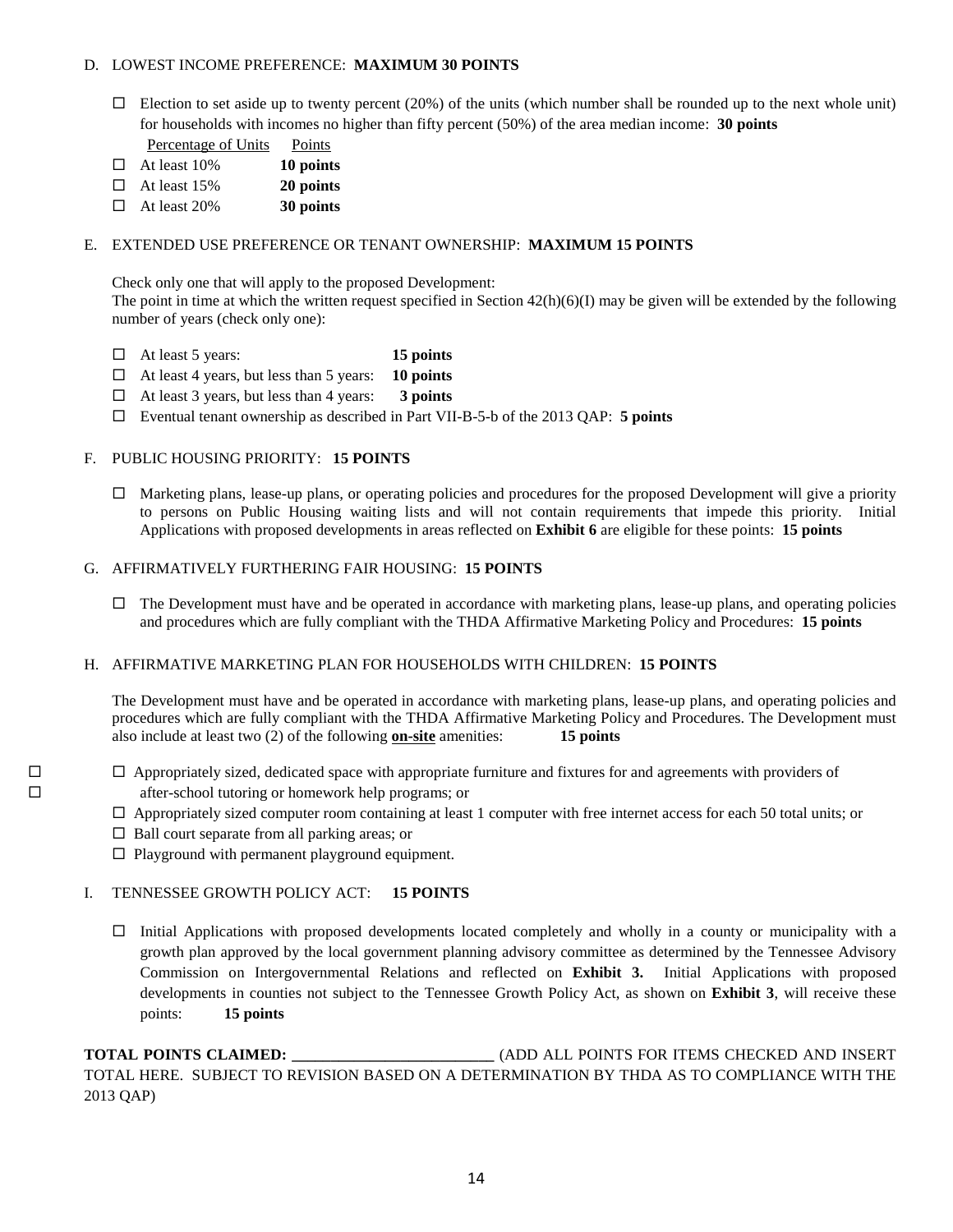#### **2013 LIHTC ATTACHMENT 1: DETERMINATION OF APPLICABLE FRACTION**

|                    |                     |                 |                | <b>Total Floor</b>  | <b>Total Floor</b> | % of Floor    |            |
|--------------------|---------------------|-----------------|----------------|---------------------|--------------------|---------------|------------|
|                    | <b>Total Number</b> | Number of       | % of Units Set | Space of            | Space Set          | Space Set     |            |
|                    | of Residential      | Units Set Aside | Aside for Low  | Residential         | Aside for Low      | Aside for Low | Applicable |
|                    | <b>Rental Units</b> | for Low Income  | Income         | <b>Rental Units</b> | Income             | Income        | Fraction*  |
| <b>BLDG1</b>       |                     |                 |                |                     |                    |               |            |
| <b>BLDG2</b>       |                     |                 |                |                     |                    |               |            |
| BLDG 3             |                     |                 |                |                     |                    |               |            |
| <b>BLDG4</b>       |                     |                 |                |                     |                    |               |            |
| BLDG 5             |                     |                 |                |                     |                    |               |            |
| BLDG 6             |                     |                 |                |                     |                    |               |            |
| <b>BLDG7</b>       |                     |                 |                |                     |                    |               |            |
| <b>BLDG8</b>       |                     |                 |                |                     |                    |               |            |
| BLDG 9             |                     |                 |                |                     |                    |               |            |
| BLDG 10            |                     |                 |                |                     |                    |               |            |
| BLDG <sub>11</sub> |                     |                 |                |                     |                    |               |            |
| BLDG <sub>12</sub> |                     |                 |                |                     |                    |               |            |
| BLDG 13            |                     |                 |                |                     |                    |               |            |
| BLDG 14            |                     |                 |                |                     |                    |               |            |
| BLDG 15            |                     |                 |                |                     |                    |               |            |
| BLDG 16            |                     |                 |                |                     |                    |               |            |
| BLDG 17            |                     |                 |                |                     |                    |               |            |
| BLDG 18            |                     |                 |                |                     |                    |               |            |
| BLDG 19            |                     |                 |                |                     |                    |               |            |
| BLDG <sub>20</sub> |                     |                 |                |                     |                    |               |            |

\*Applicable Fraction is the smaller of unit fraction (% of Units Set Aside for Low Income) or the floor space fraction (% of Floor Space Set Aside for Low Income)

TOTAL SQUARE FOOTAGE OF LOW INCOME RESIDENTIAL FLOOR SPACE \*\*: \_\_\_\_\_\_\_\_\_\_\_\_\_\_\_\_\_ TOTAL SQUARE FOOTAGE OF MARKET RATE RESIDENTIAL FLOOR SPACE: \_\_\_\_\_\_\_\_\_\_\_\_\_\_\_\_\_\_\_ TOTAL SQUARE FOOTAGE COMMON AREA FLOOR SPACE: TOTAL SQUARE FOOTAGE COMMERCIAL FLOOR SPACE:

#### **TOTAL SQUARE FOOTAGE IN DEVELOPMENT: \_\_\_\_\_\_\_\_\_\_\_\_\_\_\_\_\_\_\_\_\_\_\_\_\_\_**

**\*\*Must match square footage indicated on Attachment 2.**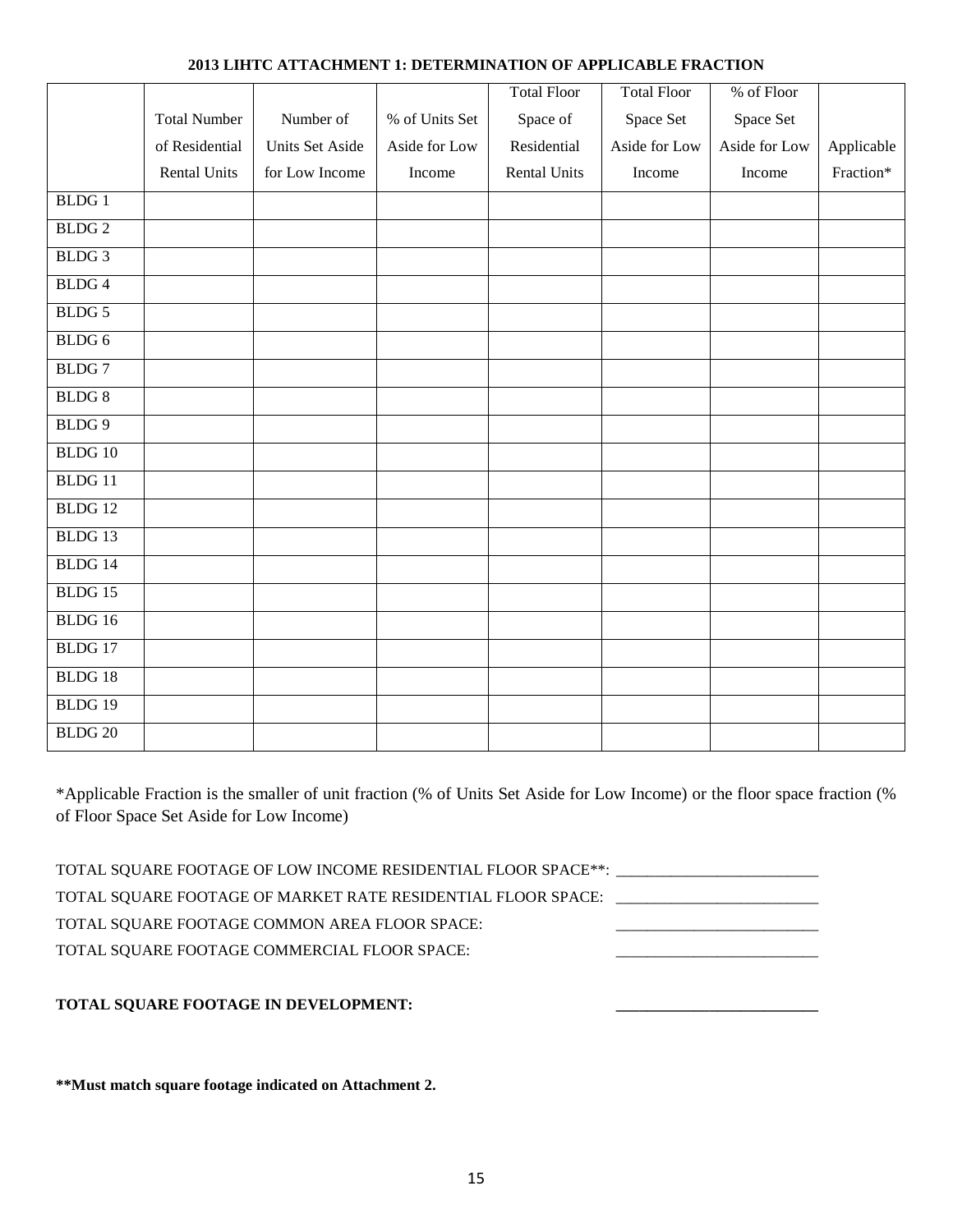#### **2013 LIHTC ATTACHMENT 1A: DEVELOPMENT CONSTRUCTION DATA**

|    | A. Type of construction:                                              |  |
|----|-----------------------------------------------------------------------|--|
|    | Frame/combustible<br>П                                                |  |
|    | Masonry/noncombustible<br>□                                           |  |
|    |                                                                       |  |
|    | B. Number of stories in a typical building:                           |  |
| C. | Shape of footprint of a typical building:                             |  |
|    |                                                                       |  |
|    | D. Perimeter of a typical building in linear feet:                    |  |
| Е. | Height of a typical building:                                         |  |
| F. | Are any buildings equipped with fire extinguishing sprinkler systems? |  |
|    | Yes                                                                   |  |
|    | $\Box$ No                                                             |  |
|    | If yes, how many?                                                     |  |
|    |                                                                       |  |
|    | G. Are any buildings equipped with elevators?                         |  |
|    | Yes<br>- 1<br>No<br>⊔                                                 |  |
|    | If yes, how many?                                                     |  |
|    |                                                                       |  |
| Н. | If Development is REHABILITATION:                                     |  |
|    | Age of property:                                                      |  |
|    |                                                                       |  |

\*Effective Age is actual age less any years that have been taken off by face-lifting, structural reconstruction, removal of functional inadequacies, etc. **Explain all steps that have been taken to arrive at the Effective Age.**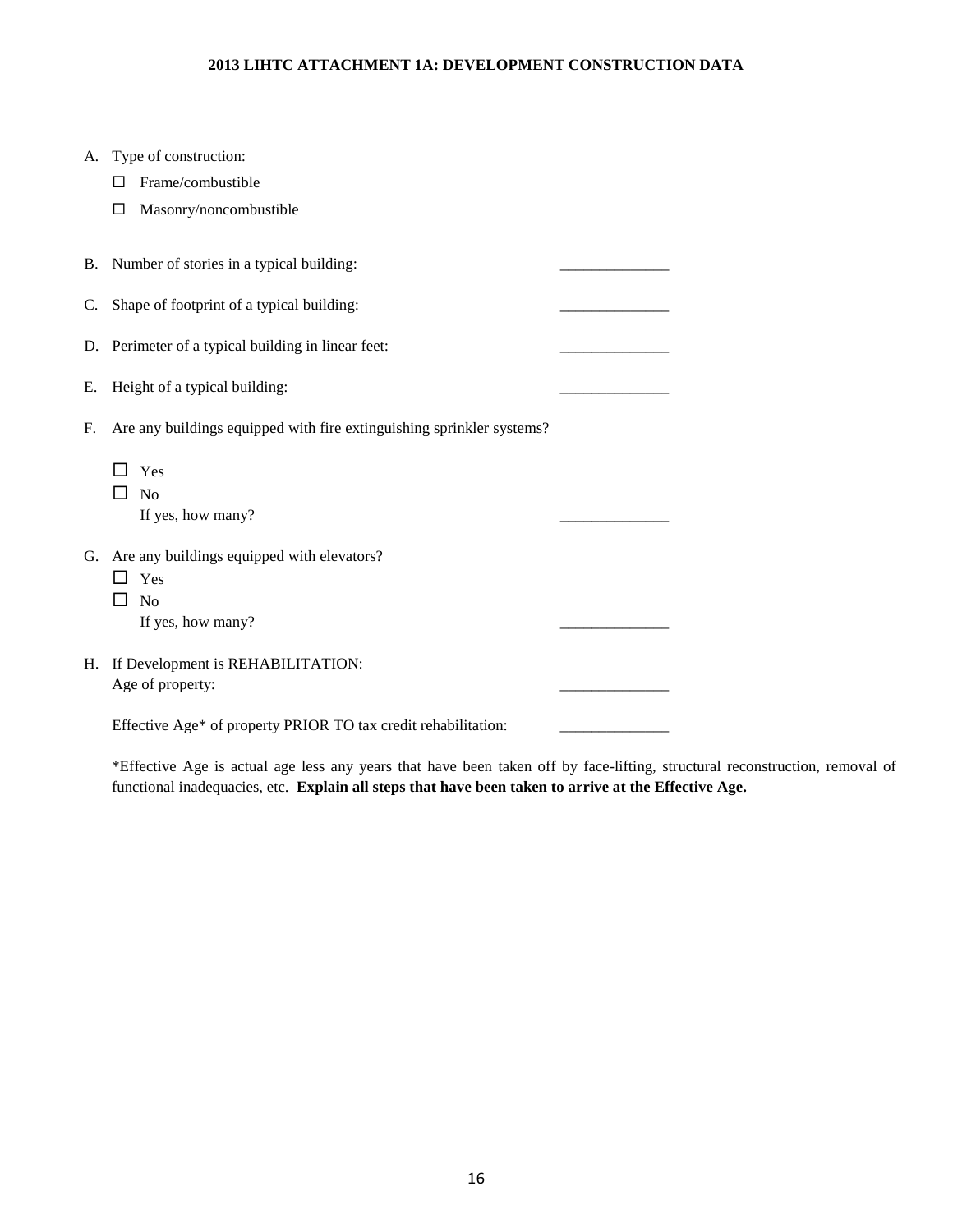#### **2013 LIHTC ATTACHMENT 2: UNIT INFORMATION LOW-INCOME UNITS ONLY**

#### UNITS SET ASIDE FOR TENANTS AT 50% OF AREA MEDIAN INCOME

|             |            |                  |                      | MONTHLY RENT    | <b>TOTAL</b> |
|-------------|------------|------------------|----------------------|-----------------|--------------|
| # of BDRMS  | # of UNITS | SQ. FT. PER UNIT | <b>TOTAL SQ. FT.</b> | <b>PER UNIT</b> | MONTHLY RENT |
| <b>BDRM</b> |            |                  |                      |                 |              |
| <b>BDRM</b> |            |                  |                      |                 |              |
| <b>BDRM</b> |            |                  |                      |                 |              |
| <b>BDRM</b> |            |                  |                      |                 |              |
| <b>BDRM</b> |            |                  |                      |                 |              |
| TOTALS:     |            |                  |                      |                 |              |

#### UNITS SET ASIDE FOR TENANTS AT 60% OF AREA MEDIAN INCOME

|                                                                    |            |                  |               | MONTHLY RENT                | <b>TOTAL</b>                                                                                                                                                                                                                                                                                                                                                                 |
|--------------------------------------------------------------------|------------|------------------|---------------|-----------------------------|------------------------------------------------------------------------------------------------------------------------------------------------------------------------------------------------------------------------------------------------------------------------------------------------------------------------------------------------------------------------------|
| # of BDRMS                                                         | # of UNITS | SQ. FT. PER UNIT | TOTAL SQ. FT. | <b>PER UNIT</b>             | MONTHLY RENT                                                                                                                                                                                                                                                                                                                                                                 |
| <b>BDRM</b>                                                        |            |                  |               | $\frac{\text{S}}{\text{S}}$ | $\frac{\sqrt{2}}{2}$                                                                                                                                                                                                                                                                                                                                                         |
| <b>BDRM</b>                                                        |            |                  |               | $\frac{\text{S}}{\text{S}}$ | s                                                                                                                                                                                                                                                                                                                                                                            |
| <b>BDRM</b>                                                        |            |                  |               | $\frac{\text{S}}{\text{S}}$ | $\frac{\S_{\frac{1}{2}}}{\S_{\frac{1}{2}}}{\S_{\frac{1}{2}}}{\S_{\frac{1}{2}}}{\S_{\frac{1}{2}}}{\S_{\frac{1}{2}}}{\S_{\frac{1}{2}}}{\S_{\frac{1}{2}}}{\S_{\frac{1}{2}}}{\S_{\frac{1}{2}}}{\S_{\frac{1}{2}}}{\S_{\frac{1}{2}}}{\S_{\frac{1}{2}}}{\S_{\frac{1}{2}}}{\S_{\frac{1}{2}}}{\S_{\frac{1}{2}}}{\S_{\frac{1}{2}}}{\S_{\frac{1}{2}}}{\S_{\frac{1}{2}}}{\S_{\frac{1}{2$ |
| <b>BDRM</b>                                                        |            |                  |               |                             | s                                                                                                                                                                                                                                                                                                                                                                            |
| <b>BDRM</b>                                                        |            |                  |               | $\frac{\text{S}}{\text{S}}$ | $\sim$                                                                                                                                                                                                                                                                                                                                                                       |
| TOTALS:                                                            |            |                  |               | $\mathbb{S}$                | $\frac{\text{S}}{\text{S}}$                                                                                                                                                                                                                                                                                                                                                  |
|                                                                    |            |                  |               |                             |                                                                                                                                                                                                                                                                                                                                                                              |
|                                                                    |            |                  |               |                             |                                                                                                                                                                                                                                                                                                                                                                              |
|                                                                    |            |                  |               |                             |                                                                                                                                                                                                                                                                                                                                                                              |
| Less vacancy allowance: _______% (                                 |            |                  |               |                             |                                                                                                                                                                                                                                                                                                                                                                              |
|                                                                    |            |                  |               |                             |                                                                                                                                                                                                                                                                                                                                                                              |
| Estimated annual percentage increase in annual development income: |            |                  |               | $\%$                        |                                                                                                                                                                                                                                                                                                                                                                              |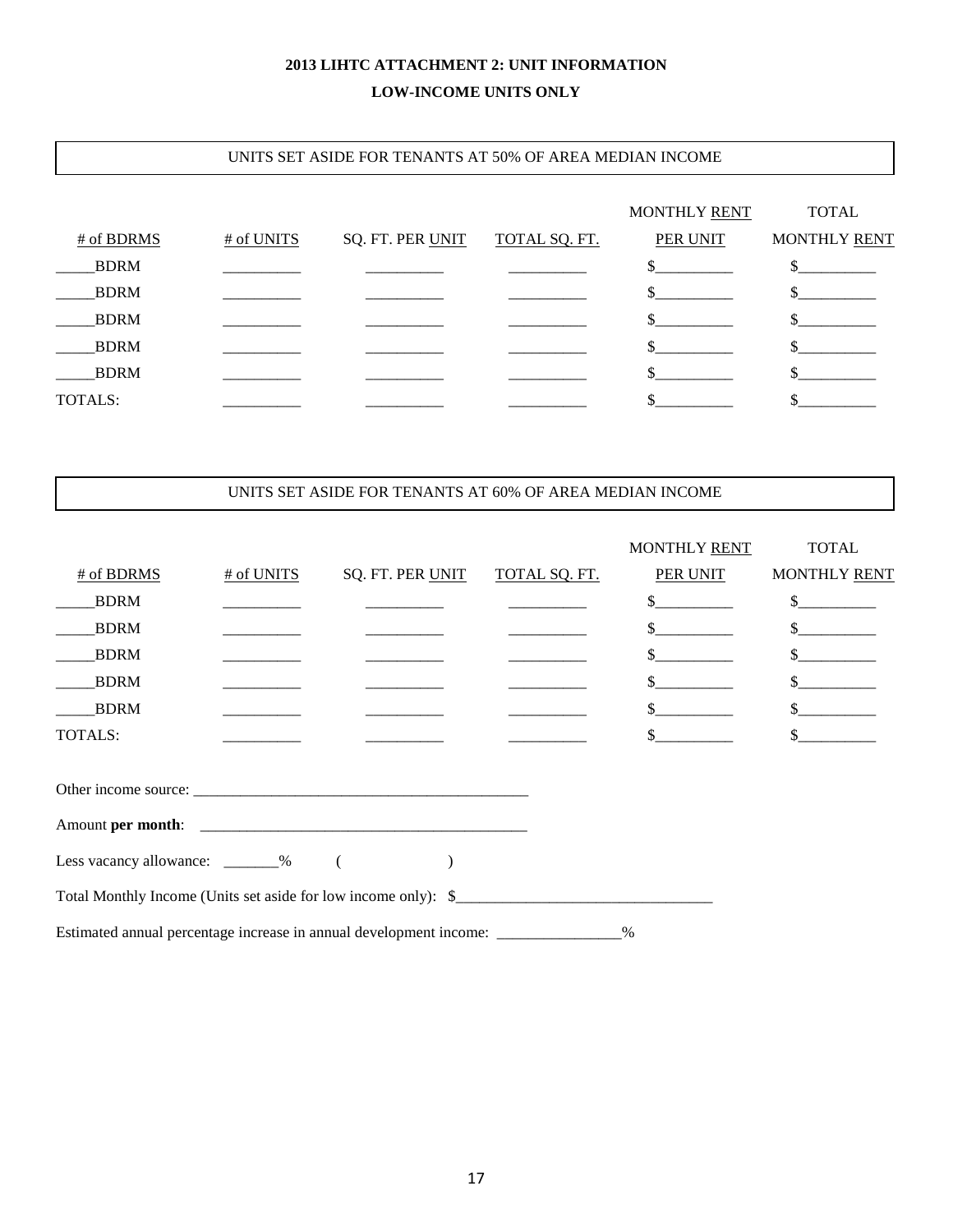#### **2013 LIHTC ATTACHMENT 3: UNIT INFORMATION MARKET RATE UNITS ONLY**

|                                   |            |                  |               | MONTHLY RENT                | <b>TOTAL</b>                  |
|-----------------------------------|------------|------------------|---------------|-----------------------------|-------------------------------|
| # of BDRMS                        | # of UNITS | SQ. FT. PER UNIT | TOTAL SQ. FT. | PER UNIT                    | MONTHLY RENT                  |
| <b>BDRM</b>                       |            |                  |               |                             | s                             |
| <b>BDRM</b>                       |            |                  |               | $\frac{\text{S}}{\text{S}}$ | $\frac{\text{S}}{\text{S}}$   |
| <b>BDRM</b>                       |            |                  |               | $\sim$                      | $\frac{\text{S}}{\text{S}}$   |
| <b>BDRM</b>                       |            |                  |               | $\mathcal{S}$               | $\mathcal{S}$                 |
| <b>BDRM</b>                       |            |                  |               | $\mathbf{s}$                | $\mathbb{S}$ and $\mathbb{S}$ |
| <b>TOTALS:</b>                    |            |                  |               | $\sim$ $\sim$               | $\sim$                        |
|                                   |            |                  |               |                             |                               |
|                                   |            |                  |               |                             |                               |
|                                   |            |                  |               |                             |                               |
| Other income source:              |            |                  |               |                             |                               |
|                                   |            |                  |               |                             |                               |
| Less vacancy allowance: ________% |            |                  |               |                             |                               |

Estimated annual percentage increase in annual development income: \_\_\_\_\_\_\_\_\_\_\_\_\_\_\_\_%

Total Monthly Income (Market Rate Units only): \$\_\_\_\_\_\_\_\_\_\_\_\_\_\_\_\_\_\_\_\_\_\_\_\_\_\_\_\_\_\_\_\_\_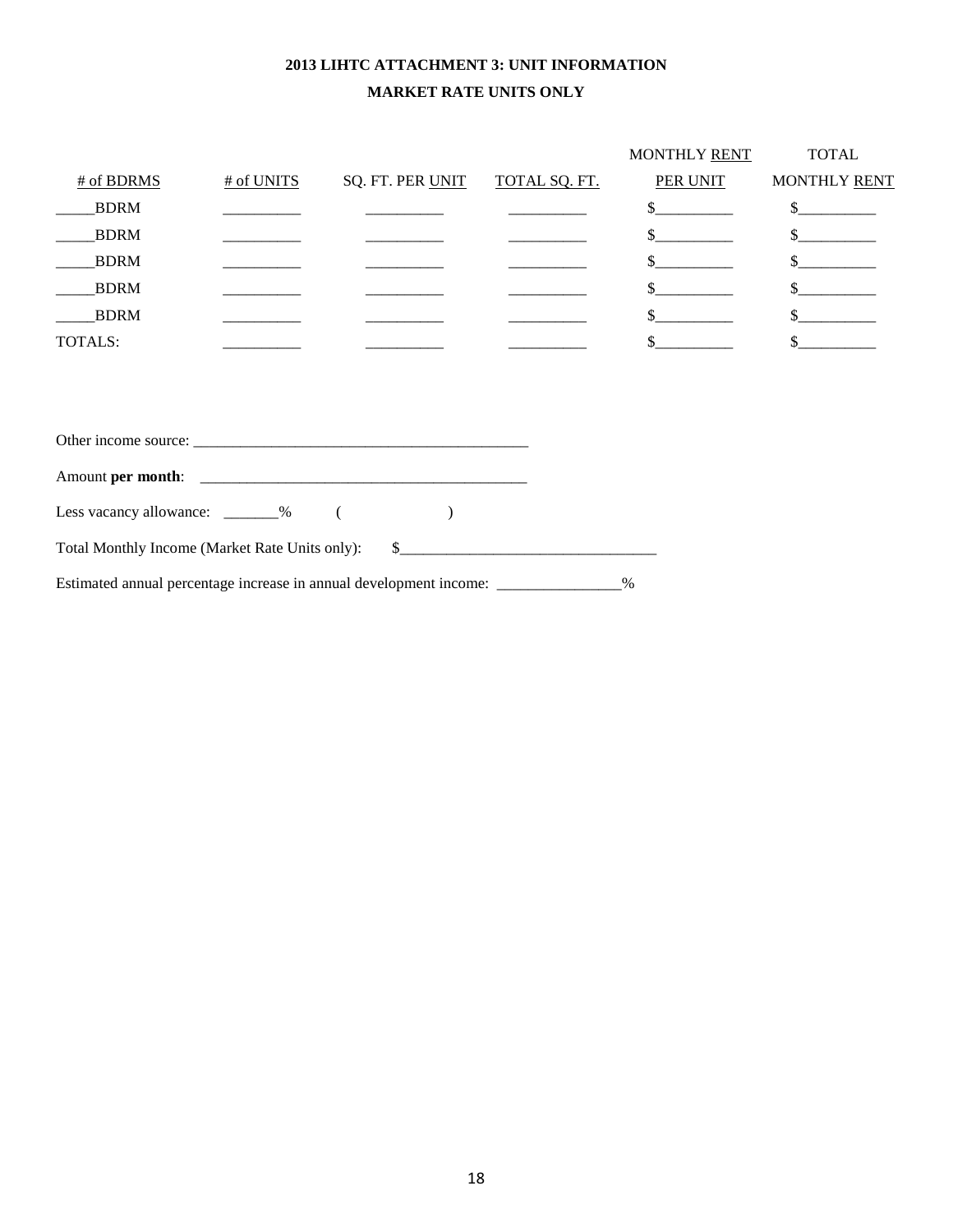#### **2013 LIHTC ATTACHMENT 4: MONTHLY UTILITY ALLOWANCE CALCULATION**

Allowance Amount

#### A. Complete the following:

| <b>Type of Utility</b>   | Paid by | Paid by |        |                    |               |              |
|--------------------------|---------|---------|--------|--------------------|---------------|--------------|
|                          | Owner   | Tenant  | 1 BDRM | 2 BDRM             | 3 BDRM        | 4 BDRM       |
| Heating                  |         |         | \$     | \$                 | \$            | \$           |
| Cooking                  |         |         | \$     | \$                 | $\mathbb{S}$  | \$           |
| Other Electric           |         |         | \$     | \$                 | $\mathcal{S}$ | \$           |
| Air Conditioning         |         |         | \$     | $\mathbb{S}$       | $\mathbb{S}$  | \$           |
| Hot Water                |         |         | \$     | \$                 | \$.           | \$           |
| Water                    |         |         | \$     | \$                 | $\mathcal{S}$ | \$           |
| Sewer                    |         |         | \$     | $\mathsf{\$}$      | $\mathsf{\$}$ | \$           |
| Trash                    |         |         | \$     | $\mathbb{S}$       | $\mathcal{S}$ | $\mathbb{S}$ |
| Range/Microwave          |         |         | \$     | \$                 | $\mathbb{S}$  | \$           |
| Refrigerator             |         |         | \$     | \$                 | \$            | \$           |
| Other - specify          |         |         | \$     | $\mathbf{\hat{s}}$ | \$            | \$           |
| TOTAL UTILITY ALLOWANCE: |         |         | \$     | \$                 | \$            | \$           |

#### **(DO NOT INCLUDE ITEMS PAID BY OWNER IN TOTAL)**

B. Source of Utility Calculations (Verification from source not required until Preliminary Award Letter is issued):

- □ State PHA
- $\Box$  Local PHA
- $\Box$  RHCDS
- $\Box$  Utility Company
- Engineer Certificate (estimate attached)
- Other \_\_\_\_\_\_\_\_\_\_\_\_\_\_\_\_\_\_\_\_\_\_\_\_\_\_\_\_\_\_\_\_\_\_\_\_\_\_\_\_\_\_\_\_\_\_\_\_\_\_\_\_\_\_\_\_\_\_\_\_\_\_\_\_\_\_\_\_\_\_\_\_\_\_\_\_\_\_\_\_\_\_\_\_\_\_\_\_\_\_\_\_\_\_\_
- C. Effective Date of Utility Calculation: \_\_\_\_\_\_\_\_\_\_\_\_\_\_\_\_\_\_\_\_\_\_\_\_\_\_\_\_\_\_\_\_\_\_\_\_\_\_\_\_\_\_\_\_\_\_\_\_\_\_\_\_\_\_\_\_\_\_\_\_\_\_\_\_\_\_\_\_\_\_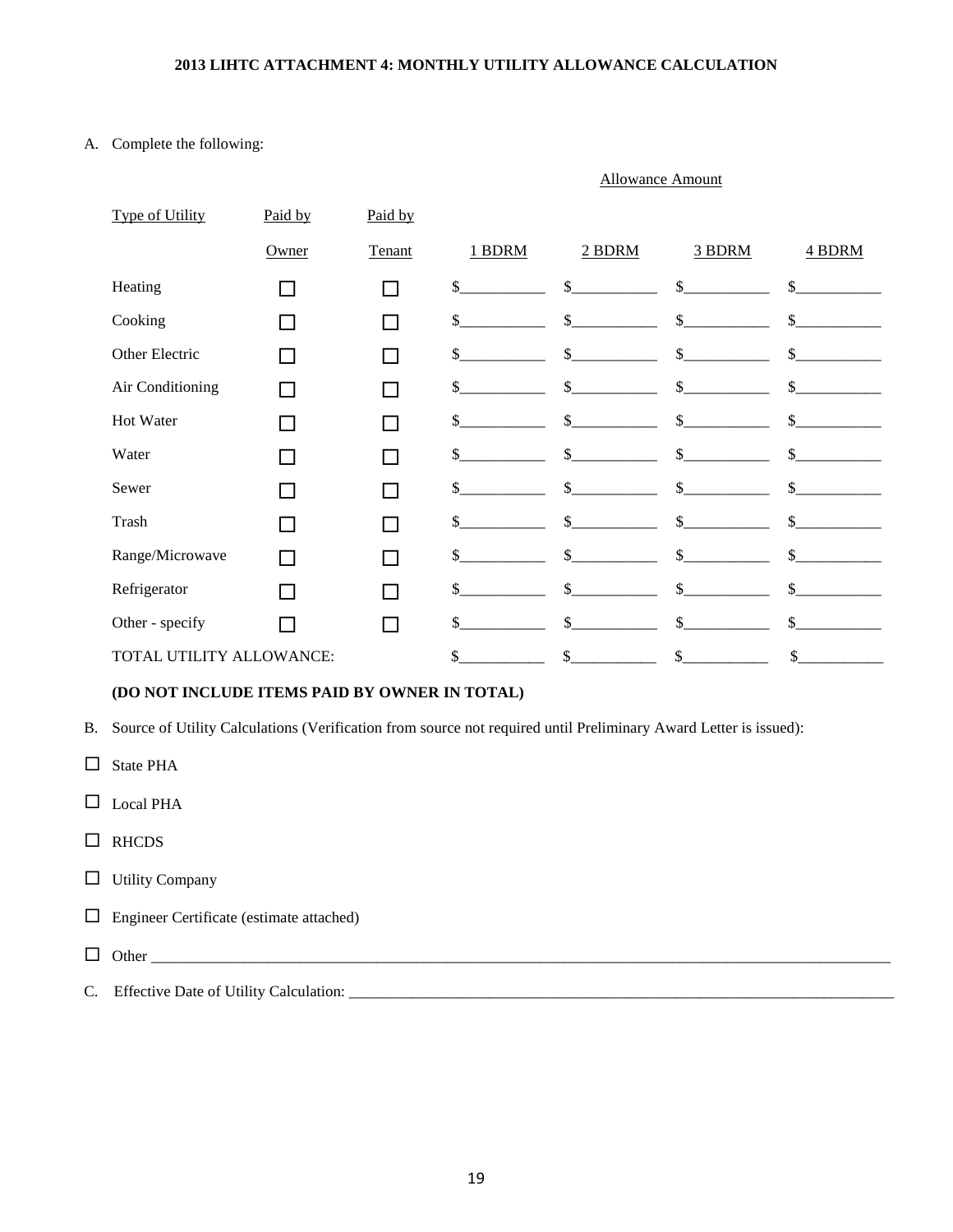#### 2013 LIHTC ATTACHMENT 5: SOURCES AND USES OF FUNDS

| А. | Sources of funds:            |  |
|----|------------------------------|--|
|    | <b>Grant Funds:</b>          |  |
|    | Mortgage Proceeds:           |  |
|    | <b>Syndication Proceeds:</b> |  |
|    | Capital Contributions*:      |  |
|    | <b>TOTAL SOURCES:</b>        |  |

\*Define each source and amount of capital contribution:

| Source | Amount |
|--------|--------|
|        |        |
|        |        |
|        |        |
|        |        |
|        |        |

#### Uses of funds:  $\, {\bf B}.$

| <b>Total Development Costs:</b> |        |
|---------------------------------|--------|
| Other Uses of Funds:            | $\sim$ |
|                                 | $\sim$ |
|                                 |        |
|                                 |        |
|                                 |        |
| <b>TOTAL USES:</b>              |        |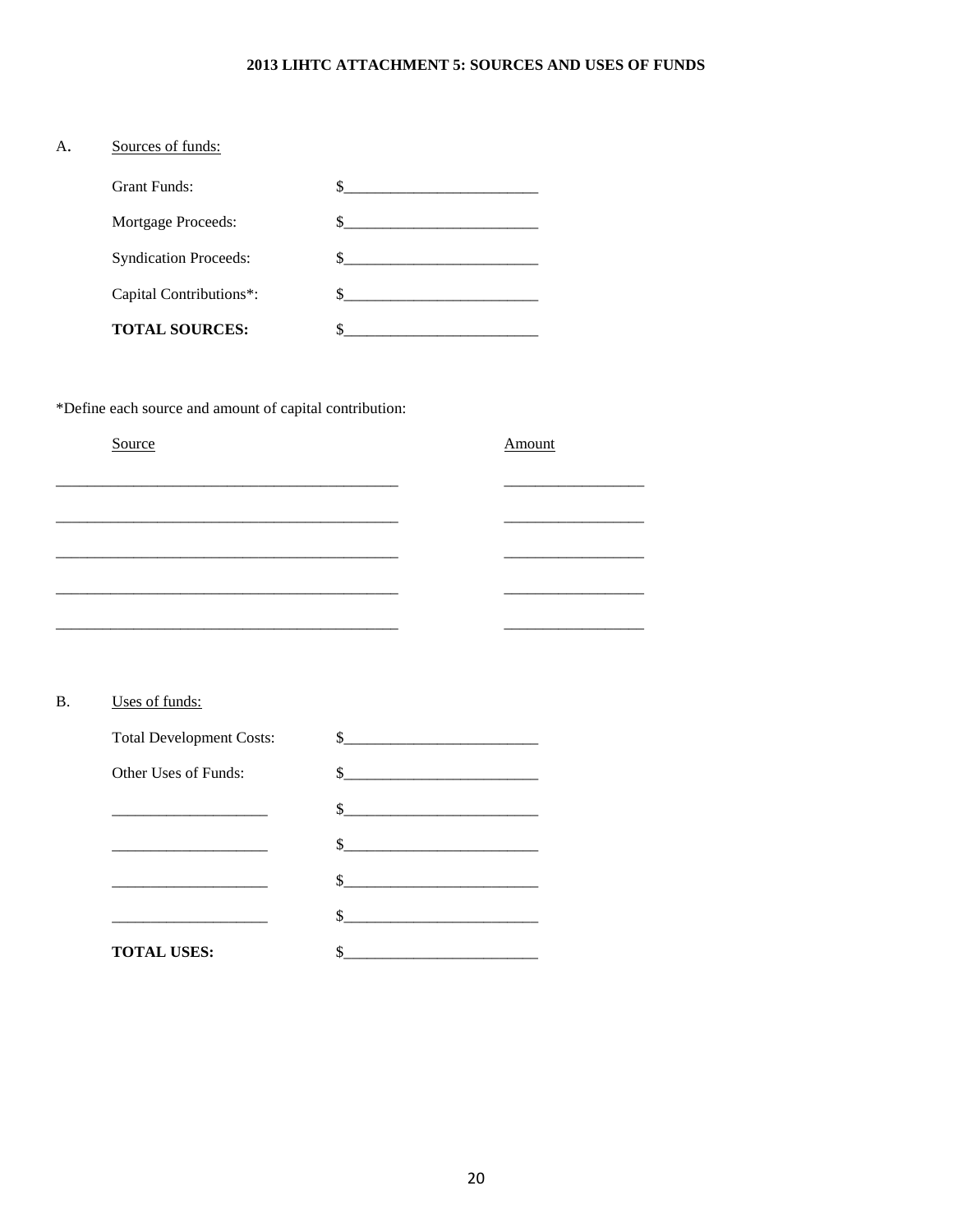#### **2013 LIHTC ATTACHMENT 6: CONSTRUCTION FINANCING**

List individually all sources of construction financing for the Development:

|                            |               | <b>ANNUAL DEBT</b> | <b>INTEREST</b> | <b>AMMORT.</b>                                                                     |             |
|----------------------------|---------------|--------------------|-----------------|------------------------------------------------------------------------------------|-------------|
| <b>LENDER</b>              | <b>AMOUNT</b> | <b>SERVICE</b>     | <b>RATE</b>     | <b>PERIOD</b>                                                                      | <b>TERM</b> |
|                            |               | $\sim$             | $\%$            |                                                                                    |             |
| 2.                         |               |                    | $\%$            |                                                                                    |             |
| 3.                         |               |                    | $\%$            |                                                                                    |             |
| 4.                         |               |                    | %               | $\overline{\phantom{a}}$ and $\overline{\phantom{a}}$ and $\overline{\phantom{a}}$ |             |
| 5.                         |               |                    | $\%$            |                                                                                    |             |
| TOTAL AMOUNT OF FUNDS:     | $\mathcal{S}$ |                    |                 |                                                                                    |             |
| TOTAL ANNUAL DEBT SERVICE: | <sup>\$</sup> |                    |                 |                                                                                    |             |

(Assumption is made that annual debt service is paid in 12 equal monthly payments – please indicate if payment amount or frequency differs)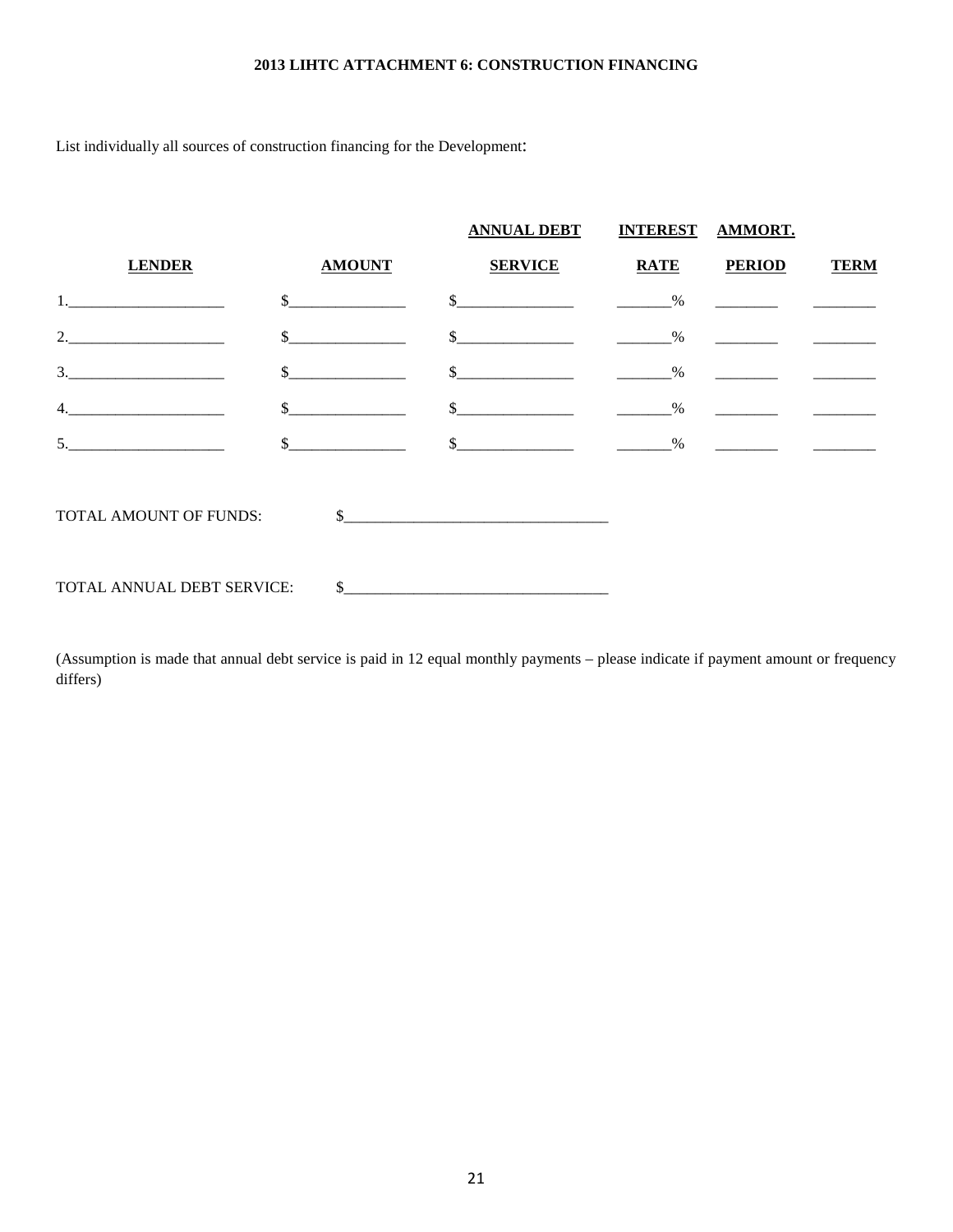#### **2013 LIHTC ATTACHMENT 7: PERMANENT FINANCING**

List individually all sources of permanent financing expected for the Development following completion of rehabilitation or construction **(Do not include construction financing)**:

|                            |               | <b>ANNUAL DEBT</b>                         | INTEREST AMMORT. |                                                               |             |
|----------------------------|---------------|--------------------------------------------|------------------|---------------------------------------------------------------|-------------|
| <b>LENDER</b>              | <b>AMOUNT</b> | <b>SERVICE</b>                             | <b>RATE</b>      | <b>PERIOD</b>                                                 | <b>TERM</b> |
| 1.                         |               |                                            |                  |                                                               |             |
| 2.                         |               | <u> 1980 - Johann Barbara, martin da k</u> | $\%$             |                                                               |             |
| 3.                         |               | \$                                         | $\%$             |                                                               |             |
| 4.                         |               | $\sim$                                     | $\%$             | $\mathcal{L}^{\text{max}}$ , where $\mathcal{L}^{\text{max}}$ |             |
| 5.                         |               | $\sim$                                     | $\%$             | <u> 1980 - Jan Alexandro Alexandro III (m. 1980)</u>          |             |
| TOTAL AMOUNT OF FUNDS:     |               |                                            |                  |                                                               |             |
| TOTAL ANNUAL DEBT SERVICE: |               |                                            |                  |                                                               |             |

(Assumption is made that annual debt service is paid in 12 equal monthly payments. Please indicate if payment amount or frequency differs)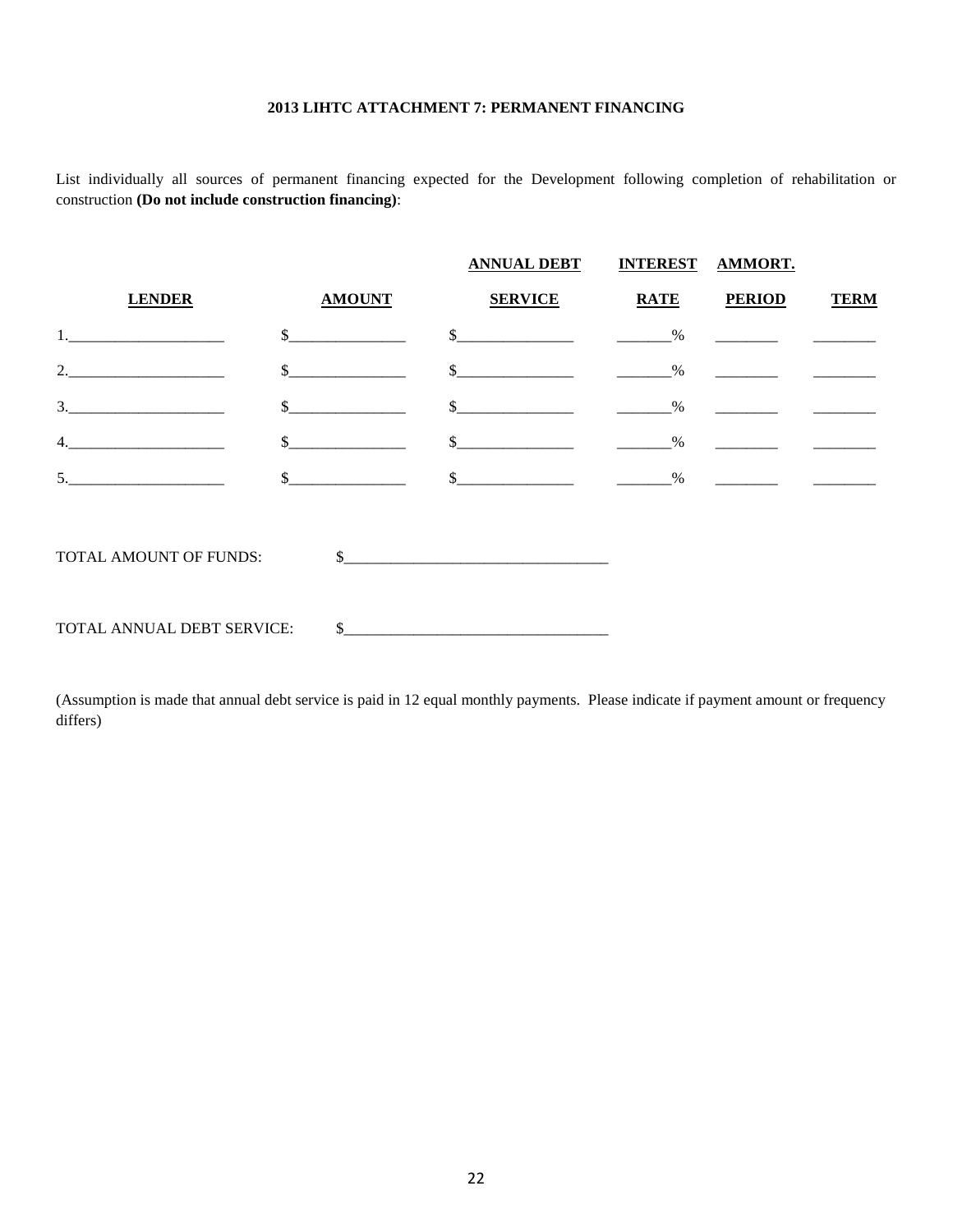#### **2013 LIHTC ATTACHMENT 8: GOVERNMENT SUBSIDIES**

A. Is any portion of the funding for the Development directly or indirectly from Federal, State, or local government funds?

- Yes
- $\Box$  No

If yes, check all of the following that apply and list the amount of funds involved:

| Π            | Tax-Exempt Financing                                                                     | \$                                                               |
|--------------|------------------------------------------------------------------------------------------|------------------------------------------------------------------|
| $\Box$       | <b>CDBG</b> Financing                                                                    | \$                                                               |
| ш            | <b>CDBG</b> Grant                                                                        | \$                                                               |
| $\Box$       | <b>UDAG</b> Financing                                                                    | \$                                                               |
| П            | <b>UDAG</b> Grant                                                                        | \$                                                               |
| $\Box$       | <b>HoDAG</b> Financing                                                                   | \$<br><u> 1989 - Jan James James, martin amerikan personal (</u> |
| ш            | HoDAG Grant                                                                              | \$                                                               |
| □            | <b>RHCDS</b> Financing                                                                   | \$                                                               |
| L            | <b>HOUSE Funds</b>                                                                       | \$                                                               |
| П            | <b>HOME Funds</b>                                                                        | \$.                                                              |
| П            | <b>HUD LMSA</b>                                                                          | \$<br><u> 1980 - Jan James Barnett, fizik a</u>                  |
| П            | Section 221(d)(3), Section 221(d)(4), or Section 223(f) mortgage insurance $\frac{1}{2}$ |                                                                  |
| □            | Section 8 Project Based Subsidy                                                          | $\mathbb{S}$                                                     |
|              |                                                                                          |                                                                  |
| □            | <b>Operating Subsidy</b>                                                                 | \$                                                               |
| $\Box$       | Fannie Mae                                                                               | \$                                                               |
| П            | Freddie Mac                                                                              | \$                                                               |
| $\mathsf{L}$ | <b>Local Grant</b>                                                                       | \$                                                               |
| LI           | Other                                                                                    | \$                                                               |
|              | Specify Type:                                                                            |                                                                  |

B. If tax-exempt bond financing is used, the percentage of the tax-exempt financing to the aggregate basis of any buildings and land on which buildings are located is \_\_\_\_\_\_\_% and the total amount of the tax-exempt financing is \$\_\_\_\_\_\_\_\_\_\_\_\_\_\_\_\_\_.

C. Is HUD or RHCDS approval for Transfer of Physical Assets required?

□ Yes

 $\square$  No

Has HUD or RHCDS approval been received?

- Yes (If yes, submit a copy of approval)
- $\square$  No

Date an application for Transfer of Physical Assets was or will be submitted: \_\_\_\_\_\_\_\_\_\_\_\_\_\_\_\_\_\_\_\_\_\_\_\_\_\_\_\_\_\_\_\_\_\_\_\_\_\_

Date Transfer of Physical Assets approval is expected: \_\_\_\_\_\_\_\_\_\_\_\_\_\_\_\_\_\_\_\_\_\_\_\_\_\_\_\_\_\_\_\_\_\_\_\_\_\_\_\_\_\_\_\_\_\_\_\_\_\_\_\_\_\_\_\_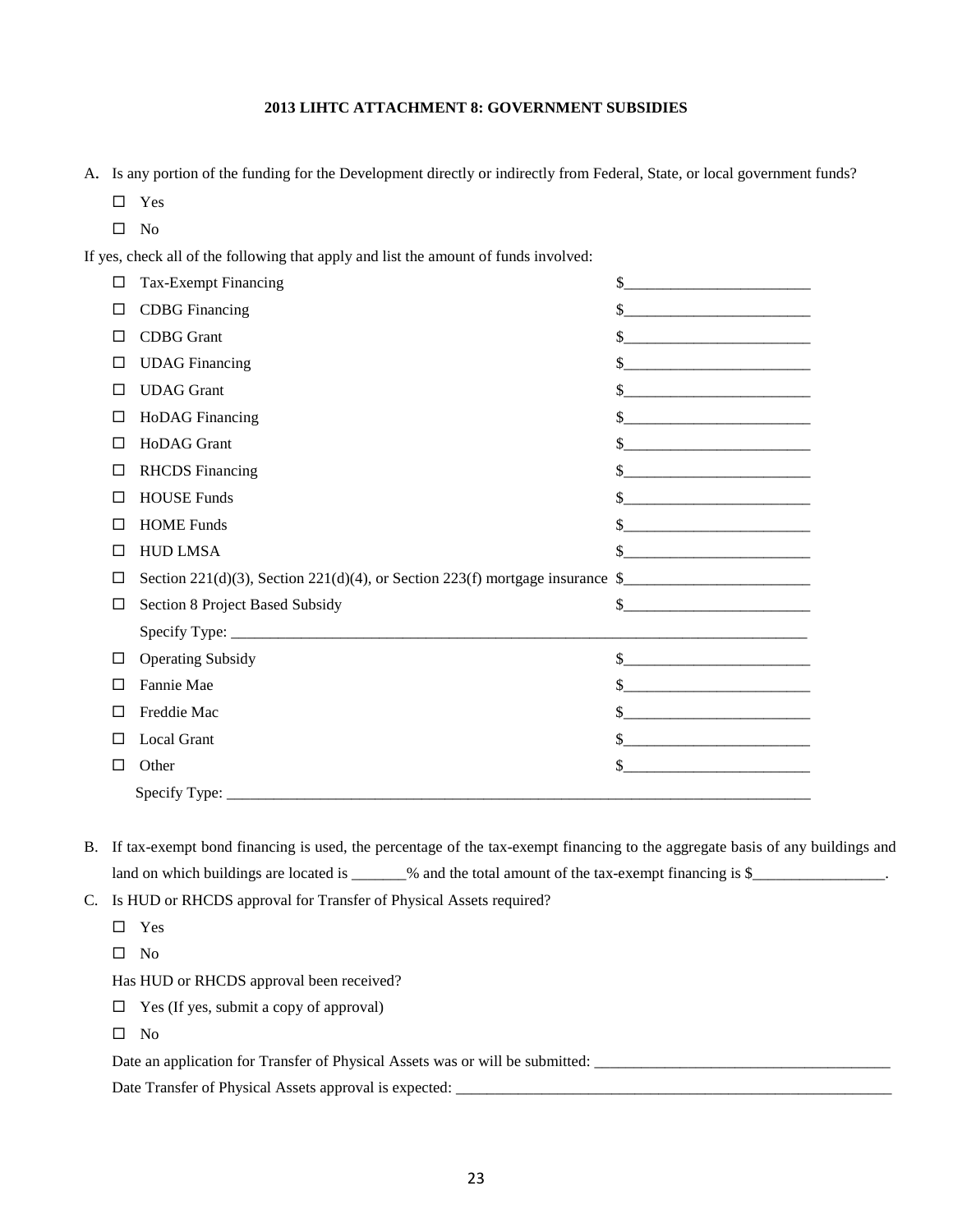- D. Does the Development have any existing subsidies?
	- Yes

 $\Box$  No

If yes, explain type of subsidy and terms: \_\_\_\_\_\_\_\_\_\_\_\_\_\_\_\_\_\_\_\_\_\_\_\_\_\_\_\_\_\_\_\_\_\_\_\_\_\_\_\_\_\_\_\_\_\_\_\_\_\_\_\_\_\_\_\_\_\_\_\_\_\_\_\_\_\_

**E. If HUD subsidy layering is involved, a written request is required to be submitted to THDA. If request for subsidy layering review is submitted with Initial Application, there will be no fee, if submitted at a later date a modification fee will be charged per 2013 Qualified Allocation Plan, Part XV-C-4.**

\_\_\_\_\_\_\_\_\_\_\_\_\_\_\_\_\_\_\_\_\_\_\_\_\_\_\_\_\_\_\_\_\_\_\_\_\_\_\_\_\_\_\_\_\_\_\_\_\_\_\_\_\_\_\_\_\_\_\_\_\_\_\_\_\_\_\_\_\_\_\_\_\_\_\_\_\_\_\_\_\_\_\_\_\_\_\_\_\_\_\_\_\_\_\_\_\_\_\_ \_\_\_\_\_\_\_\_\_\_\_\_\_\_\_\_\_\_\_\_\_\_\_\_\_\_\_\_\_\_\_\_\_\_\_\_\_\_\_\_\_\_\_\_\_\_\_\_\_\_\_\_\_\_\_\_\_\_\_\_\_\_\_\_\_\_\_\_\_\_\_\_\_\_\_\_\_\_\_\_\_\_\_\_\_\_\_\_\_\_\_\_\_\_\_\_\_\_\_

F. Will the Development involve a federally insured mortgage?

Yes

 $\hfill \square$  No

If yes, which mortgage program? \_\_\_\_\_\_\_\_\_\_\_\_\_\_\_\_\_\_\_\_\_\_\_\_\_\_\_\_\_\_\_\_\_\_\_\_\_\_\_\_\_\_\_\_\_\_\_\_\_\_\_\_\_\_\_\_\_\_\_\_\_\_\_\_\_\_\_\_\_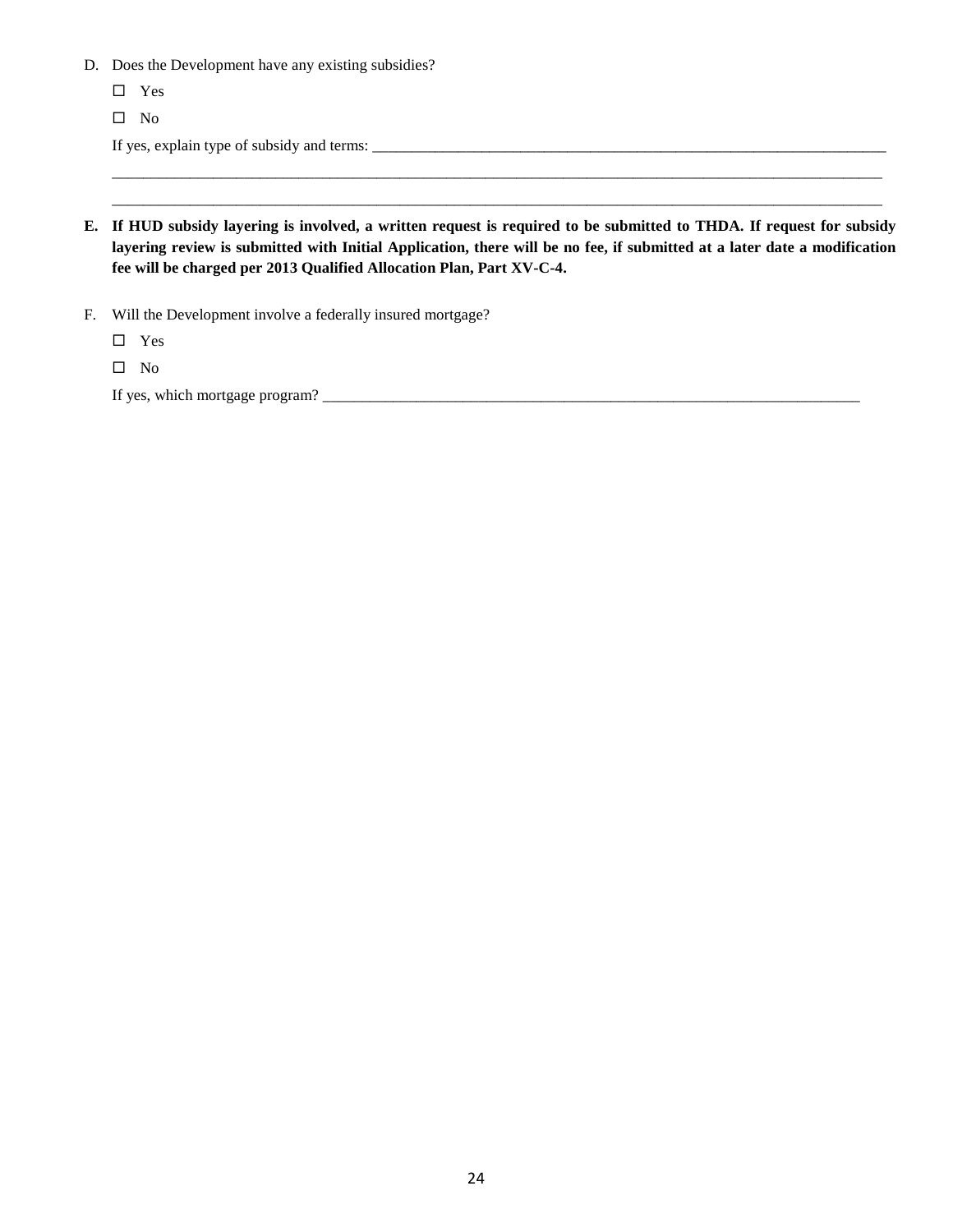#### **2013 LIHTC ATTACHMENT 9: SYNDICATION INFORMATION**

|    |            | A. Type of credit being syndicated:                                                                    |
|----|------------|--------------------------------------------------------------------------------------------------------|
|    | □          | Low Income Housing Tax Credit                                                                          |
|    | П          | Historic Rehabilitation Credit                                                                         |
| B. |            | Type of offering                                                                                       |
|    | П          | Public                                                                                                 |
|    | П          | Private                                                                                                |
| C. |            | Date syndication was or will be completed:                                                             |
|    |            | Application:                                                                                           |
|    |            | <b>Conditional Commitment:</b>                                                                         |
|    |            | Firm Commitment:                                                                                       |
| D. |            | If syndication has not been completed, how much equity per tax credit dollar allocated is expected: \$ |
| E. |            | Name of fund:                                                                                          |
|    |            | Name of syndicator:                                                                                    |
|    | Address:   |                                                                                                        |
|    | City:      |                                                                                                        |
|    | State:     |                                                                                                        |
|    | Zip Code:  |                                                                                                        |
|    | Telephone: |                                                                                                        |

Fax: \_\_\_\_\_\_\_\_\_\_\_\_\_\_\_\_\_\_\_\_\_\_\_\_\_\_\_\_\_\_\_\_\_\_\_\_\_\_\_\_\_\_\_\_\_\_\_\_\_\_\_\_\_\_\_\_\_\_\_\_\_\_\_\_\_\_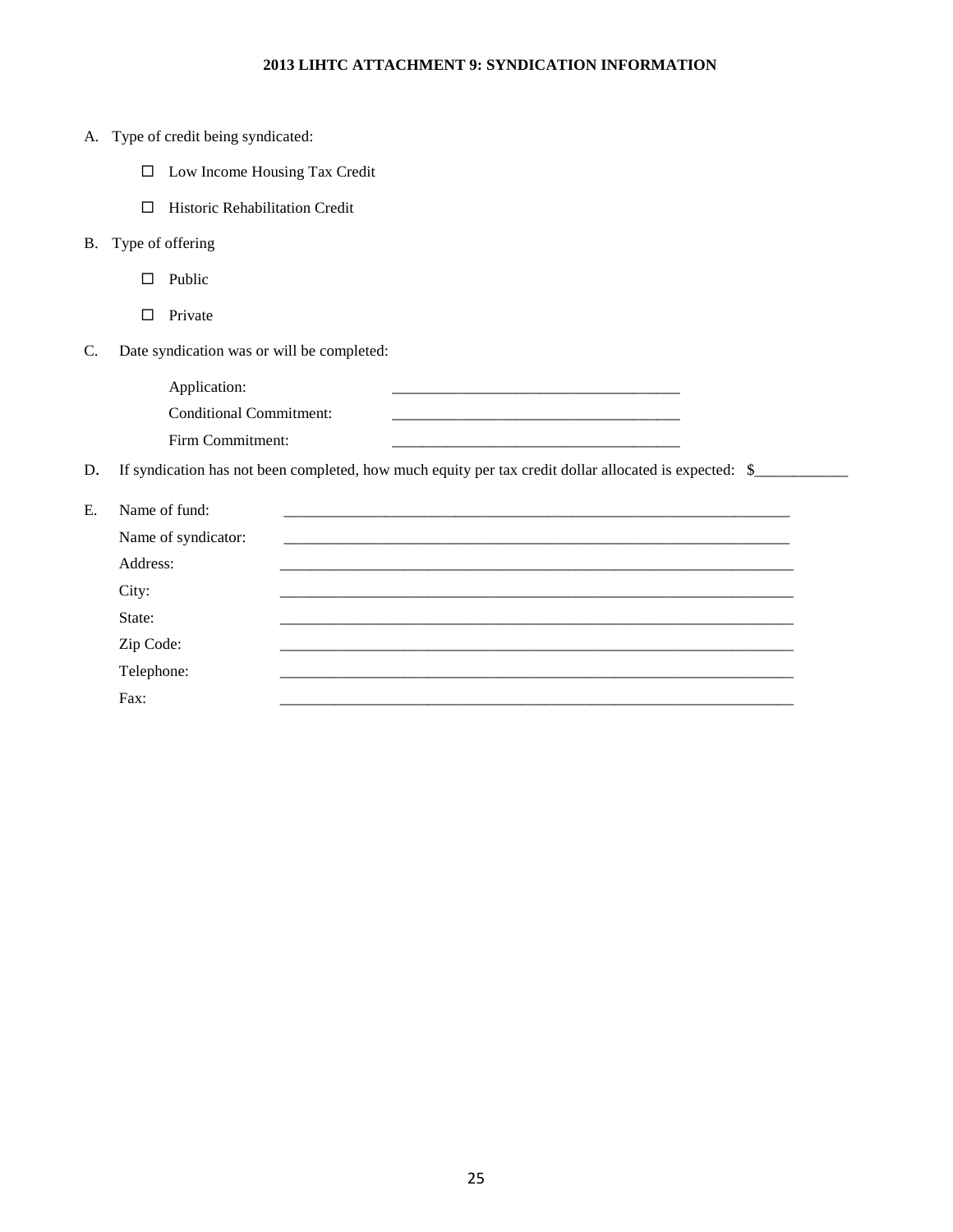#### **2013 LIHTC ATTACHMENT 10: ANNUAL EXPENSE INFORMATION**

| <b>ADMINISTRATIVE EXPENSES</b>                                       |                       | <b>MAINTENANCE EXPENSES</b>                                                                       |                           |                |
|----------------------------------------------------------------------|-----------------------|---------------------------------------------------------------------------------------------------|---------------------------|----------------|
| 1. Accounting                                                        | $\mathbb{S}$          | 1. Elevator                                                                                       |                           | $\mathbb{S}^-$ |
| 2. Advertising                                                       | \$                    | 2. Exterminator                                                                                   |                           | $\sim$         |
| 3. Legal                                                             |                       | 3. Grounds                                                                                        |                           | \$             |
| 4. Management Fees                                                   |                       | 4. Repairs                                                                                        |                           | \$.            |
| 5. Management Salary                                                 | \$                    | 5. Supplies                                                                                       |                           | \$             |
| 6. Office Supplies                                                   | \$                    | 6. Other                                                                                          |                           | $\mathbb{S}$   |
| 7. Telephone                                                         |                       |                                                                                                   |                           |                |
| 8. Other                                                             |                       |                                                                                                   |                           |                |
| <b>SUB-TOTAL:</b>                                                    | $\mathbb{S}$          | <b>SUB-TOTAL:</b>                                                                                 |                           | \$             |
|                                                                      |                       |                                                                                                   |                           |                |
|                                                                      | <b>FIXED EXPENSES</b> |                                                                                                   | <b>OPERATING EXPENSES</b> |                |
| 1. Property Taxes                                                    | \$                    | 1. Fuel                                                                                           |                           | \$             |
| 2. Insurance                                                         | $\sim$                | 2. Electric                                                                                       |                           |                |
| 3. Franchise & Excise Tax                                            | \$                    | 3. Water & Sewer                                                                                  |                           |                |
|                                                                      |                       | 4. Natural Gas                                                                                    |                           |                |
|                                                                      |                       | 5. Trash Removal                                                                                  |                           |                |
|                                                                      |                       | 6. Payroll and PR Taxes                                                                           |                           | $\mathbb{S}$   |
| <b>SUB-TOTAL:</b>                                                    | \$                    | <b>SUB-TOTAL:</b>                                                                                 |                           | $\mathbb{S}$   |
|                                                                      |                       |                                                                                                   |                           |                |
|                                                                      |                       | SUB-TOTAL (Administrative Expenses + Maintenance Expenses + Fixed Expenses + Operating Expenses): |                           |                |
| Replacement Reserves: per unit \$                                    |                       |                                                                                                   |                           |                |
|                                                                      |                       |                                                                                                   |                           |                |
| TOTAL ANNUAL EXPENSES: (SUB-TOTAL + Replacement Reserves):           |                       |                                                                                                   |                           | \$.            |
| What is the estimated annual percentage increase in annual expenses? |                       |                                                                                                   |                           | $\frac{0}{0}$  |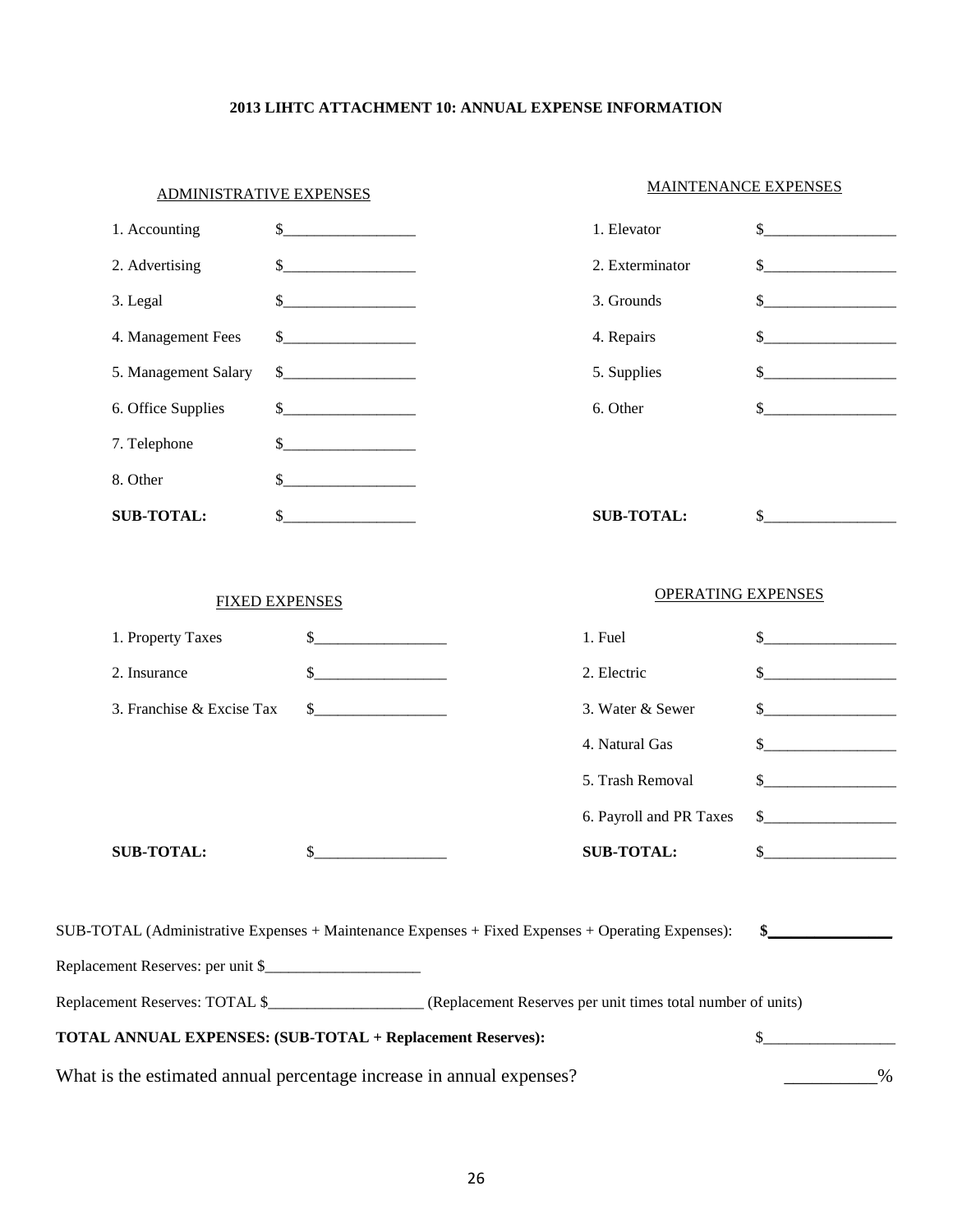#### **2013 LIHTC ATTACHMENT 11: DEVELOPMENT COSTS**

#### A. LIST DEVELOPMENT COSTS BY CREDIT TYPE (RESIDENTIAL PORTION ONLY)

All costs to be listed in the first column. Only costs includable in eligible basis are to be repeated either in the acquisition or rehab/new const. columns. All items under "other" must be satisfactorily explained to be considered.

|                                                                       | ${\bf \underline A}$ | $\overline{\mathbf{B}}$ | $\overline{\mathbf{C}}$           |
|-----------------------------------------------------------------------|----------------------|-------------------------|-----------------------------------|
|                                                                       | <b>ACTUAL COST</b>   | <b>ACQUISITION</b>      | <b>REHAB/NEW</b><br><b>CONST.</b> |
| <b>1. To Purchase Land and Buildings</b><br>Land                      |                      | <b>XXXXX</b>            | <b>XXXXX</b>                      |
| <b>Existing Structures</b>                                            |                      |                         |                                   |
| Demolition                                                            |                      |                         |                                   |
| <b>Subtotal</b>                                                       |                      |                         |                                   |
| 2. Site Work                                                          |                      |                         |                                   |
| Site Work                                                             |                      |                         |                                   |
| <b>Subtotal</b>                                                       |                      |                         |                                   |
|                                                                       |                      |                         |                                   |
| 3. Rehabilitation and New Construction                                |                      |                         |                                   |
| New Building Hard Costs                                               |                      |                         |                                   |
| <b>Rehabilitation Hard Costs</b>                                      |                      |                         |                                   |
| <b>Accessory Building</b>                                             |                      |                         |                                   |
| <b>General Requirements</b>                                           |                      |                         |                                   |
| Payment and Performance Bonds                                         |                      |                         |                                   |
| <b>Building Permits</b>                                               |                      |                         |                                   |
| Tap Fees                                                              |                      |                         |                                   |
| <b>Contractor Overhead</b>                                            |                      |                         |                                   |
| <b>Contractor Profit</b>                                              |                      |                         |                                   |
| <b>Impact Fees (include documentation</b><br>from local jurisdiction) |                      |                         |                                   |
| <b>Subtotal</b>                                                       |                      |                         |                                   |
| 4. Contingency<br><b>Construction Contingency</b>                     |                      |                         |                                   |
| <b>Subtotal</b>                                                       |                      |                         |                                   |
|                                                                       |                      |                         |                                   |
| 5. Professional Fees                                                  |                      |                         |                                   |
| Architect Fee - Design                                                |                      |                         |                                   |
| Architect Fee - Supervision                                           |                      |                         |                                   |
| Real Estate Attorney                                                  |                      |                         |                                   |
| Survey                                                                |                      |                         |                                   |
| Soil Borings                                                          |                      |                         |                                   |
| <b>Engineering Fees</b>                                               |                      |                         |                                   |
| <b>Cost Certification Fees</b>                                        |                      |                         |                                   |
| <b>Subtotal</b>                                                       |                      |                         |                                   |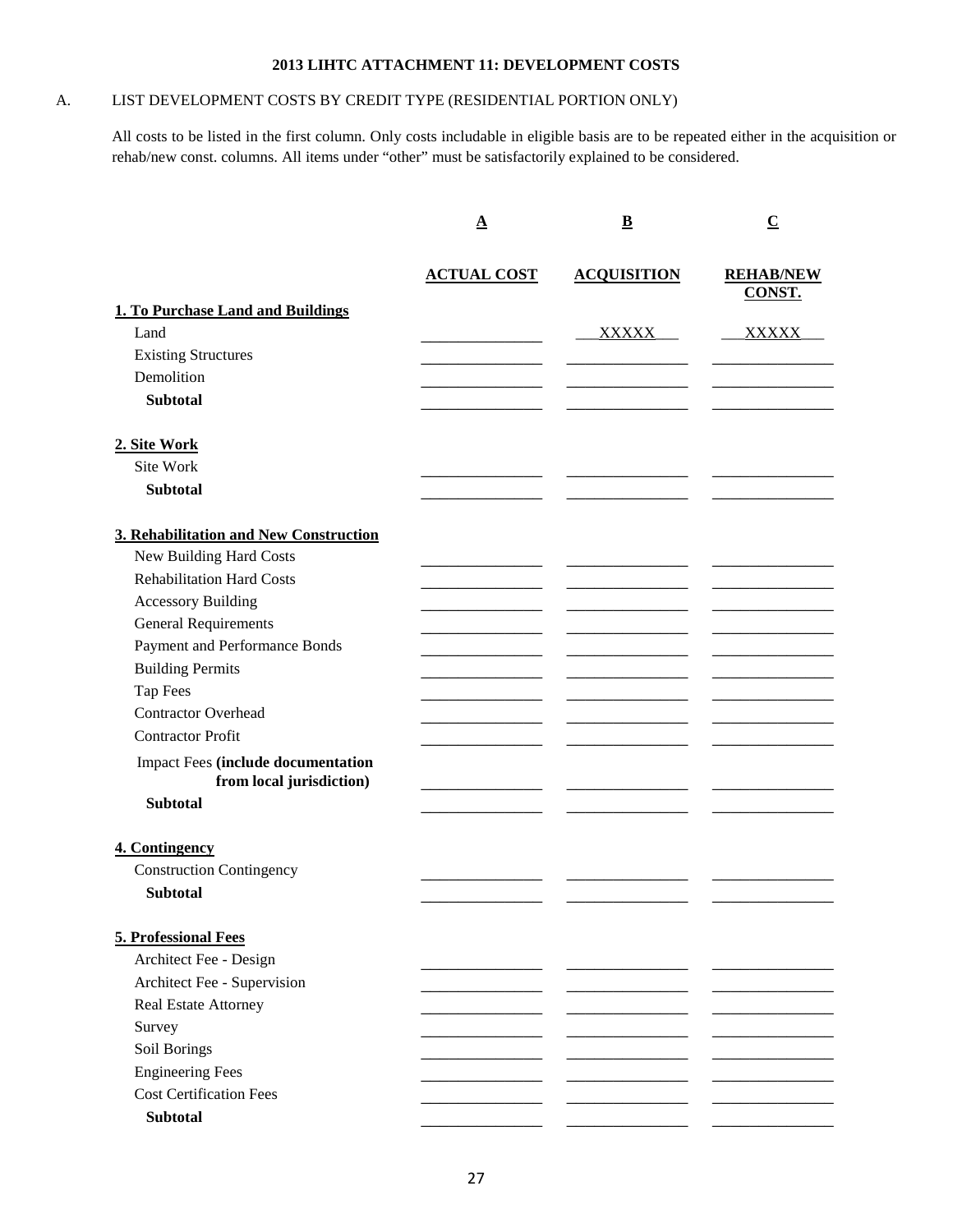|                                             | <u>A</u>           | $\overline{\mathbf{B}}$ | $\overline{\mathbf{C}}$           |
|---------------------------------------------|--------------------|-------------------------|-----------------------------------|
|                                             | <b>ACTUAL COST</b> | <b>ACQUISITION</b>      | <b>REHAB/NEW</b><br><b>CONST.</b> |
| <b>6. Interim Costs</b>                     |                    |                         |                                   |
| <b>Construction Interest</b>                |                    | XXXXX                   | <b>XXXXX</b>                      |
| <b>Construction Loan Origination Fee</b>    |                    |                         |                                   |
| <b>Construction Loan Credit Enhancement</b> |                    |                         |                                   |
| <b>Taxes During Construction</b>            |                    |                         |                                   |
| Property Insurance During Construction      |                    |                         |                                   |
| <b>Subtotal</b>                             |                    |                         |                                   |
| <b>7. Financing Fees and Expenses</b>       |                    |                         |                                   |
| Credit Report                               |                    | XXXXX                   | XXXXX <sub>.</sub>                |
| Permanent Loan Origination Fee              |                    | <b>XXXXX</b>            | <b>XXXXX</b>                      |
| Permanent Loan Credit Enhancement           |                    | XXXXX                   | XXXXX                             |
| Cost of Issuance/Underwriter                |                    | XXXXX                   | XXXXX                             |
| Title and Recording                         |                    | <b>XXXXX</b>            | <b>XXXXX</b>                      |
| Counsel's Fee                               |                    | <b>XXXXX</b>            | XXXXX                             |
| <b>Subtotal</b>                             |                    | <b>XXXXX</b>            | <b>XXXXX</b>                      |
| 8. Soft Costs                               |                    |                         |                                   |
| Property Appraisal                          |                    |                         |                                   |
| Market Study                                |                    |                         |                                   |
| <b>Environmental Study</b>                  |                    |                         |                                   |
| Physical Needs Assessment                   |                    |                         |                                   |
| <b>Tax Credit Fees</b>                      |                    | <u>XXXXX</u>            | <u>XXXXX.</u>                     |
| <b>Monitoring Fees</b>                      |                    | <b>XXXXX</b>            | <b>XXXXX</b>                      |
| Rent-Up                                     |                    | <b>XXXXX</b>            | <b>XXXXX</b>                      |
| <b>Subtotal</b>                             |                    |                         |                                   |
| 9. Syndication Costs                        |                    |                         |                                   |
| Organizational (Partnership)                |                    | <b>XXXXX</b>            | <b>XXXXX</b>                      |
| <b>Bridge Loan Fees and Expenses</b>        |                    | <b>XXXXX</b>            | XXXXX                             |
| Tax Opinion                                 |                    | <b>XXXXX</b>            | <b>XXXXX</b>                      |
| <b>Subtotal</b>                             |                    | <b>XXXXX</b>            | XXXXX                             |
| 10. Developer's Costs                       |                    |                         |                                   |
| Developer's Overhead                        |                    |                         |                                   |
| Developer's Fee                             |                    |                         |                                   |
| Consultants                                 |                    |                         |                                   |
| <b>Subtotal</b>                             |                    |                         |                                   |
| 11. Project Reserves                        |                    |                         |                                   |
| Rent-up Reserve                             |                    | <b>XXXXX</b>            | <b>XXXXX</b>                      |
| <b>Operating Reserve</b>                    |                    | <b>XXXXX</b>            | XXXXX                             |
| <b>Subtotal</b>                             |                    | <u>XXXXX</u>            | <b>XXXXX</b>                      |
|                                             |                    |                         |                                   |

**12. TOTAL**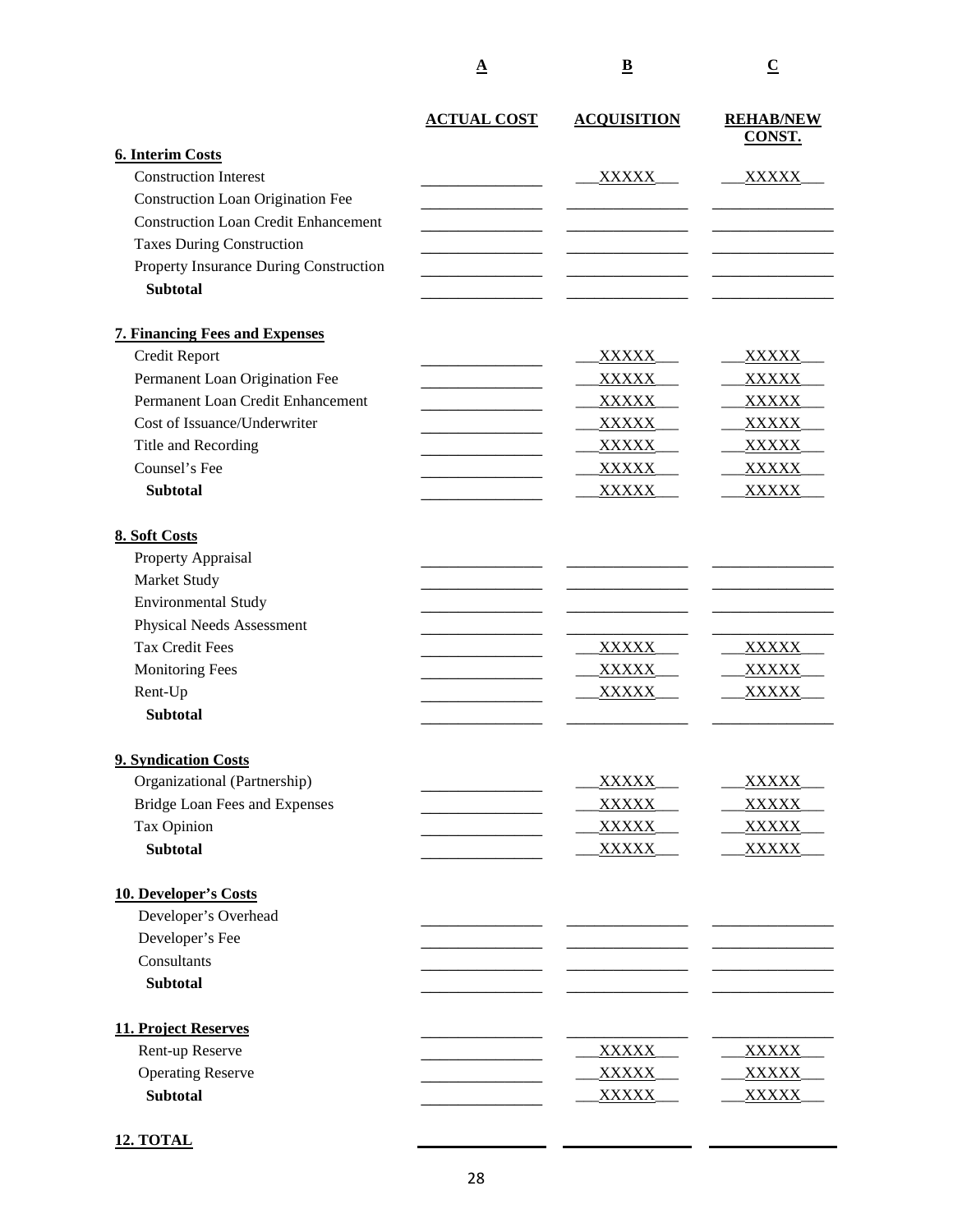#### **2013 LIHTC ATTACHMENT 12: CALCULATION OF POTENTIAL TAX CREDITS**

|    |                                                                                                                         | B                  | $\mathsf{C}$                              |
|----|-------------------------------------------------------------------------------------------------------------------------|--------------------|-------------------------------------------|
|    |                                                                                                                         | <b>ACQUISITION</b> | <b>REHAB / NEW</b><br><b>CONSTRUCTION</b> |
| A. | Calculation pursuant to Section $42(a)$ ("Method A")                                                                    |                    |                                           |
|    | 1. Total from Attachment 11 line 12 (columns B and C)                                                                   |                    |                                           |
|    | 2. Less federal grants used to finance qualifying costs (from Attachment 8)                                             |                    |                                           |
|    | 3. Less amount of nonqualified nonrecourse financing (from Attachment 7)                                                |                    |                                           |
|    | 4. Less value of nonqualifying units of higher quality                                                                  |                    |                                           |
|    | 5. Less value of nonqualifying excess portion of higher quality units                                                   |                    |                                           |
|    | 6. Less amount of Historic Tax Credit (Residential Portion Only)                                                        |                    |                                           |
|    | 7. Total Eligible Basis                                                                                                 |                    |                                           |
|    | 8. Multiplied by the Applicable Fraction (from Section 2.B and Attachment<br>1 of the Initial Application)              | $\%$               | $\frac{0}{0}$                             |
|    | 9. Total Qualified Basis                                                                                                |                    |                                           |
|    | 10. Multiplied by the Applicable Percentage <sup>1</sup> (9% or 4% for purposes of the<br>Initial Application)          | $\%$               | $\frac{0}{0}$                             |
|    | 11. Total                                                                                                               |                    |                                           |
|    | 12. Multiplied by 130% if in a qualified census tract (from Exhibit 4 of the<br>2013 QAP) (Rehab/New Construction only) |                    |                                           |
|    | 13. POTENTIAL TAX CREDIT AMOUNT PER YEAR BY METHOD A<br>(Amount from Line 11 unless Line 12 applies)                    |                    |                                           |

<sup>1</sup>Subject to change based on month building placed in service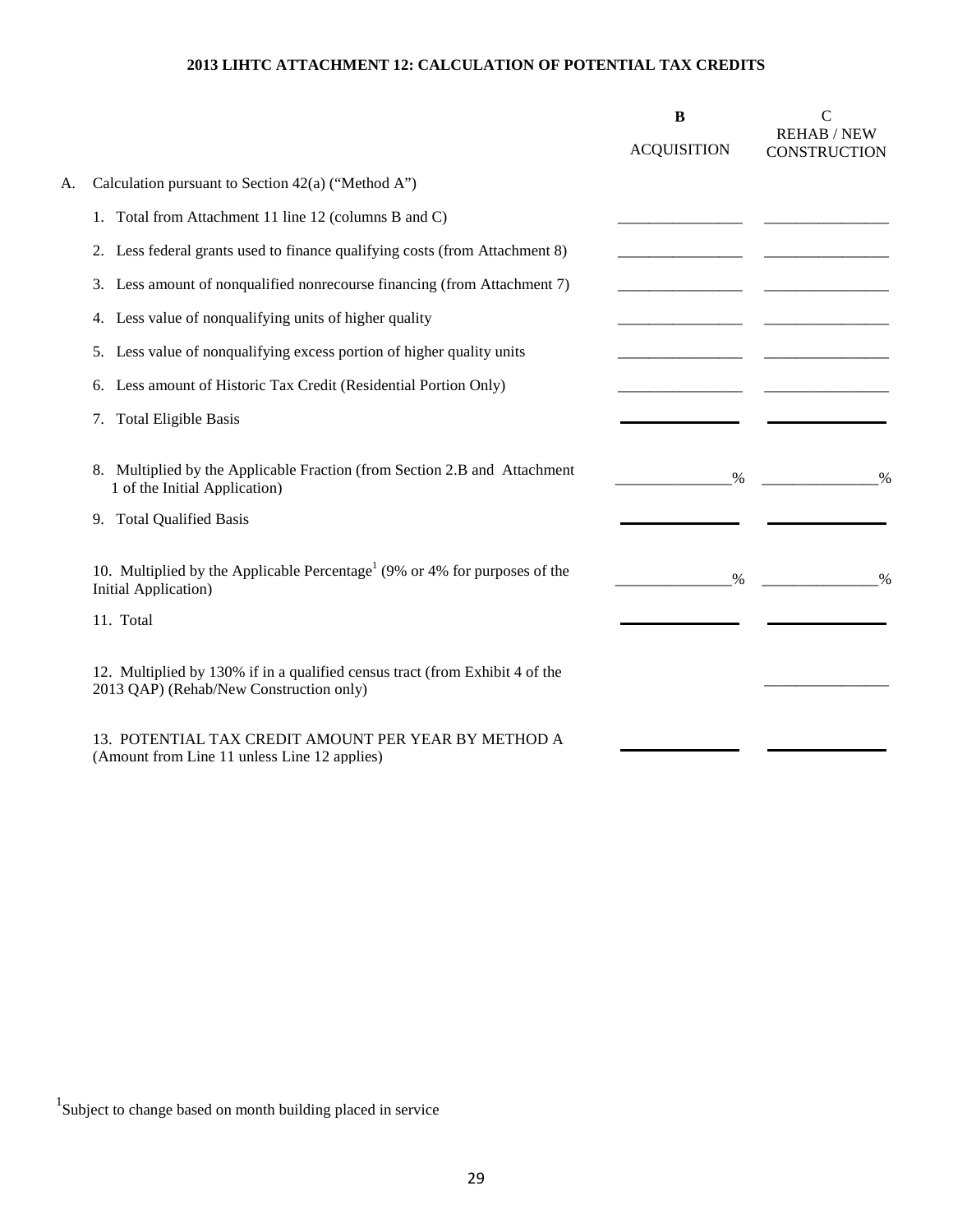#### **CALCULATION OF POTENTIAL TAX CREDITS -CONTINUED**

|    |                                                                                                                                                                                                        | A                  |
|----|--------------------------------------------------------------------------------------------------------------------------------------------------------------------------------------------------------|--------------------|
| Β. | Calculation pursuant to Section $42(m)(2)$ ("Method B") <sup>2</sup>                                                                                                                                   | <b>ACTUAL COST</b> |
|    | 1. Total from Attachment 11, Line 12 (Column A)                                                                                                                                                        |                    |
|    | 2. Less all government funding (from Attachment 8)                                                                                                                                                     |                    |
|    | 3. Less all other sources of permanent financing (from Attachment 7)                                                                                                                                   |                    |
|    | 4. Less capital contributions (from Attachment 5)                                                                                                                                                      |                    |
|    | 5. Total                                                                                                                                                                                               |                    |
|    | 6. Divided by equity factor (total from line D. on Attachment $12)^3$                                                                                                                                  |                    |
|    | 7. Total                                                                                                                                                                                               |                    |
|    | 8. Divided by 10                                                                                                                                                                                       |                    |
|    | 9. TOTAL POTENTIAL TAX CREDIT AMOUNT PER YEAR BY<br><b>METHOD B</b>                                                                                                                                    |                    |
| C. | TOTAL POTENTIAL AMOUNT OF LOW INCOME HOUSING TAX<br>CREDITS (INSERT THE LESSER OF THE AMOUNT FROM LINE 13 IN<br>PARAGRAPH A, ABOVE, OR THE AMOUNT F ROM LINE 9 IN<br>PARAGRAPH B, ABOVE) <sup>4:</sup> |                    |

<sup>&</sup>lt;sup>2</sup>Use this calculation only if 100% of the residential units in the proposed Development are to be set-aside for low income tenants. If the proposed Development contains any market rate residential units, contact THDA at (615) 815-2143 or (615) 815-2144 for instructions regarding the calculation pursuant to Method B.

<sup>&</sup>lt;sup>3</sup>Subject to modification by THDA

<sup>&</sup>lt;sup>4</sup>Any amount of Low Income Housing Tax Credits determined on this Attachment 12 is subject to modification by THDA. Any Preliminary Award or Allocation of Low-Income Housing Tax Credits, or the amounts thereof, is subject, in all respects, to (1) all requirements of the 2013 QAP; (2) all information submitted in connection with an Initial Application, at the time of a Carryover Allocation Application, or at the time of issuance of an IRS Form 8609; and (3) all requirements of Section 42 of the Code and all regulations promulgated in connection therewith.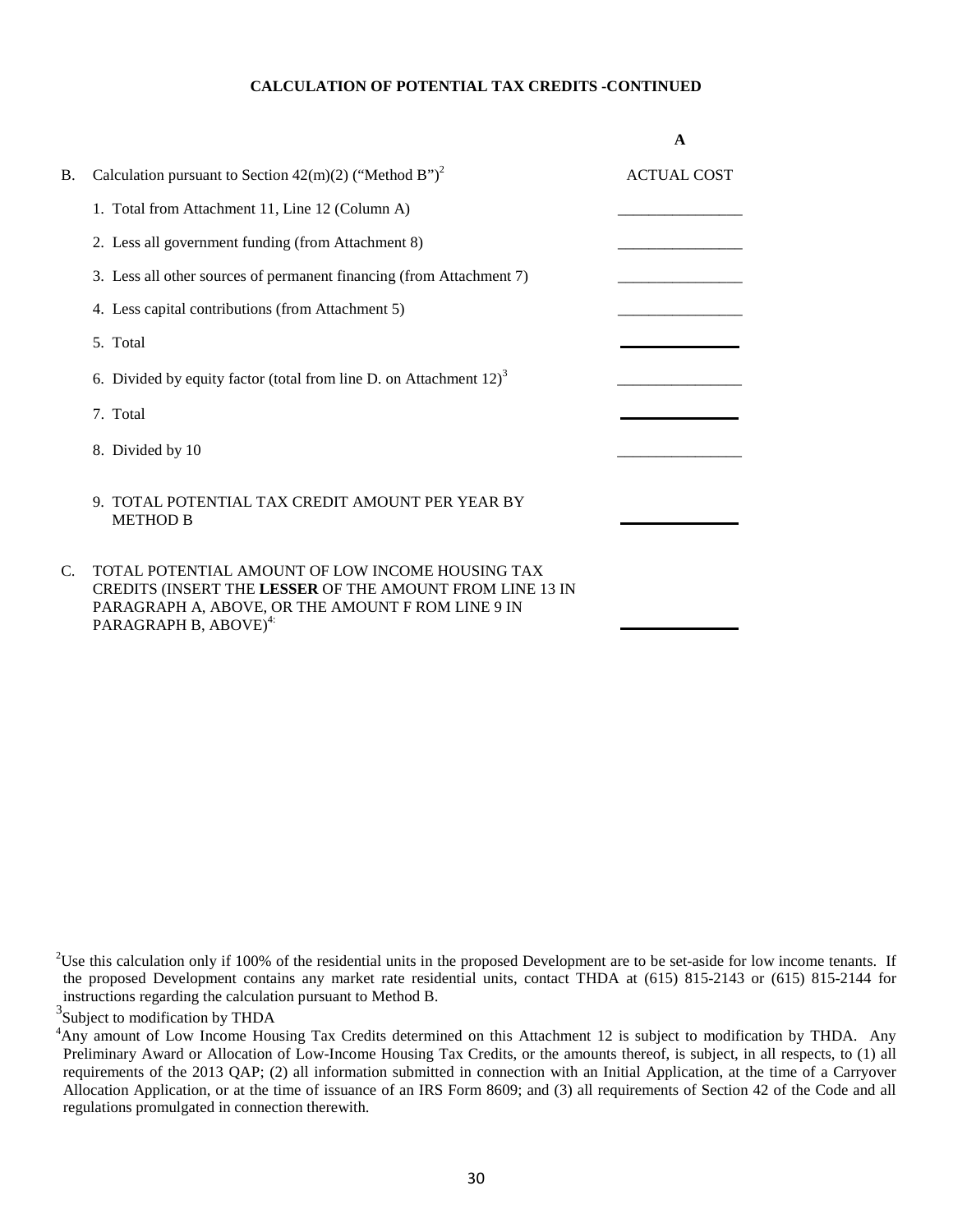#### **2013 LIHTC ATTACHMENT 13: CONFIRMATION OF COMMUNITY REVITALIZATION PLAN**

#### **To Be Completed By City Mayor, City Attorney, County Mayor, or County Attorney**

I hereby certify that the Development described as follows:

| Development Name:<br>Development Address:<br>Development City, State, & Zip: |                                                                                                           |      |  |
|------------------------------------------------------------------------------|-----------------------------------------------------------------------------------------------------------|------|--|
| Development Owner:                                                           |                                                                                                           |      |  |
|                                                                              | is covered by or contributes to a community revitalization plan approved for the referenced jurisdiction. |      |  |
|                                                                              | The Development referenced herein is located in the following type of jurisdiction (choose only one):     |      |  |
| □                                                                            | City (the person executing this form <b>must</b> be the City Mayor or City Attorney)                      |      |  |
| ◻                                                                            | County (the person executing this form <b>must</b> be the County Mayor or County Attorney)                |      |  |
|                                                                              |                                                                                                           |      |  |
|                                                                              |                                                                                                           |      |  |
| Typed or Printed Name of Local Government                                    |                                                                                                           |      |  |
|                                                                              |                                                                                                           |      |  |
| By:<br>Signature                                                             |                                                                                                           | Date |  |
|                                                                              |                                                                                                           |      |  |
| Typed or Printed Name and Title                                              |                                                                                                           |      |  |

If there are questions regarding this form, contact THDA at (615) 815-2143 or (615) 815-2144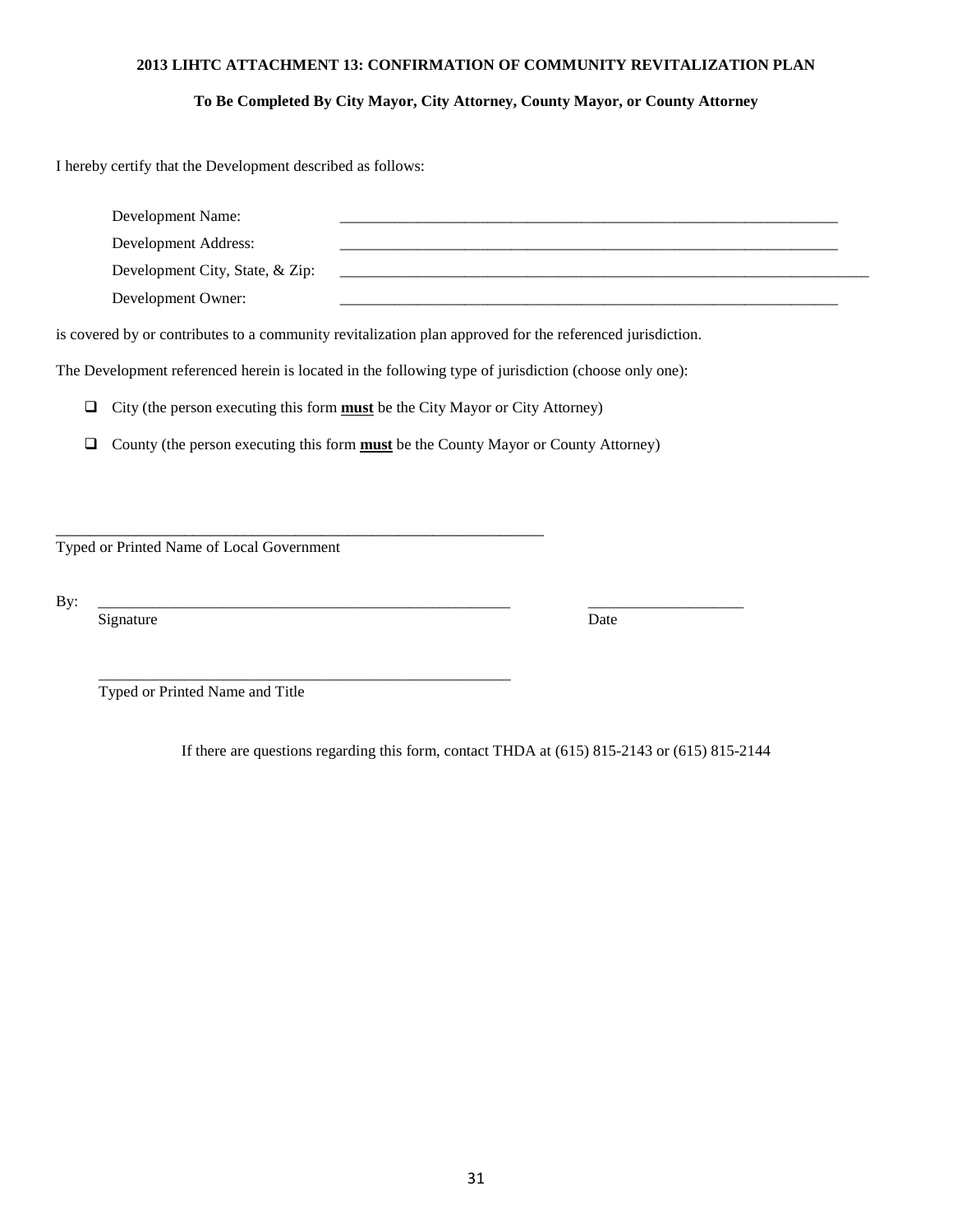| <b>Total Number of Units Designed For:</b> |                               |          |           |  |  |
|--------------------------------------------|-------------------------------|----------|-----------|--|--|
|                                            | Persons with<br>Disabilities* | Elderly* | Homeless* |  |  |
| Building 1                                 |                               |          |           |  |  |
| <b>Building 2</b>                          |                               |          |           |  |  |
| Building 3                                 |                               |          |           |  |  |
| Building 4                                 |                               |          |           |  |  |
| Building 5                                 |                               |          |           |  |  |
| Building 6                                 |                               |          |           |  |  |
| <b>Building 7</b>                          |                               |          |           |  |  |
| <b>Building 8</b>                          |                               |          |           |  |  |
| <b>Building 9</b>                          |                               |          |           |  |  |
| Building 10                                |                               |          |           |  |  |
| Building 11                                |                               |          |           |  |  |
| Building 12                                |                               |          |           |  |  |
| Building 13                                |                               |          |           |  |  |
| Building 14                                |                               |          |           |  |  |
| Building 15                                |                               |          |           |  |  |
| Building 16                                |                               |          |           |  |  |
| Building 17                                |                               |          |           |  |  |
| Building 18                                |                               |          |           |  |  |
| Building <sub>19</sub>                     |                               |          |           |  |  |
| Building 20                                |                               |          |           |  |  |
| <b>Total For</b><br>Development            |                               |          |           |  |  |

#### **2013 LIHTC ATTACHMENT 14: UNITS DESIGNED FOR SPECIAL HOUSING NEEDS**

**\* Information required for all developments.**

**\*\* Information required for all developments for reporting data.**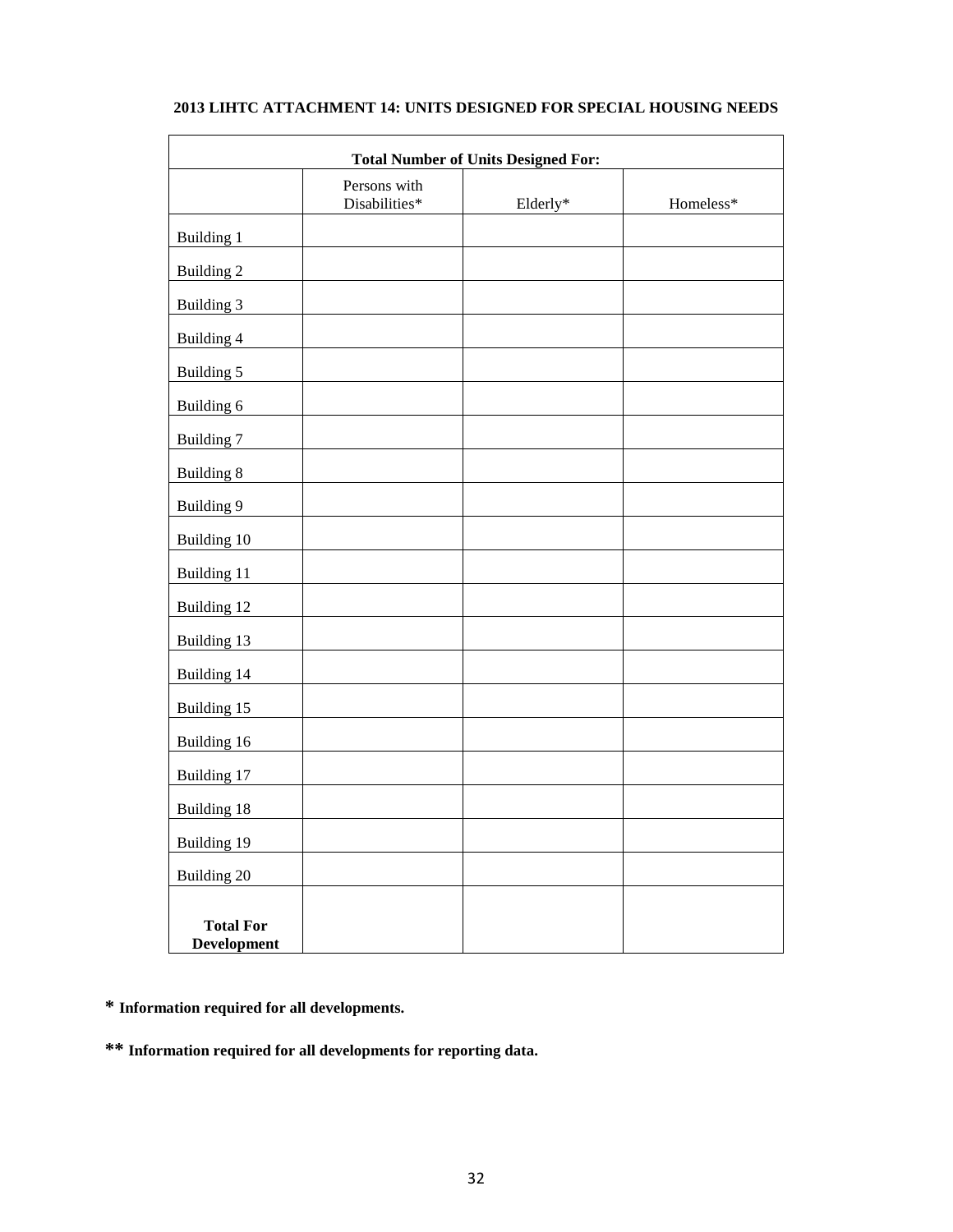#### **2013 LIHTC ATTACHMENT 15: DEVELOPMENT SCHEDULE**

#### **ACTIVITY SCHEDULED DATE MONTH/YEAR**

| A.        | Site                                   |  |
|-----------|----------------------------------------|--|
|           | Option/Contract                        |  |
|           | Site Acquisition                       |  |
|           | Zoning Approval                        |  |
|           | Site Analysis                          |  |
|           |                                        |  |
| <b>B.</b> | Financing                              |  |
|           | 1. Construction Loan                   |  |
|           | Loan Application                       |  |
|           | <b>Conditional Commitment</b>          |  |
|           | Firm Commitment                        |  |
|           | 2. Permanent Loan                      |  |
|           | Loan Application                       |  |
|           | <b>Conditional Commitment</b>          |  |
|           | Firm Commitment                        |  |
|           | 3. Syndication                         |  |
|           | Application                            |  |
|           | <b>Conditional Commitment</b>          |  |
|           | Firm Commitment                        |  |
|           | 4. Other Loans & Grants                |  |
|           |                                        |  |
|           | Application                            |  |
|           | Award                                  |  |
|           | 5. Other Loans & Grants                |  |
|           |                                        |  |
|           | Application                            |  |
|           | Award                                  |  |
| C.        | Plans/Specs/Working Drawings           |  |
| D.        | Closing and Transfer of Property       |  |
| Е.        | <b>Construction Begins</b>             |  |
| F.        | <b>Completion of Construction</b>      |  |
| G.        | <b>Expected Placed In Service Date</b> |  |
| Η.        | Lease-Up                               |  |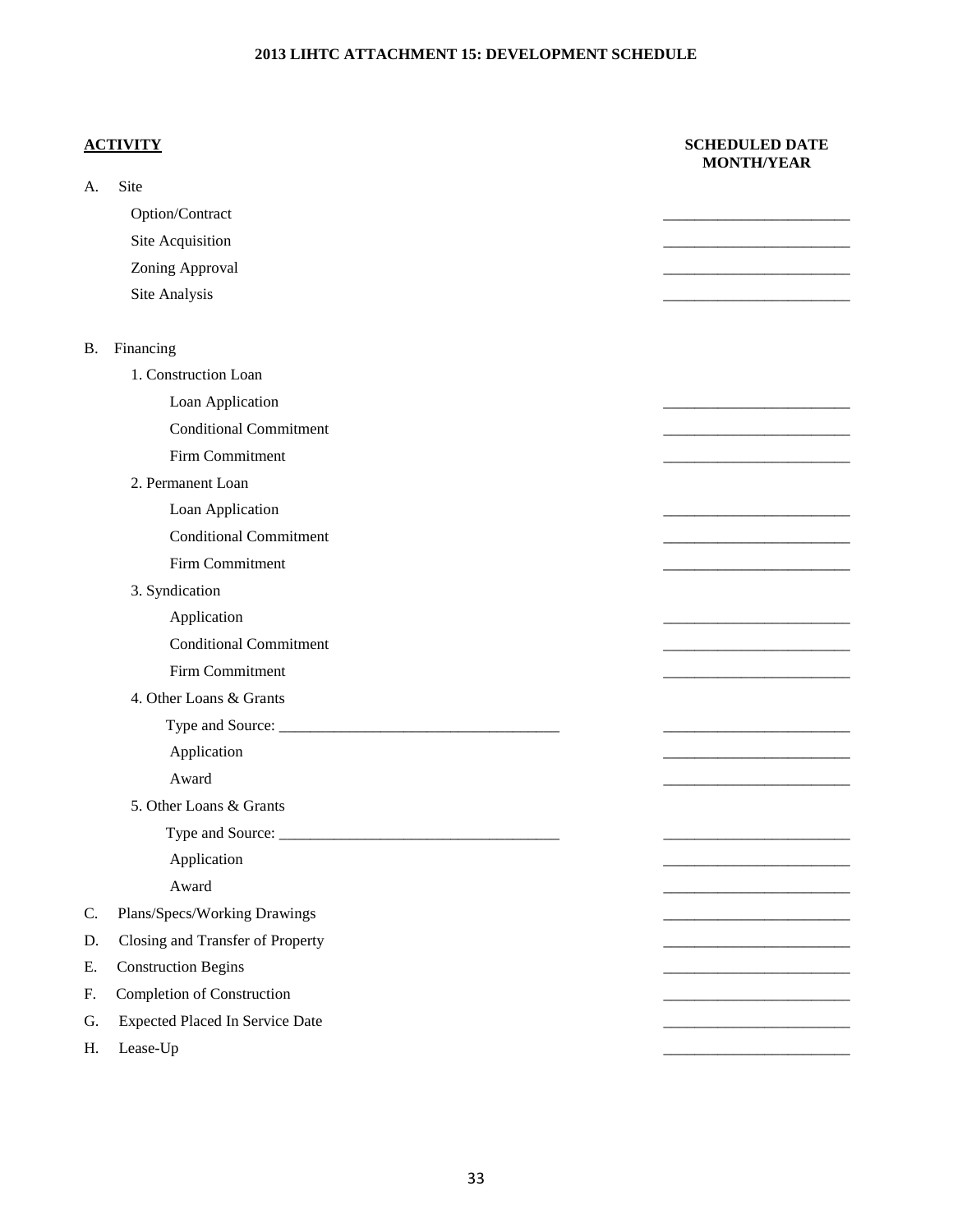#### **2013 LIHTC ATTACHMENT 16A: TYPE OF OWNERSHIP ENTITY— LIMITED PARTNERSHIP OR GENERAL PARTNERSHIP OR REGISTERED LIMITED LIABILITY PARTNERSHIP**

|       | NAME OF OWNERSHIP ENTITY:                                                                                                                                                                                                                                                                                                                                                         |  |  |  |  |
|-------|-----------------------------------------------------------------------------------------------------------------------------------------------------------------------------------------------------------------------------------------------------------------------------------------------------------------------------------------------------------------------------------|--|--|--|--|
| 1. A. | Number of general partners of Ownership Entity: _________________________________                                                                                                                                                                                                                                                                                                 |  |  |  |  |
| 1. B. | Is each general partner a natural person:                                                                                                                                                                                                                                                                                                                                         |  |  |  |  |
|       | yes (complete 1.C. below only)<br>П                                                                                                                                                                                                                                                                                                                                               |  |  |  |  |
|       | no (complete 1.C. below, then go to 2. below)<br>$\Box$                                                                                                                                                                                                                                                                                                                           |  |  |  |  |
| 1. C. | Provide all of the following information for each general partner of the Ownership Entity (attach additional pages if<br>needed to provide complete information).                                                                                                                                                                                                                 |  |  |  |  |
|       | (i)                                                                                                                                                                                                                                                                                                                                                                               |  |  |  |  |
|       | Address:                                                                                                                                                                                                                                                                                                                                                                          |  |  |  |  |
|       | $\begin{picture}(20,10) \put(0,0){\vector(1,0){100}} \put(15,0){\vector(1,0){100}} \put(15,0){\vector(1,0){100}} \put(15,0){\vector(1,0){100}} \put(15,0){\vector(1,0){100}} \put(15,0){\vector(1,0){100}} \put(15,0){\vector(1,0){100}} \put(15,0){\vector(1,0){100}} \put(15,0){\vector(1,0){100}} \put(15,0){\vector(1,0){100}} \put(15,0){\vector(1,0){100}} \$<br>Telephone: |  |  |  |  |
|       | Ownership:<br>$\%$                                                                                                                                                                                                                                                                                                                                                                |  |  |  |  |
|       | Type of entity:                                                                                                                                                                                                                                                                                                                                                                   |  |  |  |  |
|       | $\Box$ individual                                                                                                                                                                                                                                                                                                                                                                 |  |  |  |  |
|       | $\Box$ partnership (complete 2.A. below)                                                                                                                                                                                                                                                                                                                                          |  |  |  |  |
|       | $\Box$ corporation (complete 2.B. below if the corporation does not meet the requirements of Part VII.A.6.d. of the 2013<br>(QAP)                                                                                                                                                                                                                                                 |  |  |  |  |
|       | $\Box$ limited liability company (complete 2.C. below)                                                                                                                                                                                                                                                                                                                            |  |  |  |  |
|       | State of Formation:                                                                                                                                                                                                                                                                                                                                                               |  |  |  |  |
|       | (ii)                                                                                                                                                                                                                                                                                                                                                                              |  |  |  |  |
|       | Address:                                                                                                                                                                                                                                                                                                                                                                          |  |  |  |  |
|       | Telephone:                                                                                                                                                                                                                                                                                                                                                                        |  |  |  |  |
|       | Ownership:<br>$\%$                                                                                                                                                                                                                                                                                                                                                                |  |  |  |  |
|       | Type of entity:                                                                                                                                                                                                                                                                                                                                                                   |  |  |  |  |
|       | individual                                                                                                                                                                                                                                                                                                                                                                        |  |  |  |  |
|       | partnership (complete 2.A. below)                                                                                                                                                                                                                                                                                                                                                 |  |  |  |  |
|       | corporation (complete 2.B. below if the corporation does not meet the requirements of Part VII.A.6.d. of the 2013<br>(QAP)                                                                                                                                                                                                                                                        |  |  |  |  |
|       | limited liability company (complete 2.C. below)                                                                                                                                                                                                                                                                                                                                   |  |  |  |  |

State of Formation: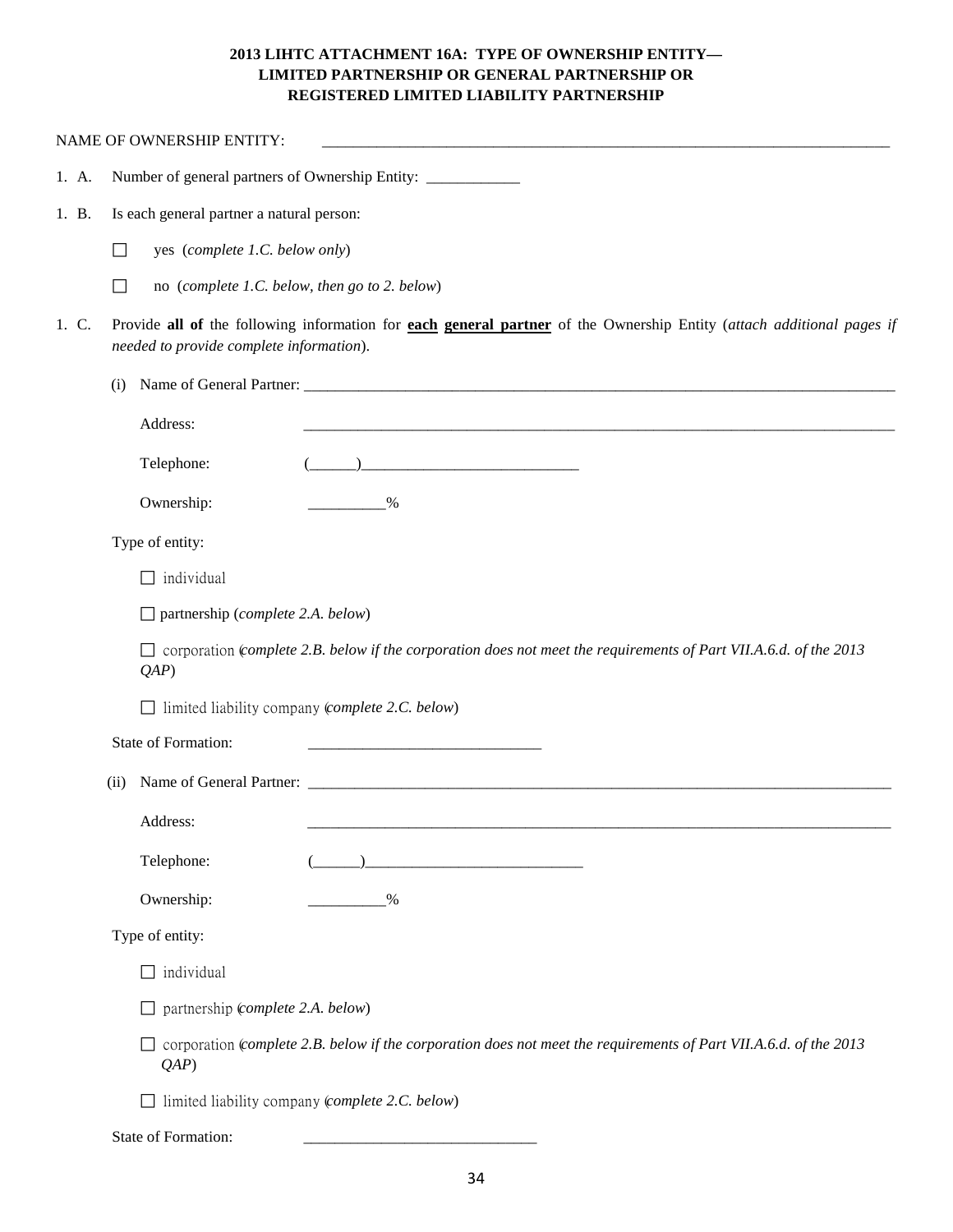| (iii) |                                                                                                                            |  |  |  |
|-------|----------------------------------------------------------------------------------------------------------------------------|--|--|--|
|       | Address:                                                                                                                   |  |  |  |
|       | Telephone:                                                                                                                 |  |  |  |
|       | Ownership:<br>$\%$                                                                                                         |  |  |  |
|       | Type of entity:                                                                                                            |  |  |  |
|       | individual                                                                                                                 |  |  |  |
|       | partnership (complete 2.A. below)                                                                                          |  |  |  |
|       | corporation (complete 2.B. below if the corporation does not meet the requirements of Part VII.A.6.d. of the 2013<br>(QAP) |  |  |  |
|       | limited liability company ( <i>complete 2.C. below</i> )                                                                   |  |  |  |
|       | State of Formation:                                                                                                        |  |  |  |
| ш     | Check here if any general partner listed above is a corporation which meets the requirements of Part VII.A.6.d. of         |  |  |  |

the 2013 QAP AND for which an opinion in the form of Attachment 28 is included as part of this Initial Application.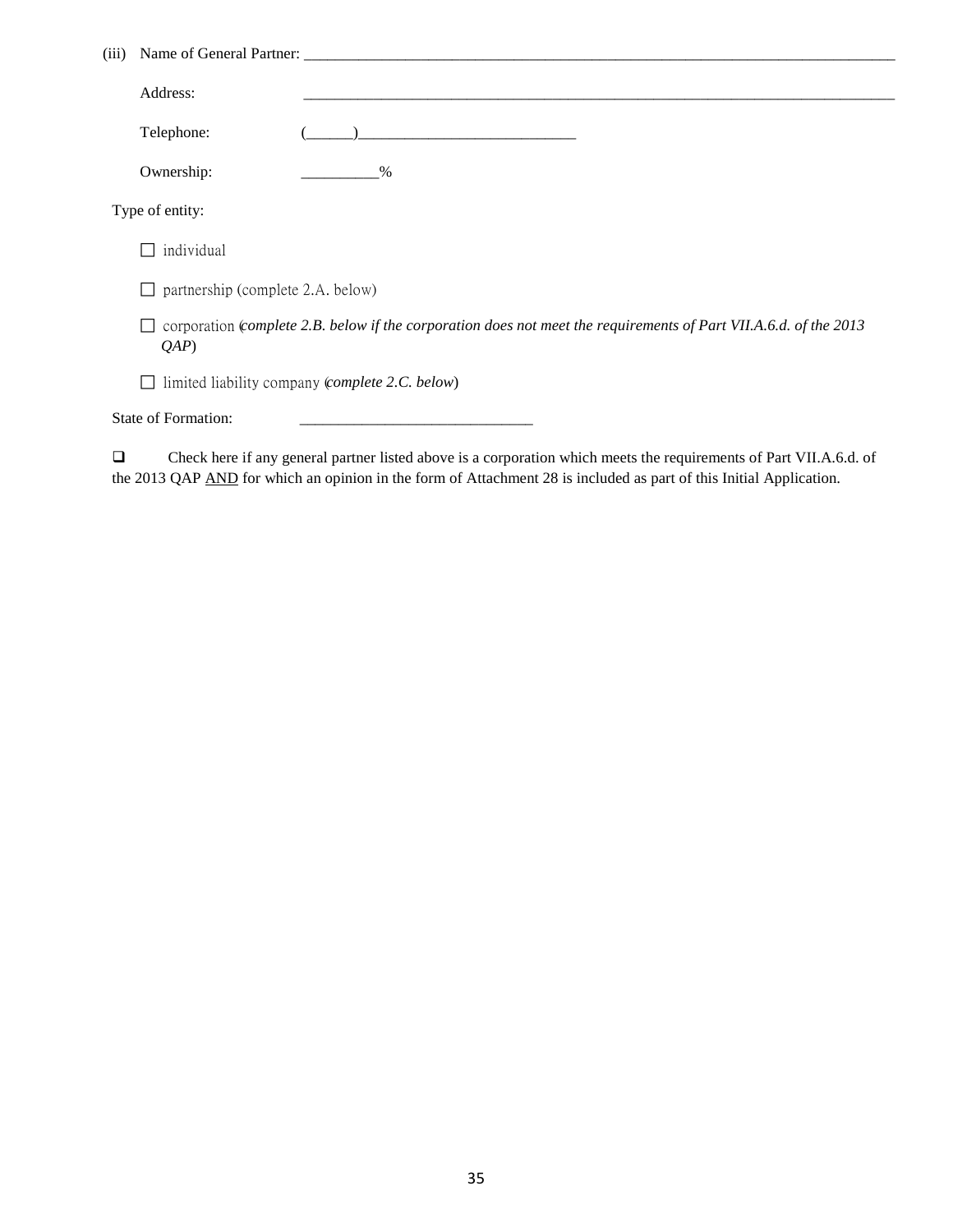2. A. If any general partner identified in 1.C. above is itself a partnership (limited, general, or limited liability), provide all of the following information for **each** general partner of any general partner identified as a partnership in 1.C. (*attach additional pages if needed to provide complete information.*)

| (i)             | Name of General Partner:                                       |                                                                                                                      |  |  |
|-----------------|----------------------------------------------------------------|----------------------------------------------------------------------------------------------------------------------|--|--|
|                 | Address:                                                       |                                                                                                                      |  |  |
|                 | Telephone:                                                     |                                                                                                                      |  |  |
|                 | Ownership:                                                     | $\%$                                                                                                                 |  |  |
|                 | Type of entity:                                                |                                                                                                                      |  |  |
|                 | individual<br>$\mathsf{L}$                                     |                                                                                                                      |  |  |
|                 | partnership (complete 3.A.(i) below)<br>$\Box$                 |                                                                                                                      |  |  |
|                 | (QAP)                                                          | corporation (complete 3A.(ii) below if the corporation does not meet the requirements of Part VII.A.6.d. of the 2013 |  |  |
|                 | limited liability company (complete 3.A.(iii) below)<br>$\Box$ |                                                                                                                      |  |  |
|                 | State of Formation:                                            |                                                                                                                      |  |  |
| (ii)            | Name of General Partner:                                       |                                                                                                                      |  |  |
|                 | Address:                                                       |                                                                                                                      |  |  |
|                 | Telephone:                                                     |                                                                                                                      |  |  |
|                 | Ownership:                                                     | $\%$                                                                                                                 |  |  |
| Type of entity: |                                                                |                                                                                                                      |  |  |
|                 | individual                                                     |                                                                                                                      |  |  |
|                 | partnership (complete 3.A.(i) below)<br>$\Box$                 |                                                                                                                      |  |  |
|                 | ⊔<br>(QAP)                                                     | corporation (complete 3A.(ii) below if the corporation does not meet the requirements of Part VII.A.6.d. of the 2013 |  |  |
|                 | $\Box$ limited liability company (complete 3.A.(iii) below)    |                                                                                                                      |  |  |
|                 | State of Formation:                                            |                                                                                                                      |  |  |
| (iii)           | Name of General Partner:                                       |                                                                                                                      |  |  |
|                 | Address:                                                       |                                                                                                                      |  |  |
|                 | Telephone:                                                     |                                                                                                                      |  |  |
|                 | Ownership:                                                     | %                                                                                                                    |  |  |
| Type of entity: |                                                                |                                                                                                                      |  |  |
|                 | individual<br>$\Box$                                           |                                                                                                                      |  |  |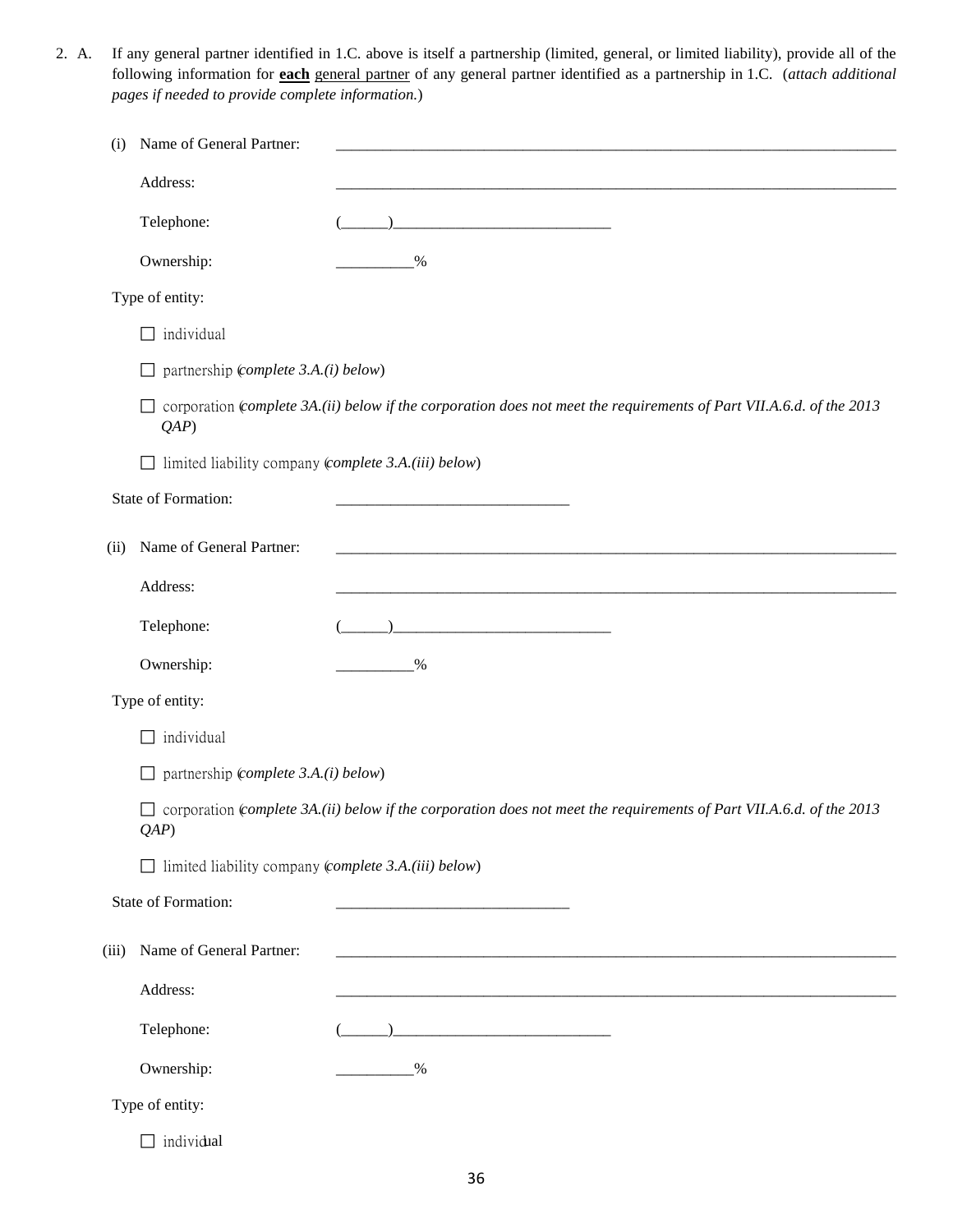partnership (*complete 3.A.(i) below*)

 corporation (*complete 3A.(ii) below if the corporation does not meet the requirements of Part VII.A.6.d. of the 2013 QAP*)

limited liability company (*complete 3.A.(iii) below*)

State of Formation: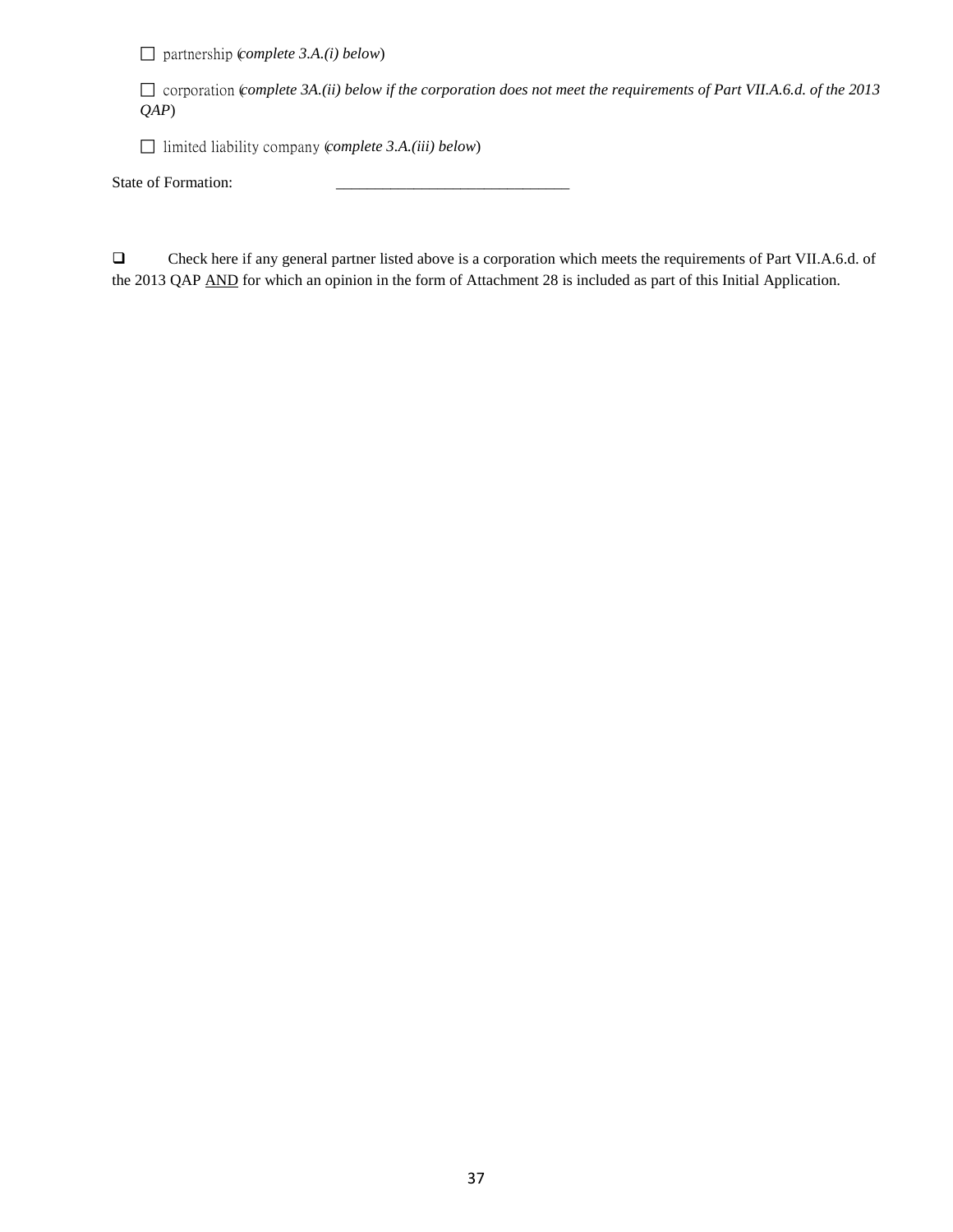2. B. If any general partner identified in 1.C. above is itself a corporation, provide all of the following information for **each of the following:** (i) all officers, (ii) all directors and (iii) all stockholders with a 10% interest or more in each such corporation identified as a general partner in 1.C. (*complete 3.B.(i) if any officer, director and/or stockholder is a partnership; complete 3.B.(ii) if any office, director and/or stockholder listed below is a corporation that does not meet the requirements of Part VII.A.6.d. of the 2013 QAP and/or complete 3.B.(iii) if any officer, director and/or stockholder listed below is a limited liability company*). (*attach additional pages if needed to provide complete information.*)

| Name:               |
|---------------------|
|                     |
| Type of Entity:     |
| State of Formation: |
| Address:            |
| Telephone No.:      |
|                     |
| Name:               |
| Type of Entity:     |
| State of Formation: |
| Address:            |
| Telephone No.:      |
|                     |
| Name:               |
| Type of Entity:     |
| State of Formation: |
| Address:            |
| Telephone No.:      |
|                     |
|                     |

 Check here if no stockholders are listed above because no single stockholder owns a 10% or greater interest in the corporation for which this information is provided.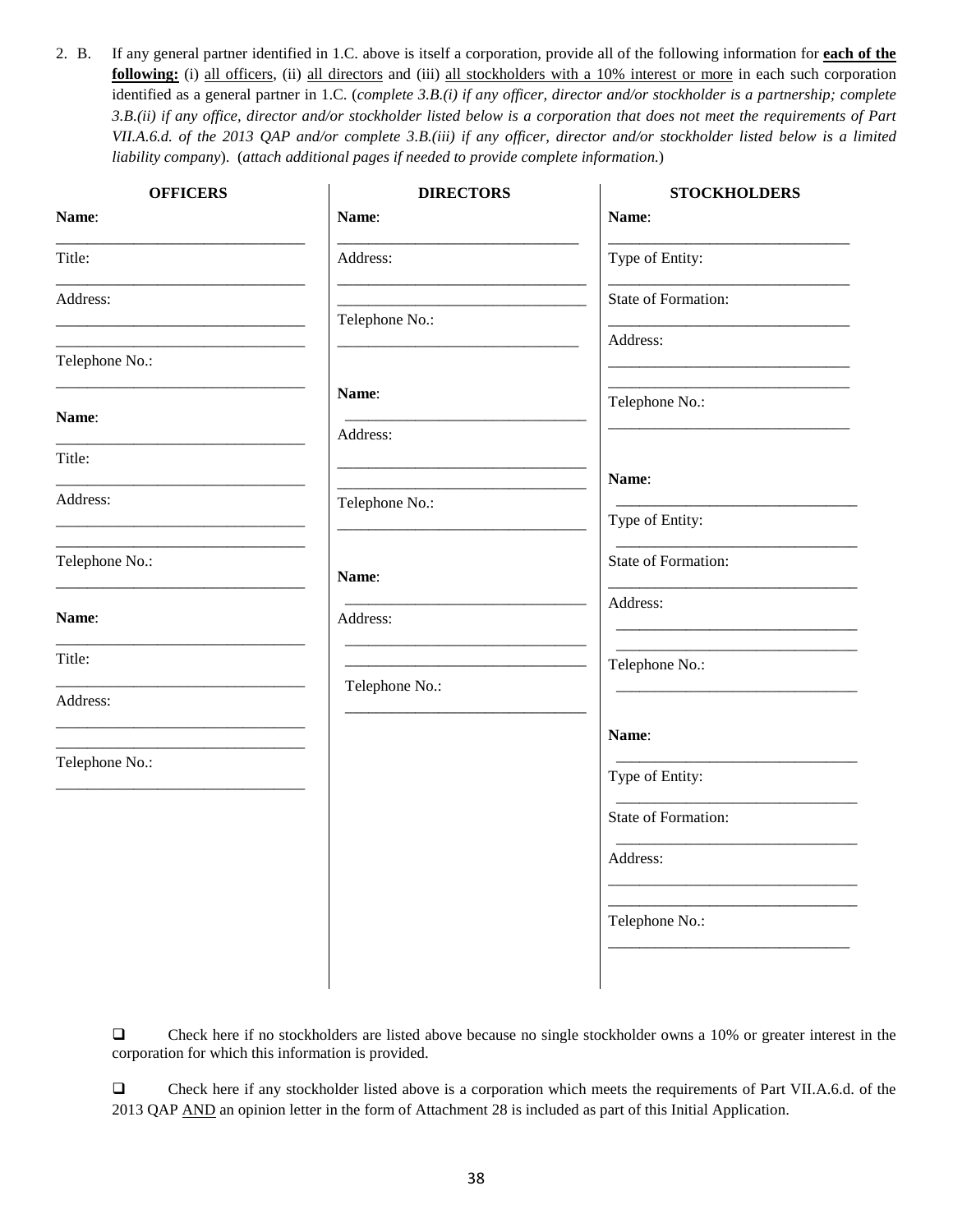2. C. If any general partner identified in 1.C. above is itself a limited liability company, provide all of the following information for **each of the following:** (i) all governors/directors, (ii) all members and (iii) all managers/officers of each limited liability company identified as a general partner in 1.C. (*complete 3.C.(i) if any member and/or manager is a partnership; complete 3.C.(ii) if any member and/or manager listed below is a corporation that does not meet the requirements of Part VII.A.6.d. of the 2013 QAP and/or complete 3.C.(iii) if any member and/or manger listed below is a limited liability company*). (*attach additional pages if needed to provide complete information.*)

| Name:<br>Type of Entity:<br>State of Formation: | Name:<br>Type of Entity: |
|-------------------------------------------------|--------------------------|
|                                                 |                          |
|                                                 |                          |
|                                                 | State of Formation:      |
| Address:                                        | Address:                 |
| Telephone No.:                                  | Telephone No.:           |
|                                                 |                          |
| Name:                                           | Name:                    |
| Type of Entity:                                 | Type of Entity:          |
| State of Formation:                             | State of Formation:      |
| Address:                                        | Address:                 |
|                                                 |                          |
| Telephone No.:                                  | Telephone No.:           |
| Name:                                           | Name:                    |
| Type of Entity:                                 | Type of Entity:          |
| State of Formation:                             | State of Formation:      |
| Address:                                        | Address:                 |
| Telephone No.:                                  | Telephone No.:           |
|                                                 |                          |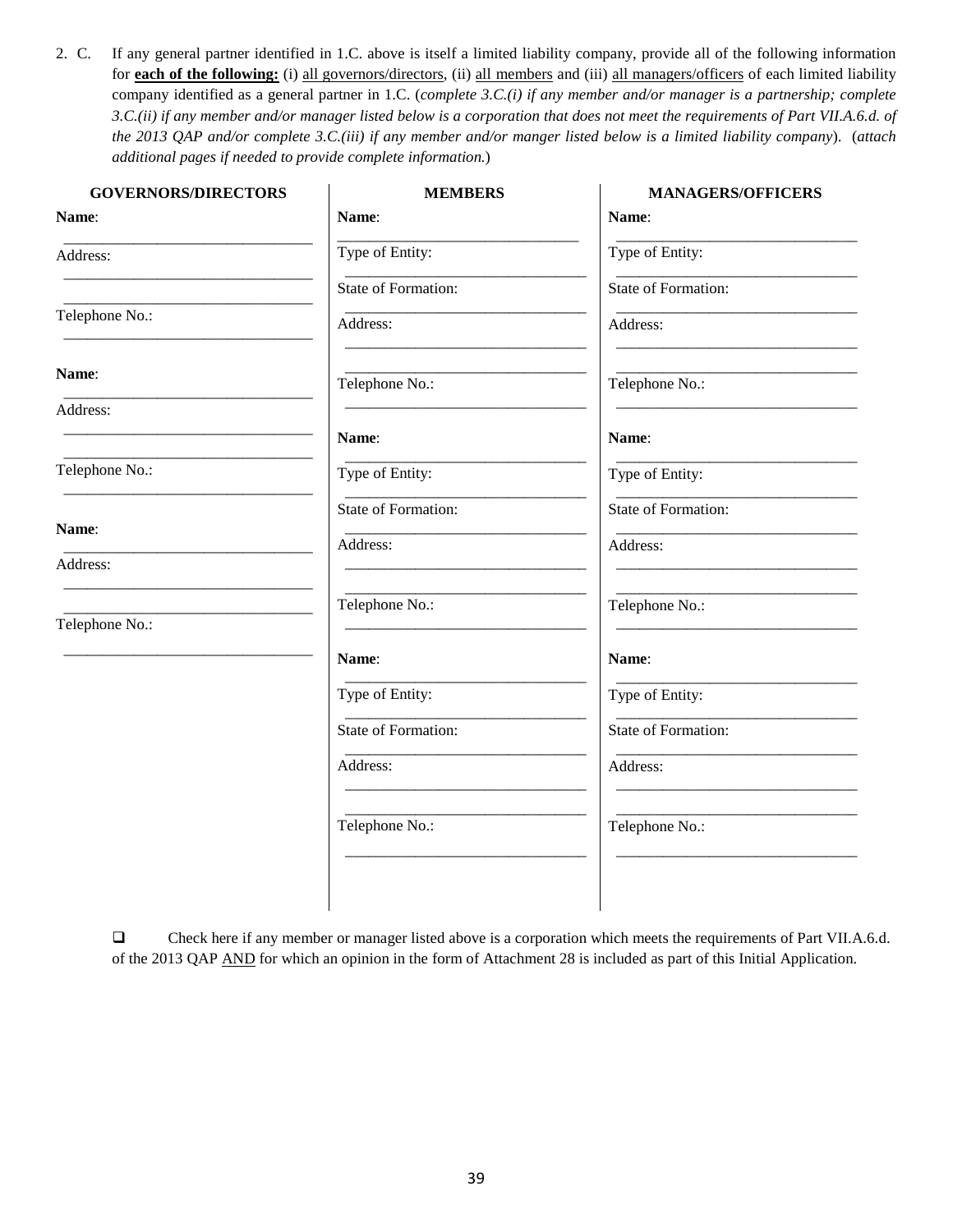3. A. (i) If any general partner identified in 2.A. above is itself a partnership (limited, general, or limited liability), provide all of the following information for **each** general partner of any general partner identified as a partnership in 2.A. If any general partner identified below is not an individual or a corporation that meets requirements of Part VII.A.6.d. of the 2013 QAP, you must provide additional information, in the relevant form based on type of entity, until only individuals and no entities are identified. (*attach additional pages if needed to provide complete information.*)

| a. | Name of General Partner:         |                                                                                                                                                                                                                                                                                                                                                                     |
|----|----------------------------------|---------------------------------------------------------------------------------------------------------------------------------------------------------------------------------------------------------------------------------------------------------------------------------------------------------------------------------------------------------------------|
|    | Address:                         |                                                                                                                                                                                                                                                                                                                                                                     |
|    | Telephone:                       |                                                                                                                                                                                                                                                                                                                                                                     |
|    | Ownership:                       | $^{0}/_{0}$                                                                                                                                                                                                                                                                                                                                                         |
|    | Type of entity:                  |                                                                                                                                                                                                                                                                                                                                                                     |
|    | individual                       |                                                                                                                                                                                                                                                                                                                                                                     |
|    | partnership<br>⊔                 |                                                                                                                                                                                                                                                                                                                                                                     |
|    | corporation                      |                                                                                                                                                                                                                                                                                                                                                                     |
|    | limited liability company        |                                                                                                                                                                                                                                                                                                                                                                     |
|    | State of Formation:              |                                                                                                                                                                                                                                                                                                                                                                     |
| b. | Name of General Partner:         |                                                                                                                                                                                                                                                                                                                                                                     |
|    |                                  |                                                                                                                                                                                                                                                                                                                                                                     |
|    | Address:                         |                                                                                                                                                                                                                                                                                                                                                                     |
|    | Telephone:                       | $\begin{picture}(20,10) \put(0,0){\vector(1,0){100}} \put(15,0){\vector(1,0){100}} \put(15,0){\vector(1,0){100}} \put(15,0){\vector(1,0){100}} \put(15,0){\vector(1,0){100}} \put(15,0){\vector(1,0){100}} \put(15,0){\vector(1,0){100}} \put(15,0){\vector(1,0){100}} \put(15,0){\vector(1,0){100}} \put(15,0){\vector(1,0){100}} \put(15,0){\vector(1,0){100}} \$ |
|    | Ownership:                       | $\frac{0}{6}$                                                                                                                                                                                                                                                                                                                                                       |
|    | Type of entity:                  |                                                                                                                                                                                                                                                                                                                                                                     |
|    | individual                       |                                                                                                                                                                                                                                                                                                                                                                     |
|    | $\Box$ partnership               |                                                                                                                                                                                                                                                                                                                                                                     |
|    | $\Box$ corporation               |                                                                                                                                                                                                                                                                                                                                                                     |
|    | $\Box$ limited liability company |                                                                                                                                                                                                                                                                                                                                                                     |
|    | State of Formation:              |                                                                                                                                                                                                                                                                                                                                                                     |
| c. | Name of General Partner:         |                                                                                                                                                                                                                                                                                                                                                                     |
|    |                                  |                                                                                                                                                                                                                                                                                                                                                                     |
|    | Address:                         |                                                                                                                                                                                                                                                                                                                                                                     |
|    | Telephone:                       |                                                                                                                                                                                                                                                                                                                                                                     |
|    | Ownership:                       | $\frac{0}{0}$                                                                                                                                                                                                                                                                                                                                                       |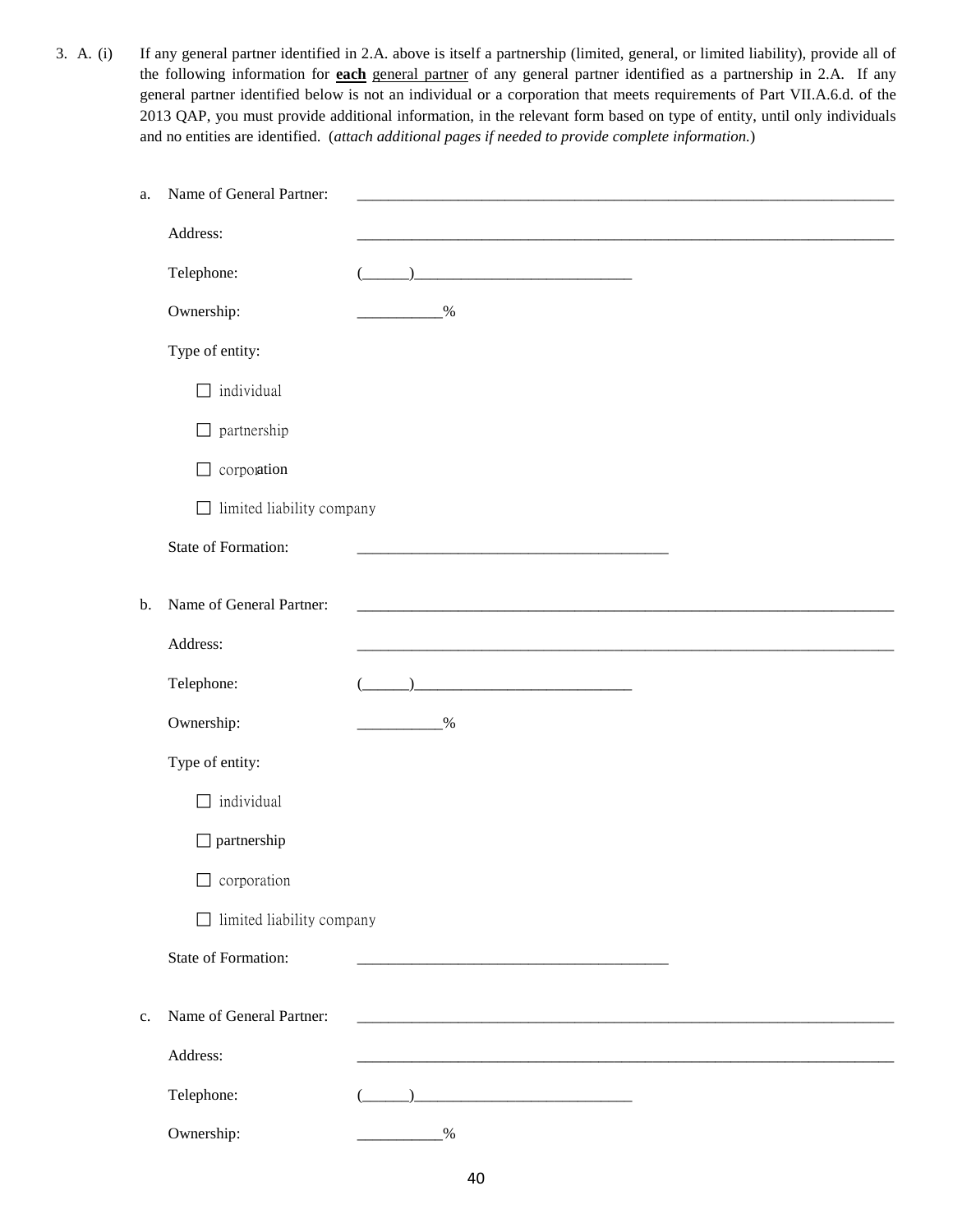## Type of entity:

| individual<br>$\Box$             |  |
|----------------------------------|--|
| partnership<br>$\perp$           |  |
| corporation<br>$\mathsf{L}$      |  |
| $\Box$ limited liability company |  |
| State of Formation:              |  |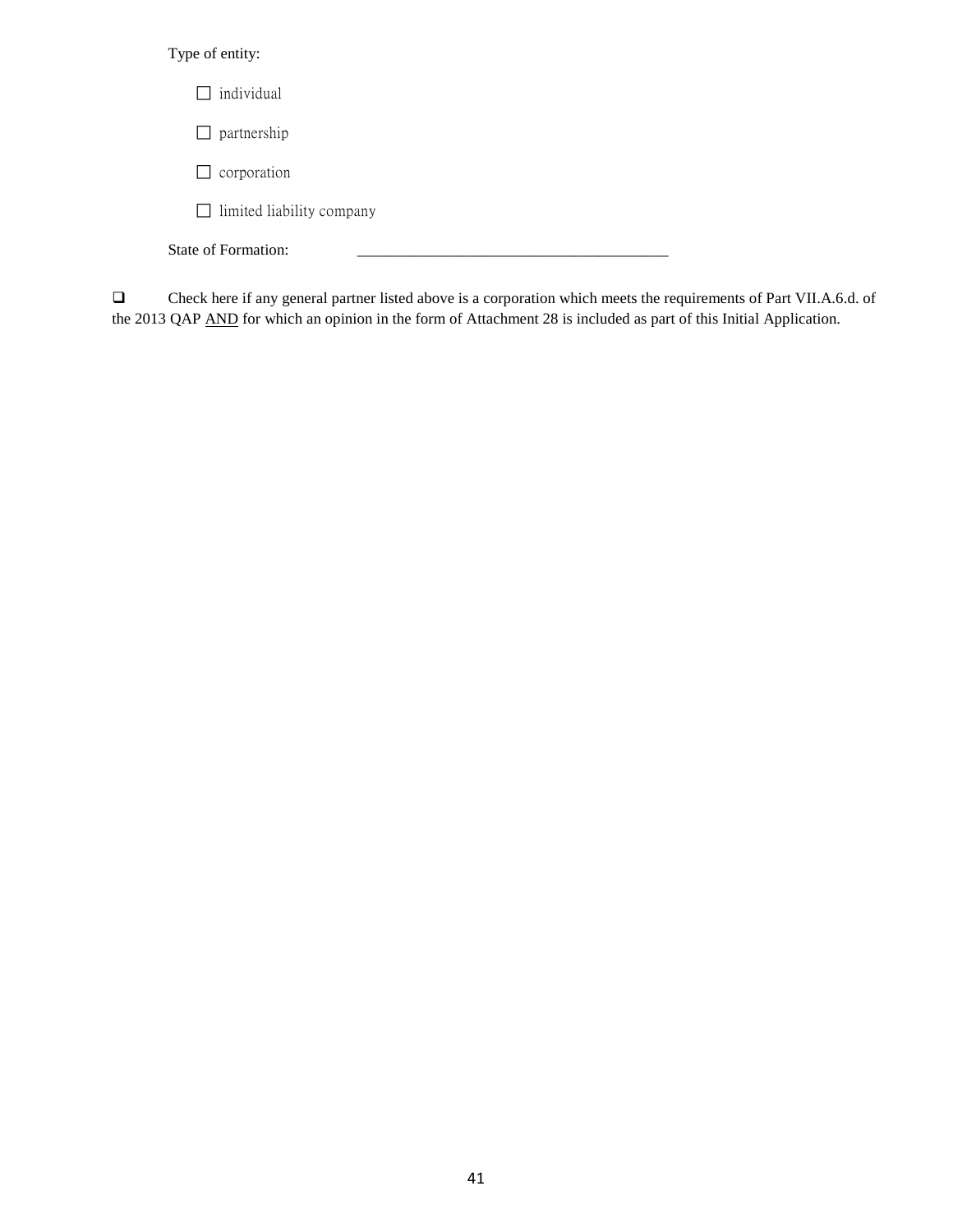3. A. (ii) If any general partner identified in 2.A. above is itself a corporation, provide all of the following information for **each of the following:** (i) all officers, (ii) all directors and (iii) all stockholders with a 10% interest or more in each general partner identified as a corporation in 2.A. If any officer, director or stockholder identified below is not an individual or a corporation that meets the requirements of Part VII.A.6.d. of the 2013 QAP, you must provide additional information, in the relevant form based on type of entity, until only individuals and no entities are identified. (*attach additional pages if needed to provide complete information.*)

| <b>OFFICERS</b> | <b>DIRECTORS</b> | <b>STOCKHOLDERS</b> |
|-----------------|------------------|---------------------|
| Name:           | Name:            | Name:               |
| Title:          | Address:         | Type of Entity:     |
| Address:        |                  | State of Formation: |
|                 | Telephone No.:   | Address:            |
| Telephone No.:  |                  |                     |
| Name:           | Name:            | Telephone No.:      |
| Title:          | Address:         | Name:               |
| Address:        |                  |                     |
|                 | Telephone No.:   | Type of Entity:     |
| Telephone No.:  |                  | State of Formation: |
| Name:           |                  | Address:            |
|                 | Name:            |                     |
| Title:          | Address:         | Telephone No.:      |
| Address:        |                  |                     |
|                 | Telephone No.:   | Name:               |
| Telephone No.:  |                  | Type of Entity:     |
|                 |                  | State of Formation: |
|                 |                  | Address:            |
|                 |                  |                     |
|                 |                  |                     |

 Check here if no stockholders are listed above because no single stockholder owns a 10% or greater interest in the corporation for which this information is provided.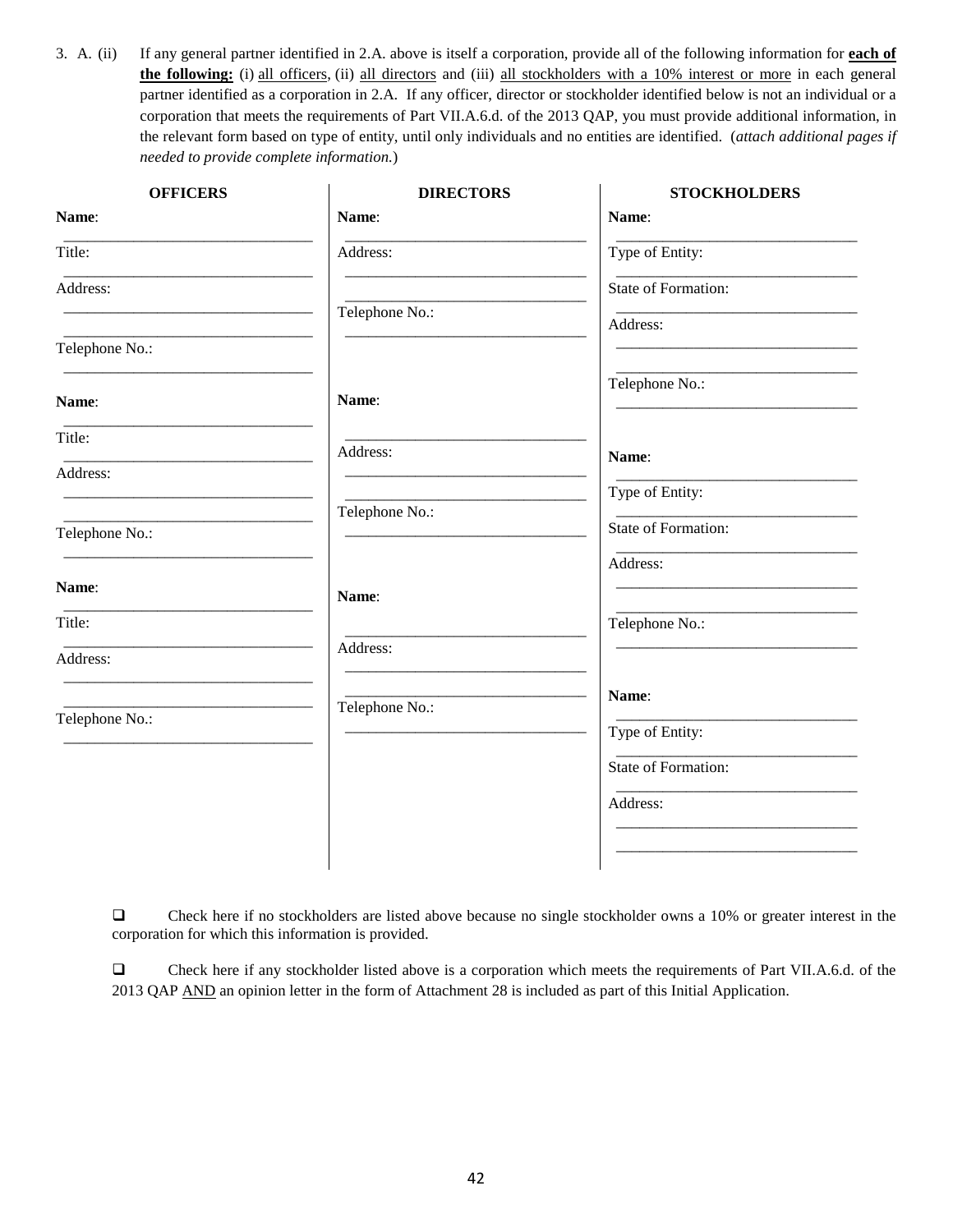3. A. (iii) If any general partner identified in 2.A. above is itself a limited liability company, provide all of the following information for **each of the following**: (i) all governors/directors, (ii) all members and (iii) all managers/officers of each general partner identified as a limited liability company in 2.A. If any member or manager identified below is not an individual or a corporation that meets the requirements of Part VII.A.6.d. of the 2013 QAP, you must provide additional information, in the relevant form based on type of entity, until only individuals and no entities are identified. (*attach additional pages if needed to provide complete information.*)

| <b>GOVERNORS/DIRECTORS</b> | <b>MEMBERS</b>      | <b>MANAGERS/OFFICERS</b> |
|----------------------------|---------------------|--------------------------|
| Name:                      | Name:               | Name:                    |
| Address:                   | Type of Entity:     | Type of Entity:          |
|                            | State of Formation: | State of Formation:      |
| Telephone No.:             | Address:            | Address:                 |
| Name:                      | Telephone No.:      | Telephone No.:           |
| Address:                   |                     |                          |
|                            | Name:               | Name:                    |
| Telephone No.:             | Type of Entity:     | Type of Entity:          |
|                            | State of Formation: | State of Formation:      |
| Name:<br>Address:          | Address:            | Address:                 |
|                            | Telephone No.:      |                          |
| Telephone No.:             |                     | Telephone No.:           |
|                            | Name:               | Name:                    |
|                            | Type of Entity:     | Type of Entity:          |
|                            | State of Formation: | State of Formation:      |
|                            | Address:            | Address:                 |
|                            | Telephone No.:      | Telephone No.:           |
|                            |                     |                          |

 Check here if any member or manager listed above is a corporation which meets the requirements of Part VII.A.6.d. of the 2013 QAP AND for which an opinion in the form of Attachment 28 is included as part of this Initial Application.

 $\mathbf{I}$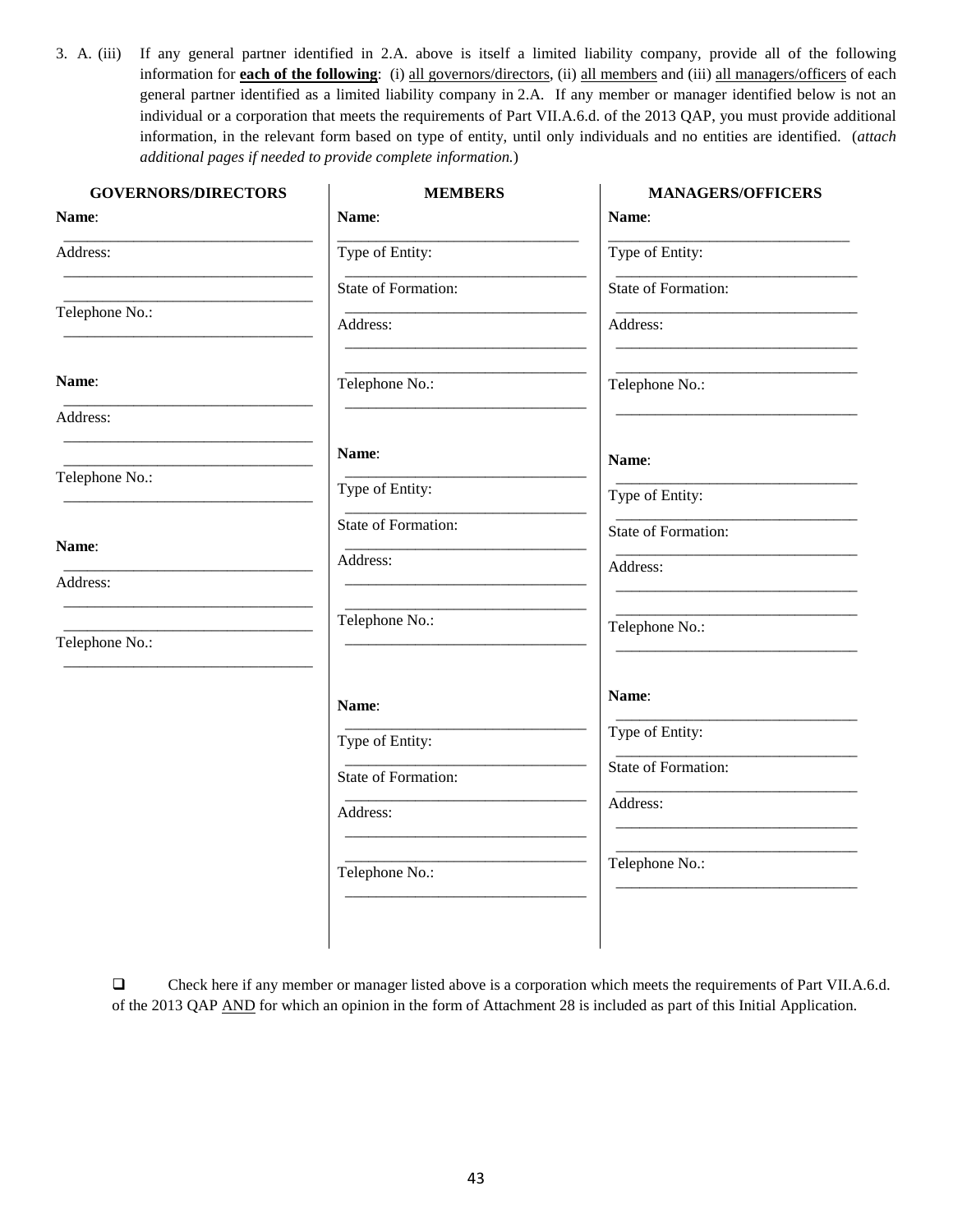3. B (i) If any officer, director and/or stockholder identified in 2.B. above is itself a partnership (limited, general, or limited liability), provide all of the following information for **each** general partner of each officer, director and stockholder identified as a partnership in 2.B. If any general partner identified below is not an individual or a corporation that meets the requirements of Part VII.A.6.d. of the 2013 QAP, you must provide additional information, in the relevant form based on type of entity, until only individuals and no entities are identified. (*attach additional pages if needed to provide complete information.*)

| a. | Name of General Partner:         |                                                                                                                       |
|----|----------------------------------|-----------------------------------------------------------------------------------------------------------------------|
|    | Address:                         |                                                                                                                       |
|    | Telephone:                       | <u> 2002 - Jan James James James James James James James James James James James James James James James James Ja</u> |
|    | Ownership:                       | $\frac{0}{6}$                                                                                                         |
|    | Type of entity:                  |                                                                                                                       |
|    | individual<br>П                  |                                                                                                                       |
|    | $\Box$ partnership               |                                                                                                                       |
|    | corporation<br>$\Box$            |                                                                                                                       |
|    | $\Box$ limited liability company |                                                                                                                       |
|    | State of Formation:              |                                                                                                                       |
| b. | Name of General Partner:         |                                                                                                                       |
|    |                                  | <u> 1980 - Jan James Barnett, fransk politik (d. 1980)</u>                                                            |
|    | Address:                         |                                                                                                                       |
|    | Telephone:                       |                                                                                                                       |
|    | Ownership:                       | $\frac{0}{6}$                                                                                                         |
|    | Type of entity:                  |                                                                                                                       |
|    | $\Box$ individual                |                                                                                                                       |
|    | $\Box$ partnership               |                                                                                                                       |
|    | $\Box$ corporation               |                                                                                                                       |
|    | $\Box$ limited liability company |                                                                                                                       |
|    |                                  |                                                                                                                       |
|    | State of Formation:              |                                                                                                                       |
| c. | Name of General Partner:         |                                                                                                                       |
|    | Address:                         |                                                                                                                       |
|    | Telephone:                       |                                                                                                                       |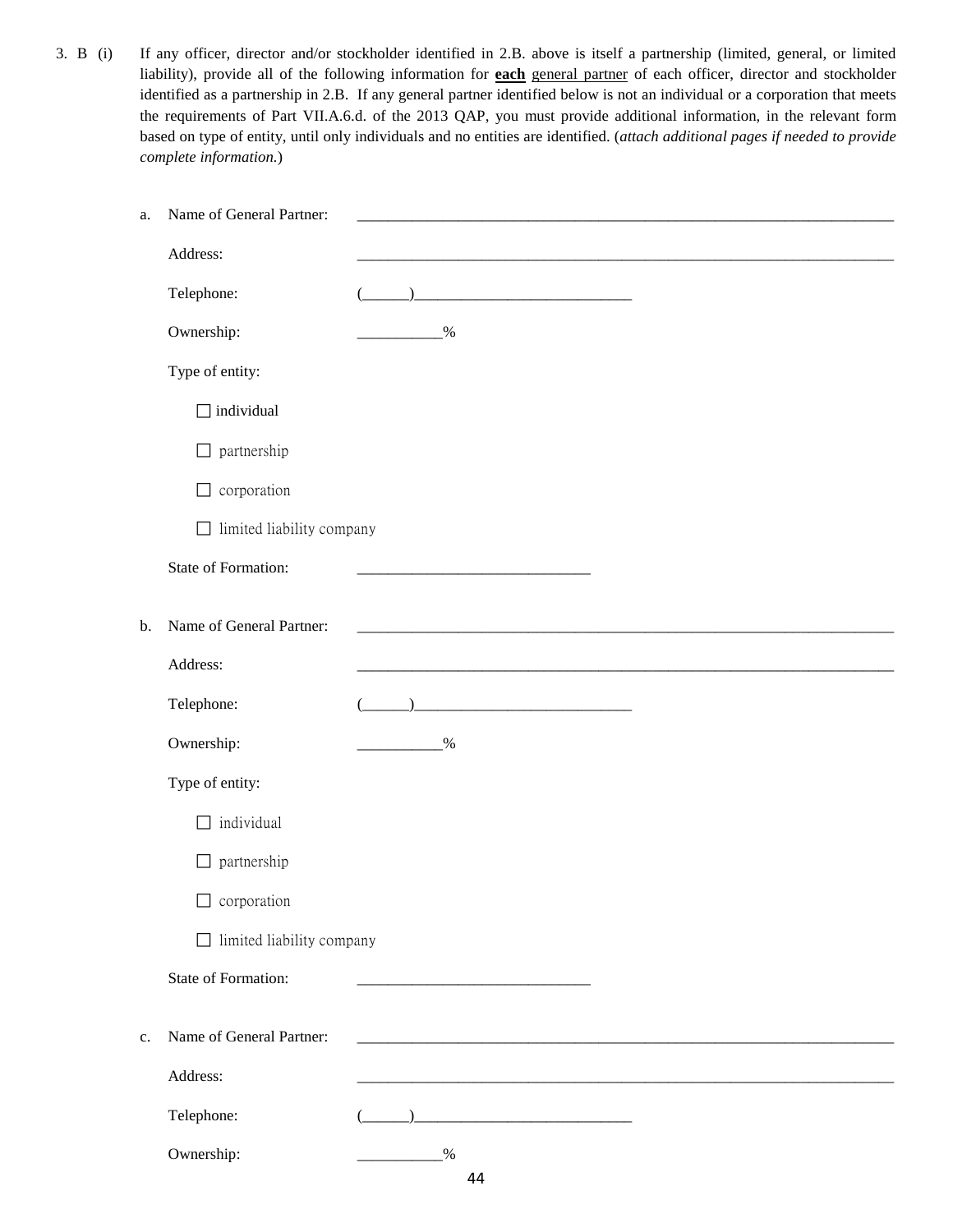## Type of entity:

| $\Box$ individual                |  |
|----------------------------------|--|
| $\Box$ partnership               |  |
| $\Box$ corporation               |  |
| $\Box$ limited liability company |  |
| State of Formation:              |  |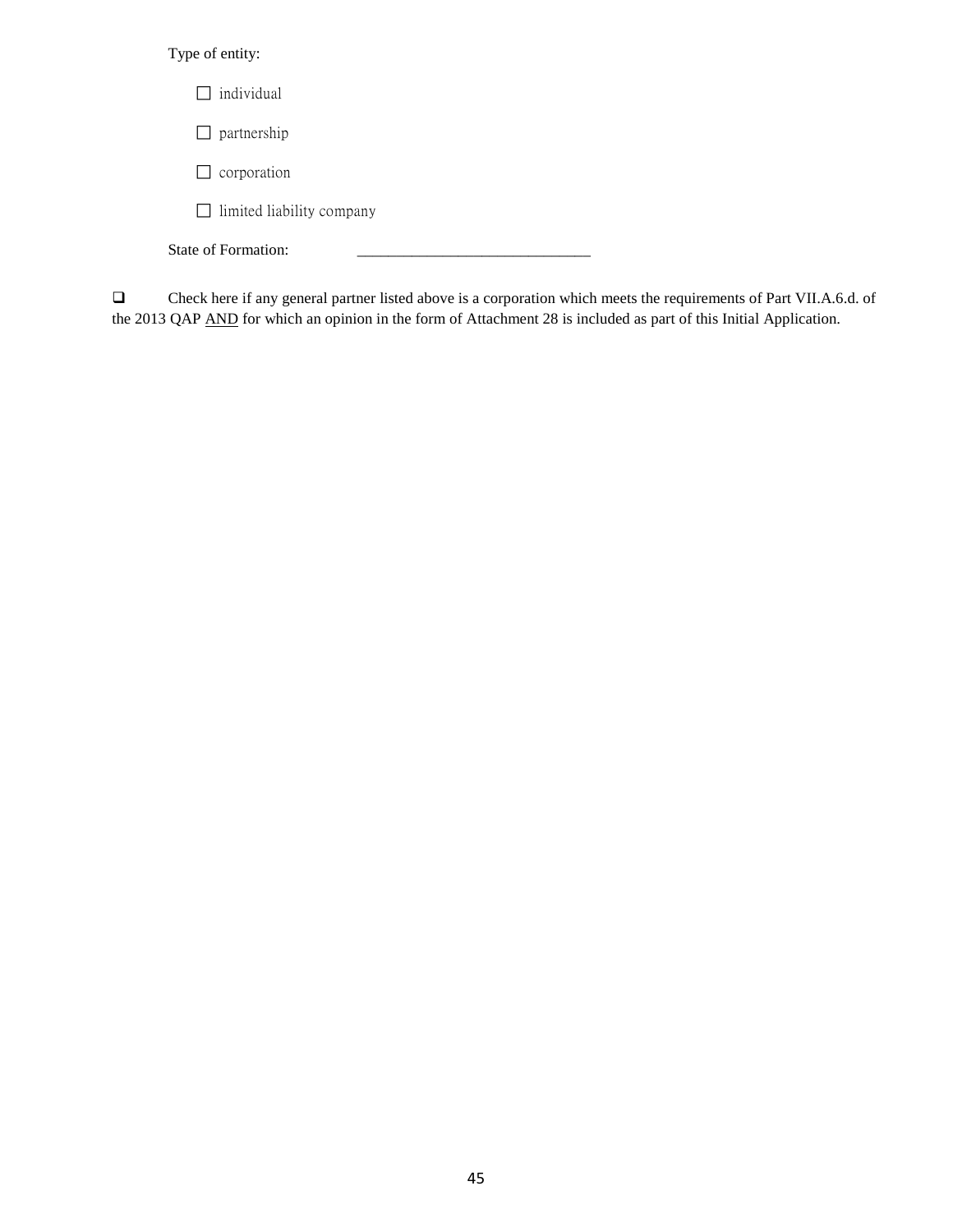3. B. (ii) If any officer, director and/or stockholder identified in 2.B. above is itself a corporation, provide all of the following information for **each of the following**: (i) all officers, (ii) all directors and (iii) all stockholders with a 10% interest or more in each officer, director and/or stockholder identified as a corporation in 2.B. If any stockholder identified below is not an individual or a corporation that meets the requirements of Part VII.A.6.d. of the 2013 QAP, you must provide additional information, in the relevant form based on type of entity, until only individuals and no entities are identified. (*attach additional pages if needed to provide complete information.*)

| <b>OFFICERS</b> | <b>DIRECTORS</b> | <b>STOCKHOLDERS</b> |
|-----------------|------------------|---------------------|
| Name:           | Name:            | Name:               |
| Title:          | Address:         | Type of Entity:     |
| Address:        |                  | State of Formation: |
|                 | Telephone No.:   | Address:            |
| Telephone No.:  |                  |                     |
|                 | Name:            | Telephone No.:      |
| Name:           | Address:         |                     |
| Title:          |                  |                     |
| Address:        | Telephone No.:   | Name:               |
|                 |                  | Type of Entity:     |
| Telephone No.:  | Name:            | State of Formation: |
|                 | Address:         | Address:            |
| Name:           | Telephone No.:   | Telephone No.:      |
| Title:          |                  |                     |
| Address:        |                  | Name:               |
|                 |                  | Type of Entity:     |
| Telephone No.:  |                  | State of Formation: |
|                 |                  | Address:            |
|                 |                  |                     |
|                 |                  |                     |
|                 |                  |                     |

 Check here if no stockholders are listed above because no single stockholder owns a 10% or greater interest in the corporation for which this information is provided.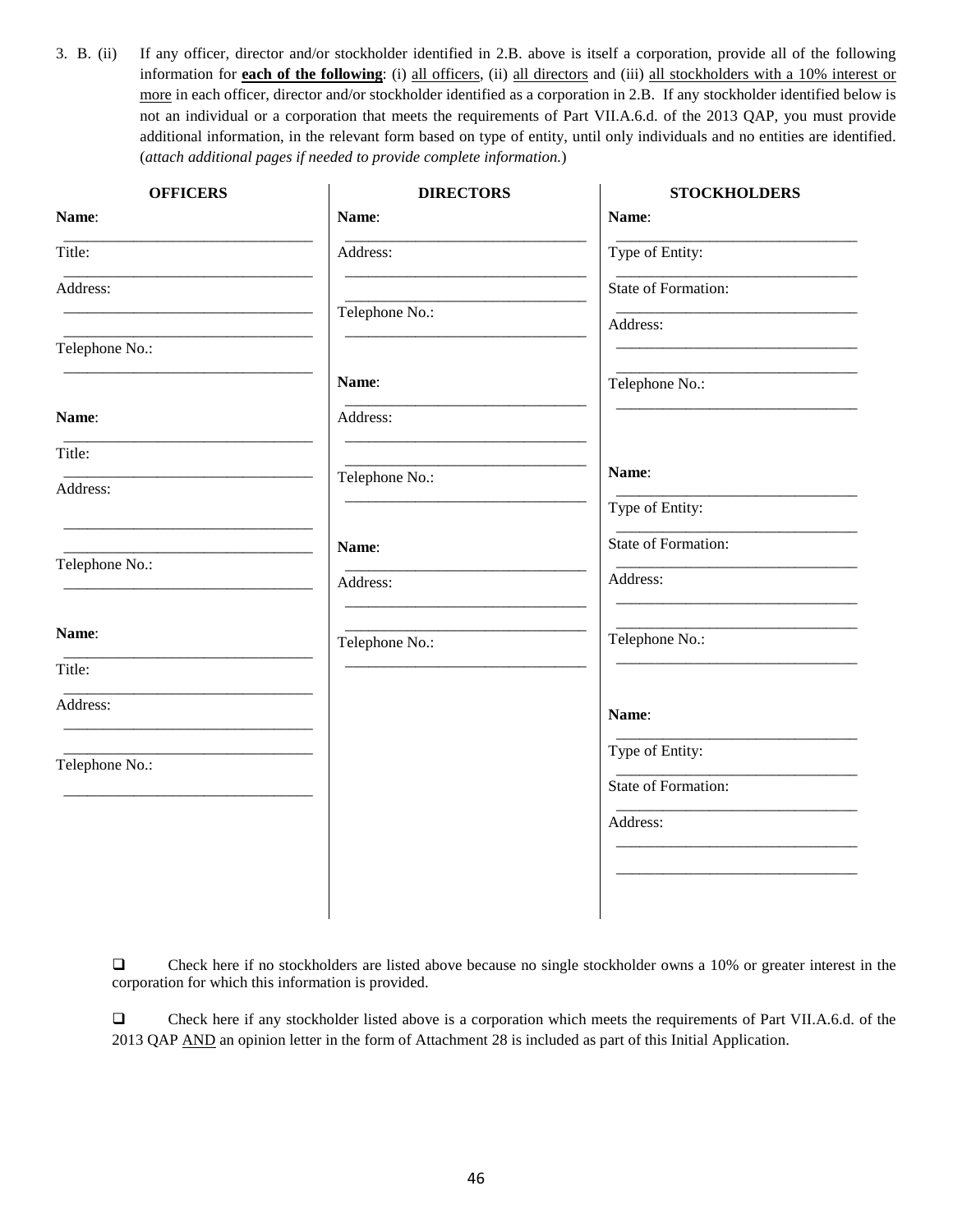3. B. (iii) If any officer, director and/or stockholder identified in 2.B. above is itself a limited liability company, provide all of the following information for **each of the following**: (i) all governors/directors, (ii) all members and (iii) all managers/officers of each officer, director and/or stockholder identified as a limited liability company in 2.B. If any member or manager identified below is not an individual or a corporation that meets the requirements of Part VII.A.6.d. of the 2013 QAP, you must provide additional information, in the relevant form based on type of entity, until only individuals and no entities are identified. (*attach additional pages if needed to provide complete information.*)

| <b>GOVERNORS/DIRECTORS</b> | <b>MEMBERS</b>      | <b>MANAGERS/OFFICERS</b> |
|----------------------------|---------------------|--------------------------|
| Name:                      | Name:               | Name:                    |
| Address:                   | Type of Entity:     | Type of Entity:          |
|                            | State of Formation: | State of Formation:      |
| Telephone No.:             | Address:            | Address:                 |
| Name:                      | Telephone No.:      | Telephone No.:           |
| Address:                   |                     |                          |
| Telephone No.:             | Name:               | Name:                    |
|                            | Type of Entity:     | Type of Entity:          |
|                            | State of Formation: | State of Formation:      |
| Name:<br>Address:          | Address:            | Address:                 |
|                            | Telephone No.:      | Telephone No.:           |
| Telephone No.:             |                     |                          |
|                            | Name:               | Name:                    |
|                            | Type of Entity:     | Type of Entity:          |
|                            | State of Formation: | State of Formation:      |
|                            | Address:            | Address:                 |
|                            | Telephone No.:      | Telephone No.:           |
|                            |                     |                          |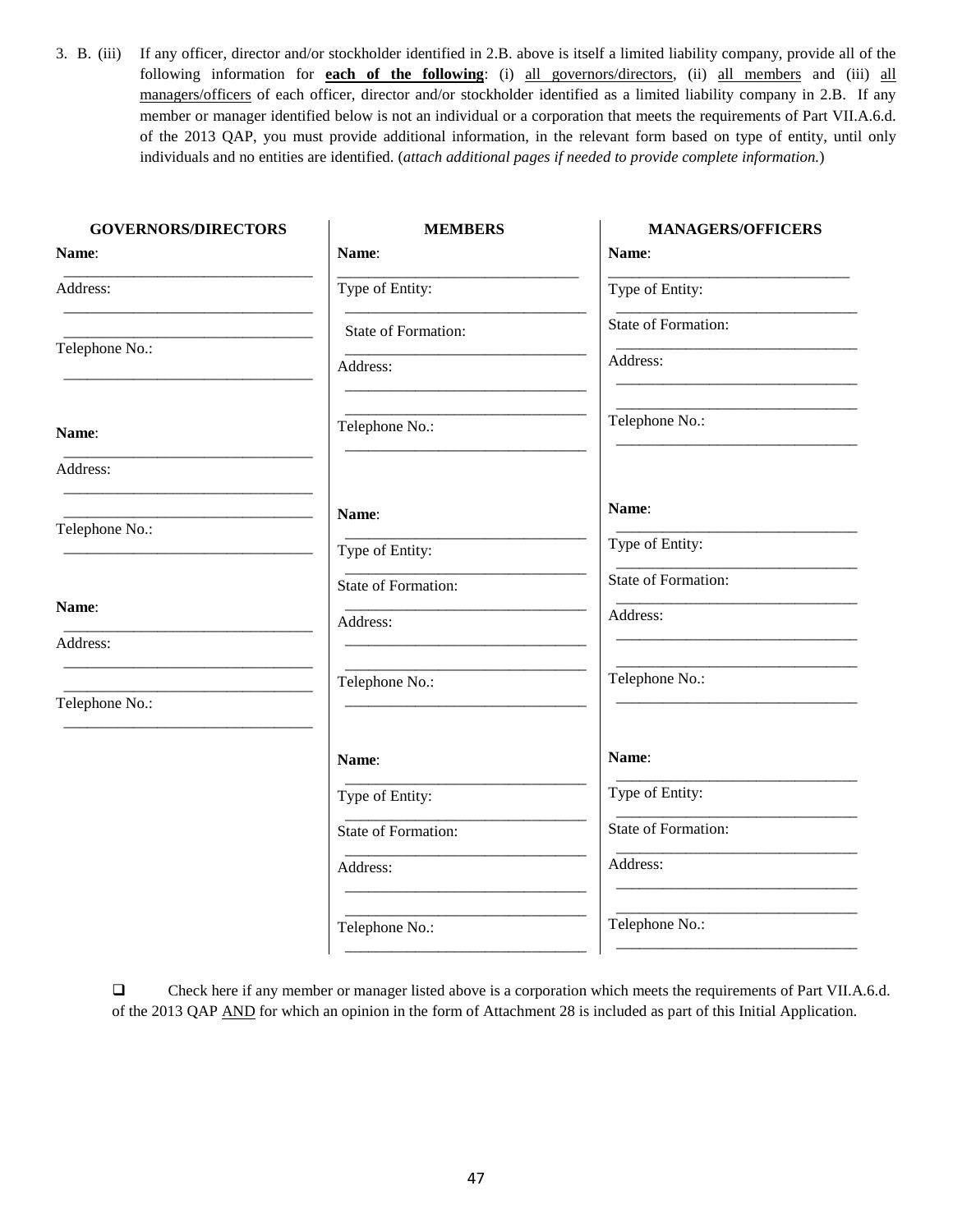3. C. (i) If any member and/or manager identified in 2.C. above is itself a partnership (limited, general, or limited liability), provide all of the following information for **each** general partner of any member and/or manager identified as a partnership in 2.C. If any general partner identified below is not an individual or a corporation that meets the requirements of Part VII.A.6.d. of the 2013 QAP, you must provide additional information, in the relevant form based on type of entity, until only individuals and no entities are identified. (*attach additional pages if needed to provide complete information.*)

| a. | Name of General Partner:         |               |
|----|----------------------------------|---------------|
|    | Address:                         |               |
|    | Telephone:                       |               |
|    | Ownership:                       | $\frac{0}{6}$ |
|    | Type of entity:                  |               |
|    | individual                       |               |
|    | $\Box$ partnership               |               |
|    | corporation<br>$\Box$            |               |
|    | $\Box$ limited liability company |               |
|    | State of Formation:              |               |
|    |                                  |               |
| b. | Name of General Partner:         |               |
|    | Address:                         |               |
|    | Telephone:                       |               |
|    | Ownership:                       | $\frac{0}{6}$ |
|    | Type of entity:                  |               |
|    | individual<br>$\Box$             |               |
|    | $\Box$ partnership               |               |
|    | $\Box$ corporation               |               |
|    | $\Box$ limited liability company |               |
|    | <b>State of Formation:</b>       |               |
| c. | Name of General Partner:         |               |
|    | Address:                         |               |
|    | Telephone:                       |               |
|    |                                  |               |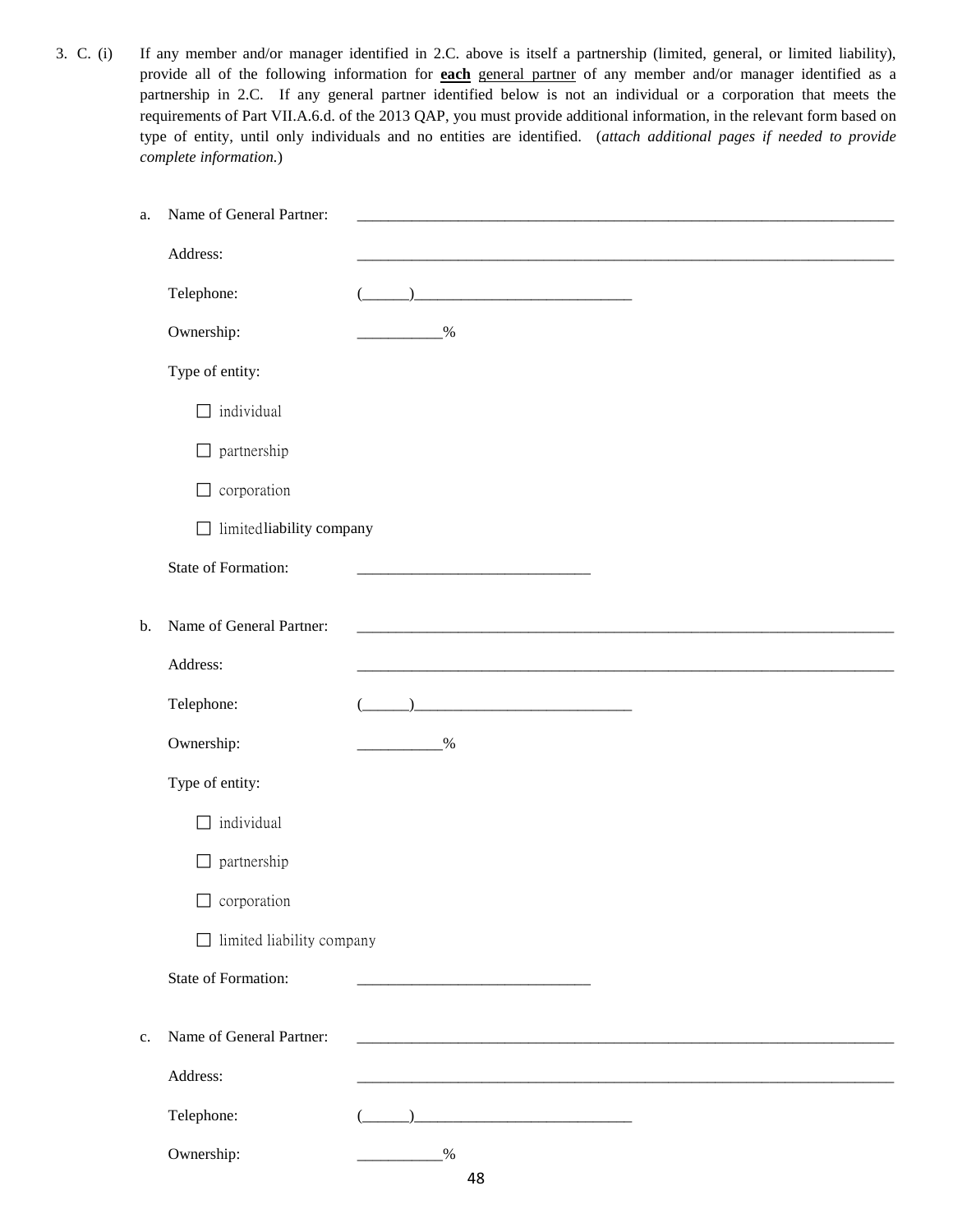## Type of entity:

| $\Box$ individual                |  |  |
|----------------------------------|--|--|
| $\Box$ partnership               |  |  |
| $\Box$ corporation               |  |  |
| $\Box$ limited liability company |  |  |
| State of Formation:              |  |  |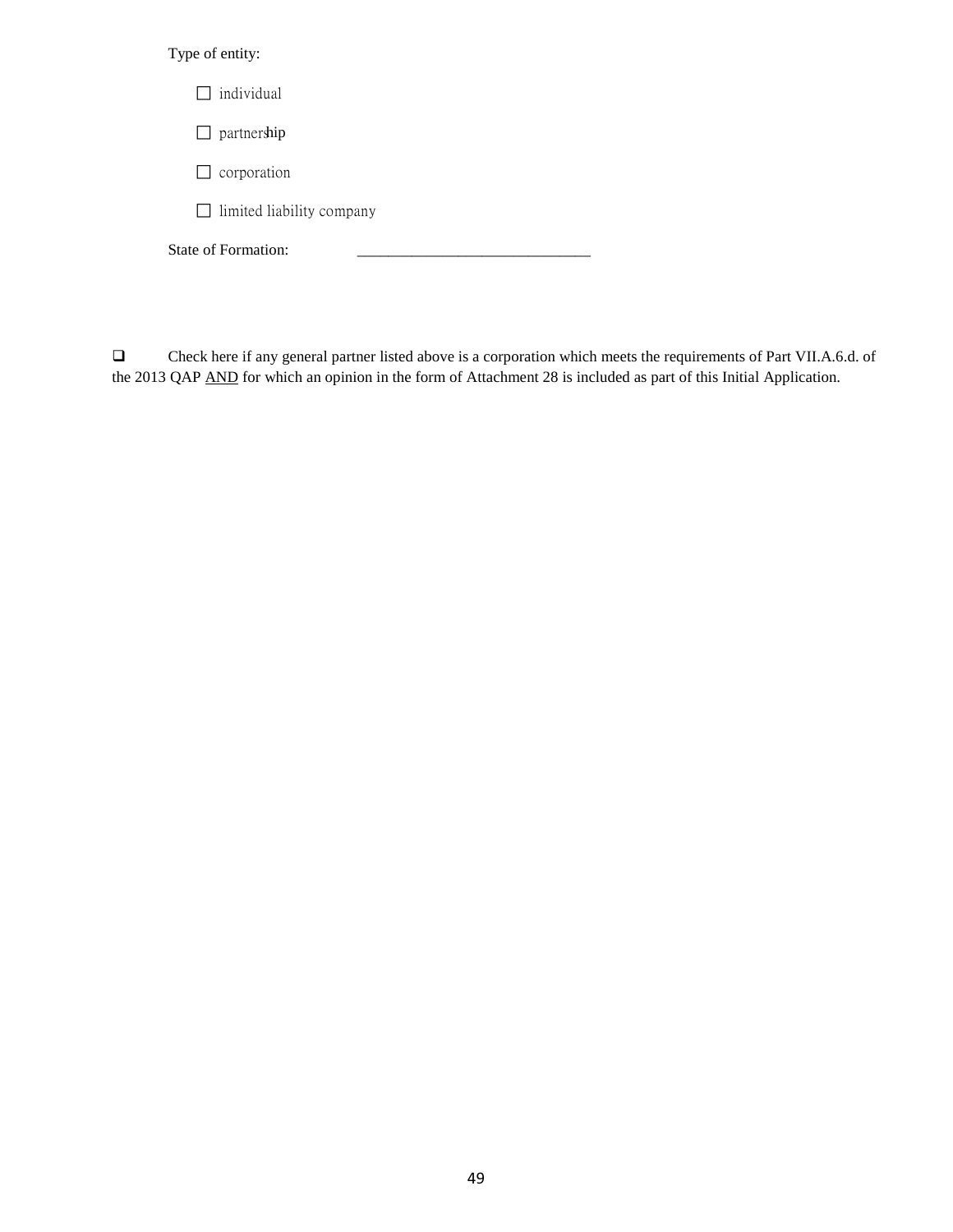3. C. (ii) If any member and/or manager identified in 2.C. above is itself a corporation, provide all of the following information for **each of the following**: (i) all officers, (ii) all directors and (iii) all stockholders with a 10% interest or more in any member and/or manager identified as a corporation in 2.C. If any stockholder identified below is not an individual or a corporation that meets the requirements of Part VII.A.6.d. of the 2013 QAP, you must provide additional information, in the relevant form based on type of entity, until only individuals and no entities are identified. (*attach additional pages if needed to provide complete information.*)

| <b>OFFICERS</b> | <b>DIRECTORS</b> | <b>STOCKHOLDERS</b> |
|-----------------|------------------|---------------------|
| Name:           | Name:            | Name:               |
| Title:          | Address:         | Type of Entity:     |
| Address:        |                  | State of Formation: |
|                 | Telephone No.:   | Address:            |
| Telephone No.:  |                  |                     |
|                 | Name:            | Telephone No.:      |
| Name:           | Address:         |                     |
| Title:          |                  | Name:               |
| Address:        | Telephone No.:   | Type of Entity:     |
|                 |                  | State of Formation: |
| Telephone No.:  | Name:            | Address:            |
|                 | Address:         |                     |
| Name:           |                  | Telephone No.:      |
| Title:          | Telephone No.:   |                     |
| Address:        |                  | Name:               |
| Telephone No.:  |                  | Type of Entity:     |
|                 |                  | State of Formation: |
|                 |                  | Address:            |
|                 |                  |                     |
|                 |                  |                     |
|                 |                  |                     |

 Check here if no stockholders are listed above because no single stockholder owns a 10% or greater interest in the corporation for which this information is provided.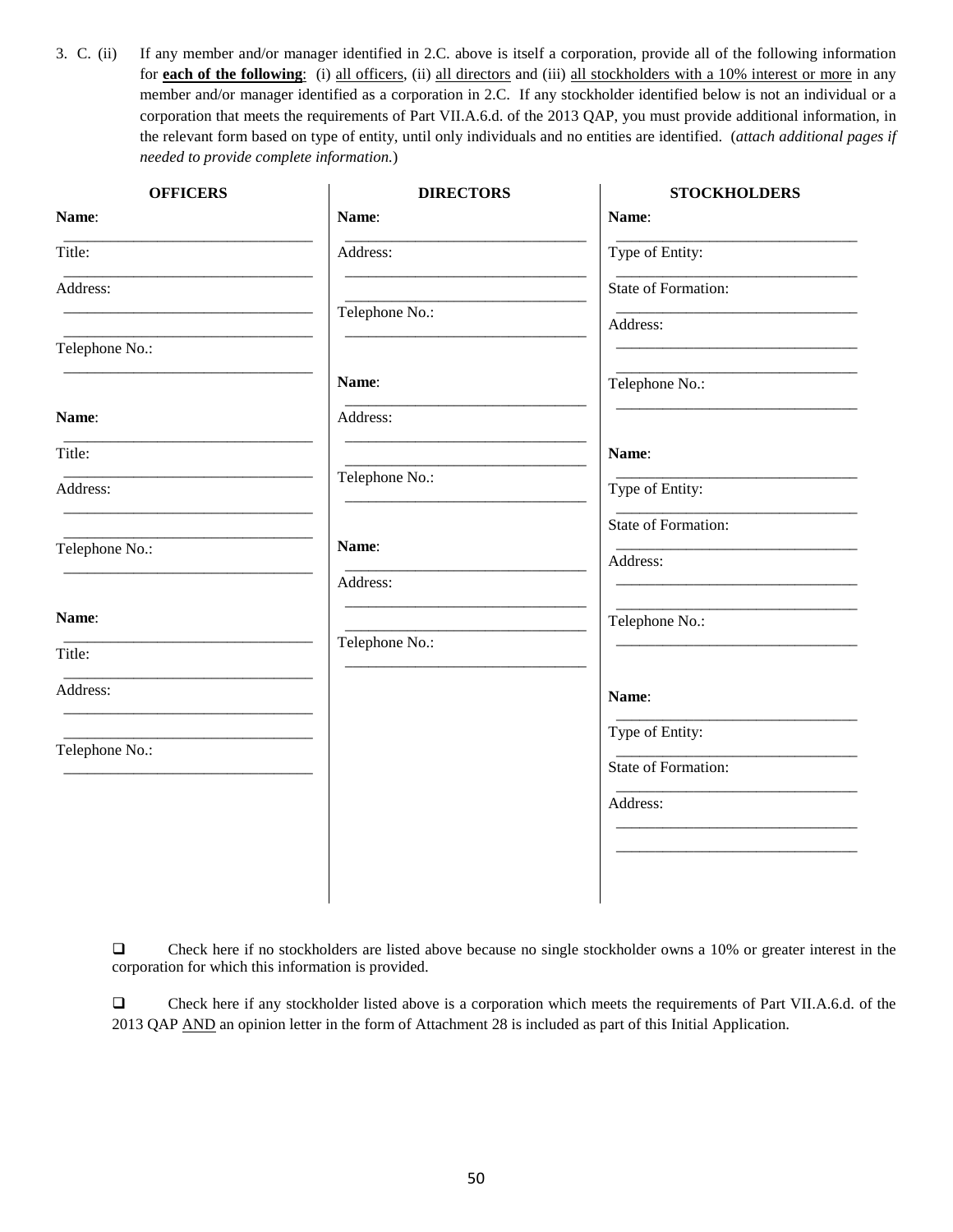3. C. (iii) If any member and/or manager identified in 2.C. above is itself a limited liability company, provide all of the following information for **each of the following**: (i) all governors/directors, (ii) all members and (iii) all managers/officers of any member and/or manager identified as a limited liability company in 2.C. If any member or manager identified below is not an individual or a corporation that meets the requirements of Part VII.A.6.d. of the 2013 QAP, you must provide additional information, in the relevant form based on type of entity, until only individuals and no entities are identified. (*attach additional pages if needed to provide complete information.*)

| <b>GOVERNORS/DIRECTORS</b> | <b>MEMBERS</b>      | <b>MANAGERS/OFFICERS</b> |
|----------------------------|---------------------|--------------------------|
| Name:                      | Name:               | Name:                    |
| Address:                   | Type of Entity:     | Type of Entity:          |
|                            | State of Formation: | State of Formation:      |
| Telephone No.:             | Address:            | Address:                 |
| Name:                      | Telephone No.:      | Telephone No.:           |
| Address:                   |                     |                          |
| Telephone No.:             | Name:               | Name:                    |
|                            | Type of Entity:     | Type of Entity:          |
|                            | State of Formation: | State of Formation:      |
| Name:                      | Address:            | Address:                 |
| Address:                   |                     |                          |
| Telephone No.:             | Telephone No.:      | Telephone No.:           |
|                            | Name:               | Name:                    |
|                            | Type of Entity:     | Type of Entity:          |
|                            | State of Formation: | State of Formation:      |
|                            | Address:            | Address:                 |
|                            |                     |                          |
|                            | Telephone No.:      | Telephone No.:           |
|                            |                     |                          |
|                            |                     |                          |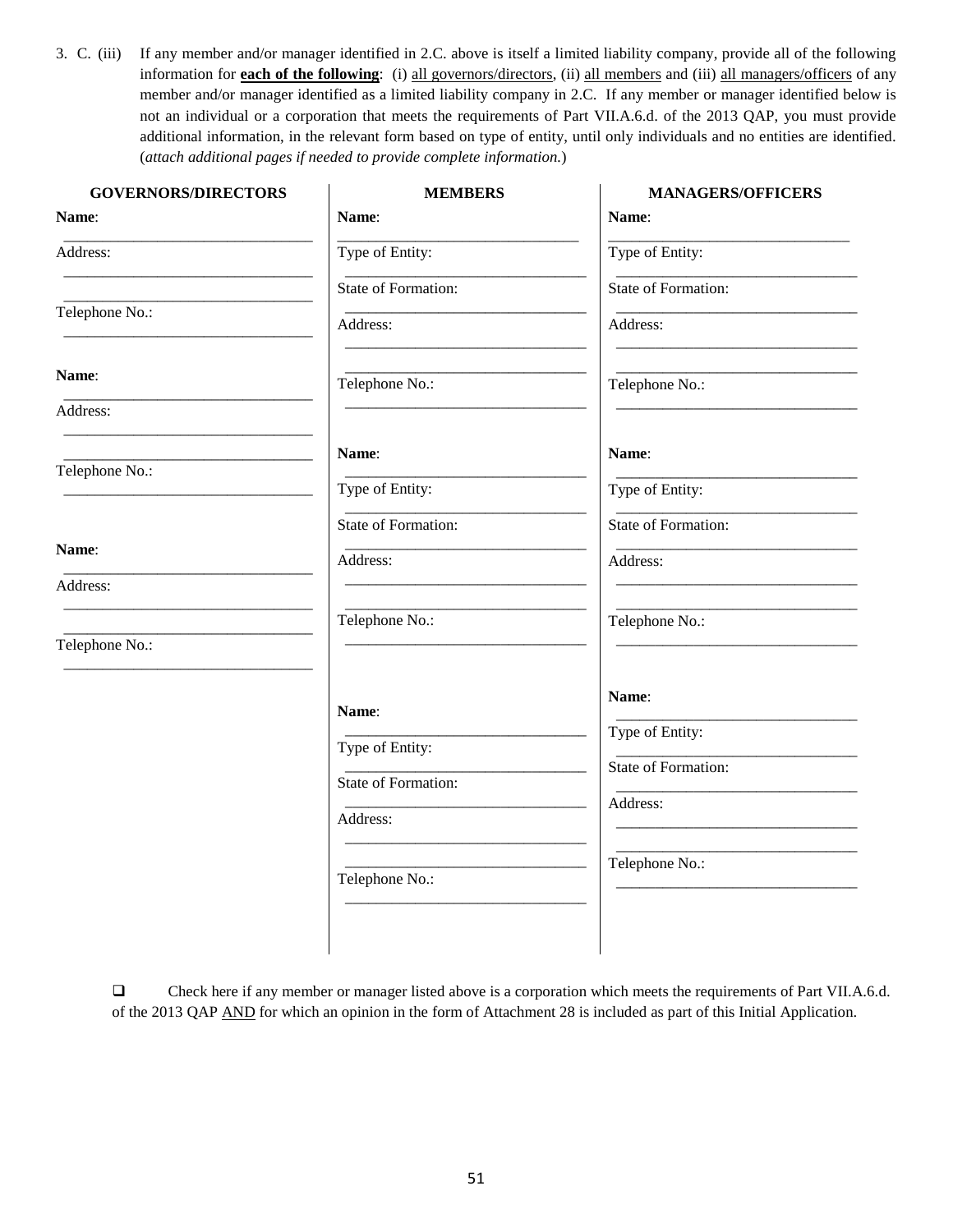### **2013 LIHTC ATTACHMENT 16B: TYPE OF OWNERSHIP ENTITY— CORPORATION**

### NAME OF OWNERSHIP ENTITY:

1. Provide all of the following information for **each of the following:** (i) all officers, (ii) all directors and (iii) all stockholders with a 10% interest or more in the corporation that is the Ownership Entity (c*omplete 2.A. below if any officer, director and/or stockholder is a partnership; complete 2.B. below if any officer, director and/or stockholder is a corporation that does not meet the requirements of Part VII.A.6.d. of the 2013 QAP; and/or complete 2.C. below if any officer, director and/or stockholder is a limited liability company*). (*attach additional pages if needed to provide complete information.*)

 $\mathbf{r}$ 

| <b>OFFICERS</b> | <b>DIRECTORS</b> | <b>STOCKHOLDERS</b> |
|-----------------|------------------|---------------------|
| Name:           | Name:            | Name:               |
| Title:          | Address:         | Type of Entity:     |
| Address:        |                  | State of Formation: |
|                 | Telephone No.:   | Address:            |
| Telephone No.:  |                  |                     |
| Name:           | Name:            | Telephone No.:      |
|                 | Address:         | Name:               |
| Title:          |                  |                     |
| Address:        | Telephone No.:   | Type of Entity:     |
|                 |                  | State of Formation: |
| Telephone No.:  | Name:            | Address:            |
| Name:           | Address:         | Telephone No.:      |
| Title:          |                  |                     |
| Address:        | Telephone No.:   | Name:               |
|                 |                  | Type of Entity:     |
| Telephone No.:  |                  | State of Formation: |
|                 |                  | Address:            |
|                 |                  | Telephone No.:      |
|                 |                  |                     |

 Check here if no stockholders are listed above because no single stockholder owns a 10% or greater interest in the corporation for which this information is provided.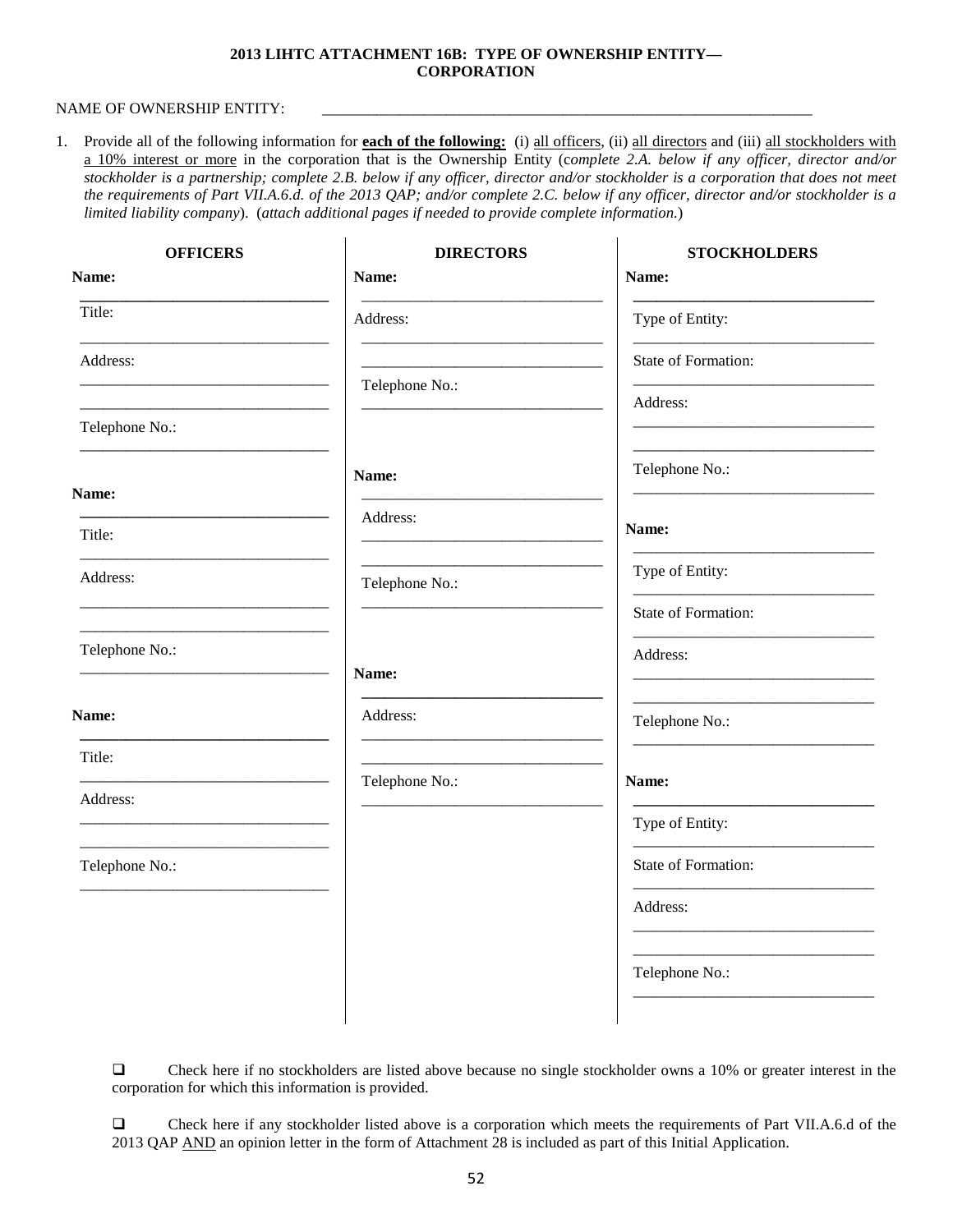2. A. If any officer, director and/or stockholder identified in 1. above is itself a partnership (limited, general, or limited liability), provide all of the following information for **each** general partner of any officer, director and/or stockholder identified as a partnership in 1. (*attach additional pages if needed to provide complete information*).

| (i)   | Name of General Partner:   |                                                                      |                                                                                                                                     |  |
|-------|----------------------------|----------------------------------------------------------------------|-------------------------------------------------------------------------------------------------------------------------------------|--|
|       | Address:                   |                                                                      |                                                                                                                                     |  |
|       | Telephone:                 |                                                                      | Ownership: ___________%                                                                                                             |  |
|       | Type of entity:            | $\Box$ individual                                                    | $\Box$ partnership (complete 3.A.(i) below)                                                                                         |  |
|       |                            |                                                                      | $\Box$ corporation (complete 3A.(ii) below if the corporation does not meet the requirements<br>of Part VII.A.6.d. of the 2013 QAP) |  |
|       |                            | $\Box$ limited liability company ( <i>complete 3.A.(iii) below</i> ) |                                                                                                                                     |  |
|       | <b>State of Formation:</b> |                                                                      |                                                                                                                                     |  |
| (ii)  | Name of General Partner:   |                                                                      |                                                                                                                                     |  |
|       | Address:                   |                                                                      |                                                                                                                                     |  |
|       | Telephone:                 |                                                                      | Ownership: ___________%                                                                                                             |  |
|       | Type of entity:            | $\Box$ individual                                                    | $\Box$ partnership ( <i>complete 3.A.(i) below</i> )                                                                                |  |
|       |                            |                                                                      | $\Box$ corporation (complete 3A.(ii) below if the corporation does not meet the requirements<br>of Part VII.A.6.d. of the 2013 QAP) |  |
|       |                            | $\Box$ limited liability company (complete 3.A.(iii) below)          |                                                                                                                                     |  |
|       | State of Formation:        |                                                                      |                                                                                                                                     |  |
| (iii) | Name of General Partner:   |                                                                      |                                                                                                                                     |  |
|       | Address:                   |                                                                      |                                                                                                                                     |  |
|       | Telephone:                 |                                                                      | Ownership: __________%                                                                                                              |  |
|       | Type of entity:            | $\Box$ individual                                                    | $\Box$ partnership ( <i>complete 3.A.(i) below</i> )                                                                                |  |
|       |                            |                                                                      | $\Box$ corporation (complete 3A.(ii) below if the corporation does not meet the requirements<br>of Part VII.A.6.d. of the 2013 QAP) |  |
|       |                            | $\Box$ limited liability company (complete 3.A.(iii) below)          |                                                                                                                                     |  |
|       | <b>State of Formation:</b> |                                                                      |                                                                                                                                     |  |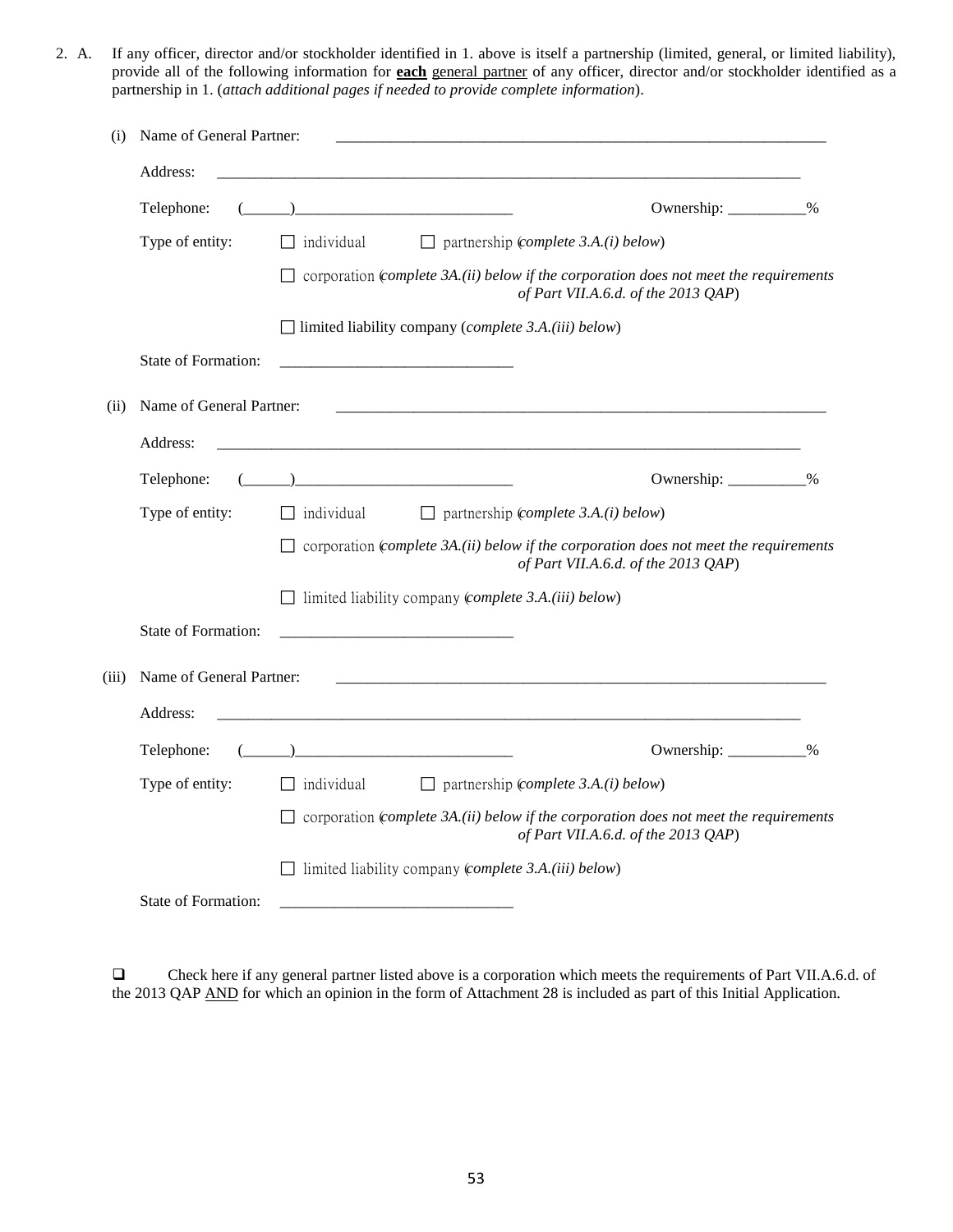2. B. If any officer, director and/or stockholder identified in 1. above is a corporation, provide all of the following information for **each of the following**: (i) all officers, (ii) all directors and (iii) all stockholders with a 10% interest or more in each officer, director and/or stockholder identified as a corporation in 1. (*complete 3.B.(i) if any officer, director and/or stockholder identified below is a partnership; complete 3.B.(ii) if any officer, director and/or stockholder identified below is a corporation that does not meet the requirements of Part VII.A.6.d. of the 2013 QAP; and/or complete 3.B.(iii) if any officer, director, and/or stockholder identified below is a limited liability company*). (*attach additional pages if needed to provide complete information.*)

| <b>OFFICERS</b><br>Name: | <b>DIRECTORS</b><br>Name: | <b>STOCKHOLDERS</b><br>Name: |
|--------------------------|---------------------------|------------------------------|
| Title:                   | Address:                  |                              |
| Address:                 |                           | Type of Entity:              |
|                          | Telephone No.:            | State of Formation:          |
| Telephone No.:           |                           | Address:                     |
|                          | Name:                     |                              |
| Name:                    | Address:                  | Telephone No.:               |
| Title:                   |                           | Name:                        |
| Address:                 | Telephone No.:            | Type of Entity:              |
| Telephone No.:           |                           | State of Formation:          |
|                          | Name:                     | Address:                     |
| Name:                    | Address:                  |                              |
| Title:                   |                           | Telephone No.:               |
| Address:                 | Telephone No.:            | Name:                        |
| Telephone No.:           |                           | Type of Entity:              |
|                          |                           | State of Formation:          |
|                          |                           | Address:                     |
|                          |                           | Telephone No.:               |
|                          |                           |                              |

 Check here if no stockholders are listed above because no single stockholder owns a 10% or greater interest in the corporation for which this information is provided.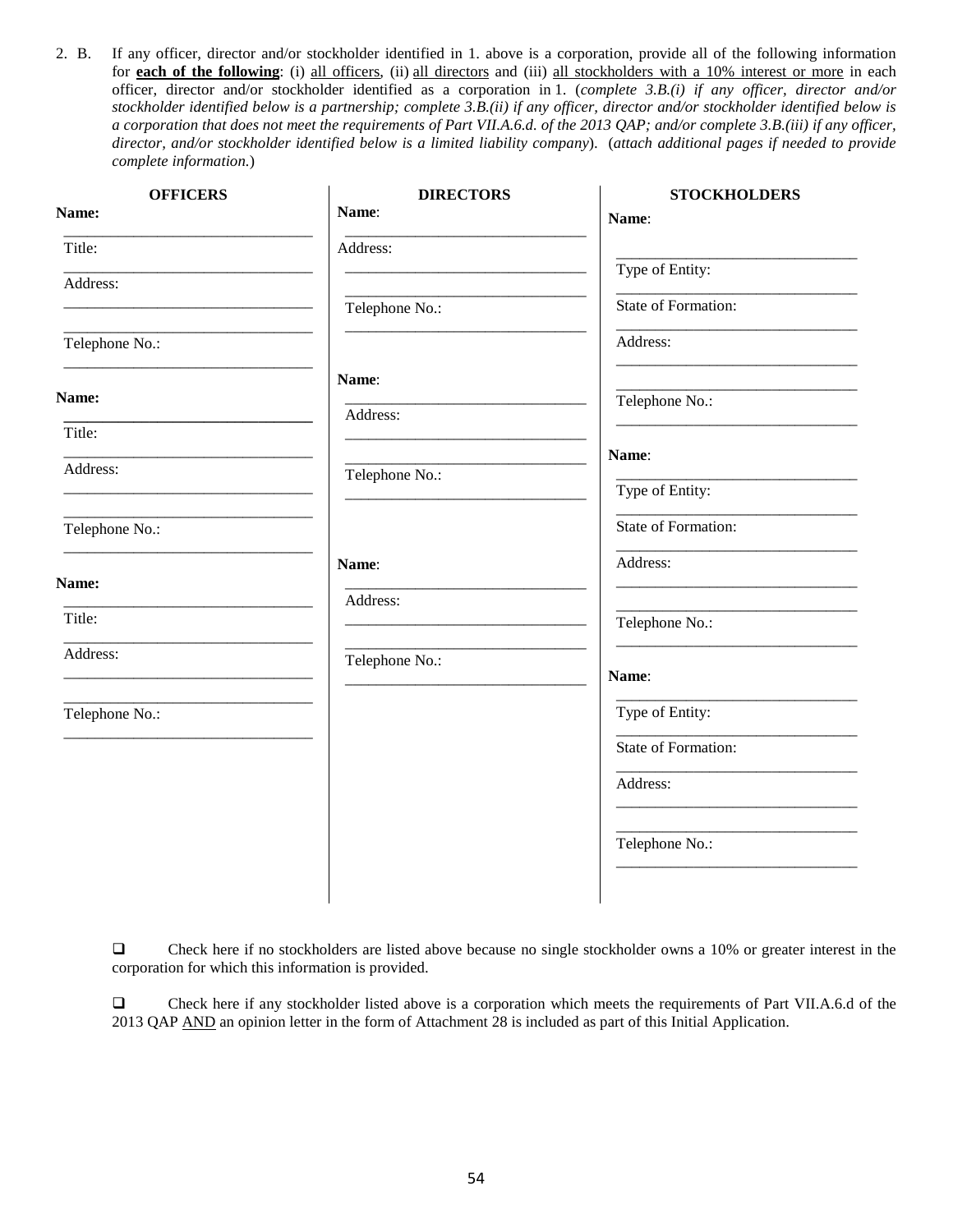2. C. If any officer, director and/or stockholder identified in 1. above is a limited liability company, provide all of the following information for **each of the following**: (i) all governors/directors, (ii) all members and (iii) all managers/officers of each officer, director and/or stockholder identified as a limited liability company in 1. (*complete 3.C.(i) if any member and/or manager identified below is a partnership; complete 3.C.(ii) if any member and/or manager identified below is a corporation that does not meet the requirements of Part VII.A.6.d. of the 2013 QAP; and/or complete 3.C.(iii) if any member and/or manager identified below is a limited liability company*). (*attach additional pages if needed to provide complete information.*)

| <b>GOVERNORS/DIRECTORS</b><br>Name: | <b>MEMBERS</b><br>Name: | <b>MANAGERS/OFFICERS</b><br>Name: |
|-------------------------------------|-------------------------|-----------------------------------|
|                                     |                         |                                   |
| Address:                            | Type of Entity:         | Type of Entity:                   |
|                                     | State of Formation:     | State of Formation:               |
| Telephone No.:                      | Address:                | Address:                          |
| Name:                               | Telephone No.:          | Telephone No.:                    |
| Address:                            | Name:                   | Name:                             |
|                                     | Type of Entity:         | Type of Entity:                   |
| Telephone No.:                      | State of Formation:     | State of Formation:               |
|                                     | Address:                | Address:                          |
| Name:                               | Telephone No.:          | Telephone No.:                    |
| Address:                            |                         |                                   |
|                                     | Name:                   | Name:                             |
| Telephone No.:                      | Type of Entity:         | Type of Entity:                   |
|                                     | State of Formation:     | State of Formation:               |
|                                     | Address:                | Address:                          |
|                                     | Telephone No.:          | Telephone No.:                    |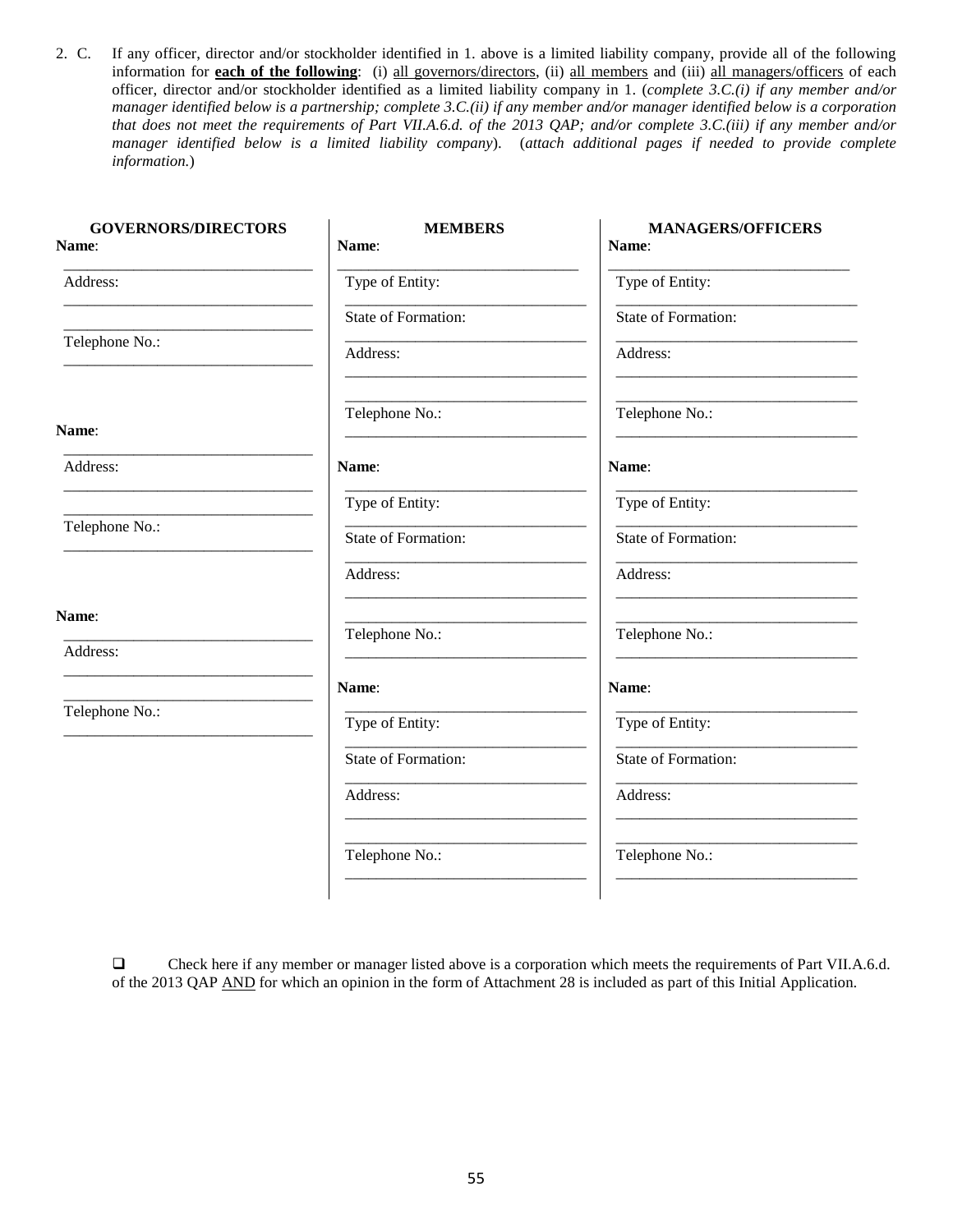3. A. (i) If any general partner identified in 2.A. above is itself a partnership (limited, general or limited liability), provide all of the following information for **each** general partner of any general partner identified as a partnership in 2.A. If any general partner identified below is not an individual or a corporation that meets the requirements of Part VII.A.6.d. of the 2013 QAP, you must provide additional information, in the relevant form based on type of entity, until only individuals and no entities are identified. (*attach additional pages if needed to provide complete information.*)

| a.             | Name of General Partner:                                                                                                                                                                                                                                                                                                                                                          |                                                                                                                                                                                                                                      |                                  |
|----------------|-----------------------------------------------------------------------------------------------------------------------------------------------------------------------------------------------------------------------------------------------------------------------------------------------------------------------------------------------------------------------------------|--------------------------------------------------------------------------------------------------------------------------------------------------------------------------------------------------------------------------------------|----------------------------------|
|                | Address:                                                                                                                                                                                                                                                                                                                                                                          |                                                                                                                                                                                                                                      |                                  |
|                | $\begin{picture}(20,10) \put(0,0){\vector(1,0){100}} \put(15,0){\vector(1,0){100}} \put(15,0){\vector(1,0){100}} \put(15,0){\vector(1,0){100}} \put(15,0){\vector(1,0){100}} \put(15,0){\vector(1,0){100}} \put(15,0){\vector(1,0){100}} \put(15,0){\vector(1,0){100}} \put(15,0){\vector(1,0){100}} \put(15,0){\vector(1,0){100}} \put(15,0){\vector(1,0){100}} \$<br>Telephone: |                                                                                                                                                                                                                                      | Ownership: ____________%         |
|                | Type of entity: $\Box$ individual $\Box$ partnership $\Box$ corporation $\Box$ limited liability company                                                                                                                                                                                                                                                                          |                                                                                                                                                                                                                                      |                                  |
|                | <b>State of Formation:</b>                                                                                                                                                                                                                                                                                                                                                        | <u> 1989 - Johann Harry Harry Harry Harry Harry Harry Harry Harry Harry Harry Harry Harry Harry Harry Harry Harry Harry Harry Harry Harry Harry Harry Harry Harry Harry Harry Harry Harry Harry Harry Harry Harry Harry Harry Ha</u> |                                  |
| b.             | Name of General Partner:                                                                                                                                                                                                                                                                                                                                                          |                                                                                                                                                                                                                                      |                                  |
|                | Address:                                                                                                                                                                                                                                                                                                                                                                          |                                                                                                                                                                                                                                      |                                  |
|                | $\begin{array}{c} \begin{array}{c} \begin{array}{c} \end{array} \end{array}$<br>Telephone:                                                                                                                                                                                                                                                                                        |                                                                                                                                                                                                                                      | Ownership: ____________%         |
|                | Type of entity: $\Box$ individual $\Box$ partnership $\Box$ corporation $\Box$ limited liability company                                                                                                                                                                                                                                                                          |                                                                                                                                                                                                                                      |                                  |
|                | State of Formation:                                                                                                                                                                                                                                                                                                                                                               |                                                                                                                                                                                                                                      |                                  |
| C <sub>1</sub> | Name of General Partner:                                                                                                                                                                                                                                                                                                                                                          |                                                                                                                                                                                                                                      |                                  |
|                | Address:                                                                                                                                                                                                                                                                                                                                                                          |                                                                                                                                                                                                                                      |                                  |
|                | $\begin{picture}(20,10) \put(0,0){\vector(1,0){100}} \put(15,0){\vector(1,0){100}} \put(15,0){\vector(1,0){100}} \put(15,0){\vector(1,0){100}} \put(15,0){\vector(1,0){100}} \put(15,0){\vector(1,0){100}} \put(15,0){\vector(1,0){100}} \put(15,0){\vector(1,0){100}} \put(15,0){\vector(1,0){100}} \put(15,0){\vector(1,0){100}} \put(15,0){\vector(1,0){100}} \$<br>Telephone: |                                                                                                                                                                                                                                      | Ownership: ____________%         |
|                | Type of entity: $\Box$ individual $\Box$ partnership $\Box$ corporation                                                                                                                                                                                                                                                                                                           |                                                                                                                                                                                                                                      | $\Box$ limited liability company |
|                | <b>State of Formation:</b>                                                                                                                                                                                                                                                                                                                                                        |                                                                                                                                                                                                                                      |                                  |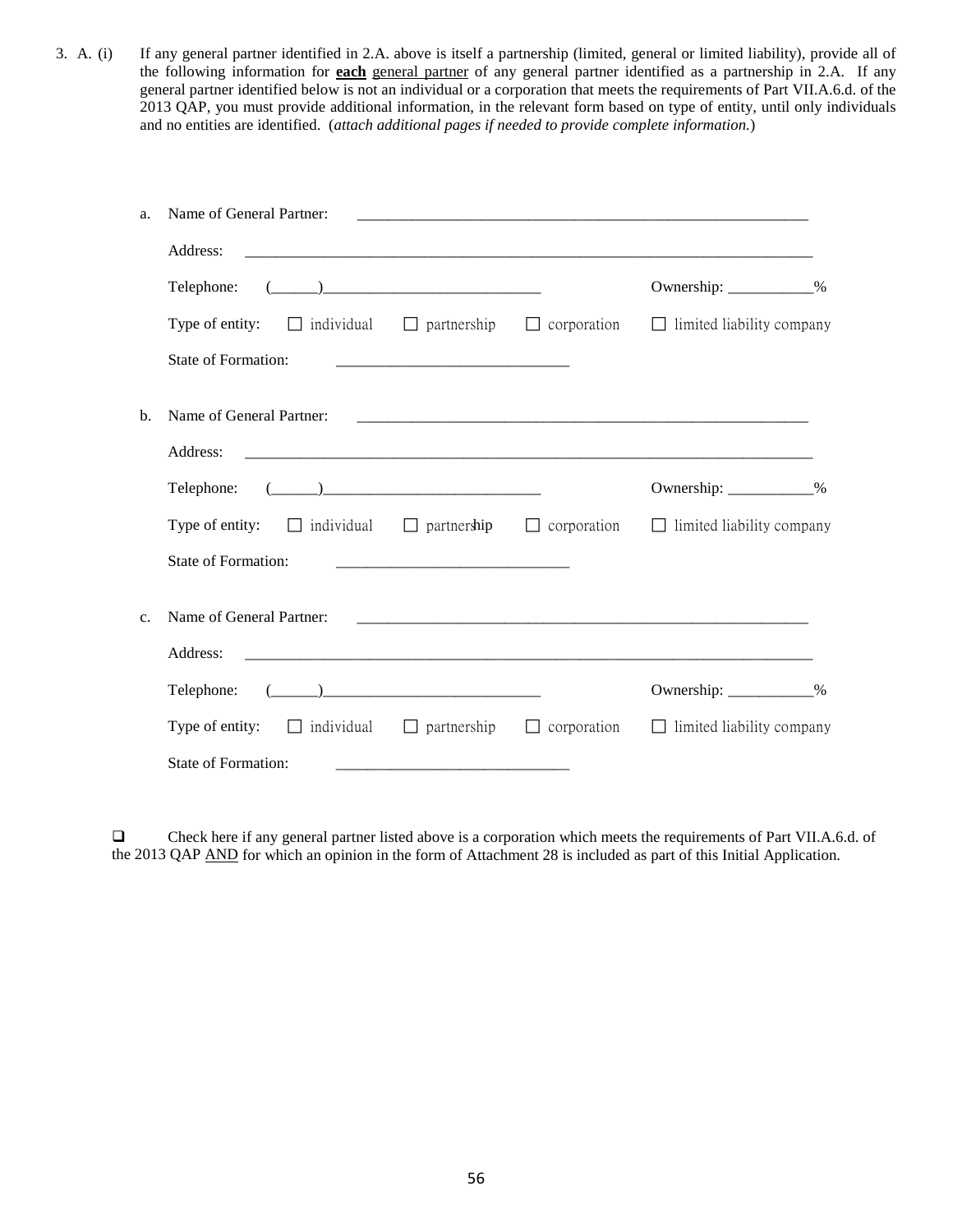3. A. (ii) If any general partner identified in 2.A. above is itself a corporation, provide all of the following information for **each of the following**: (i) all officers, (ii) all directors and (iii) all stockholders with a 10% interest or more in each general partner identified as a corporation in 2.A. If any officer, director or stockholder identified below is not an individual or a corporation that meets the requirements of Part VII.A.6.d. of the 2013 QAP, you must provide additional information, in the relevant form based on type of entity, until only individuals and no entities are identified. (*attach additional pages if needed to provide complete information.*)

| <b>OFFICERS</b><br>Name: | <b>DIRECTORS</b><br>Name: | <b>STOCKHOLDERS</b><br>Name: |
|--------------------------|---------------------------|------------------------------|
| Title:                   | Address:                  | Type of Entity:              |
| Address:                 |                           | State of Formation:          |
| Telephone No.:           | Telephone No.:            | Address:                     |
|                          | Name:                     | Telephone No.:               |
| Name:                    | Address:                  |                              |
| Title:                   |                           | Name:                        |
| Address:                 | Telephone No.:            | Type of Entity:              |
| Telephone No.:           |                           | State of Formation:          |
|                          | Name:                     | Address:                     |
| Name:                    | Address:                  | Telephone No.:               |
| Title:                   |                           |                              |
| Address:                 | Telephone No.:            | Name:                        |
| Telephone No.:           |                           | Type of Entity:              |
|                          |                           | State of Formation:          |
|                          |                           | Address:                     |
|                          |                           | Telephone No.:               |
|                          |                           |                              |

 Check here if no stockholders are listed above because no single stockholder owns a 10% or greater interest in the corporation for which this information is provided.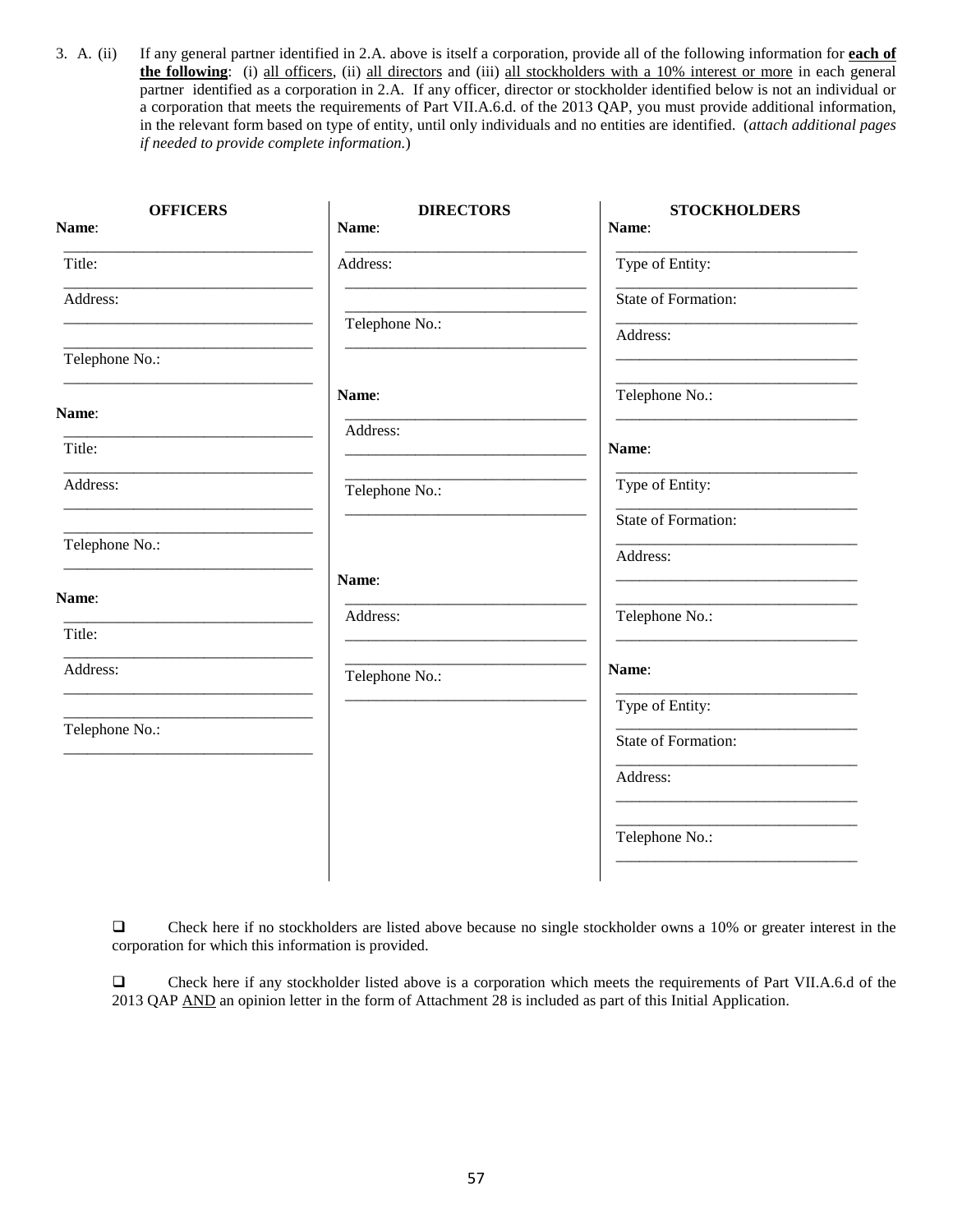3. A. (iii) If any general partner identified in 2.A. above is itself a limited liability company, provide all of the following information for **each of the following**: (i) all governors/directors, (ii) all members and (iii) all managers/officers of each general partner identified as a limited liability company in 2.A. If any member or manager identified below is not an individual or a corporation that meets the requirements of Part VII.A.6.d. of the 2013 QAP, you must provide additional information, in the relevant form based on type of entity, until only individuals and no entities are identified. (*attach additional pages if needed to provide complete information.*)

| <b>GOVERNORS/DIRECTORS</b> | <b>MEMBERS</b>      | <b>MANAGERS/OFFICERS</b> |
|----------------------------|---------------------|--------------------------|
| Name:                      | Name:               | Name:                    |
| Address:                   | Type of Entity:     | Type of Entity:          |
|                            | State of Formation: | State of Formation:      |
| Telephone No.:             | Address:            | Address:                 |
|                            | Telephone No.:      | Telephone No.:           |
| Name:                      |                     |                          |
| Address:                   | Name:               | Name:                    |
|                            | Type of Entity:     | Type of Entity:          |
| Telephone No.:             | State of Formation: | State of Formation:      |
|                            | Address:            | Address:                 |
| Name:                      | Telephone No.:      | Telephone No.:           |
| Address:                   |                     |                          |
|                            | Name:               | Name:                    |
| Telephone No.:             | Type of Entity:     | Type of Entity:          |
|                            | State of Formation: | State of Formation:      |
|                            | Address:            | Address:                 |
|                            | Telephone No.:      | Telephone No.:           |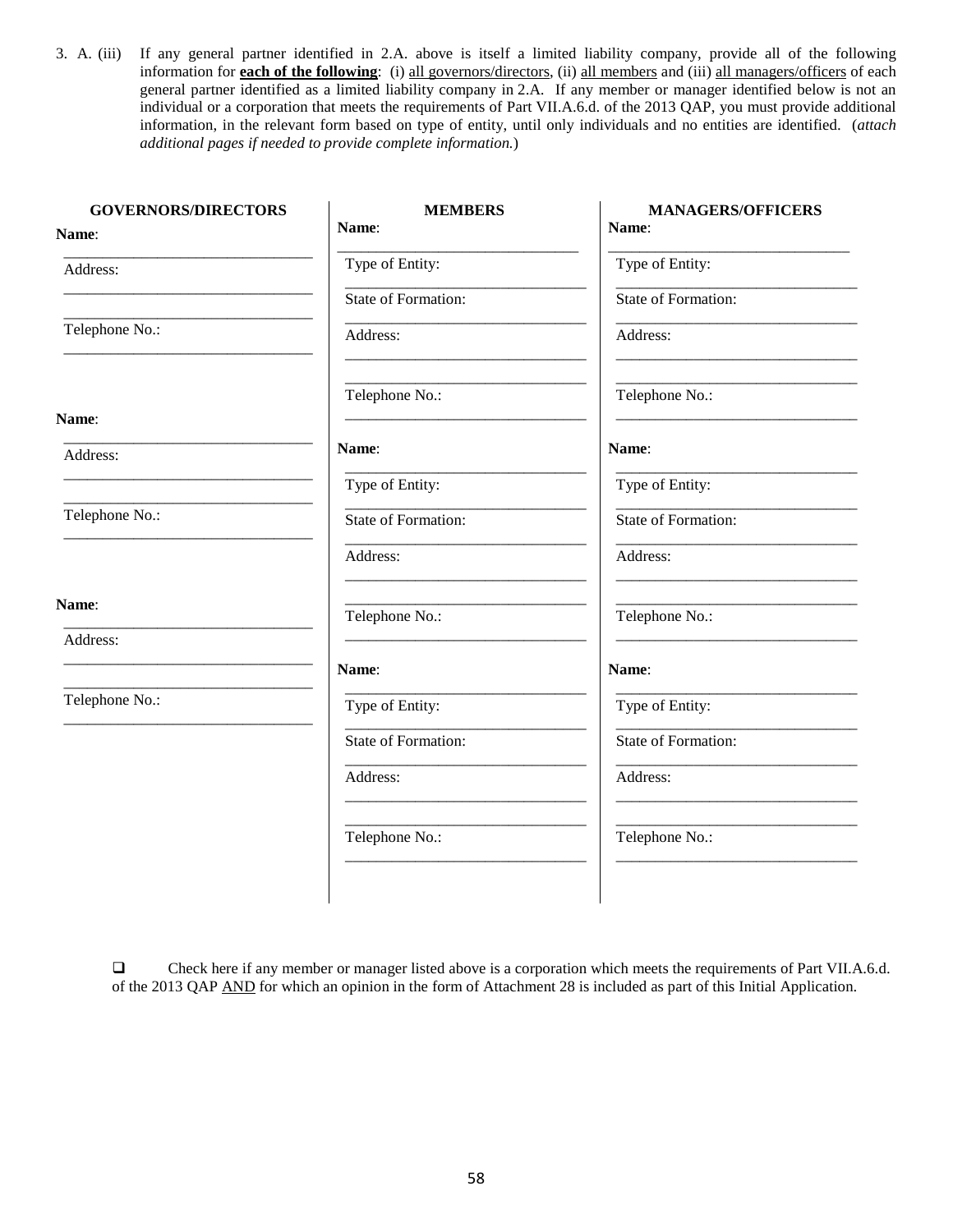3. B (i) If any officer, director and/or stockholder identified in 2.B. above is itself a partnership (limited, general or limited liability), provide all of the following information for **each** general partner of each officer, director and/or stockholder identified as a partnership in 2.B. If any general partner identified below is not an individual or a corporation that meets the requirements of Part VII.A.6.d. of the 2013 QAP, you must provide additional information, in the relevant form based on type of entity, until only individuals and no entities are identified. (*attach additional pages if needed to provide complete information.*)

| a.              | Name of General Partner:                                                                                                                                                                                                                                                                                                                                                          |  |                                  |
|-----------------|-----------------------------------------------------------------------------------------------------------------------------------------------------------------------------------------------------------------------------------------------------------------------------------------------------------------------------------------------------------------------------------|--|----------------------------------|
|                 | Address:                                                                                                                                                                                                                                                                                                                                                                          |  |                                  |
|                 | $\begin{picture}(20,10) \put(0,0){\vector(1,0){100}} \put(15,0){\vector(1,0){100}} \put(15,0){\vector(1,0){100}} \put(15,0){\vector(1,0){100}} \put(15,0){\vector(1,0){100}} \put(15,0){\vector(1,0){100}} \put(15,0){\vector(1,0){100}} \put(15,0){\vector(1,0){100}} \put(15,0){\vector(1,0){100}} \put(15,0){\vector(1,0){100}} \put(15,0){\vector(1,0){100}} \$<br>Telephone: |  | Ownership: ____________%         |
|                 | Type of entity: $\Box$ individual $\Box$ partnership $\Box$ corporation $\Box$ limited liability company                                                                                                                                                                                                                                                                          |  |                                  |
|                 | State of Formation:                                                                                                                                                                                                                                                                                                                                                               |  |                                  |
| b.              | Name of General Partner:                                                                                                                                                                                                                                                                                                                                                          |  |                                  |
|                 | Address:                                                                                                                                                                                                                                                                                                                                                                          |  |                                  |
|                 | $\begin{picture}(150,10) \put(0,0){\vector(1,0){100}} \put(15,0){\vector(1,0){100}} \put(15,0){\vector(1,0){100}} \put(15,0){\vector(1,0){100}} \put(15,0){\vector(1,0){100}} \put(15,0){\vector(1,0){100}} \put(15,0){\vector(1,0){100}} \put(15,0){\vector(1,0){100}} \put(15,0){\vector(1,0){100}} \put(15,0){\vector(1,0){100}} \put(15,0){\vector(1,0){100}}$<br>Telephone:  |  | Ownership: ___________%          |
|                 | <b>Type of entity:</b> $\Box$ individual $\Box$ partnership $\Box$ corporation $\Box$ limited liability company                                                                                                                                                                                                                                                                   |  |                                  |
|                 | State of Formation:                                                                                                                                                                                                                                                                                                                                                               |  |                                  |
| $\mathcal{C}$ . | Name of General Partner:                                                                                                                                                                                                                                                                                                                                                          |  |                                  |
|                 | Address:                                                                                                                                                                                                                                                                                                                                                                          |  |                                  |
|                 | $\begin{picture}(20,10) \put(0,0){\vector(1,0){100}} \put(15,0){\vector(1,0){100}} \put(15,0){\vector(1,0){100}} \put(15,0){\vector(1,0){100}} \put(15,0){\vector(1,0){100}} \put(15,0){\vector(1,0){100}} \put(15,0){\vector(1,0){100}} \put(15,0){\vector(1,0){100}} \put(15,0){\vector(1,0){100}} \put(15,0){\vector(1,0){100}} \put(15,0){\vector(1,0){100}} \$<br>Telephone: |  | Ownership: ___________%          |
|                 | Type of entity: $\Box$ individual $\Box$ partnership $\Box$ corporation                                                                                                                                                                                                                                                                                                           |  | $\Box$ limited liability company |
|                 | State of Formation:                                                                                                                                                                                                                                                                                                                                                               |  |                                  |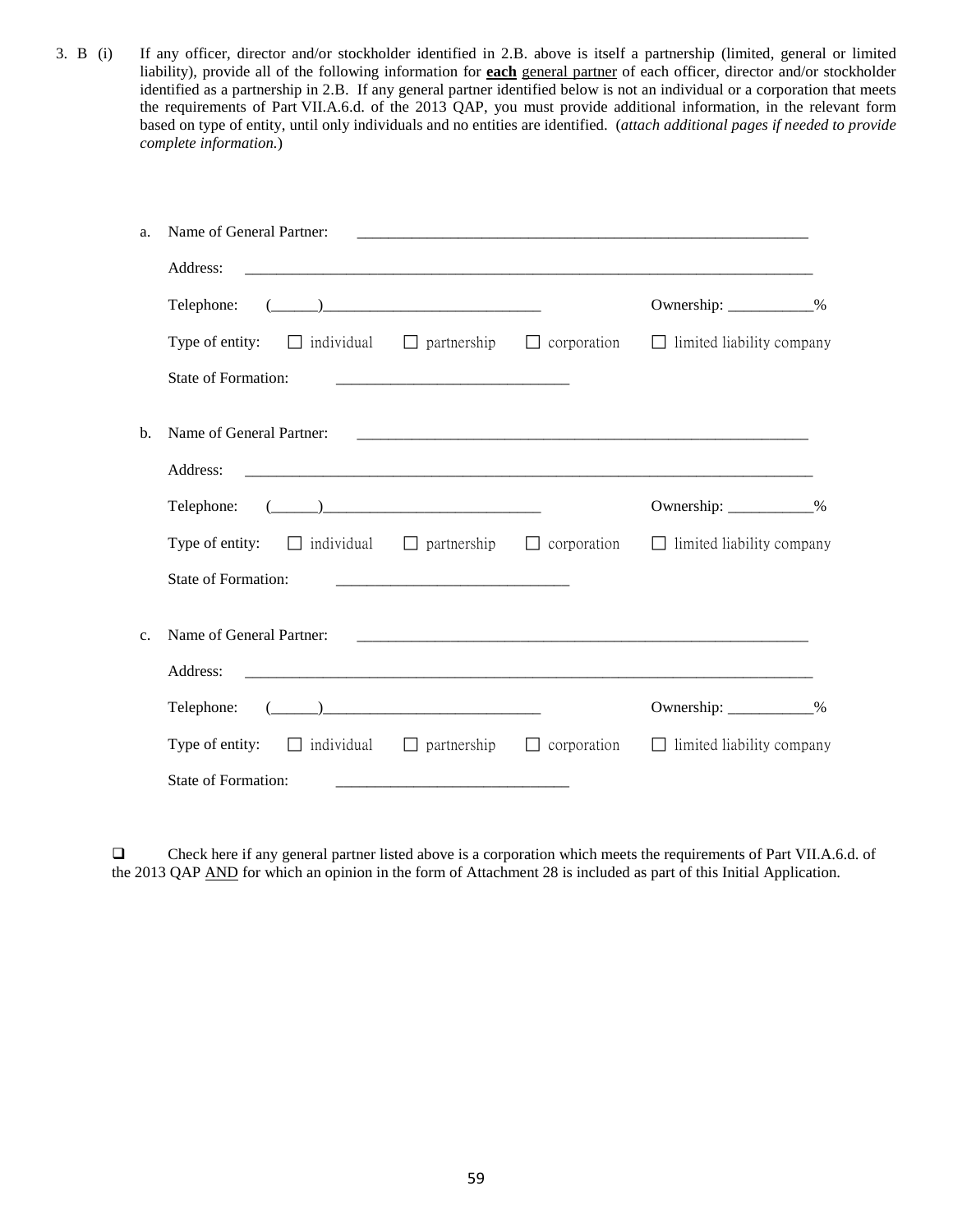3. B. (ii) If any officer, director and/or stockholder identified in 2.B. above is itself a corporation, provide all of the following information for **each of the following**: (i) all officers, (ii) all directors and (iii) all stockholders with a 10% interest or more in each officer, director and/or stockholder identified as a corporation in 2.B. If any officer, director or stockholder identified below is not an individual or a corporation that meets the requirements of Part VII.A.6.d. of the 2013 QAP, you must provide additional information, in the relevant form based on type of entity, until only individuals and no entities are identified. (*attach additional pages if needed to provide complete information.*)

| <b>OFFICERS</b><br>Name: | <b>DIRECTORS</b><br>Name: | <b>STOCKHOLDERS</b><br>Name: |
|--------------------------|---------------------------|------------------------------|
| Title:                   | Address:                  | Type of Entity:              |
| Address:                 |                           | State of Formation:          |
|                          | Telephone No.:            | Address:                     |
| Telephone No.:           |                           |                              |
| Name:                    | Name:                     | Telephone No.:               |
| Title:                   | Address:                  | Name:                        |
|                          |                           |                              |
| Address:                 | Telephone No.:            | Type of Entity:              |
|                          |                           | State of Formation:          |
| Telephone No.:           |                           | Address:                     |
|                          | Name:                     |                              |
| Name:                    | Address:                  | Telephone No.:               |
| Title:                   |                           |                              |
| Address:                 | Telephone No.:            | Name:                        |
|                          |                           | Type of Entity:              |
| Telephone No.:           |                           | State of Formation:          |
|                          |                           | Address:                     |
|                          |                           | Telephone No.:               |
|                          |                           |                              |

 Check here if no stockholders are listed above because no single stockholder owns a 10% or greater interest in the corporation for which this information is provided.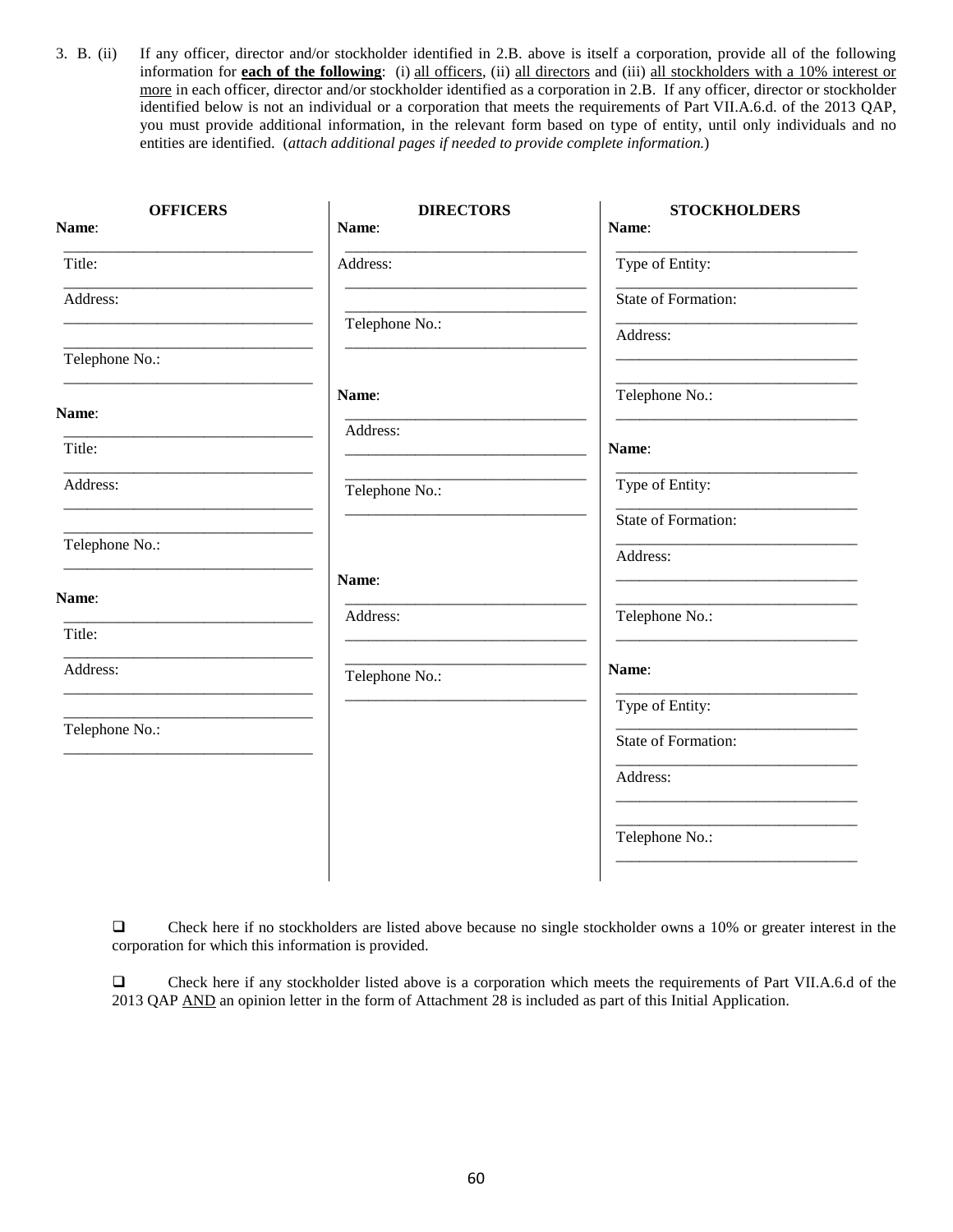3. B. (iii) If any officer, director and/or stockholder identified in 2.B. above is itself a limited liability company, provide all of the following information for **each of the following**: (i) all governors/directors, (ii) all members and (iii) managers/officers of each officer, director and/or stockholder identified as a limited liability company in 2.B. If any member or manager identified below is not an individual or a corporation that meets the requirements of Part VII.A.6.d. of the 2013 QAP, you must provide additional information, in the relevant form based on type of entity, until only individuals and no entities are identified. (*attach additional pages if needed to provide complete information.*)

| <b>MEMBERS</b>      | <b>MANAGERS/OFFICERS</b> |
|---------------------|--------------------------|
| Name:               | Name:                    |
| Type of Entity:     | Type of Entity:          |
| State of Formation: | State of Formation:      |
| Address:            | Address:                 |
| Telephone No.:      | Telephone No.:           |
| Name:               | Name:                    |
| Type of Entity:     | Type of Entity:          |
| State of Formation: | State of Formation:      |
| Address:            | Address:                 |
|                     | Telephone No.:           |
|                     |                          |
| Name:               | Name:                    |
| Type of Entity:     | Type of Entity:          |
| State of Formation: | State of Formation:      |
| Address:            | Address:                 |
| Telephone No.:      | Telephone No.:           |
|                     | Telephone No.:           |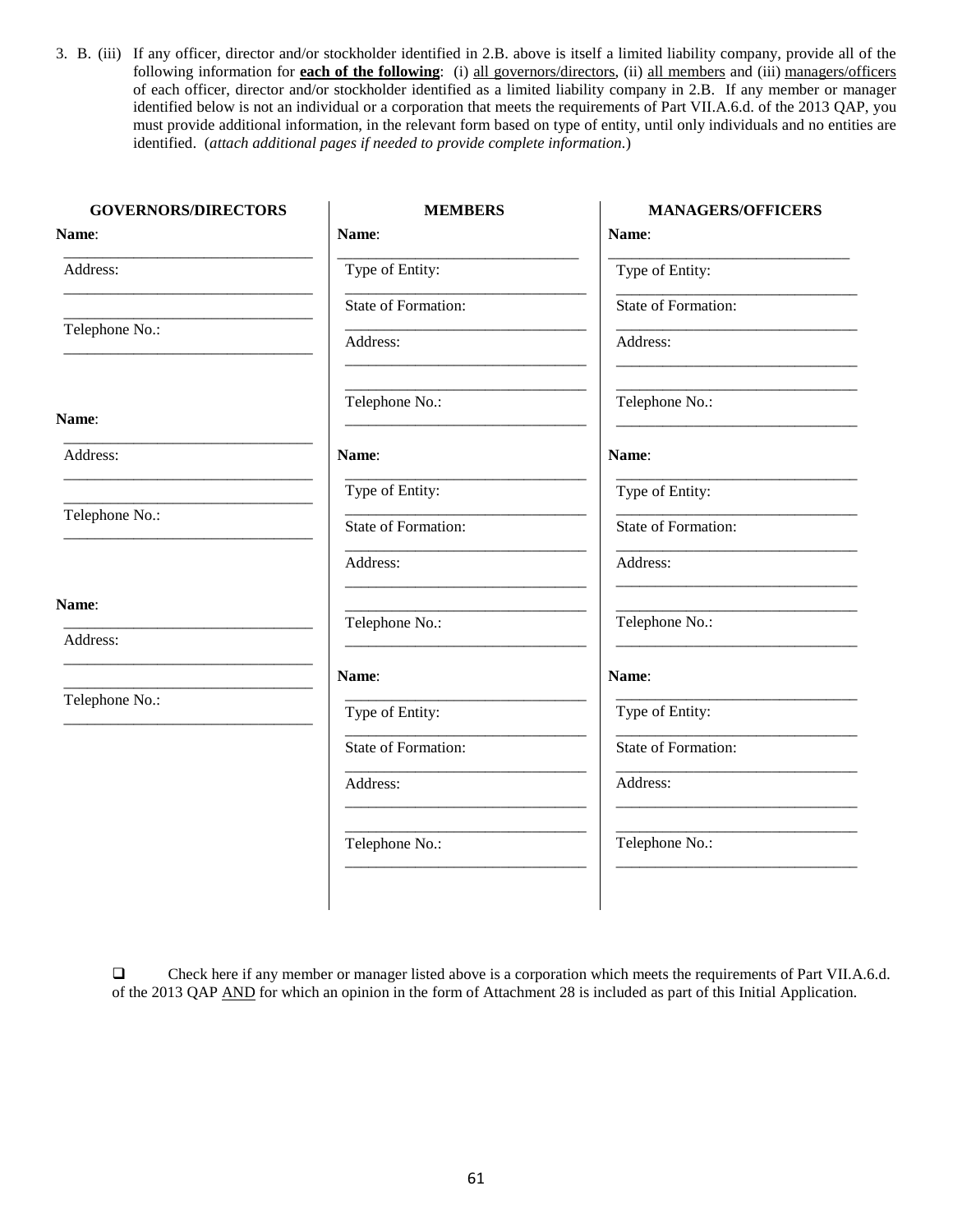3. C. (i) If any member and/or manager identified in 2.C. above is itself a partnership (limited, general or limited liability), provide all of the following information for **each** general partner of each member and/or manager identified as a partnership in 2.C. If any general partner identified below is not an individual or a corporation that meets the requirements of Part VII.A.6.d. of the 2013 QAP, you must provide additional information, in the relevant form based on type of entity, until only individuals and no entities are identified. (*attach additional pages if needed to provide complete information.*)

| a.             | Name of General Partner:                                                                                                                                                                                                                                                                                                                                                          |                                                                                                                      |                                  |
|----------------|-----------------------------------------------------------------------------------------------------------------------------------------------------------------------------------------------------------------------------------------------------------------------------------------------------------------------------------------------------------------------------------|----------------------------------------------------------------------------------------------------------------------|----------------------------------|
|                | Address:                                                                                                                                                                                                                                                                                                                                                                          |                                                                                                                      |                                  |
|                | $\begin{tabular}{c} \textbf{Telephone:} \end{tabular}$                                                                                                                                                                                                                                                                                                                            |                                                                                                                      | Ownership: ____________%         |
|                | Type of entity: $\Box$ individual $\Box$ partnership $\Box$ corporation $\Box$ limited liability company                                                                                                                                                                                                                                                                          |                                                                                                                      |                                  |
|                | State of Formation:                                                                                                                                                                                                                                                                                                                                                               | <u> 1989 - Johann Barn, mars eta bainar eta bainar eta baina eta baina eta baina eta baina eta baina eta baina e</u> |                                  |
| $\mathbf{b}$ . | Name of General Partner:                                                                                                                                                                                                                                                                                                                                                          |                                                                                                                      |                                  |
|                | Address:                                                                                                                                                                                                                                                                                                                                                                          |                                                                                                                      |                                  |
|                | $\begin{picture}(20,10) \put(0,0){\vector(1,0){100}} \put(15,0){\vector(1,0){100}} \put(15,0){\vector(1,0){100}} \put(15,0){\vector(1,0){100}} \put(15,0){\vector(1,0){100}} \put(15,0){\vector(1,0){100}} \put(15,0){\vector(1,0){100}} \put(15,0){\vector(1,0){100}} \put(15,0){\vector(1,0){100}} \put(15,0){\vector(1,0){100}} \put(15,0){\vector(1,0){100}} \$<br>Telephone: |                                                                                                                      | Ownership: ____________%         |
|                | Type of entity: $\Box$ individual $\Box$ partnership $\Box$ corporation $\Box$ limited liability company                                                                                                                                                                                                                                                                          |                                                                                                                      |                                  |
|                | State of Formation:                                                                                                                                                                                                                                                                                                                                                               |                                                                                                                      |                                  |
| C <sub>1</sub> | Name of General Partner:                                                                                                                                                                                                                                                                                                                                                          |                                                                                                                      |                                  |
|                | Address:                                                                                                                                                                                                                                                                                                                                                                          |                                                                                                                      |                                  |
|                | $\begin{picture}(20,10) \put(0,0){\vector(1,0){100}} \put(15,0){\vector(1,0){100}} \put(15,0){\vector(1,0){100}} \put(15,0){\vector(1,0){100}} \put(15,0){\vector(1,0){100}} \put(15,0){\vector(1,0){100}} \put(15,0){\vector(1,0){100}} \put(15,0){\vector(1,0){100}} \put(15,0){\vector(1,0){100}} \put(15,0){\vector(1,0){100}} \put(15,0){\vector(1,0){100}} \$<br>Telephone: |                                                                                                                      | Ownership: ___________%          |
|                | Type of entity: $\Box$ individual $\Box$ partnership $\Box$ corporation                                                                                                                                                                                                                                                                                                           |                                                                                                                      | $\Box$ limited liability company |
|                | State of Formation:                                                                                                                                                                                                                                                                                                                                                               |                                                                                                                      |                                  |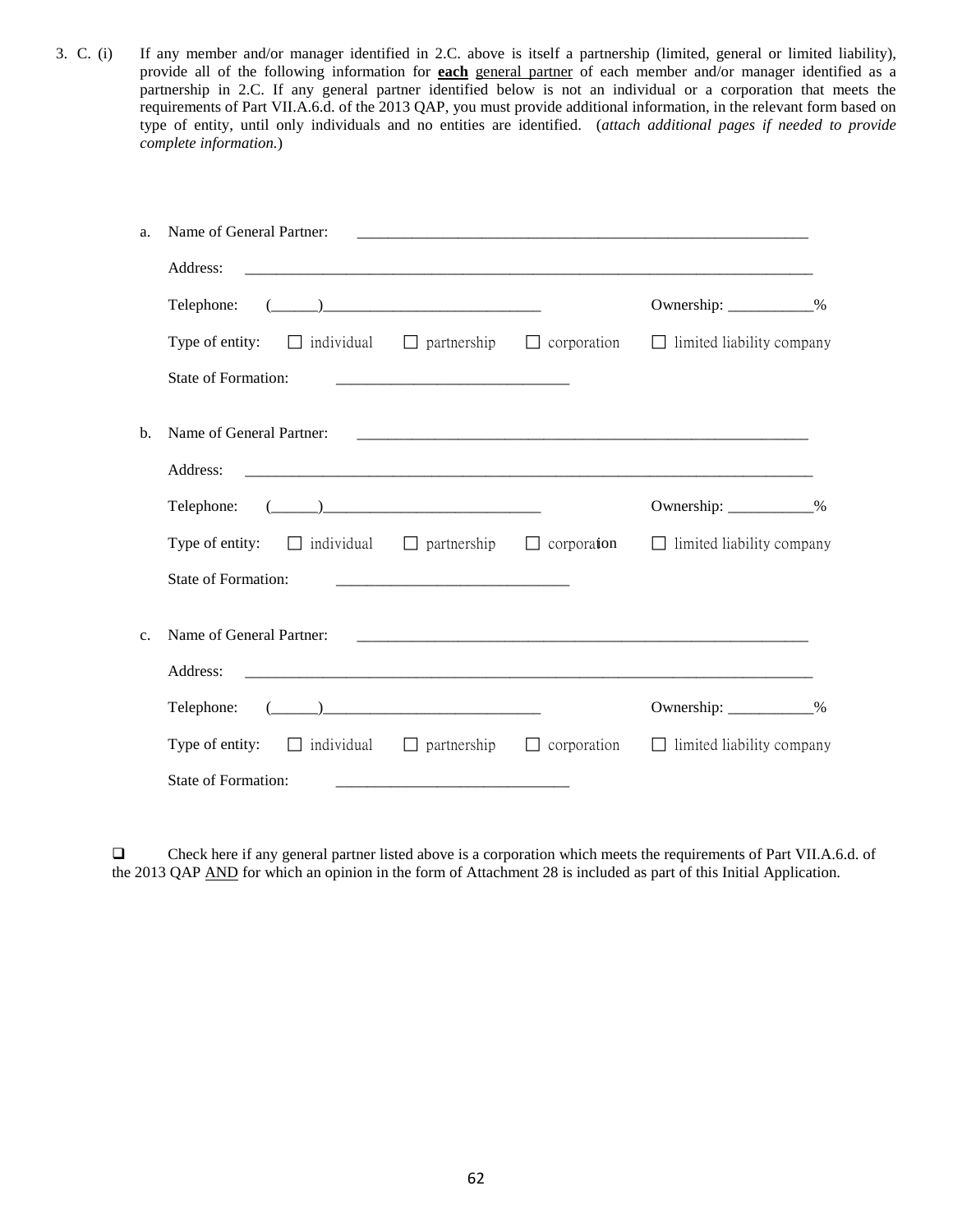3. C. (ii) If any member and/or manager identified in 2.C. above is itself a corporation, provide all of the following information for **each of the following**: (i) all officers, (ii) all directors and (iii) stockholders with a 10% interest or more in each member and/or manager identified as a corporation in 2.C. If any officer, director or stockholder identified below is not an individual or a corporation that meets the requirements of Part VII.A.6.d. of the 2013 QAP, you must provide additional information, in the relevant form based on type of entity, until only individuals and no entities are identified. (*attach additional pages if needed to provide complete information.*)

| <b>OFFICERS</b> | <b>DIRECTORS</b> | <b>STOCKHOLDERS</b> |
|-----------------|------------------|---------------------|
| Name:           | Name:            | Name:               |
| Title:          | Address:         | Type of Entity:     |
| Address:        |                  | State of Formation: |
|                 | Telephone No.:   | Address:            |
| Telephone No.:  |                  |                     |
| Name:           | Name:            | Telephone No.:      |
| Title:          | Address:         |                     |
|                 |                  | Name:               |
| Address:        | Telephone No.:   | Type of Entity:     |
|                 |                  | State of Formation: |
| Telephone No.:  |                  | Address:            |
| Name:           | Name:            |                     |
|                 | Address:         | Telephone No.:      |
| Title:          |                  |                     |
| Address:        | Telephone No.:   | Name:               |
|                 |                  | Type of Entity:     |
| Telephone No.:  |                  | State of Formation: |
|                 |                  | Address:            |
|                 |                  |                     |
|                 |                  | Telephone No.:      |
|                 |                  |                     |
|                 |                  |                     |

 Check here if no stockholders are listed above because no single stockholder owns a 10% or greater interest in the corporation for which this information is provided.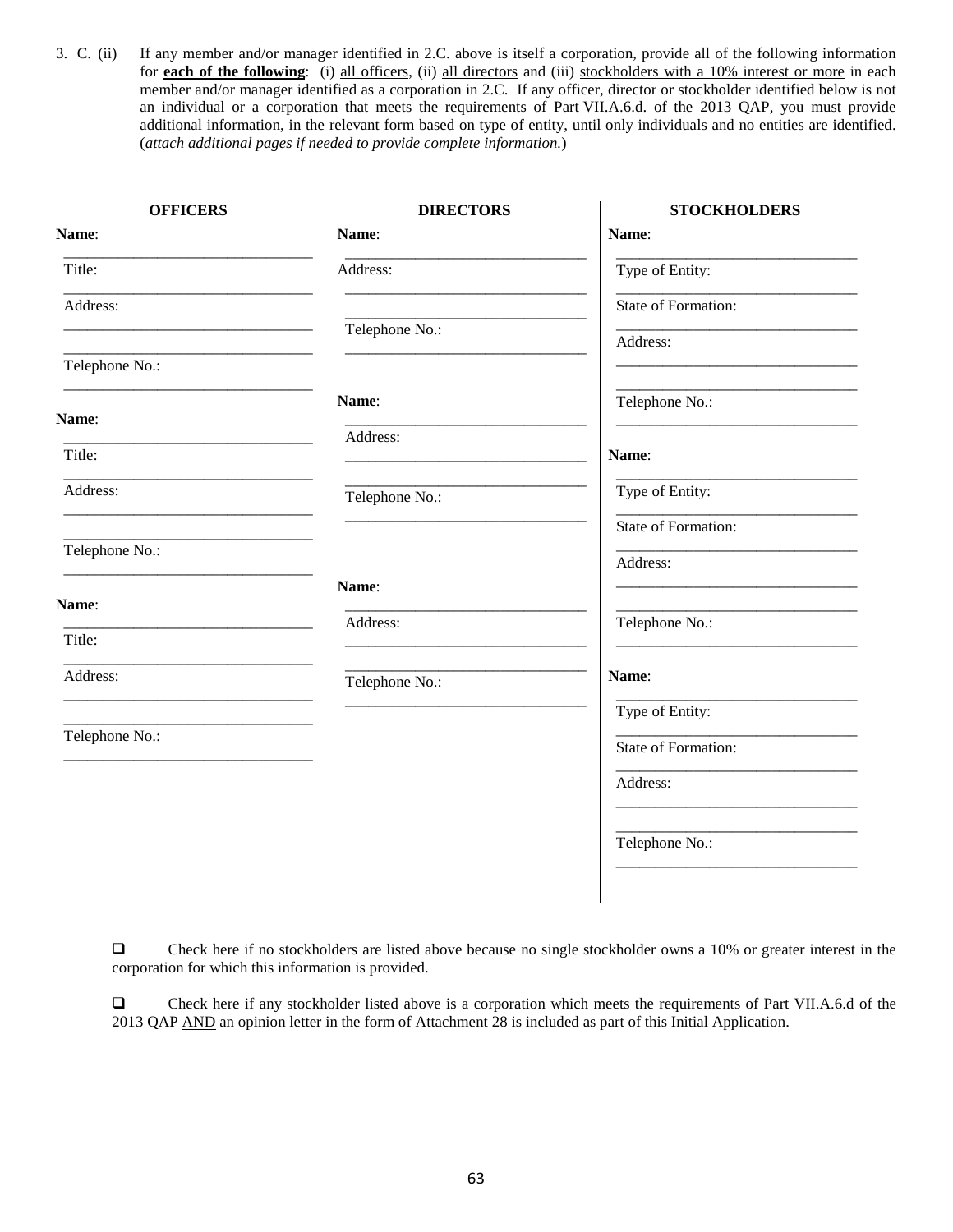3. C. (iii) If any member and/or manager identified in 2.C. above is itself a limited liability company, provide all of the following information for **each of the following**: (i) all governors/directors, (ii) all members and (iii) all managers/officers of each member and/or manager identified as a limited liability company in 2.C. If any member or manager identified below is not an individual or a corporation that meets the requirements of Part VII.A.6.d. of the 2013 QAP, you must provide additional information, in the relevant form based on type of entity, until only individuals and no entities are identified. (*attach additional pages if needed to provide complete information.*)

| <b>GOVERNORS/DIRECTORS</b> | <b>MEMBERS</b>      | <b>MANAGERS/OFFICERS</b> |
|----------------------------|---------------------|--------------------------|
| Name:                      | Name:               | Name:                    |
| Address:                   | Type of Entity:     | Type of Entity:          |
|                            | State of Formation: | State of Formation:      |
| Telephone No.:             | Address:            | Address:                 |
| Name:                      | Telephone No.:      | Telephone No.:           |
| Address:                   | Name:               | Name:                    |
|                            | Type of Entity:     | Type of Entity:          |
| Telephone No.:             | State of Formation: | State of Formation:      |
|                            | Address:            | Address:                 |
| Name:                      | Telephone No.:      | Telephone No.:           |
| Address:                   |                     |                          |
|                            | Name:               | Name:                    |
| Telephone No.:             | Type of Entity:     | Type of Entity:          |
|                            | State of Formation: | State of Formation:      |
|                            | Address:            | Address:                 |
|                            | Telephone No.:      | Telephone No.:           |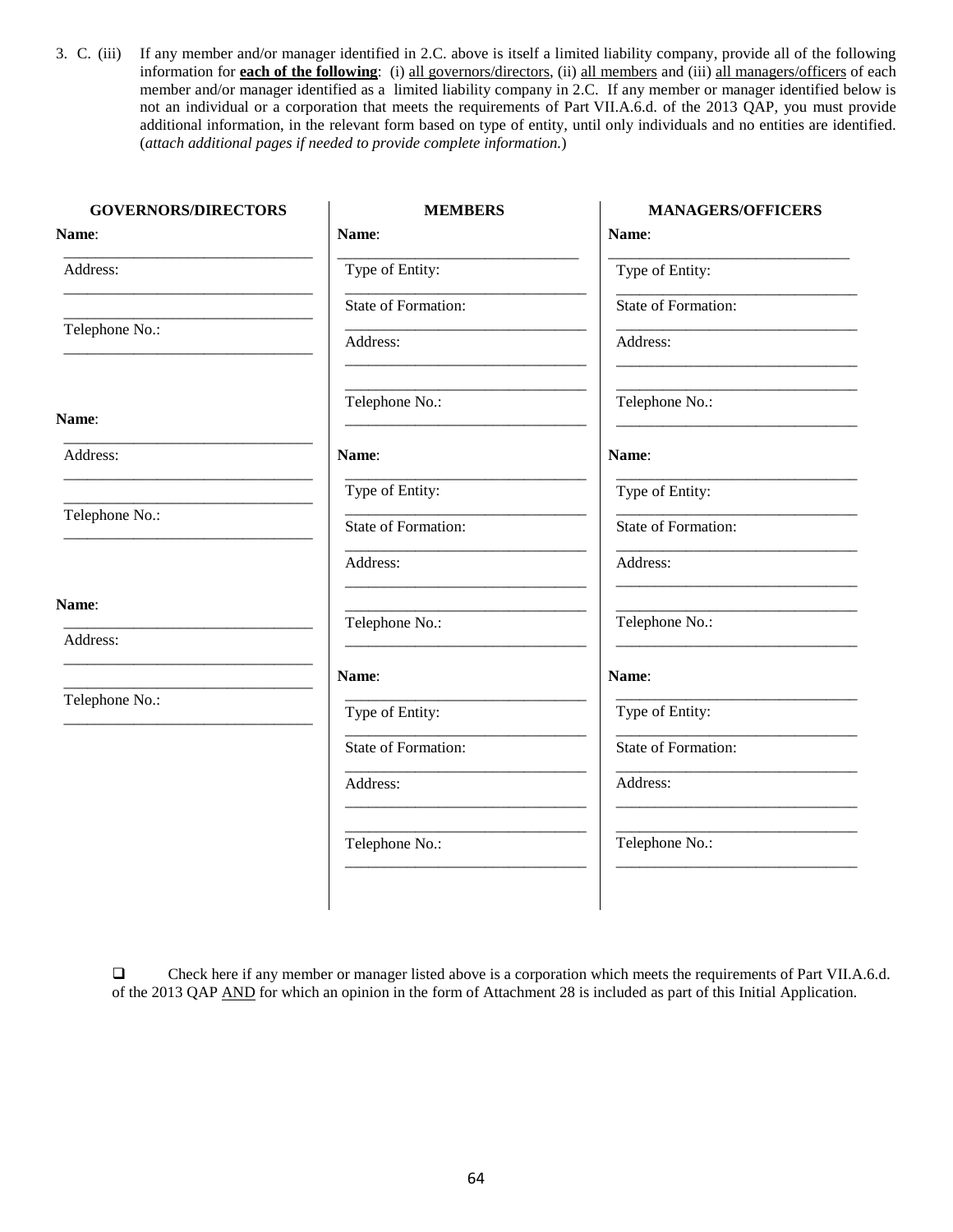# **2013 LIHTC ATTACHMENT 16C: TYPE OF OWNERSHIP ENTITY— LIMITED LIABILITY COMPANY**

#### NAME OF OWNERSHIP ENTITY:

1. Provide all of the following information for **each of the following**: (i) all governors/directors, (ii) all members and (iii) all managers/officers of the Ownership Entity (*complete 2.A. if any member and/or manager identified below is a partnership; complete 2.B. if any member and/or manager identified below is a corporation that does not meet the requirements of Part VII.A.6.d. of the 2013 QAP; and/or complete 2.C. if any member and/or manager identified below is a limited liability company*). (*attach additional pages if needed to provide complete information.*)

| <b>MEMBERS</b>      | <b>MANAGERS/OFFICERS</b> |
|---------------------|--------------------------|
| Name:               | Name:                    |
| Type of Entity:     | Type of Entity:          |
| State of Formation: | State of Formation:      |
| Address:            | Address:                 |
| Telephone No.:      | Telephone No.:           |
| Name:               | Name:                    |
| Type of Entity:     | Type of Entity:          |
| State of Formation: | State of Formation:      |
| Address:            | Address:                 |
|                     | Telephone No.:           |
|                     |                          |
| Name:               | Name:                    |
| Type of Entity:     | Type of Entity:          |
| State of Formation: | State of Formation:      |
| Address:            | Address:                 |
| Telephone No.:      | Telephone No.:           |
|                     | Telephone No.:           |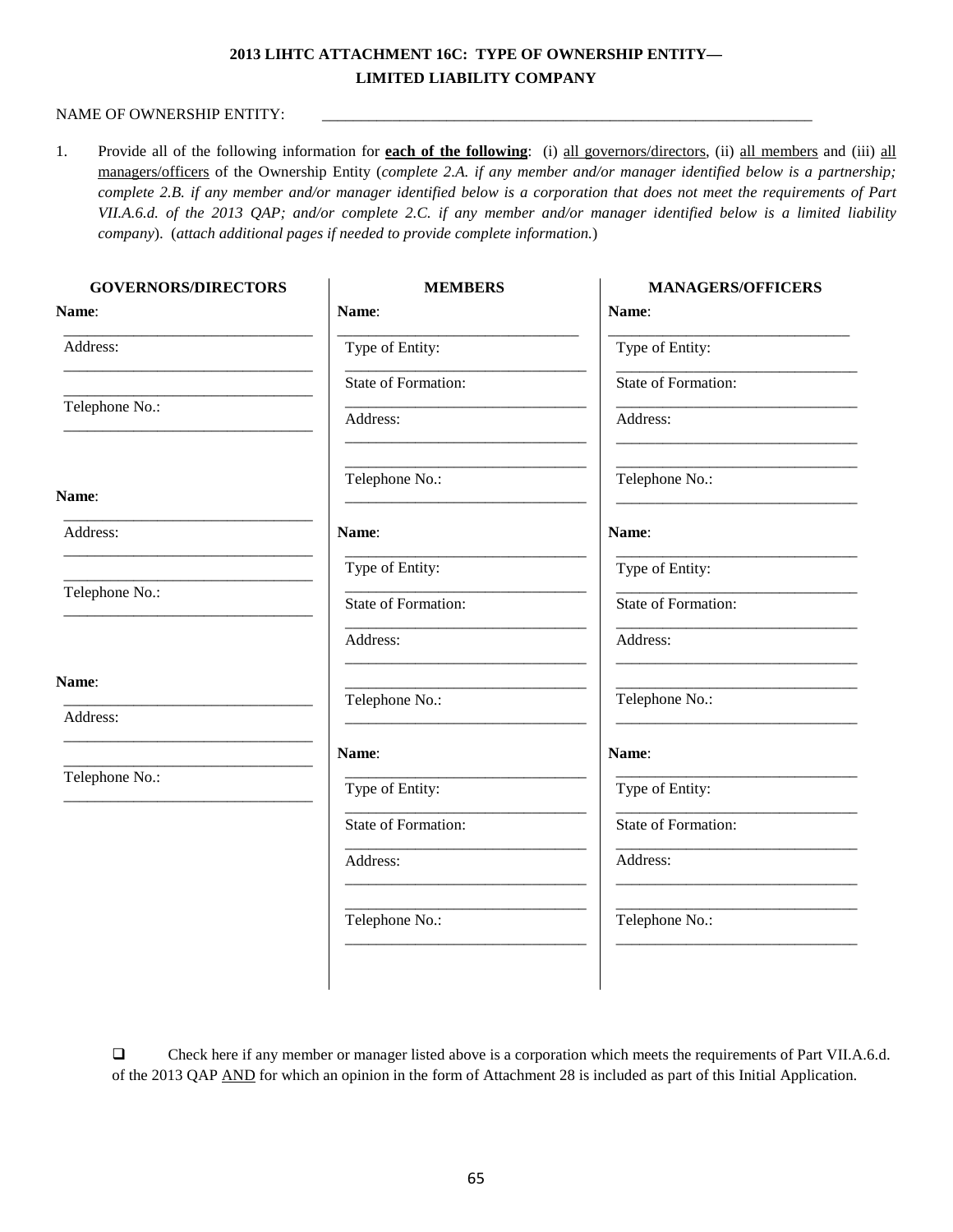2. A. If any member and/or manager identified in 1. above is itself a partnership (limited, general, or limited liability), provide all of the following information for **each** general partner of any member and/or manager identified as a partnership in 1. (*attach additional pages if needed to provide complete information.*)

| (i)   | Name of General Partner: |                                                                                                                                     |  |  |  |
|-------|--------------------------|-------------------------------------------------------------------------------------------------------------------------------------|--|--|--|
|       | Address:                 | <u> 1980 - Johann Stoff, deutscher Stoff, der Stoff, der Stoff, der Stoff, der Stoff, der Stoff, der Stoff, der S</u>               |  |  |  |
|       | Telephone:               | Ownership: ___________%                                                                                                             |  |  |  |
|       | Type of entity:          | individual<br>$\Box$ patnership ( <i>complete 3.A.(i) below</i> )                                                                   |  |  |  |
|       |                          | corporation (complete 3A.(ii) below if the corporation does not meet the requirements<br>of Part VII.A.6.d. of the 2013 QAP)        |  |  |  |
|       |                          | $\Box$ limited liability company (complete 3.A.(iii) below)                                                                         |  |  |  |
|       | State of Formation:      | <u> 1989 - Johann Barbara, martxa al III-lea (h. 1989).</u>                                                                         |  |  |  |
| (ii)  | Name of General Partner: |                                                                                                                                     |  |  |  |
|       | Address:                 |                                                                                                                                     |  |  |  |
|       | Telephone:               | $\overline{a}$ ) and the contract of the contract of $\overline{a}$<br>Ownership: ___________%                                      |  |  |  |
|       | Type of entity:          | $\Box$ individual<br>$\Box$ partnership (complete 3.A.(i) below)                                                                    |  |  |  |
|       |                          | $\Box$ corporation (complete 3A.(ii) below if the corporation does not meet the requirements<br>of Part VII.A.6.d. of the 2013 QAP) |  |  |  |
|       |                          | $\Box$ limited liability company (complete 3.A.(iii) below)                                                                         |  |  |  |
|       | State of Formation:      |                                                                                                                                     |  |  |  |
| (iii) | Name of General Partner: |                                                                                                                                     |  |  |  |
|       | Address:                 |                                                                                                                                     |  |  |  |
|       | Telephone:               | $\begin{pmatrix} 1 & 1 \\ 1 & 1 \end{pmatrix}$<br>$\%$                                                                              |  |  |  |
|       | Type of entity:          | individual<br>$\Box$ partnership (complete 3.A.(i) below)                                                                           |  |  |  |
|       |                          | $\Box$ corporation (complete 3A.(ii) below if the corporation does not meet the requirements<br>of Part VII.A.6.d. of the 2013 QAP) |  |  |  |
|       |                          | $\Box$ limited liability company (complete 3.A.(iii) below)                                                                         |  |  |  |
|       | State of Formation:      |                                                                                                                                     |  |  |  |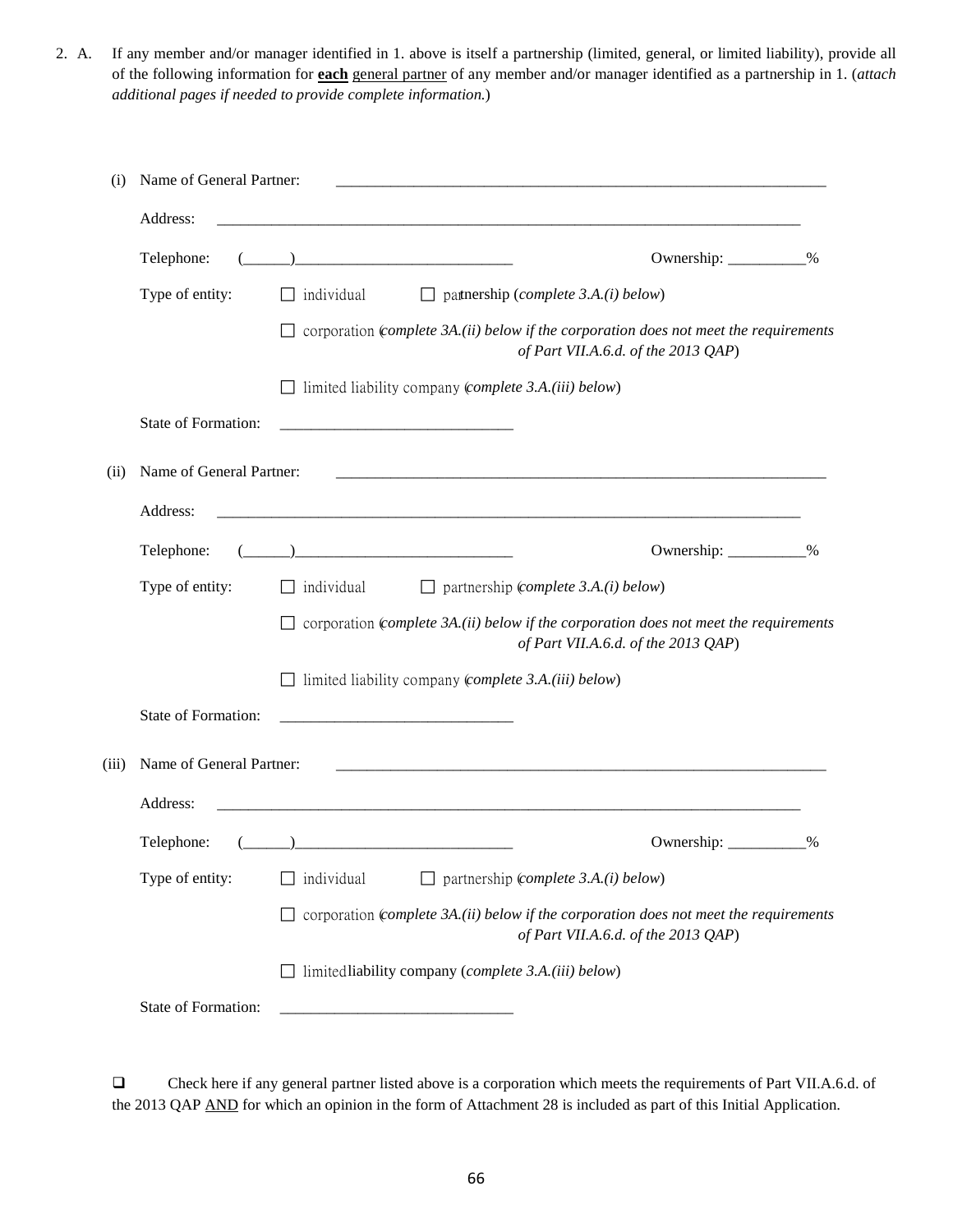2. B. If any member and/or manager identified in 1. above is itself a corporation, provide all of the following information for **each of the following**: (i) all officers, (ii) all directors and (iii) all stockholders with a 10% interest or more in each member and/or manager identified as a corporation in 1. (*complete 3.B.(i) if any officer, director and/or stockholder identified below is a partnership; complete 3.B.(ii) if any officer, director and/or stockholder identified below is a corporation that does not meet the requirements of Part VII.A.6.d. of the 2013 QAP; and/or complete 3.B.(iii) if any officer, director and/or stockholder identified below is a limited liability company*). (*attach additional pages if needed to provide complete information*.*)*

| <b>OFFICERS</b> | <b>DIRECTORS</b> | <b>STOCKHOLDERS</b> |
|-----------------|------------------|---------------------|
| Name:           | Name:            | Name:               |
| Title:          | Address:         | Type of Entity:     |
| Address:        |                  | State of Formation: |
|                 | Telephone No.:   | Address:            |
| Telephone No.:  |                  |                     |
| Name:           | Name:            | Telephone No.:      |
| Title:          | Address:         | Name:               |
|                 |                  |                     |
| Address:        | Telephone No.:   | Type of Entity:     |
|                 |                  | State of Formation: |
| Telephone No.:  |                  | Address:            |
| Name:           | Name:            |                     |
|                 | Address:         | Telephone No.:      |
| Title:          |                  |                     |
| Address:        | Telephone No.:   | Name:               |
|                 |                  | Type of Entity:     |
| Telephone No.:  |                  | State of Formation: |
|                 |                  | Address:            |
|                 |                  |                     |
|                 |                  | Telephone No.:      |
|                 |                  |                     |
|                 |                  |                     |

 Check here if no stockholders are listed above because no single stockholder owns a 10% or greater interest in the corporation for which this information is provided.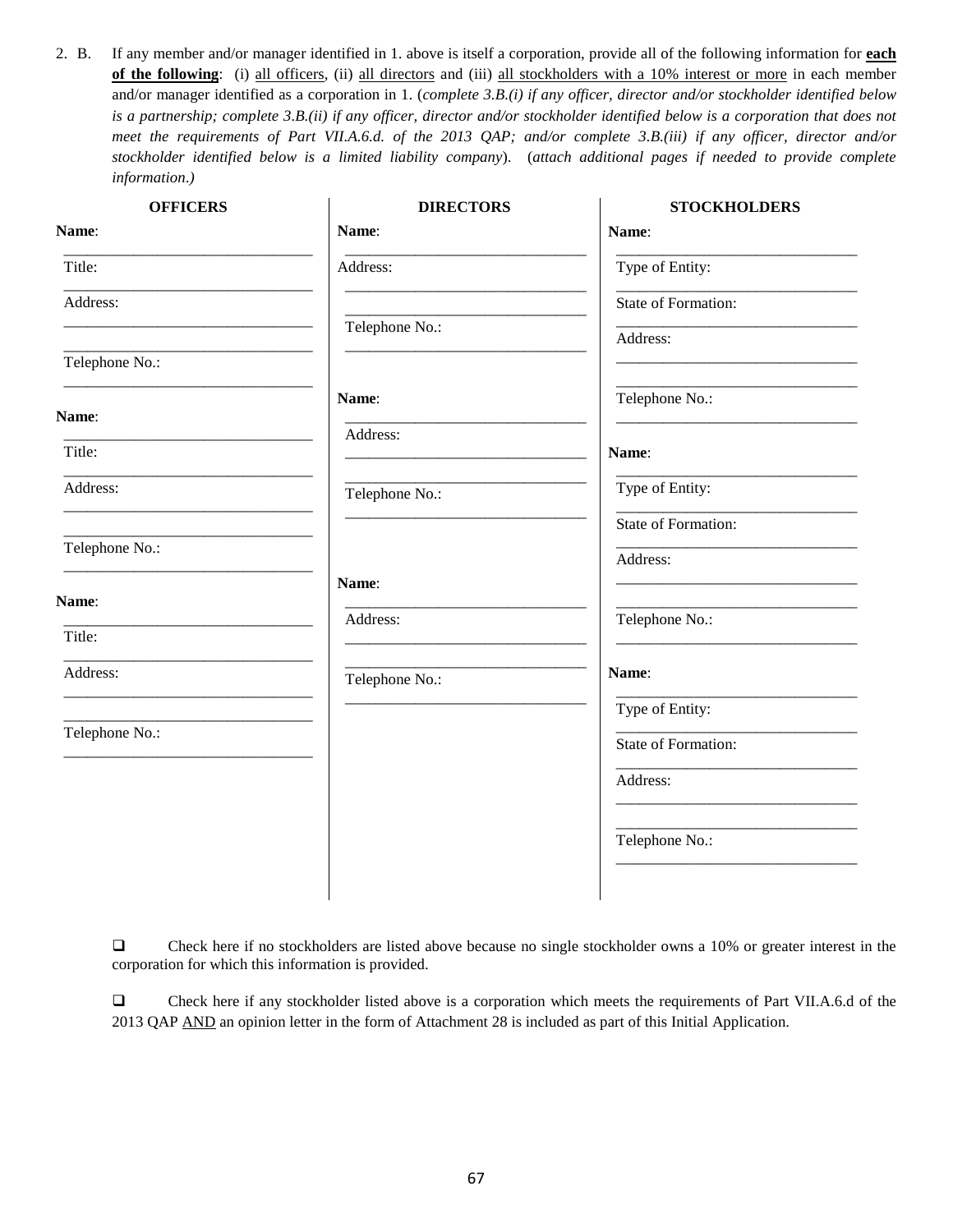2. C. If any member and/or manager identified in 1. above is itself a limited liability company, provide all of the following information for **each of the following**: (i) all governors/directors, (ii) all members and (iii) all managers/officers of each member and/or manager identified below as a limited liability company in 1. (*complete 3.C.(i) if any member and/or manager identified below is a partnership; complete 3.C.(ii) if any member and/or manager identified below is a corporation that does not meet the requirements of Part VII.A.6.d. of the 2013 QAP; and/or complete 3.C.(iii) if any member and/or manager identified below is a limited liability company*). (*attach additional pages if needed to provide complete information*.*)*

| <b>MEMBERS</b>      | <b>MANAGERS/OFFICERS</b>                                                  |
|---------------------|---------------------------------------------------------------------------|
| Name:               | Name:                                                                     |
| Type of Entity:     | Type of Entity:                                                           |
| State of Formation: | State of Formation:                                                       |
| Address:            | Address:                                                                  |
| Telephone No.:      | Telephone No.:                                                            |
| Name:               | Name:                                                                     |
| Type of Entity:     | Type of Entity:                                                           |
| State of Formation: | State of Formation:                                                       |
| Address:            | Address:                                                                  |
|                     | Telephone No.:                                                            |
|                     |                                                                           |
| Name:               | Name:                                                                     |
| Type of Entity:     | Type of Entity:                                                           |
| State of Formation: | State of Formation:                                                       |
| Address:            | Address:<br><u> 1980 - Johann Barn, fransk politik fotograf (d. 1980)</u> |
| Telephone No.:      | Telephone No.:                                                            |
|                     | Telephone No.:                                                            |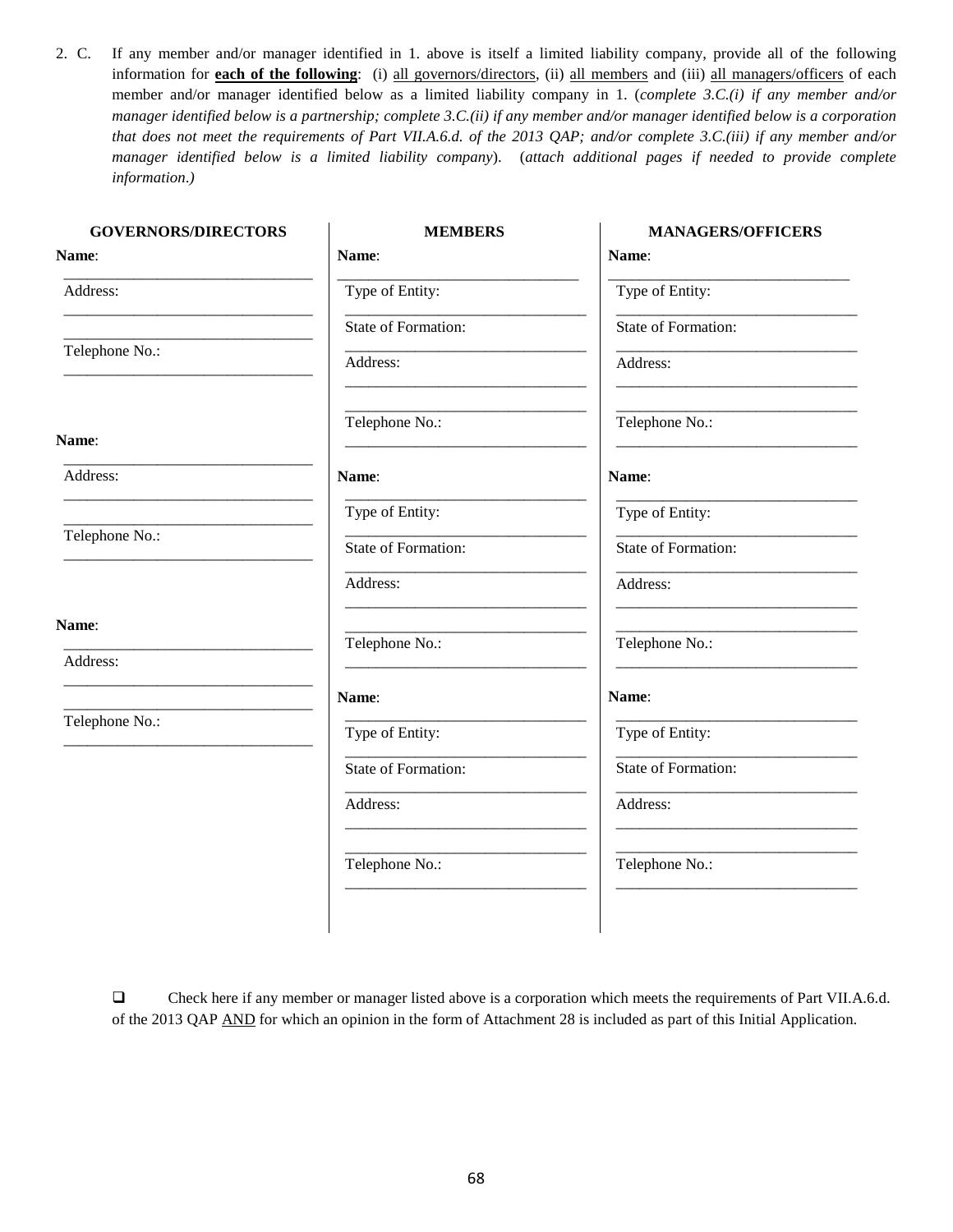3. A. (i) If any general partner identified in 2.A. above is itself a partnership (limited, general, or limited liability), provide all of the following information for **each** general partner of any general partner identified as a partnership in 2.A. If any general partner identified below is not an individual or a corporation that meets the requirements of Part VII.A.6.d. of the 2013 QAP, you must provide additional information, in the relevant form based on the type of entity, until only individuals and no entities are identified. (*attach additional pages if needed to provide complete information*.)

| a.             | Name of General Partner:                                                                                                                                                                                                                                                                                                                                                          |                                                                      |                         |  |
|----------------|-----------------------------------------------------------------------------------------------------------------------------------------------------------------------------------------------------------------------------------------------------------------------------------------------------------------------------------------------------------------------------------|----------------------------------------------------------------------|-------------------------|--|
|                | Address:                                                                                                                                                                                                                                                                                                                                                                          |                                                                      |                         |  |
|                | $\begin{picture}(20,10) \put(0,0){\vector(1,0){100}} \put(15,0){\vector(1,0){100}} \put(15,0){\vector(1,0){100}} \put(15,0){\vector(1,0){100}} \put(15,0){\vector(1,0){100}} \put(15,0){\vector(1,0){100}} \put(15,0){\vector(1,0){100}} \put(15,0){\vector(1,0){100}} \put(15,0){\vector(1,0){100}} \put(15,0){\vector(1,0){100}} \put(15,0){\vector(1,0){100}} \$<br>Telephone: |                                                                      | Ownership: ___________% |  |
|                | Type of entity: $\Box$ individual $\Box$ partnership $\Box$ corporation $\Box$ limited liability company                                                                                                                                                                                                                                                                          |                                                                      |                         |  |
|                | <b>State of Formation:</b>                                                                                                                                                                                                                                                                                                                                                        | <u> 1989 - Johann Barbara, martin da kasar Amerikaansk politik (</u> |                         |  |
| $\mathbf{b}$ . | Name of General Partner:                                                                                                                                                                                                                                                                                                                                                          |                                                                      |                         |  |
|                | Address:                                                                                                                                                                                                                                                                                                                                                                          |                                                                      |                         |  |
|                | Telephone: $(\_\_)$                                                                                                                                                                                                                                                                                                                                                               |                                                                      | Ownership: ___________% |  |
|                | Type of entity: $\Box$ individual $\Box$ partnership $\Box$ corporation $\Box$ limited liability company                                                                                                                                                                                                                                                                          |                                                                      |                         |  |
|                | State of Formation:                                                                                                                                                                                                                                                                                                                                                               |                                                                      |                         |  |
| $\mathbf{c}$ . | Name of General Partner:                                                                                                                                                                                                                                                                                                                                                          |                                                                      |                         |  |
|                | Address:                                                                                                                                                                                                                                                                                                                                                                          |                                                                      |                         |  |
|                | $\begin{tabular}{c} \textbf{Telephone:} \end{tabular}$                                                                                                                                                                                                                                                                                                                            |                                                                      | Ownership: ___________% |  |
|                | Type of entity: $\Box$ individual $\Box$ partnership $\Box$ corporation $\Box$ limited liability company                                                                                                                                                                                                                                                                          |                                                                      |                         |  |
|                | State of Formation:                                                                                                                                                                                                                                                                                                                                                               |                                                                      |                         |  |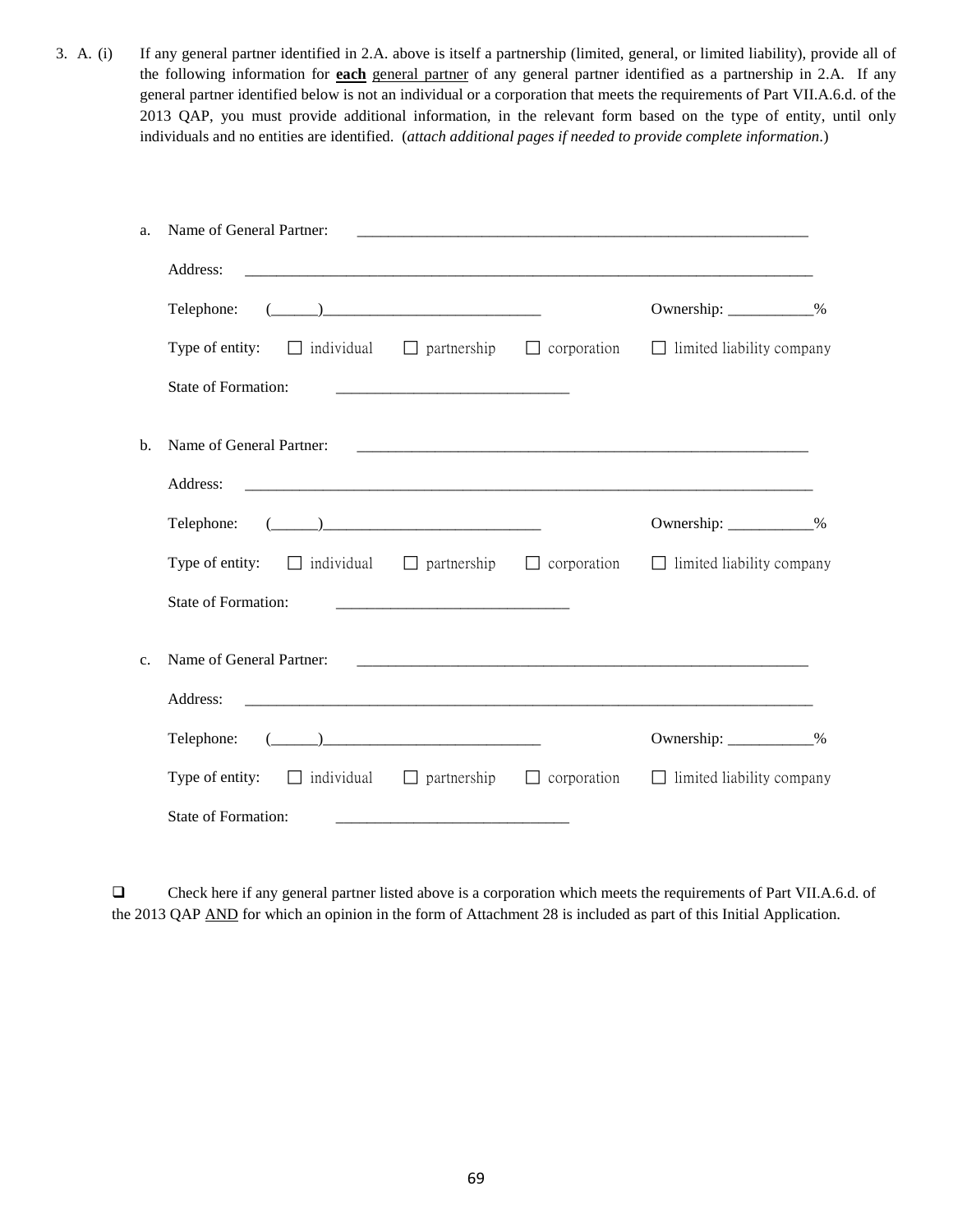3. A. (ii) If any general partner identified in 2.A. above is itself a corporation, provide all of the following information for **each of the following**: (i) all officers, (ii) all directors and (iii) all stockholders with a 10% interest or more in any general partner identified as a corporation in 2.A. If any officer, director of stockholder identified below is not an individual or a corporation that meets the requirements of Part VII.A.6.d. of the 2013 QAP, you must provide additional information, in the relevant form based on the type of entity, until only individuals and no entities are identified. (*attach additional pages if needed to provide complete information*.)

| <b>OFFICERS</b> | <b>DIRECTORS</b> | <b>STOCKHOLDERS</b> |
|-----------------|------------------|---------------------|
| Name:           | Name:            | Name:               |
| Title:          | Address:         | Type of Entity:     |
| Address:        |                  | State of Formation: |
|                 | Telephone No.:   | Address:            |
| Telephone No.:  |                  |                     |
| Name:           | Name:            | Telephone No.:      |
| Title:          | Address:         | Name:               |
| Address:        | Telephone No.:   | Type of Entity:     |
|                 |                  | State of Formation: |
| Telephone No.:  |                  | Address:            |
| Name:           | Name:            |                     |
| Title:          | Address:         | Telephone No.:      |
|                 |                  |                     |
| Address:        | Telephone No.:   | Name:               |
| Telephone No.:  |                  | Type of Entity:     |
|                 |                  | State of Formation: |
|                 |                  | Address:            |
|                 |                  |                     |
|                 |                  | Telephone No.:      |
|                 |                  |                     |

 Check here if no stockholders are listed above because no single stockholder owns a 10% or greater interest in the corporation for which this information is provided.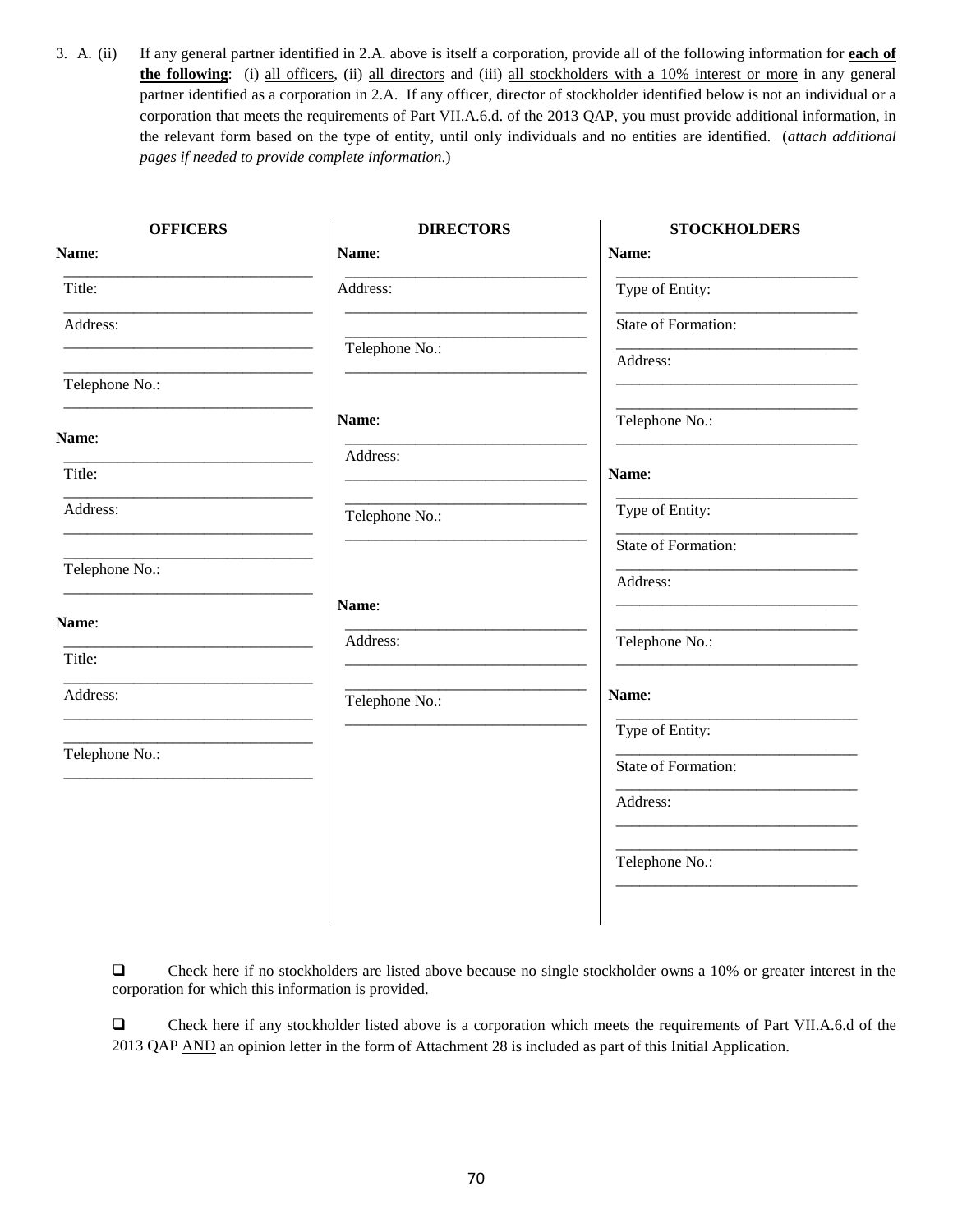3. A. (iii) If any general partner identified in 2.A. above is itself a limited liability company, provide all of the following information for **each of the following**: (i) all governors/directors, (ii) all members and (iii) all managers/officers of any general partner identified as a limited liability company in 2.A. If any member or manager identified below is not an individual or a corporation that meets the requirements of Part VII.A.6.d. of the 2013 QAP, you must provide additional information, in the relevant form based on the type of entity, until only individuals and no entities are identified. (*attach additional pages if needed to provide complete information*.)

| <b>MEMBERS</b>      | <b>MANAGERS/OFFICERS</b> |
|---------------------|--------------------------|
| Name:               | Name:                    |
| Type of Entity:     | Type of Entity:          |
| State of Formation: | State of Formation:      |
| Address:            | Address:                 |
| Telephone No.:      | Telephone No.:           |
| Name:               | Name:                    |
| Type of Entity:     | Type of Entity:          |
| State of Formation: | State of Formation:      |
| Address:            | Address:                 |
|                     | Telephone No.:           |
|                     |                          |
| Name:               | Name:                    |
| Type of Entity:     | Type of Entity:          |
| State of Formation: | State of Formation:      |
| Address:            | Address:                 |
| Telephone No.:      | Telephone No.:           |
|                     | Telephone No.:           |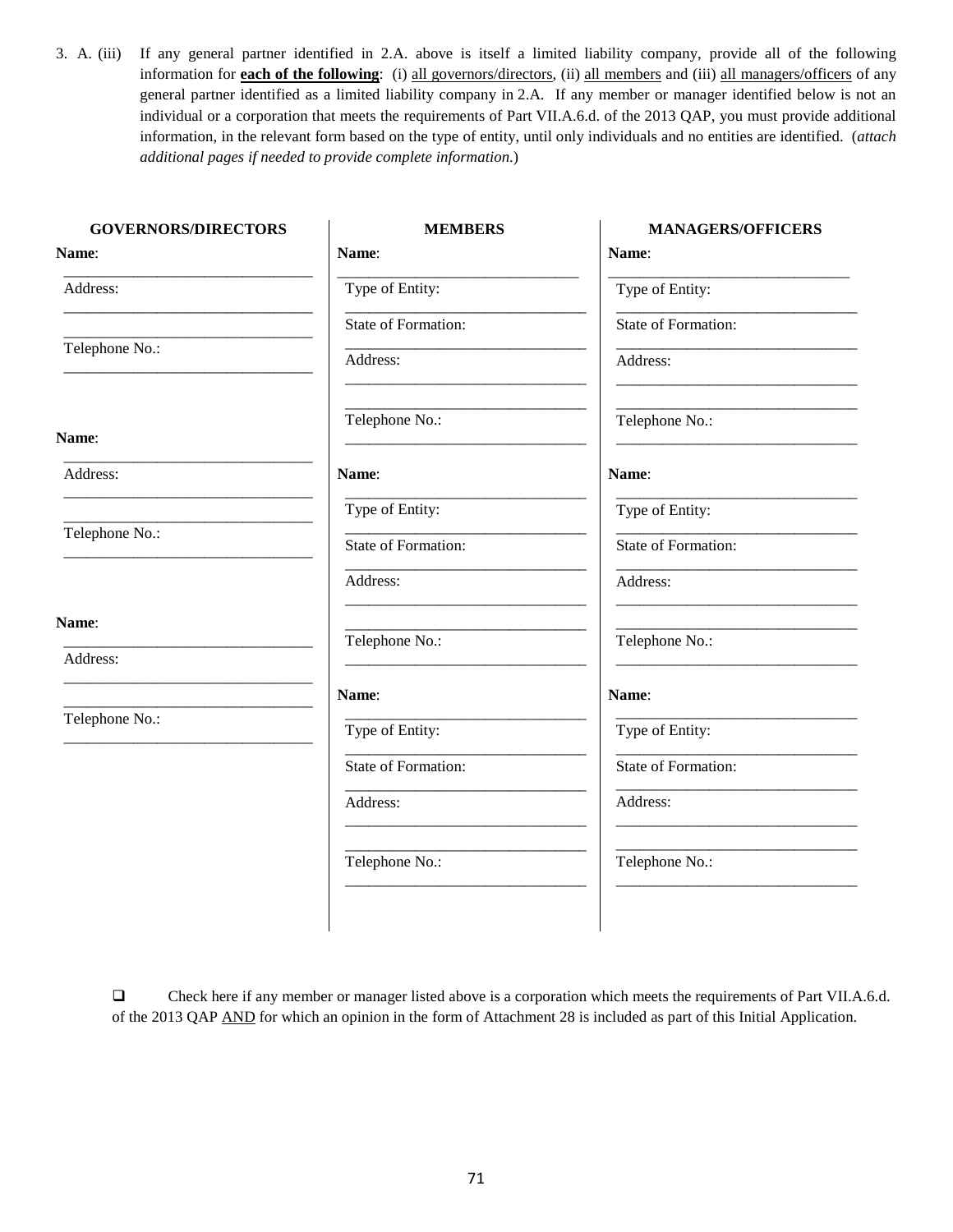3. B. (i) If any officer, director and/or stockholder identified in 2.B. above is itself a partnership (limited, general, or limited liability), provide all of the following information for **each** general partner of any officer, director and/or stockholder identified as a partnership in 2.B. If any general partner identified below is not an individual or a corporation that meets the requirements of Part VII.A.6.d. of the 2013 QAP, you must provide additional information, in the relevant form based on the type of entity, until only individuals and no entities are identified. (*attach additional pages if needed to provide complete information*.)

| Name of General Partner:<br>a.                                                                                  |                                                                                                                       |                                  |  |
|-----------------------------------------------------------------------------------------------------------------|-----------------------------------------------------------------------------------------------------------------------|----------------------------------|--|
| Address:                                                                                                        |                                                                                                                       |                                  |  |
| $\begin{tabular}{c} \textbf{Telephone:} \end{tabular}$                                                          |                                                                                                                       | Ownership: ____________%         |  |
| Type of entity: $\Box$ individual $\Box$ partnership $\Box$ corporation $\Box$ limited liability company        |                                                                                                                       |                                  |  |
| State of Formation:                                                                                             |                                                                                                                       |                                  |  |
| Name of General Partner:<br>b.                                                                                  |                                                                                                                       |                                  |  |
| Address:                                                                                                        |                                                                                                                       |                                  |  |
| Telephone: $(\_\_)$                                                                                             |                                                                                                                       | Ownership: ____________%         |  |
| <b>Type of entity:</b> $\Box$ individual $\Box$ partnership $\Box$ corporation $\Box$ limited liability company |                                                                                                                       |                                  |  |
| <b>State of Formation:</b>                                                                                      |                                                                                                                       |                                  |  |
| Name of General Partner:<br>$\mathbf{c}$ .                                                                      |                                                                                                                       |                                  |  |
| Address:                                                                                                        |                                                                                                                       |                                  |  |
| Telephone: $(\_\_)$                                                                                             |                                                                                                                       | Ownership: ____________%         |  |
| Type of entity: $\Box$ individual $\Box$ partnership $\Box$ corporation                                         |                                                                                                                       | $\Box$ limited liability company |  |
| State of Formation:                                                                                             | <u> 1989 - Johann Harry Harry Harry Harry Harry Harry Harry Harry Harry Harry Harry Harry Harry Harry Harry Harry</u> |                                  |  |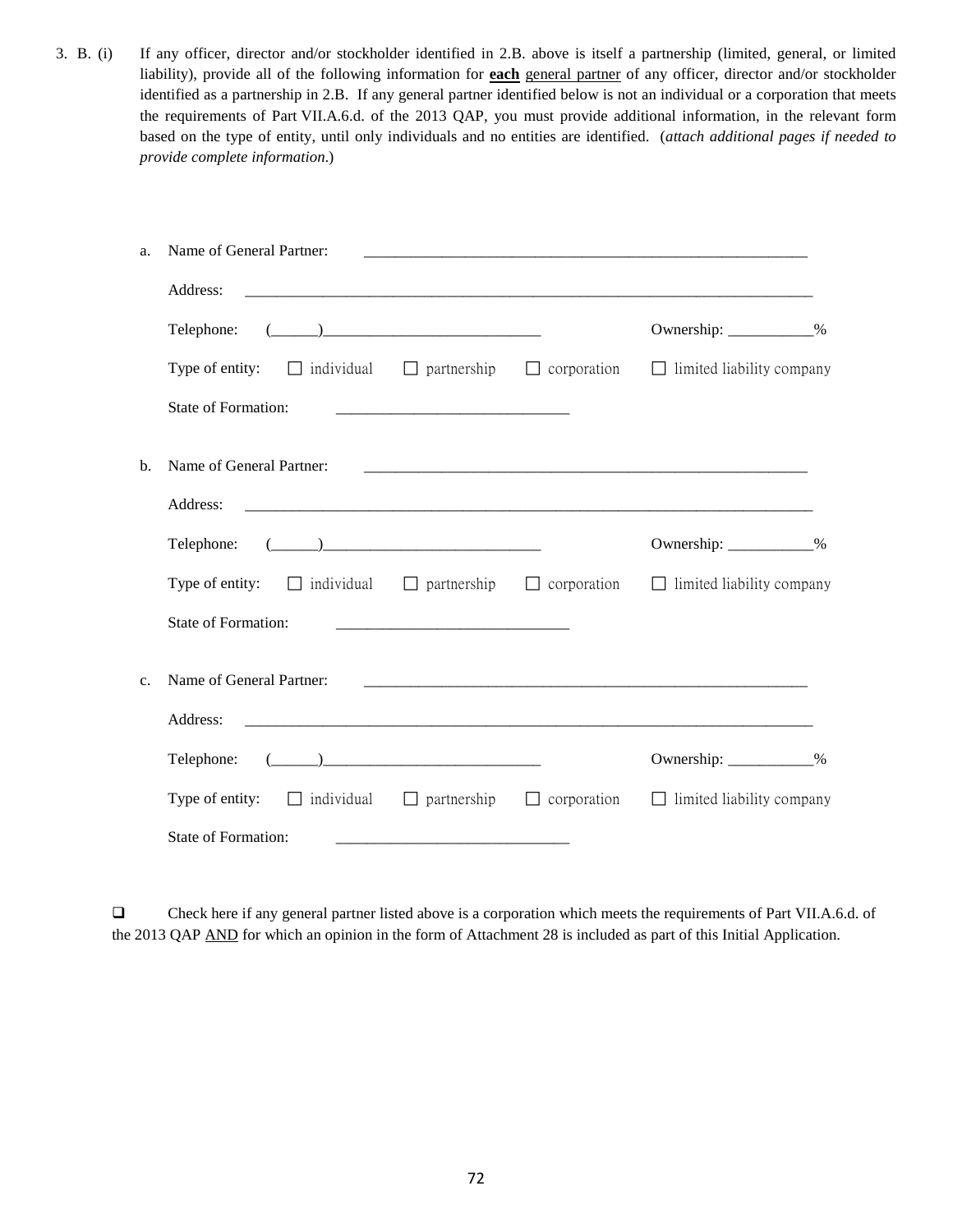3. B. (ii) If any officer, director and/or stockholder identified in 2.B. above is itself a corporation, provide all of the following information for **each of the following**: (i) all officers, (ii) all directors and (iii) all stockholders with a 10% interest or more in any officer, director and/or stockholder identified as a corporation in 2.B. If any officer, director or stockholder identified below is not an individual or a corporation that meets the requirements of Part VII.A.6.d. of the 2013 QAP, you must provide additional information, in the relevant form based on the type of entity, until only individuals and no entities are identified. (*attach additional pages if needed to provide complete information*.)

| <b>OFFICERS</b> | <b>DIRECTORS</b> | <b>STOCKHOLDERS</b> |
|-----------------|------------------|---------------------|
| Name:           | Name:            | Name:               |
| Title:          | Address:         | Type of Entity:     |
| Address:        |                  | State of Formation: |
|                 | Telephone No.:   | Address:            |
| Telephone No.:  |                  |                     |
| Name:           | Name:            | Telephone No.:      |
|                 | Address:         |                     |
| Title:          |                  | Name:               |
| Address:        | Telephone No.:   | Type of Entity:     |
|                 |                  | State of Formation: |
| Telephone No.:  |                  | Address:            |
|                 | Name:            |                     |
| Name:           | Address:         | Telephone No.:      |
| Title:          |                  |                     |
| Address:        | Telephone No.:   | Name:               |
|                 |                  | Type of Entity:     |
| Telephone No.:  |                  | State of Formation: |
|                 |                  | Address:            |
|                 |                  |                     |
|                 |                  | Telephone No.:      |
|                 |                  |                     |
|                 |                  |                     |

 Check here if no stockholders are listed above because no single stockholder owns a 10% or greater interest in the corporation for which this information is provided.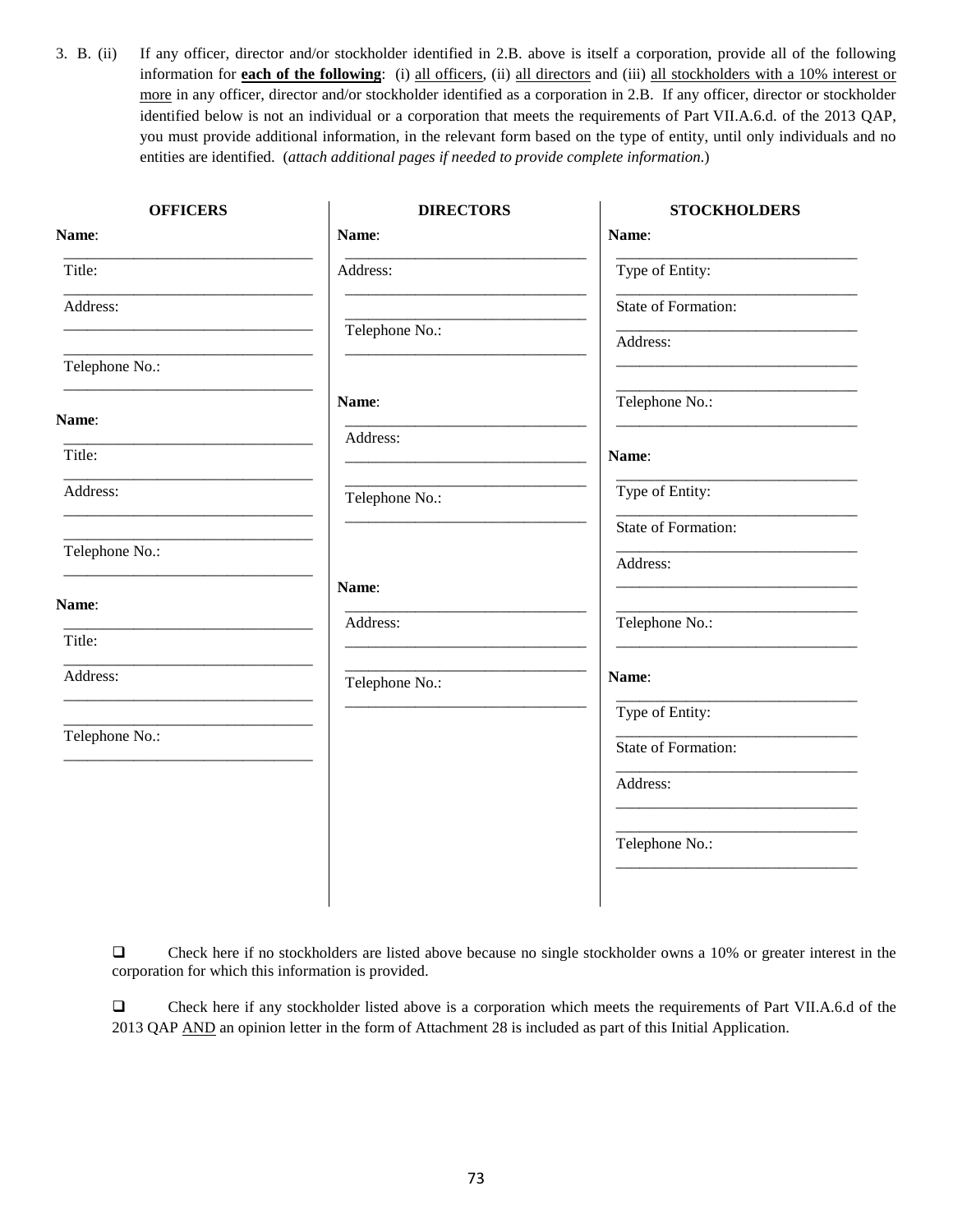3. B. (iii) If any officer, director and/or stockholder identified in 2.B. above is itself a limited liability company, provide all of the following information for **each of the following**: (i) all governors/directors, (ii) all members and (iii) all managers/officers of any officer, director and/or stockholder identified as a limited liability company identified in 2.B. If any member or manager identified below is not an individual or a corporation that meets the requirements of Part VII.A.6.d. of the 2013 QAP, you must provide additional information, in the relevant form based on the type of entity, until only individuals and no entities are identified. (*attach additional pages if needed to provide complete information*.)

| <b>GOVERNORS/DIRECTORS</b> | <b>MEMBERS</b>      | <b>MANAGERS/OFFICERS</b> |
|----------------------------|---------------------|--------------------------|
| Name:                      | Name:               | Name:                    |
| Address:                   | Type of Entity:     | Type of Entity:          |
|                            | State of Formation: | State of Formation:      |
| Telephone No.:             | Address:            | Address:                 |
| Name:                      | Telephone No.:      | Telephone No.:           |
| Address:                   | Name:               | Name:                    |
|                            | Type of Entity:     | Type of Entity:          |
| Telephone No.:             | State of Formation: | State of Formation:      |
|                            | Address:            | Address:                 |
| Name:                      | Telephone No.:      | Telephone No.:           |
| Address:                   |                     |                          |
|                            | Name:               | Name:                    |
| Telephone No.:             | Type of Entity:     | Type of Entity:          |
|                            | State of Formation: | State of Formation:      |
|                            | Address:            | Address:                 |
|                            | Telephone No.:      | Telephone No.:           |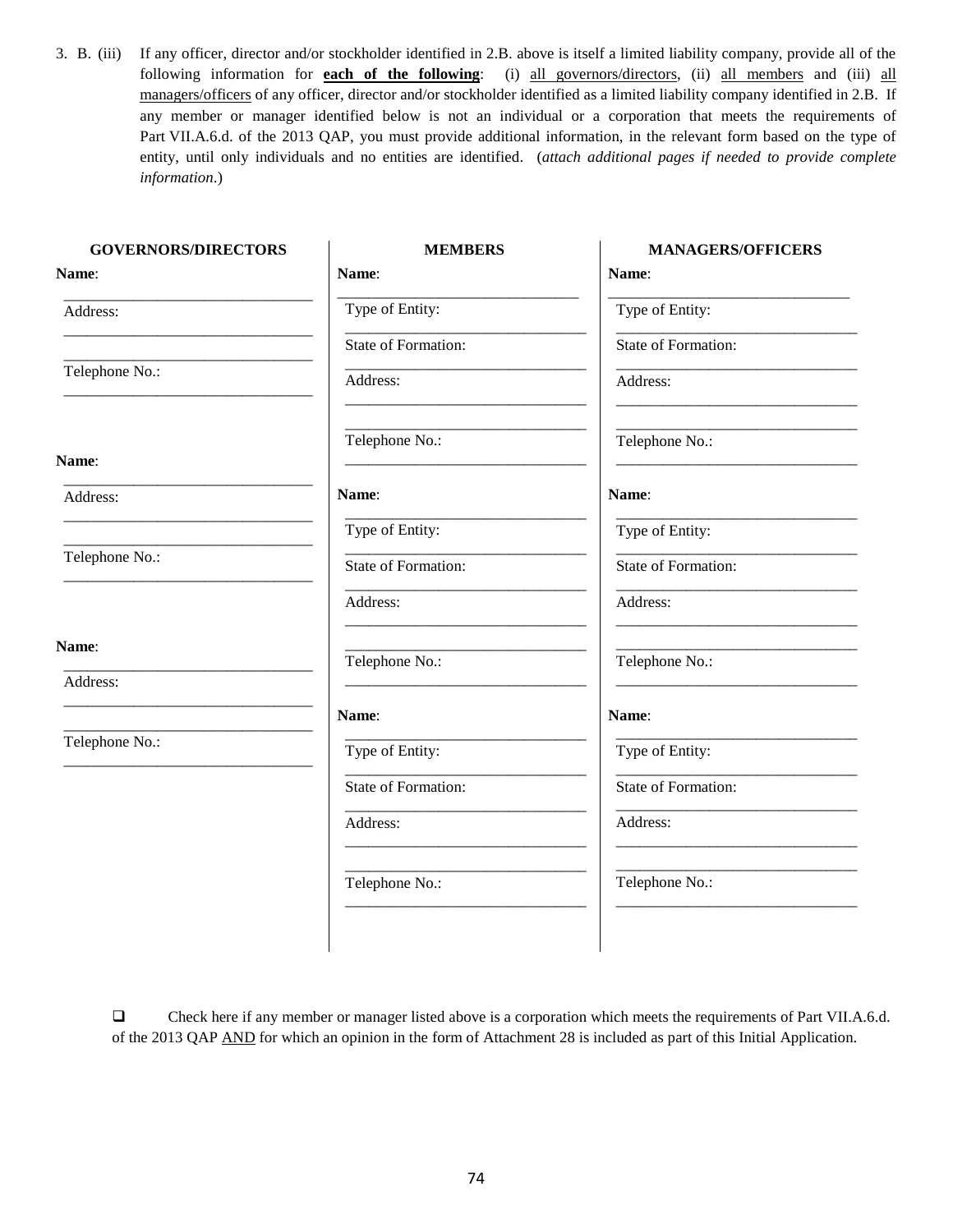3. C. (i) If any member and/or manager identified in 2.C. above is itself a partnership (limited, general, or limited liability), provide all of the following information for **each** general partner of any member and/or manager identified as a partnership in 2.C. If any general partner identified below is not an individual or a corporation that meets the requirements of Part VII.A.6.d. of the 2013 QAP, you must provide additional information, in the relevant form based on the type of entity, until only individuals and no entities are identified. (*attach additional pages if needed to provide complete information*.)

| a. | Name of General Partner:                                                                                 |                                                                                                                       |                                                                                                                     |  |
|----|----------------------------------------------------------------------------------------------------------|-----------------------------------------------------------------------------------------------------------------------|---------------------------------------------------------------------------------------------------------------------|--|
|    | Address:                                                                                                 |                                                                                                                       |                                                                                                                     |  |
|    | $\begin{tabular}{c} \textbf{Telephone:} \end{tabular} \begin{tabular}{c} \textbf{I} \end{tabular}$       |                                                                                                                       | Ownership: ____________%                                                                                            |  |
|    | Type of entity: $\Box$ individual $\Box$ partnership $\Box$ corporation $\Box$ limited liability company |                                                                                                                       |                                                                                                                     |  |
|    | State of Formation:                                                                                      |                                                                                                                       |                                                                                                                     |  |
| b. | Name of General Partner:                                                                                 |                                                                                                                       | <u> 2000 - Jan James James Jan James James James James James James James James James James James James James Ja</u> |  |
|    | Address:                                                                                                 |                                                                                                                       |                                                                                                                     |  |
|    |                                                                                                          |                                                                                                                       | Ownership: ___________%                                                                                             |  |
|    | Type of entity: $\Box$ individual $\Box$ partnership $\Box$ corporation $\Box$ limited liability company |                                                                                                                       |                                                                                                                     |  |
|    | <b>State of Formation:</b>                                                                               |                                                                                                                       |                                                                                                                     |  |
| c. | Name of General Partner:                                                                                 |                                                                                                                       |                                                                                                                     |  |
|    | Address:                                                                                                 |                                                                                                                       |                                                                                                                     |  |
|    |                                                                                                          |                                                                                                                       | Ownership: ___________%                                                                                             |  |
|    | Type of entity: $\Box$ individual $\Box$ partnership $\Box$ corporation                                  |                                                                                                                       | $\Box$ limited liability company                                                                                    |  |
|    | State of Formation:                                                                                      | <u> 1989 - Johann Harry Harry Harry Harry Harry Harry Harry Harry Harry Harry Harry Harry Harry Harry Harry Harry</u> |                                                                                                                     |  |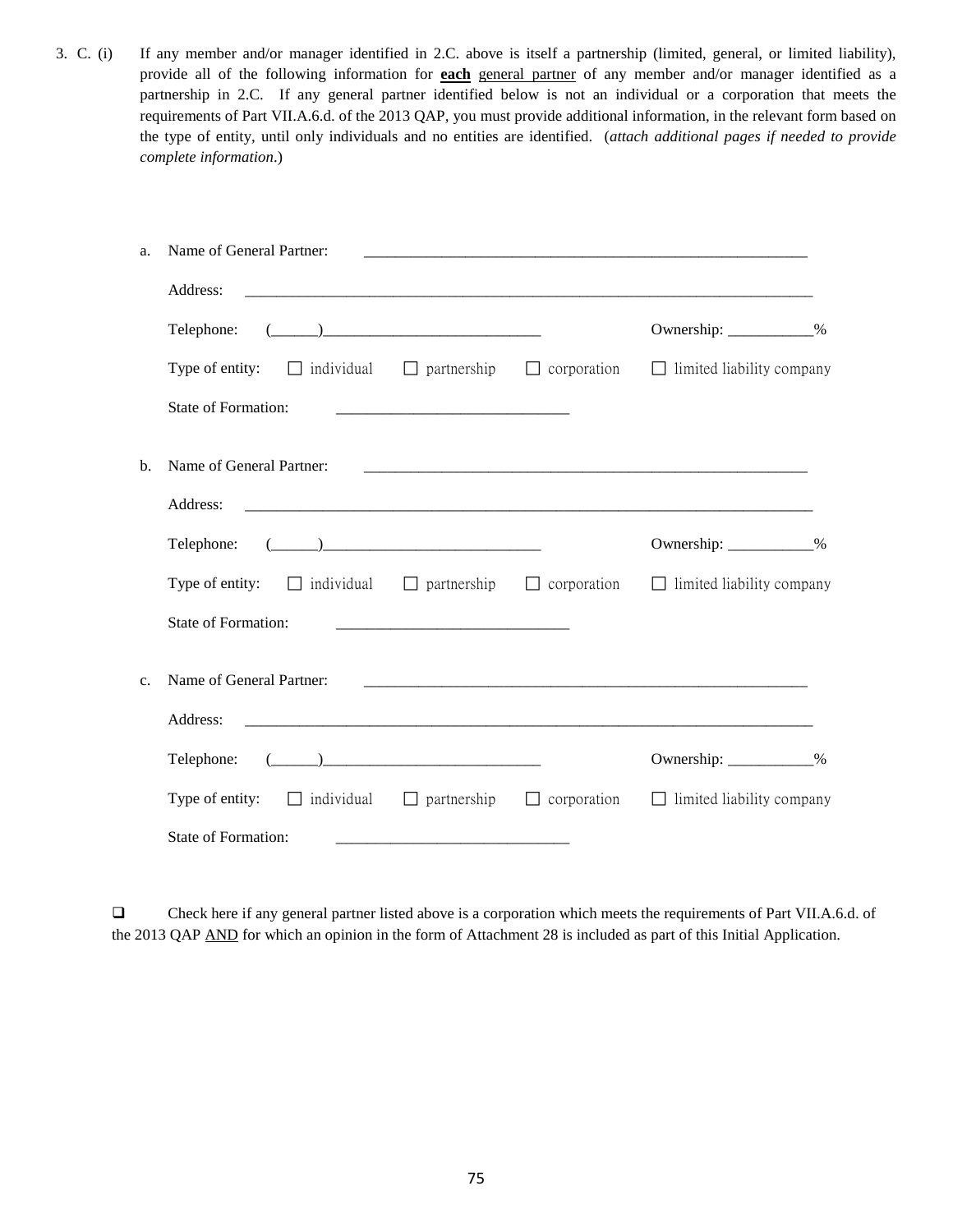3. C. (ii) If any member and/or manager identified in 2.C. above is itself a corporation, provide all of the following information for **each of the following**: (i) all officers, (ii) all directors and (iii) all stockholders with a 10% interest or more in any member and/or manager identified as a corporation in 2.C. If any officer, director or stockholder identified below is not an individual or a corporation that meets the requirements of Part VII.A.6.d. of the 2013 QAP, you must provide additional information, in the relevant form based on the type of entity, until only individuals and no entities are identified. (*attach additional pages if needed to provide complete information*.)

| <b>OFFICERS</b> | <b>DIRECTORS</b> | <b>STOCKHOLDERS</b> |
|-----------------|------------------|---------------------|
| Name:           | Name:            | Name:               |
| Title:          | Address:         | Type of Entity:     |
| Address:        |                  | State of Formation: |
|                 | Telephone No.:   | Address:            |
| Telephone No.:  |                  |                     |
| Name:           | Name:            | Telephone No.:      |
|                 | Address:         |                     |
| Title:          |                  | Name:               |
| Address:        | Telephone No.:   | Type of Entity:     |
|                 |                  | State of Formation: |
| Telephone No.:  |                  | Address:            |
| Name:           | Name:            |                     |
| Title:          | Address:         | Telephone No.:      |
|                 |                  |                     |
| Address:        | Telephone No.:   | Name:               |
|                 |                  | Type of Entity:     |
| Telephone No.:  |                  | State of Formation: |
|                 |                  | Address:            |
|                 |                  |                     |
|                 |                  | Telephone No.:      |
|                 |                  |                     |

 Check here if no stockholders are listed above because no single stockholder owns a 10% or greater interest in the corporation for which this information is provided.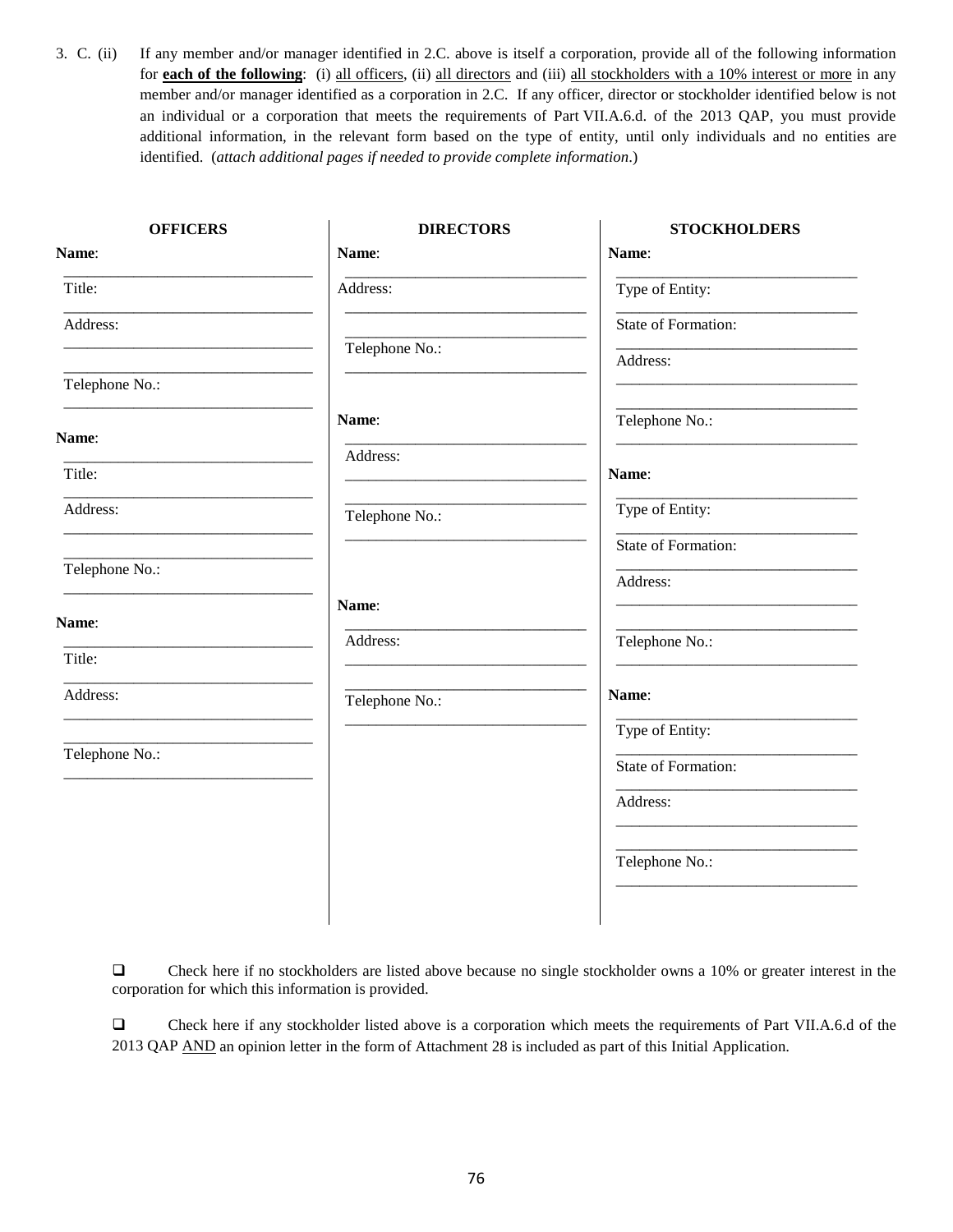3. C. (iii) If any member and/or manager identified in 2.C. above is itself a limited liability company, provide all of the following information for **each of the following**: (i) all governors/directors, (ii) all members and (iii) all managers/officers of any member and/or manager identified as a limited liability company in 2.C. If any member or manager identified below is not an individual or a corporation that meets the requirements of Part VII.A.6.d. of the 2013 QAP, you must provide additional information, in the relevant form based on the type of entity, until only individuals and no entities are identified. (*attach additional pages if needed to provide complete information*.)

| <b>MEMBERS</b>      | <b>MANAGERS/OFFICERS</b> |
|---------------------|--------------------------|
| Name:               | Name:                    |
| Type of Entity:     | Type of Entity:          |
| State of Formation: | State of Formation:      |
| Address:            | Address:                 |
| Telephone No.:      | Telephone No.:           |
| Name:               | Name:                    |
| Type of Entity:     | Type of Entity:          |
| State of Formation: | State of Formation:      |
| Address:            | Address:                 |
|                     | Telephone No.:           |
|                     |                          |
| Name:               | Name:                    |
| Type of Entity:     | Type of Entity:          |
| State of Formation: | State of Formation:      |
| Address:            | Address:                 |
| Telephone No.:      | Telephone No.:           |
|                     | Telephone No.:           |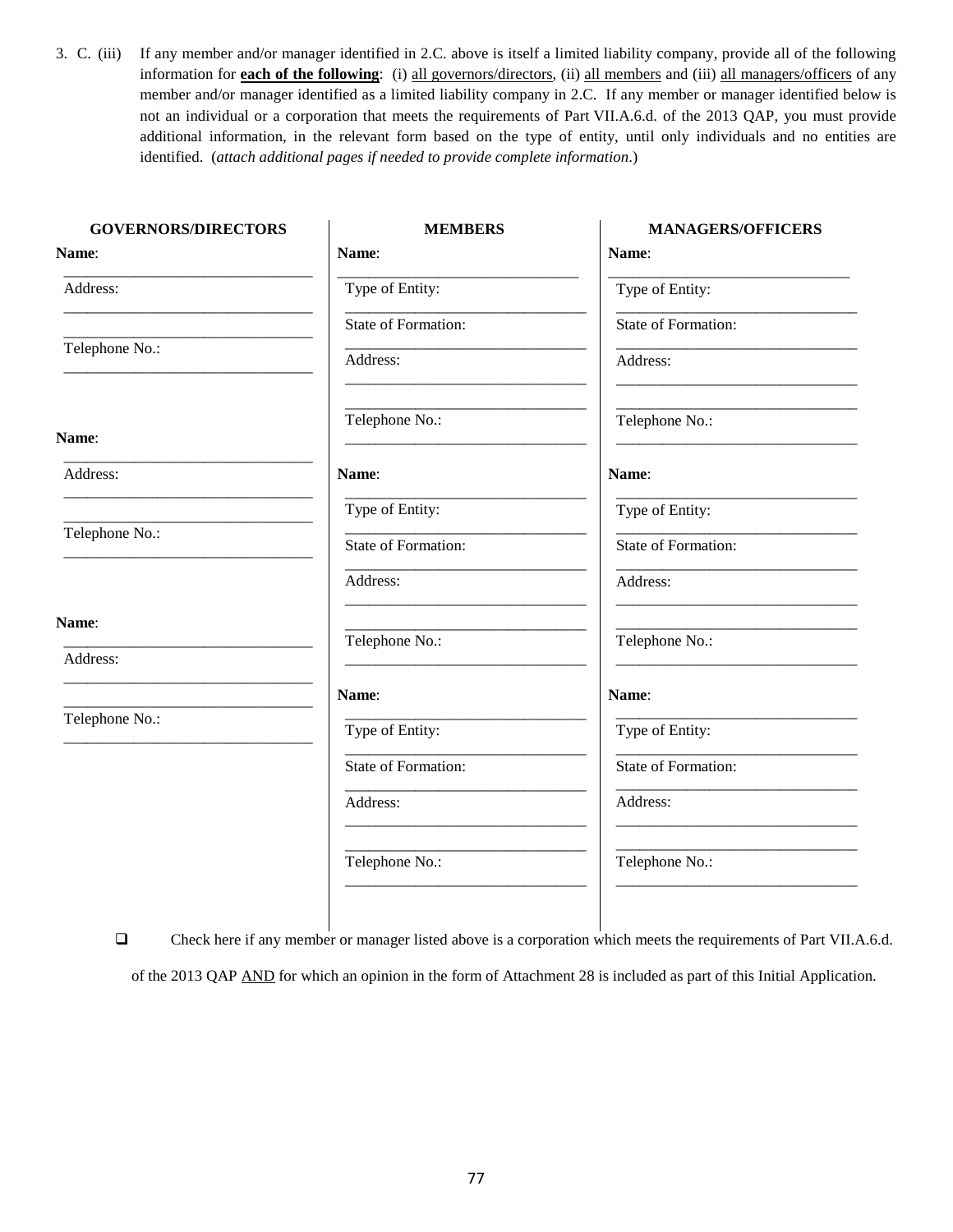# **2013 LIHTC ATTACHMENT 17A: TYPE OF DEVELOPER ENTITY— LIMITED PARTNERSHIP OR GENERAL PARTNERSHIP OR REGISTERED LIMITED LIABILITY PARTNERSHIP**

|       |        | NAME OF DEVELOPER ENTITY:                 |                                                                                                                                      |  |
|-------|--------|-------------------------------------------|--------------------------------------------------------------------------------------------------------------------------------------|--|
| 1. A. |        |                                           | Number of general partners of Developer Entity: _____                                                                                |  |
| 1. B. |        | Is each general partner a natural person: |                                                                                                                                      |  |
|       | П      | yes (complete 1.C. below only)            |                                                                                                                                      |  |
|       | $\Box$ |                                           | no (complete 1.C. below, then go to 2. below)                                                                                        |  |
| 1. C. |        | to provide complete information).         | Provide all of the following information for each general partner of the Developer Entity (attach additional pages if needed         |  |
|       | (i)    | Name of General Partner:                  |                                                                                                                                      |  |
|       |        | Address:                                  |                                                                                                                                      |  |
|       |        | Telephone:                                | Ownership: __________%                                                                                                               |  |
|       |        | Type of entity:                           | $\Box$ partnership (complete 2.A. below)<br>$\Box$ individual                                                                        |  |
|       |        |                                           | corporation (complete 2.B. below if the corporation does not meet the requirements<br>of Part VII.A.6.d. of the 2013 QAP)            |  |
|       |        |                                           | $\Box$ limited liability company (complete 2.C. below)                                                                               |  |
|       |        | State of Formation:                       |                                                                                                                                      |  |
|       | (ii)   | Name of General Partner:                  |                                                                                                                                      |  |
|       |        | Address:                                  |                                                                                                                                      |  |
|       |        | Telephone:                                | Ownership: __________%                                                                                                               |  |
|       |        | Type of entity:                           | $\Box$ individual<br>$\Box$ partnership (complete 2.A. below)                                                                        |  |
|       |        |                                           | corporation (complete 2.B. below if the corporation does not meet the requirements<br>of Part VII.A.6.d. of the 2013 QAP)            |  |
|       |        |                                           | limited liability company (complete 2.C. below)                                                                                      |  |
|       |        | State of Formation:                       |                                                                                                                                      |  |
|       | (iii)  | Name of General Partner:                  |                                                                                                                                      |  |
|       |        | Address:                                  |                                                                                                                                      |  |
|       |        | Telephone:                                | Ownership: __________%                                                                                                               |  |
|       |        | Type of entity:                           | individual<br>$\Box$ partnership (complete 2.A. below)                                                                               |  |
|       |        |                                           | corporation (complete 2.B. below if the corporation does not meet the requirements<br>$\perp$<br>of Part VII.A.6.d. of the 2013 QAP) |  |
|       |        |                                           | $\Box$ limited liability company (complete 2.C. below)                                                                               |  |
|       |        | State of Formation:                       |                                                                                                                                      |  |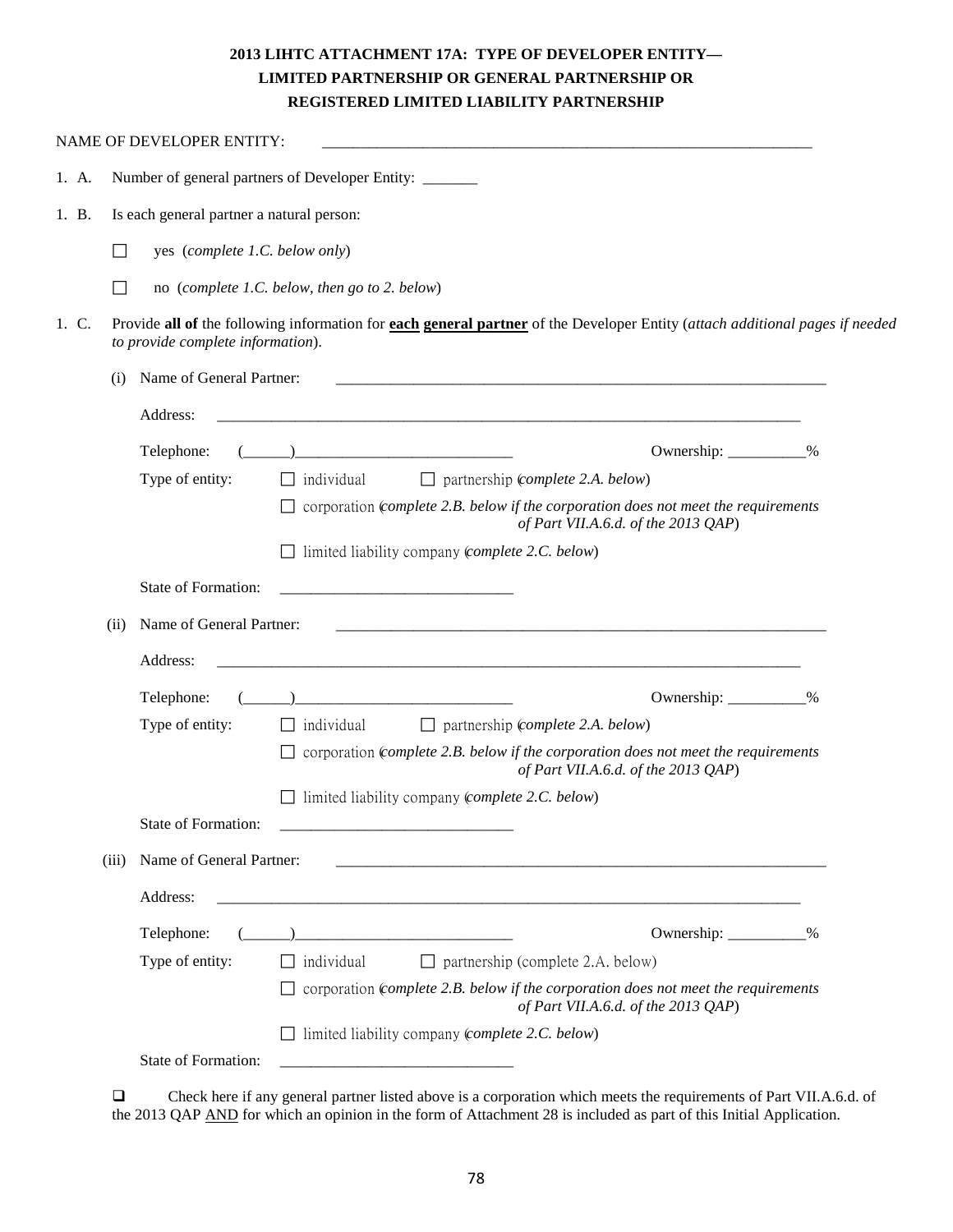2. A. If any general partner identified in 1.C. above is itself a partnership (limited, general, or limited liability), provide all of the following information for **each** general partner of any general partner identified as a partnership in 1.C. (*attach additional pages if needed to provide complete information*).

| (i)   | Name of General Partner:   |                                                                                                                                     |
|-------|----------------------------|-------------------------------------------------------------------------------------------------------------------------------------|
|       | Address:                   |                                                                                                                                     |
|       | Telephone:                 | Ownership: __________%                                                                                                              |
|       | Type of entity:            | $\Box$ partnership (complete 3.A.(i) below)<br>$\Box$ individual                                                                    |
|       |                            | $\Box$ corporation (complete 3A.(ii) below if the corporation does not meet the requirements<br>of Part VII.A.6.d. of the 2013 QAP) |
|       |                            | $\Box$ limited liability company ( <i>complete 3.A.(iii) below</i> )                                                                |
|       | State of Formation:        |                                                                                                                                     |
| (ii)  | Name of General Partner:   |                                                                                                                                     |
|       | Address:                   |                                                                                                                                     |
|       | Telephone:                 | Ownership: __________%                                                                                                              |
|       | Type of entity:            | $\Box$ partnership (complete 3.A.(i) below)<br>$\Box$ individual                                                                    |
|       |                            | $\Box$ corporation (complete 3A.(ii) below if the corporation does not meet the requirements<br>of Part VII.A.6.d. of the 2013 QAP) |
|       |                            | $\Box$ limited liability company (complete 3.A.(iii) below)                                                                         |
|       | <b>State of Formation:</b> |                                                                                                                                     |
| (iii) | Name of General Partner:   |                                                                                                                                     |
|       | Address:                   |                                                                                                                                     |
|       | Telephone:                 | Ownership: __________%                                                                                                              |
|       | Type of entity:            | $\Box$ individual<br>$\Box$ partnership ( <i>complete 3.A.(i) below</i> )                                                           |
|       |                            | $\Box$ corporation (complete 3A.(ii) below if the corporation does not meet the requirements<br>of Part VII.A.6.d. of the 2013 QAP) |
|       |                            | $\Box$ limited liability company (complete 3.A.(iii) below)                                                                         |
|       | <b>State of Formation:</b> |                                                                                                                                     |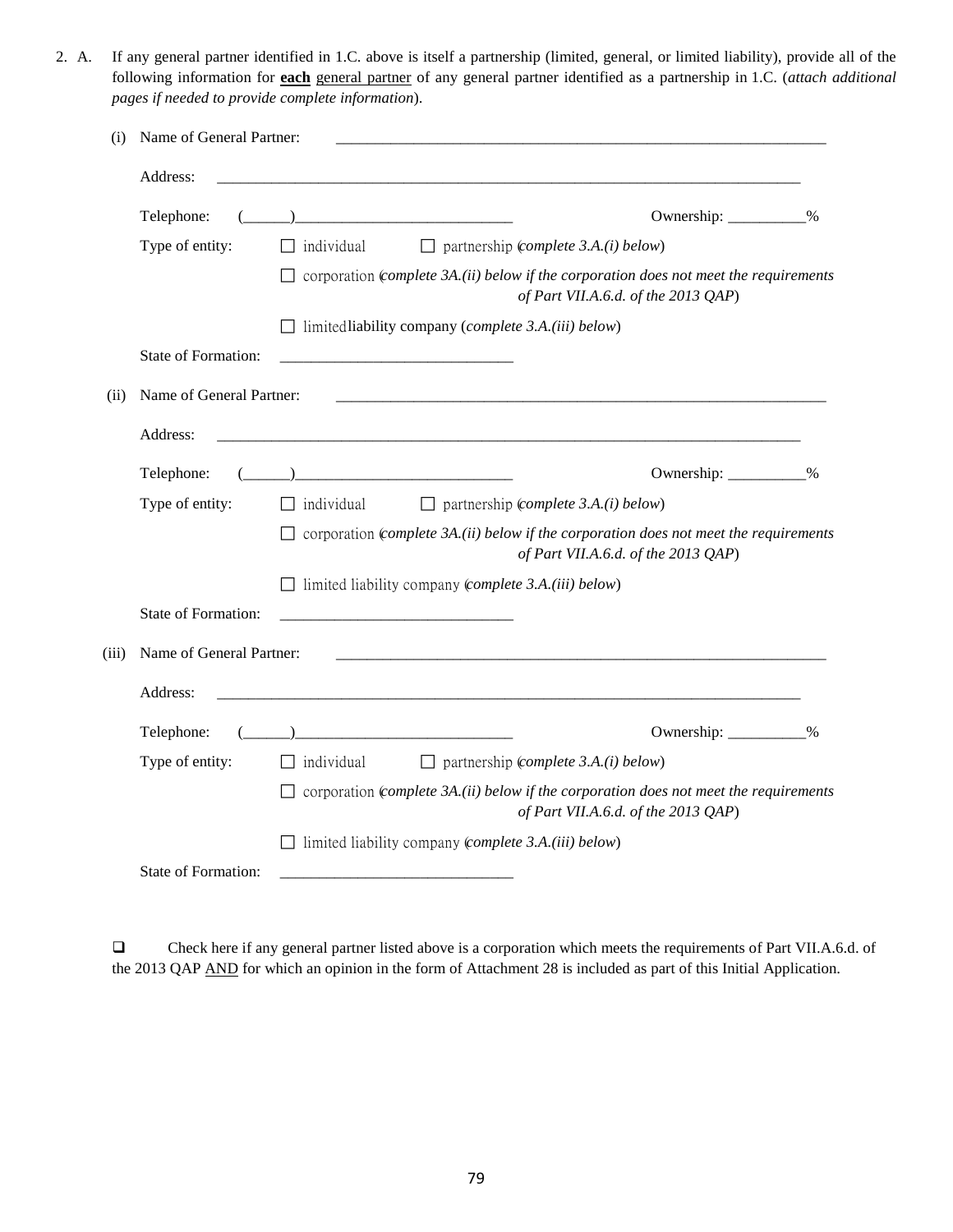2. B. If any general partner identified in 1.C. above is itself a corporation, provide all of the following information for **each of the following:** (i) all officers, (ii) all directors and (iii) all stockholders with a 10% interest or more in each such corporation identified as a general partner in 1.C. (*complete 3.B.(i) if any officer, director and/or stockholder is a partnership; complete 3.B.(ii) if any office, director and/or stockholder listed below is a corporation that does not meet the requirements of Part VII.A.6.d. of the 2013 QAP and/or complete 3.B.(iii) if any officer, director and/or stockholder listed below is a limited liability company*). (*attach additional pages if needed to provide complete information.*)

| <b>OFFICERS</b> | <b>DIRECTORS</b> | <b>STOCKHOLDERS</b> |
|-----------------|------------------|---------------------|
| Name:           | Name:            | Name:               |
| Title:          | Address:         | Type of Entity:     |
| Address:        |                  | State of Formation: |
|                 | Telephone No.:   | Address:            |
| Telephone No.:  |                  |                     |
| Name:           | Name:            | Telephone No.:      |
| Title:          | Address:         | Name:               |
|                 |                  |                     |
| Address:        | Telephone No.:   | Type of Entity:     |
|                 |                  | State of Formation: |
| Telephone No.:  |                  | Address:            |
| Name:           | Name:            |                     |
|                 | Address:         | Telephone No.:      |
| Title:          |                  |                     |
| Address:        | Telephone No.:   | Name:               |
|                 |                  | Type of Entity:     |
| Telephone No.:  |                  | State of Formation: |
|                 |                  | Address:            |
|                 |                  |                     |
|                 |                  | Telephone No.:      |
|                 |                  |                     |

 Check here if no stockholders are listed above because no single stockholder owns a 10% or greater interest in the corporation for which this information is provided.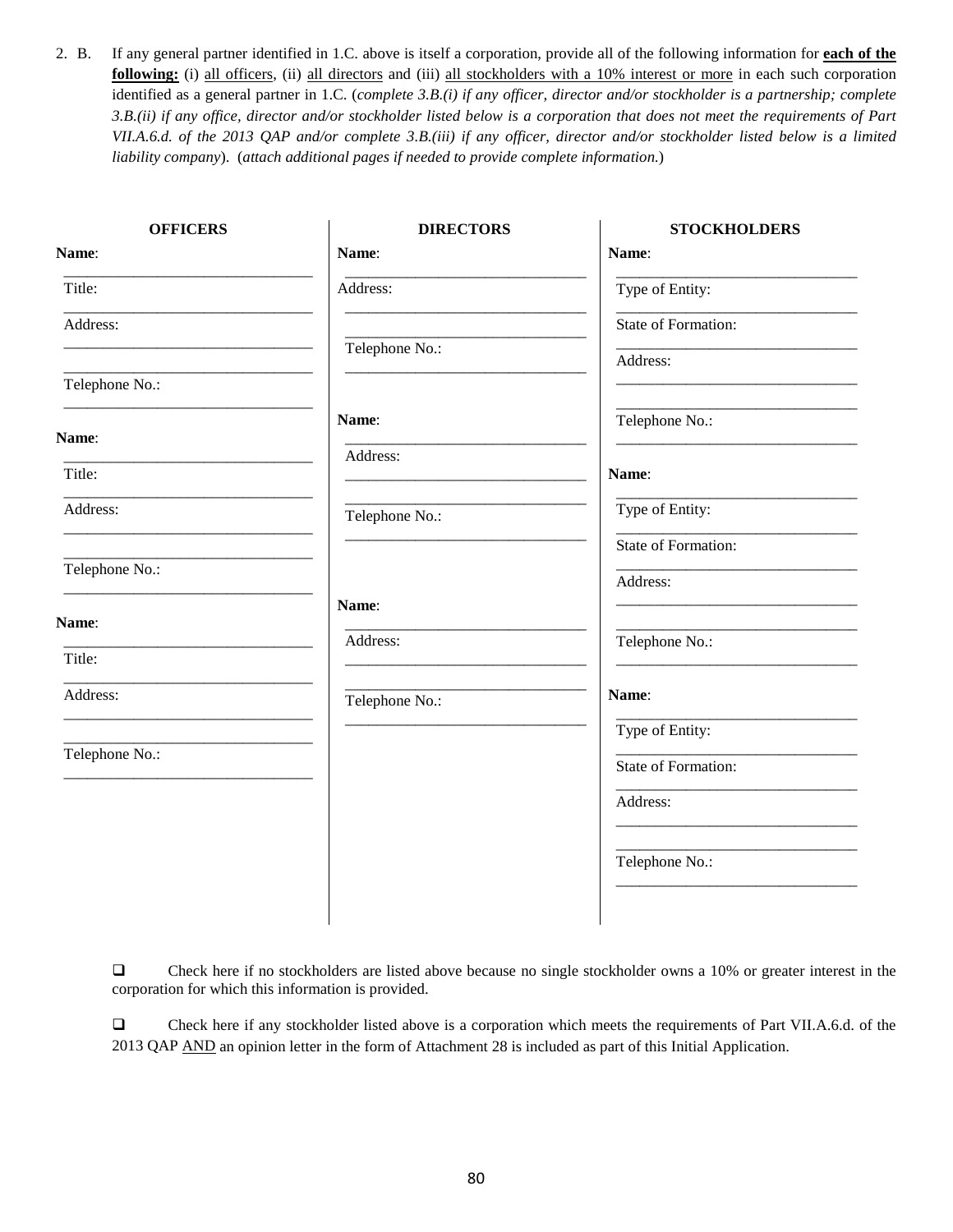2. C. If any general partner identified in 1.C. above is itself a limited liability company, provide all of the following information for **each of the following:** (i) all governors/directors, (ii) all members and (iii) all managers/officers of each limited liability company identified as a general partner in 1.C. (*complete 3.C.(i) if any member and/or manager is a partnership; complete 3.C.(ii) if any member and/or manager listed below is a corporation that does not meet the requirements of Part VII.A.6.d. of the 2013 QAP and/or complete 3.C.(iii) if any member and/or manger listed below is a limited liability company*). (*attach additional pages if needed to provide complete information.*)

| <b>GOVERNORS/DIRECTORS</b> | <b>MEMBERS</b>      | <b>MANAGERS/OFFICERS</b> |
|----------------------------|---------------------|--------------------------|
| Name:                      | Name:               | Name:                    |
| Address:                   | Type of Entity:     | Type of Entity:          |
|                            | State of Formation: | State of Formation:      |
| Telephone No.:             | Address:            | Address:                 |
|                            | Telephone No.:      | Telephone No.:           |
| Name:                      |                     |                          |
| Address:                   | Name:               | Name:                    |
|                            | Type of Entity:     | Type of Entity:          |
| Telephone No.:             | State of Formation: | State of Formation:      |
|                            | Address:            | Address:                 |
| Name:                      | Telephone No.:      | Telephone No.:           |
| Address:                   |                     |                          |
|                            | Name:               | Name:                    |
| Telephone No.:             | Type of Entity:     | Type of Entity:          |
|                            | State of Formation: | State of Formation:      |
|                            | Address:            | Address:                 |
|                            | Telephone No.:      | Telephone No.:           |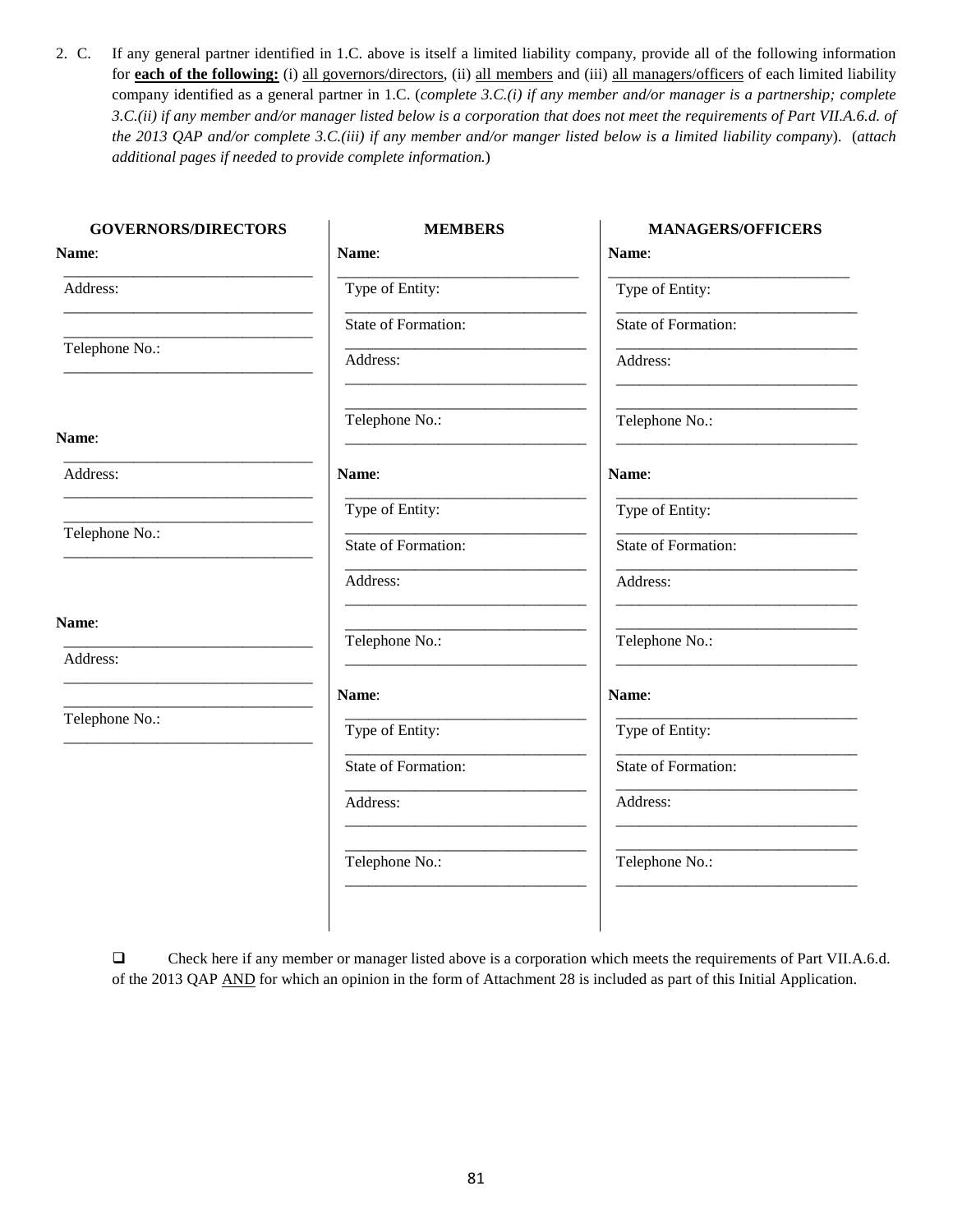3. A. (i) If any general partner identified in 2.A. above is itself a partnership (limited, general, or limited liability), provide all of the following information for **each** general partner of any general partner identified as a partnership in 2.A. If any general partner identified below is not an individual or a corporation that meets requirements of Part VII.A.6.d. of the 2013 QAP, you must provide additional information, in the relevant form based on type of entity, until only individuals and no entities are identified. (*attach additional pages if needed to provide complete information.*)

| Name of General Partner:<br>a.             |                                                                                                                                                                                                                                                                                                                                                                     |                                                                                                                 |  |
|--------------------------------------------|---------------------------------------------------------------------------------------------------------------------------------------------------------------------------------------------------------------------------------------------------------------------------------------------------------------------------------------------------------------------|-----------------------------------------------------------------------------------------------------------------|--|
| Address:                                   |                                                                                                                                                                                                                                                                                                                                                                     |                                                                                                                 |  |
| Telephone:                                 | $\begin{picture}(20,10) \put(0,0){\vector(1,0){100}} \put(15,0){\vector(1,0){100}} \put(15,0){\vector(1,0){100}} \put(15,0){\vector(1,0){100}} \put(15,0){\vector(1,0){100}} \put(15,0){\vector(1,0){100}} \put(15,0){\vector(1,0){100}} \put(15,0){\vector(1,0){100}} \put(15,0){\vector(1,0){100}} \put(15,0){\vector(1,0){100}} \put(15,0){\vector(1,0){100}} \$ | Ownership: ____________%                                                                                        |  |
|                                            |                                                                                                                                                                                                                                                                                                                                                                     | Type of entity: $\Box$ individual $\Box$ partnership $\Box$ corporation $\Box$ limited liability company        |  |
| State of Formation:                        |                                                                                                                                                                                                                                                                                                                                                                     |                                                                                                                 |  |
| Name of General Partner:<br>$\mathbf{b}$ . |                                                                                                                                                                                                                                                                                                                                                                     |                                                                                                                 |  |
| Address:                                   |                                                                                                                                                                                                                                                                                                                                                                     |                                                                                                                 |  |
| Telephone:                                 | $\begin{picture}(20,10) \put(0,0){\vector(1,0){100}} \put(15,0){\vector(1,0){100}} \put(15,0){\vector(1,0){100}} \put(15,0){\vector(1,0){100}} \put(15,0){\vector(1,0){100}} \put(15,0){\vector(1,0){100}} \put(15,0){\vector(1,0){100}} \put(15,0){\vector(1,0){100}} \put(15,0){\vector(1,0){100}} \put(15,0){\vector(1,0){100}} \put(15,0){\vector(1,0){100}} \$ | Ownership: ____________%                                                                                        |  |
|                                            |                                                                                                                                                                                                                                                                                                                                                                     | <b>Type of entity:</b> $\Box$ individual $\Box$ partnership $\Box$ corporation $\Box$ limited liability company |  |
| State of Formation:                        |                                                                                                                                                                                                                                                                                                                                                                     |                                                                                                                 |  |
| Name of General Partner:<br>$\mathbf{c}$ . |                                                                                                                                                                                                                                                                                                                                                                     |                                                                                                                 |  |
| Address:                                   |                                                                                                                                                                                                                                                                                                                                                                     |                                                                                                                 |  |
| Telephone:                                 | $\begin{picture}(20,10) \put(0,0){\vector(1,0){100}} \put(15,0){\vector(1,0){100}} \put(15,0){\vector(1,0){100}} \put(15,0){\vector(1,0){100}} \put(15,0){\vector(1,0){100}} \put(15,0){\vector(1,0){100}} \put(15,0){\vector(1,0){100}} \put(15,0){\vector(1,0){100}} \put(15,0){\vector(1,0){100}} \put(15,0){\vector(1,0){100}} \put(15,0){\vector(1,0){100}} \$ | Ownership: ____________%                                                                                        |  |
|                                            |                                                                                                                                                                                                                                                                                                                                                                     | <b>Type of entity:</b> $\Box$ individual $\Box$ partnership $\Box$ corporation $\Box$ limited liability company |  |
| State of Formation:                        |                                                                                                                                                                                                                                                                                                                                                                     |                                                                                                                 |  |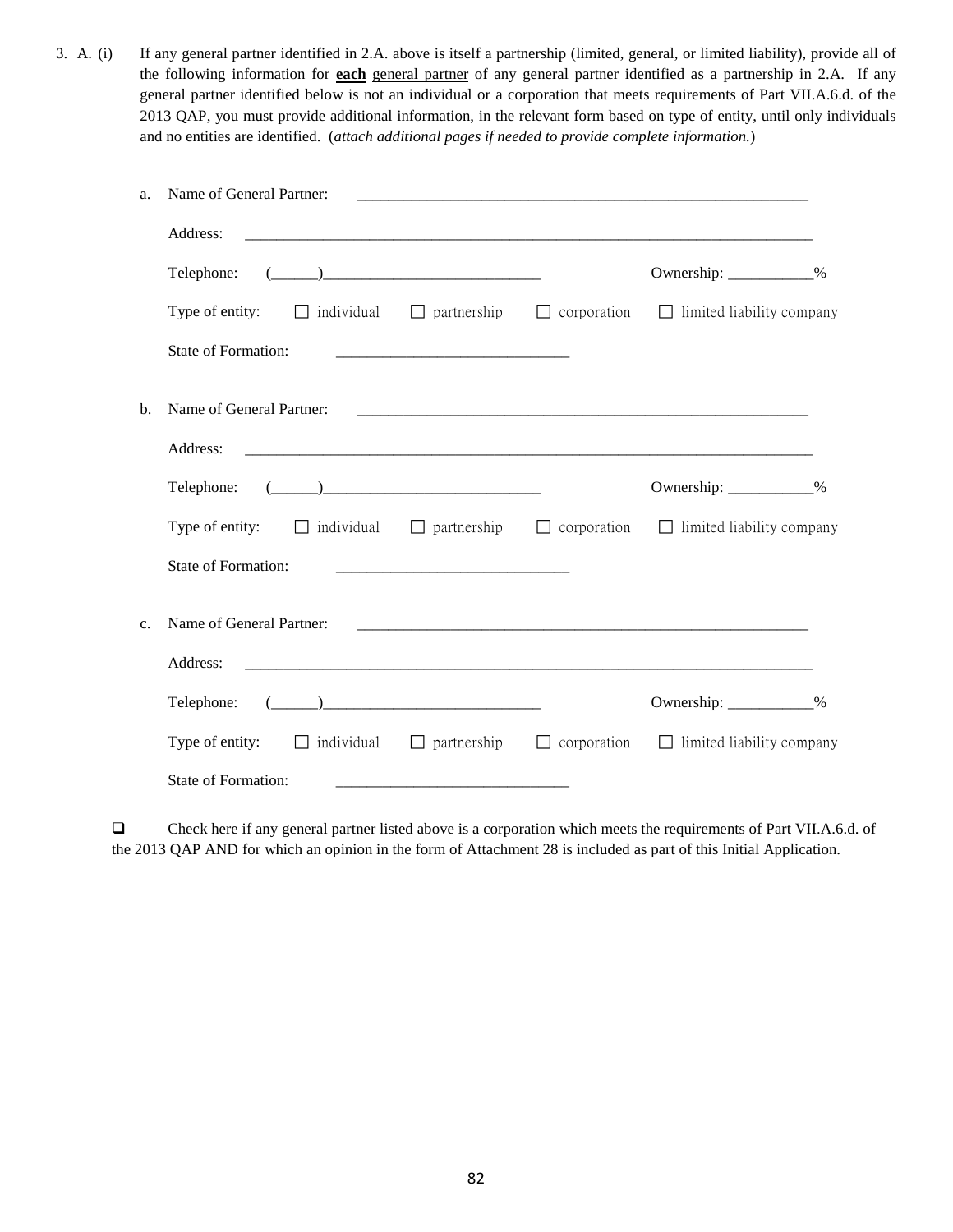3. A. (ii) If any general partner identified in 2.A. above is itself a corporation, provide all of the following information for **each of the following:** (i) all officers, (ii) all directors and (iii) all stockholders with a 10% interest or more in each general partner identified as a corporation in 2.A. If any officer, director or stockholder identified below is not an individual or a corporation that meets the requirements of Part VII.A.6.d. of the 2013 QAP, you must provide additional information, in the relevant form based on type of entity, until only individuals and no entities are identified. (*attach additional pages if needed to provide complete information.*)

| <b>DIRECTORS</b> | <b>STOCKHOLDERS</b>     |
|------------------|-------------------------|
| Name:            | Name:                   |
| Address:         | Type of Entity:         |
|                  | State of Formation:     |
| Telephone No.:   | Address:                |
|                  |                         |
| Name:            | Telephone No.:          |
| Address:         |                         |
|                  | Name:                   |
| Telephone No.:   | Type of Entity:         |
|                  | State of Formation:     |
|                  | Address:                |
|                  |                         |
| Address:         | Telephone No.:          |
|                  | Name:                   |
|                  | Type of Entity:         |
|                  |                         |
|                  | State of Formation:     |
|                  | Address:                |
|                  |                         |
|                  |                         |
|                  | Name:<br>Telephone No.: |

 Check here if no stockholders are listed above because no single stockholder owns a 10% or greater interest in the corporation for which this information is provided.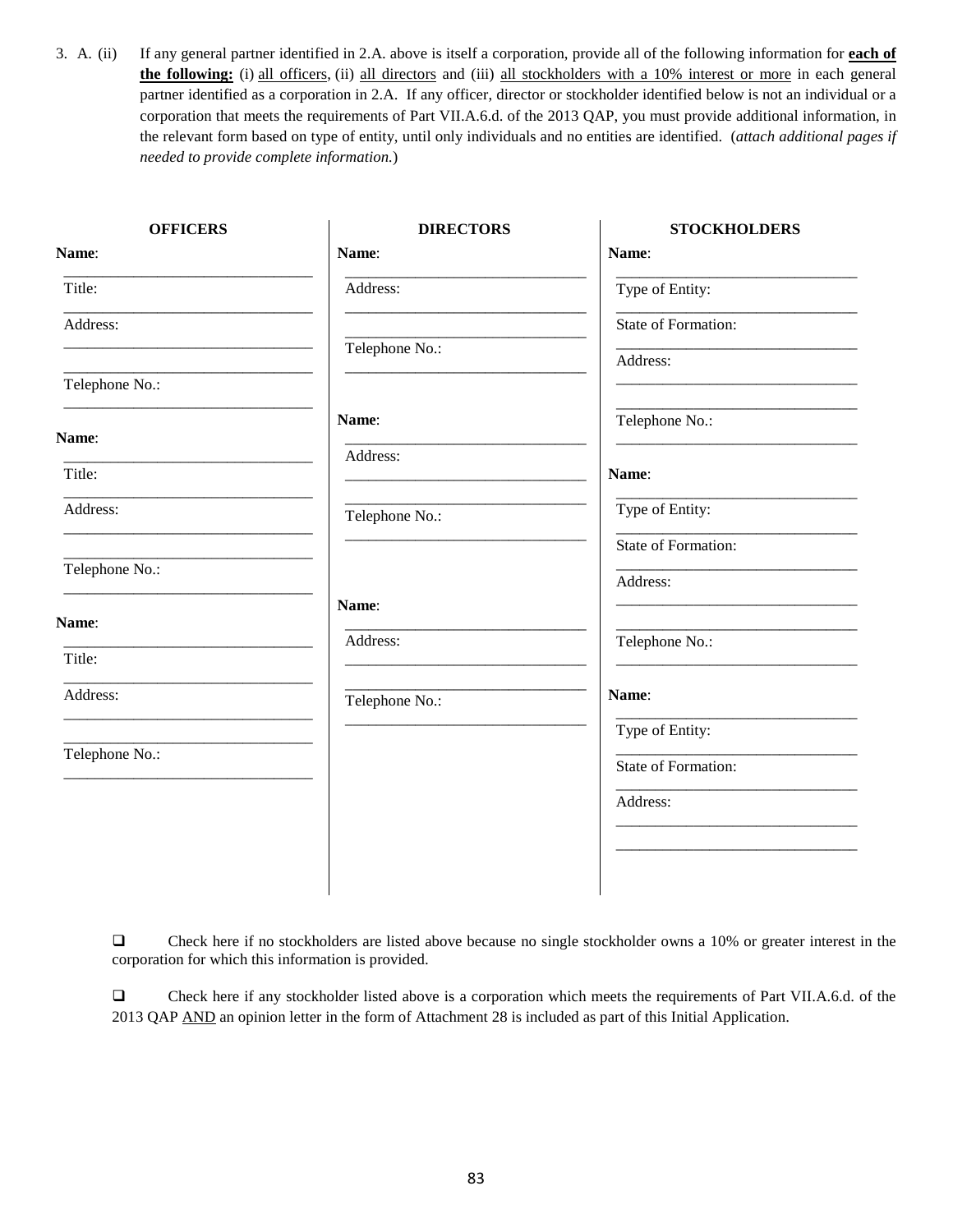3. A. (iii) If any general partner identified in 2.A. above is itself a limited liability company, provide all of the following information for **each of the following**: (i) all governors/directors, (ii) all members and (iii) all managers/officers of each general partner identified as a limited liability company in 2.A. If any member or manager identified below is not an individual or a corporation that meets the requirements of Part VII.A.6.d. of the 2013 QAP, you must provide additional information, in the relevant form based on type of entity, until only individuals and no entities are identified. (*attach additional pages if needed to provide complete information.*)

| <b>GOVERNORS/DIRECTORS</b> | <b>MEMBERS</b>      | <b>MANAGERS/OFFICERS</b>   |
|----------------------------|---------------------|----------------------------|
| Name:                      | Name:               | Name:                      |
| Address:                   | Type of Entity:     | Type of Entity:            |
|                            | State of Formation: | State of Formation:        |
| Telephone No.:             | Address:            | Address:                   |
|                            | Telephone No.:      | Telephone No.:             |
| Name:                      |                     |                            |
| Address:                   | Name:               | Name:                      |
|                            | Type of Entity:     | Type of Entity:            |
| Telephone No.:             | State of Formation: | State of Formation:        |
|                            | Address:            | Address:                   |
| Name:                      | Telephone No.:      | Telephone No.:             |
| Address:                   |                     |                            |
|                            | Name:               | Name:                      |
| Telephone No.:             | Type of Entity:     | Type of Entity:            |
|                            | State of Formation: | <b>State of Formation:</b> |
|                            | Address:            | Address:                   |
|                            | Telephone No.:      | Telephone No.:             |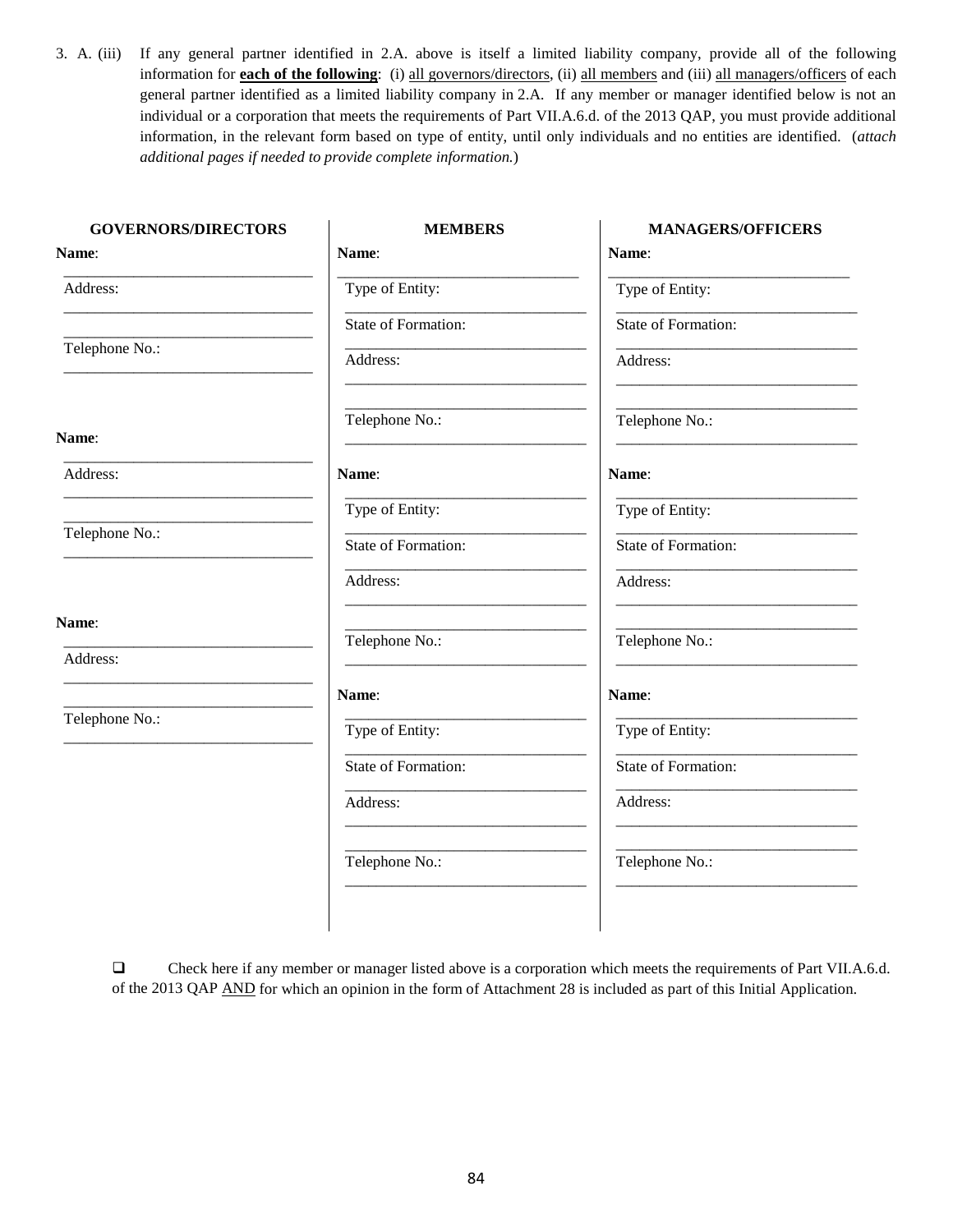3. B (i) If any officer, director and/or stockholder identified in 2.B. above is itself a partnership (limited, general, or limited liability), provide all of the following information for **each** general partner of each officer, director and stockholder identified as a partnership in 2.B. If any general partner identified below is not an individual or a corporation that meets the requirements of Part VII.A.6.d. of the 2013 QAP, you must provide additional information, in the relevant form based on type of entity, until only individuals and no entities are identified. (*attach additional pages if needed to provide complete information.*)

| a.             | Name of General Partner:                             |                                                                                                                                                                                                                                                                                                                                                                     |                                                                                                                 |  |
|----------------|------------------------------------------------------|---------------------------------------------------------------------------------------------------------------------------------------------------------------------------------------------------------------------------------------------------------------------------------------------------------------------------------------------------------------------|-----------------------------------------------------------------------------------------------------------------|--|
|                | Address:                                             |                                                                                                                                                                                                                                                                                                                                                                     |                                                                                                                 |  |
|                | Telephone:                                           | $\begin{picture}(20,10) \put(0,0){\vector(1,0){100}} \put(15,0){\vector(1,0){100}} \put(15,0){\vector(1,0){100}} \put(15,0){\vector(1,0){100}} \put(15,0){\vector(1,0){100}} \put(15,0){\vector(1,0){100}} \put(15,0){\vector(1,0){100}} \put(15,0){\vector(1,0){100}} \put(15,0){\vector(1,0){100}} \put(15,0){\vector(1,0){100}} \put(15,0){\vector(1,0){100}} \$ | Ownership: ____________%                                                                                        |  |
|                | Type of entity: $\Box$ individual $\Box$ partnership |                                                                                                                                                                                                                                                                                                                                                                     | $\Box$ corporation $\Box$ limited liability company                                                             |  |
|                | State of Formation:                                  |                                                                                                                                                                                                                                                                                                                                                                     |                                                                                                                 |  |
| b.             | Name of General Partner:                             |                                                                                                                                                                                                                                                                                                                                                                     |                                                                                                                 |  |
|                | Address:                                             |                                                                                                                                                                                                                                                                                                                                                                     |                                                                                                                 |  |
|                | Telephone: $(\_\_)$                                  |                                                                                                                                                                                                                                                                                                                                                                     | Ownership: ____________%                                                                                        |  |
|                |                                                      |                                                                                                                                                                                                                                                                                                                                                                     | <b>Type of entity:</b> $\Box$ individual $\Box$ partnership $\Box$ corporation $\Box$ limited liability company |  |
|                | <b>State of Formation:</b>                           |                                                                                                                                                                                                                                                                                                                                                                     |                                                                                                                 |  |
| $\mathbf{c}$ . | Name of General Partner:                             |                                                                                                                                                                                                                                                                                                                                                                     |                                                                                                                 |  |
|                | Address:                                             |                                                                                                                                                                                                                                                                                                                                                                     |                                                                                                                 |  |
|                | Telephone:                                           | $\begin{picture}(20,10) \put(0,0){\vector(1,0){100}} \put(15,0){\vector(1,0){100}} \put(15,0){\vector(1,0){100}} \put(15,0){\vector(1,0){100}} \put(15,0){\vector(1,0){100}} \put(15,0){\vector(1,0){100}} \put(15,0){\vector(1,0){100}} \put(15,0){\vector(1,0){100}} \put(15,0){\vector(1,0){100}} \put(15,0){\vector(1,0){100}} \put(15,0){\vector(1,0){100}} \$ | Ownership: ____________%                                                                                        |  |
|                |                                                      |                                                                                                                                                                                                                                                                                                                                                                     | Type of entity: $\Box$ individual $\Box$ partnership $\Box$ corporation $\Box$ limited liability company        |  |
|                | <b>State of Formation:</b>                           |                                                                                                                                                                                                                                                                                                                                                                     |                                                                                                                 |  |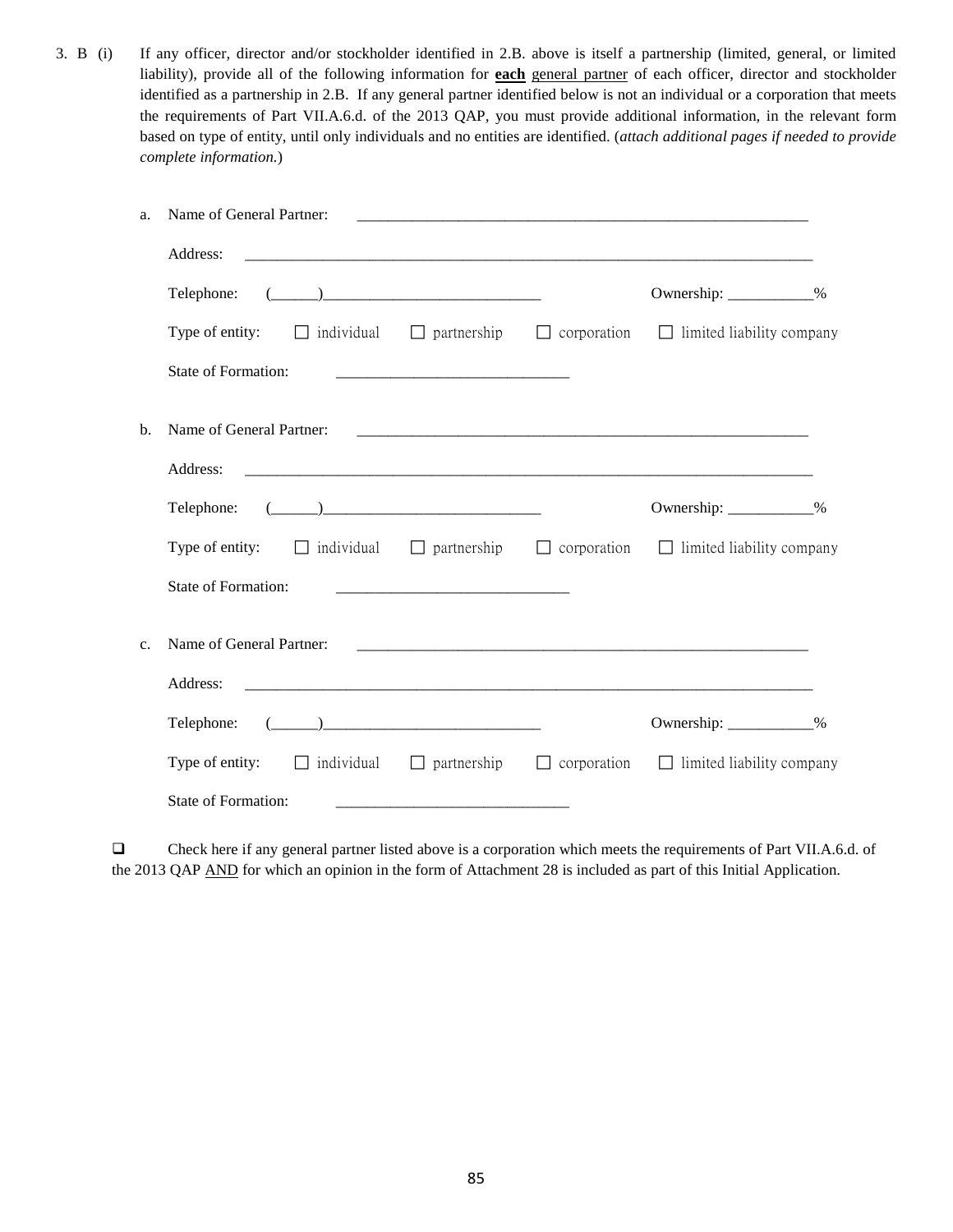3. B. (ii) If any officer, director and/or stockholder identified in 2.B. above is itself a corporation, provide all of the following information for **each of the following**: (i) all officers, (ii) all directors and (iii) all stockholders with a 10% interest or more in each officer, director and/or stockholder identified as a corporation in 2.B. If any stockholder identified below is not an individual or a corporation that meets the requirements of Part VII.A.6.d. of the 2013 QAP, you must provide additional information, in the relevant form based on type of entity, until only individuals and no entities are identified. (*attach additional pages if needed to provide complete information.*)

| <b>OFFICERS</b> | <b>DIRECTORS</b> | <b>STOCKHOLDERS</b> |
|-----------------|------------------|---------------------|
| Name:           | Name:            | Name:               |
| Title:          | Address:         | Type of Entity:     |
| Address:        |                  | State of Formation: |
|                 | Telephone No.:   | Address:            |
| Telephone No.:  |                  |                     |
|                 | Name:            | Telephone No.:      |
| Name:           | Address:         |                     |
| Title:          |                  | Name:               |
| Address:        | Telephone No.:   | Type of Entity:     |
|                 |                  | State of Formation: |
| Telephone No.:  |                  | Address:            |
| Name:           | Name:            |                     |
|                 | Address:         | Telephone No.:      |
| Title:          |                  |                     |
| Address:        | Telephone No.:   | Name:               |
|                 |                  | Type of Entity:     |
| Telephone No.:  |                  | State of Formation: |
|                 |                  | Address:            |
|                 |                  |                     |
|                 |                  |                     |
|                 |                  |                     |

 Check here if no stockholders are listed above because no single stockholder owns a 10% or greater interest in the corporation for which this information is provided.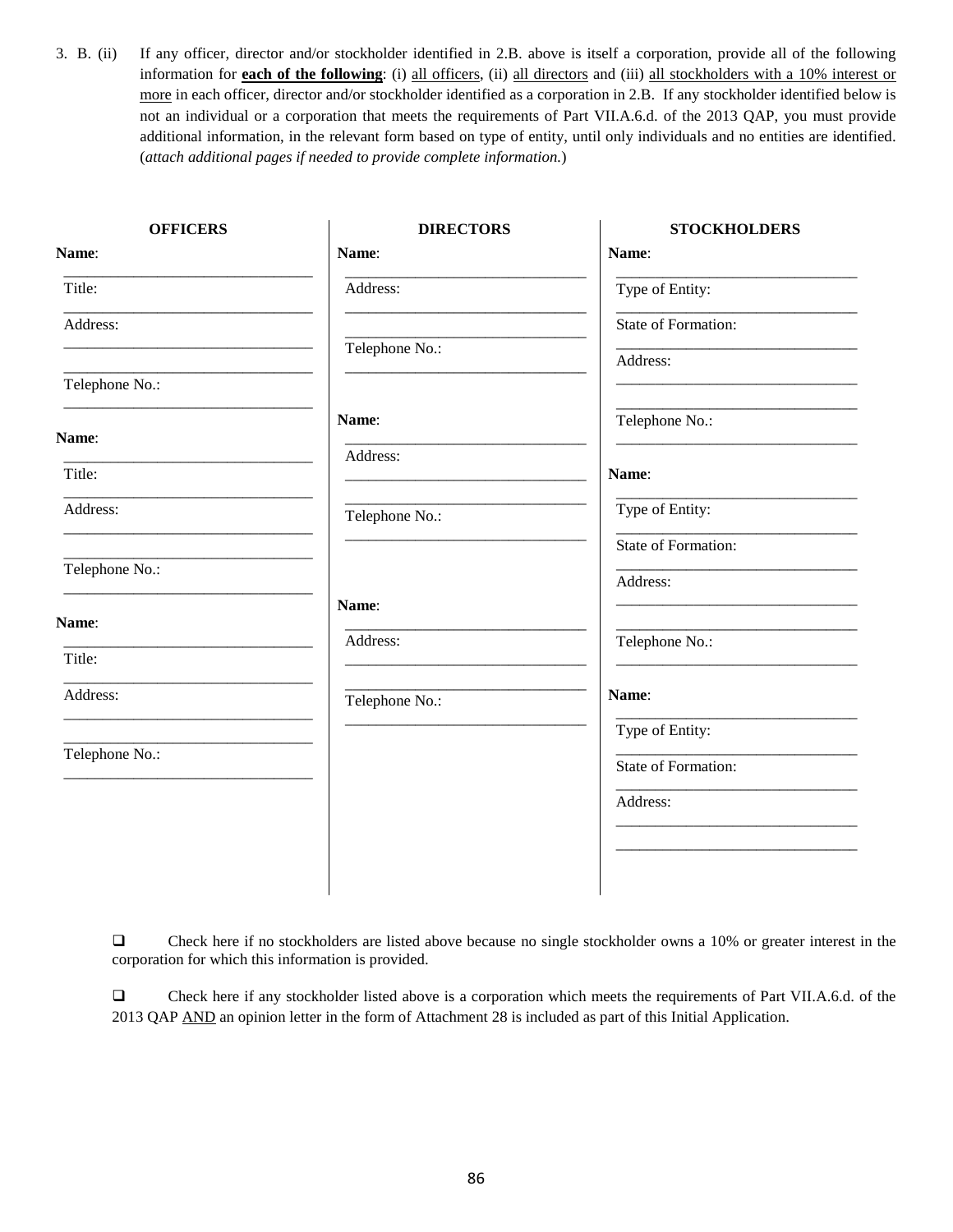3. B. (iii) If any officer, director and/or stockholder identified in 2.B. above is itself a limited liability company, provide all of the following information for **each of the following**: (i) all governors/directors, (ii) all members and (iii) all managers/officers of each officer, director and/or stockholder identified as a limited liability company in 2.B. If any member or manager identified below is not an individual or a corporation that meets the requirements of Part VII.A.6.d. of the 2013 QAP, you must provide additional information, in the relevant form based on type of entity, until only individuals and no entities are identified. (*attach additional pages if needed to provide complete information.*)

| <b>GOVERNORS/DIRECTORS</b> | <b>MEMBERS</b>      | <b>MANAGERS/OFFICERS</b> |
|----------------------------|---------------------|--------------------------|
| Name:                      | Name:               | Name:                    |
| Address:                   | Type of Entity:     | Type of Entity:          |
|                            | State of Formation: | State of Formation:      |
| Telephone No.:             | Address:            | Address:                 |
| Name:                      | Telephone No.:      | Telephone No.:           |
| Address:                   | Name:               | Name:                    |
|                            | Type of Entity:     | Type of Entity:          |
| Telephone No.:             | State of Formation: | State of Formation:      |
|                            | Address:            | Address:                 |
| Name:                      | Telephone No.:      | Telephone No.:           |
| Address:                   |                     |                          |
|                            | Name:               | Name:                    |
| Telephone No.:             | Type of Entity:     | Type of Entity:          |
|                            | State of Formation: | State of Formation:      |
|                            | Address:            | Address:                 |
|                            | Telephone No.:      | Telephone No.:           |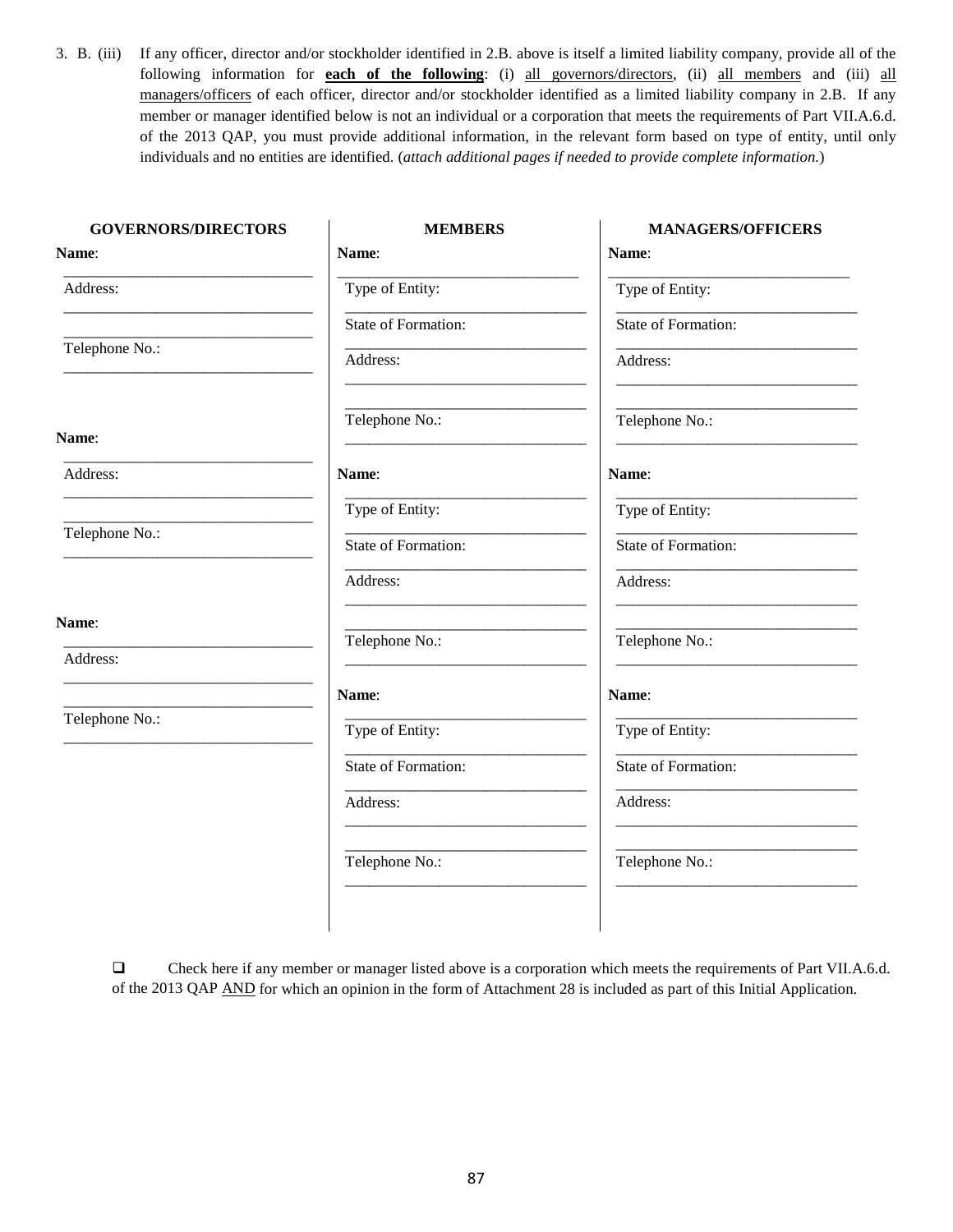3. C. (i) If any member and/or manager identified in 2.C. above is itself a partnership (limited, general, or limited liability), provide all of the following information for **each** general partner of any member and/or manager identified as a partnership in 2.C. If any general partner identified below is not an individual or a corporation that meets the requirements of Part VII.A.6.d. of the 2013 QAP, you must provide additional information, in the relevant form based on type of entity, until only individuals and no entities are identified. (*attach additional pages if needed to provide complete information.*)

| a.             | Name of General Partner: |                                                                                                                                                                                                                                                                                                                                                                     |                    |                                  |  |
|----------------|--------------------------|---------------------------------------------------------------------------------------------------------------------------------------------------------------------------------------------------------------------------------------------------------------------------------------------------------------------------------------------------------------------|--------------------|----------------------------------|--|
|                | Address:                 |                                                                                                                                                                                                                                                                                                                                                                     |                    |                                  |  |
|                | Telephone:               | $\begin{picture}(20,10) \put(0,0){\vector(1,0){100}} \put(15,0){\vector(1,0){100}} \put(15,0){\vector(1,0){100}} \put(15,0){\vector(1,0){100}} \put(15,0){\vector(1,0){100}} \put(15,0){\vector(1,0){100}} \put(15,0){\vector(1,0){100}} \put(15,0){\vector(1,0){100}} \put(15,0){\vector(1,0){100}} \put(15,0){\vector(1,0){100}} \put(15,0){\vector(1,0){100}} \$ |                    | Ownership: ____________%         |  |
|                | Type of entity:          | $\Box$ individual $\Box$ partnership                                                                                                                                                                                                                                                                                                                                | $\Box$ corporation | $\Box$ limited liability company |  |
|                | State of Formation:      |                                                                                                                                                                                                                                                                                                                                                                     |                    |                                  |  |
| b.             | Name of General Partner: |                                                                                                                                                                                                                                                                                                                                                                     |                    |                                  |  |
|                | Address:                 |                                                                                                                                                                                                                                                                                                                                                                     |                    |                                  |  |
|                | Telephone:               | $\begin{picture}(20,10) \put(0,0){\vector(1,0){100}} \put(15,0){\vector(1,0){100}} \put(15,0){\vector(1,0){100}} \put(15,0){\vector(1,0){100}} \put(15,0){\vector(1,0){100}} \put(15,0){\vector(1,0){100}} \put(15,0){\vector(1,0){100}} \put(15,0){\vector(1,0){100}} \put(15,0){\vector(1,0){100}} \put(15,0){\vector(1,0){100}} \put(15,0){\vector(1,0){100}} \$ |                    | Ownership: ___________%          |  |
|                | Type of entity:          | $\Box$ individual $\Box$ partnership                                                                                                                                                                                                                                                                                                                                | $\Box$ corporation | $\Box$ limited liability company |  |
|                | State of Formation:      |                                                                                                                                                                                                                                                                                                                                                                     |                    |                                  |  |
| C <sub>1</sub> | Name of General Partner: |                                                                                                                                                                                                                                                                                                                                                                     |                    |                                  |  |
|                | Address:                 |                                                                                                                                                                                                                                                                                                                                                                     |                    |                                  |  |
|                | Telephone:               | $\begin{picture}(20,10) \put(0,0){\vector(1,0){100}} \put(15,0){\vector(1,0){100}} \put(15,0){\vector(1,0){100}} \put(15,0){\vector(1,0){100}} \put(15,0){\vector(1,0){100}} \put(15,0){\vector(1,0){100}} \put(15,0){\vector(1,0){100}} \put(15,0){\vector(1,0){100}} \put(15,0){\vector(1,0){100}} \put(15,0){\vector(1,0){100}} \put(15,0){\vector(1,0){100}} \$ |                    | Ownership: ____________%         |  |
|                | Type of entity:          | $\Box$ individual $\Box$ partnership                                                                                                                                                                                                                                                                                                                                | $\Box$ corporation | $\Box$ limited liability company |  |
|                | State of Formation:      |                                                                                                                                                                                                                                                                                                                                                                     |                    |                                  |  |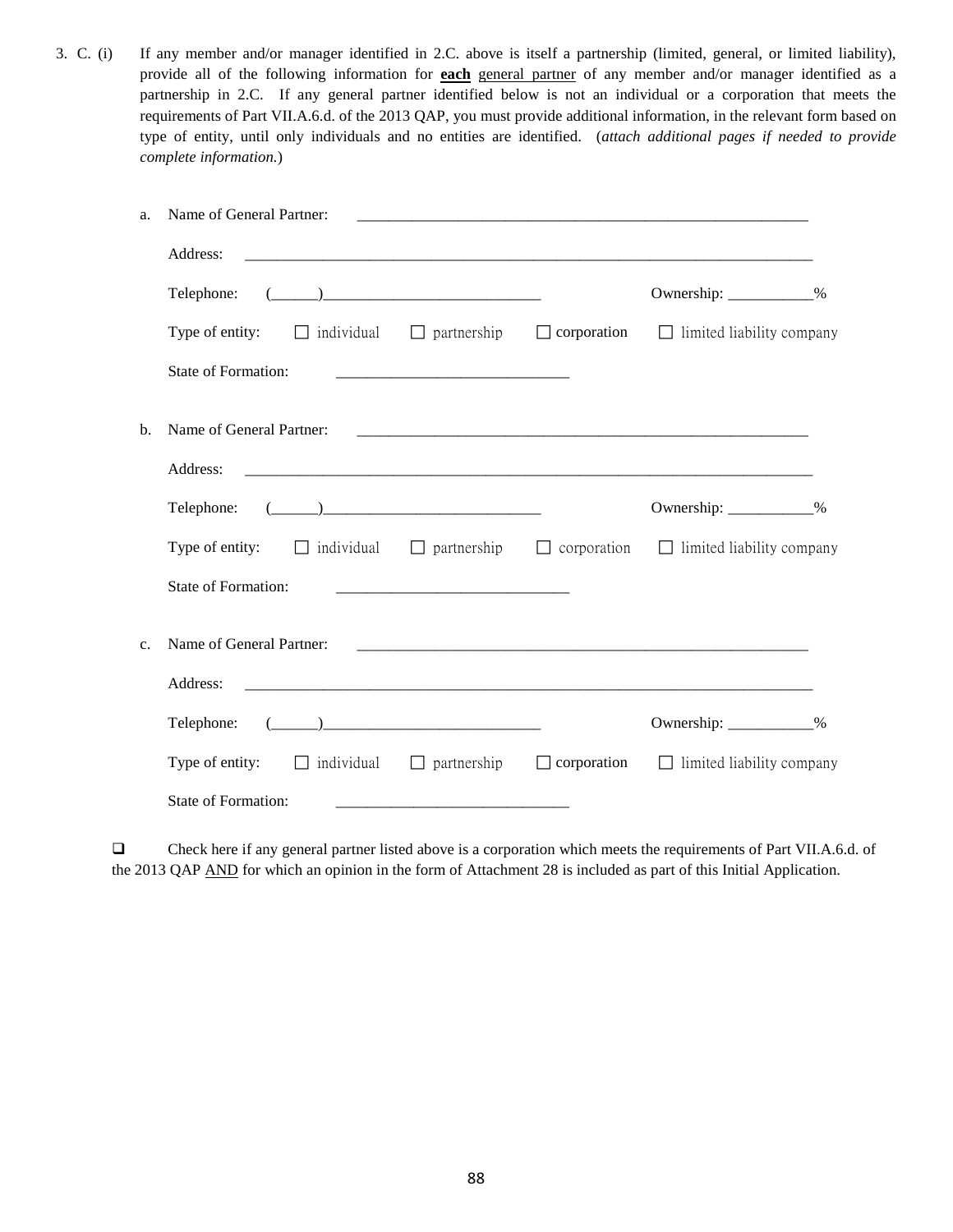3. C. (ii) If any member and/or manager identified in 2.C. above is itself a corporation, provide all of the following information for **each of the following**: (i) all officers, (ii) all directors and (iii) all stockholders with a 10% interest or more in any member and/or manager identified as a corporation in 2.C. If any stockholder identified below is not an individual or a corporation that meets the requirements of Part VII.A.6.d. of the 2013 QAP, you must provide additional information, in the relevant form based on type of entity, until only individuals and no entities are identified. (*attach additional pages if needed to provide complete information.*)

| <b>OFFICERS</b> | <b>DIRECTORS</b> | <b>STOCKHOLDERS</b> |
|-----------------|------------------|---------------------|
| Name:           | Name:            | Name:               |
| Title:          | Address:         | Type of Entity:     |
| Address:        |                  | State of Formation: |
|                 | Telephone No.:   | Address:            |
| Telephone No.:  |                  |                     |
|                 | Name:            | Telephone No.:      |
| Name:           | Address:         |                     |
| Title:          |                  | Name:               |
| Address:        | Telephone No.:   | Type of Entity:     |
|                 |                  | State of Formation: |
| Telephone No.:  |                  | Address:            |
| Name:           | Name:            |                     |
| Title:          | Address:         | Telephone No.:      |
|                 |                  |                     |
| Address:        | Telephone No.:   | Name:               |
|                 |                  | Type of Entity:     |
| Telephone No.:  |                  | State of Formation: |
|                 |                  | Address:            |
|                 |                  |                     |
|                 |                  |                     |
|                 |                  |                     |

 Check here if no stockholders are listed above because no single stockholder owns a 10% or greater interest in the corporation for which this information is provided.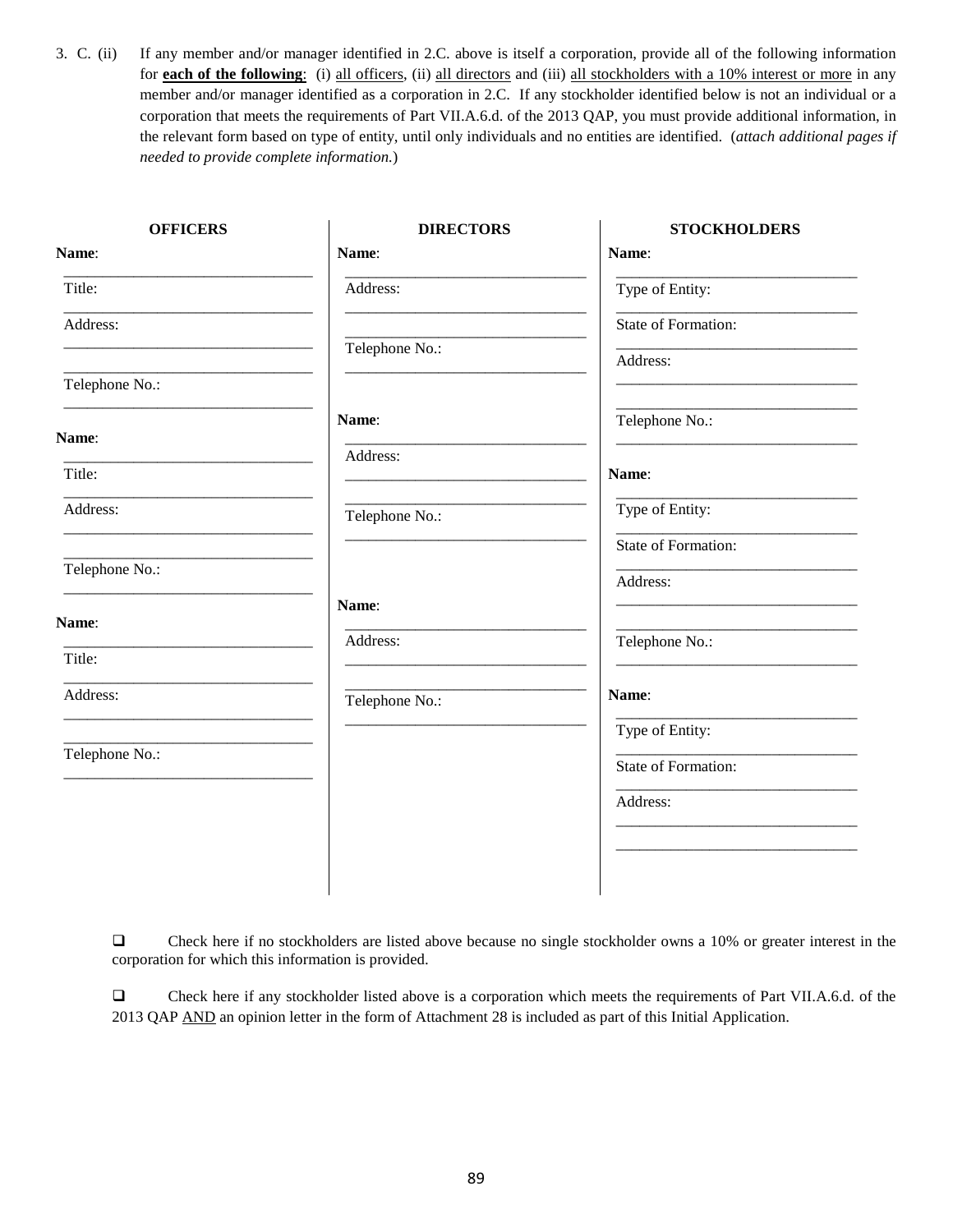3. C. (iii) If any member and/or manager identified in 2.C. above is itself a limited liability company, provide all of the following information for **each of the following**: (i) all governors/directors, (ii) all members and (iii) all managers/officers of any member and/or manager identified as a limited liability company in 2.C. If any member or manager identified below is not an individual or a corporation that meets the requirements of Part VII.A.6.d. of the 2013 QAP, you must provide additional information, in the relevant form based on type of entity, until only individuals and no entities are identified. (*attach additional pages if needed to provide complete information.*)

| <b>GOVERNORS/DIRECTORS</b> | <b>MEMBERS</b>      | <b>MANAGERS/OFFICERS</b> |
|----------------------------|---------------------|--------------------------|
| Name:                      | Name:               | Name:                    |
| Address:                   | Type of Entity:     | Type of Entity:          |
|                            | State of Formation: | State of Formation:      |
| Telephone No.:             | Address:            | Address:                 |
|                            | Telephone No.:      | Telephone No.:           |
| Name:                      |                     |                          |
| Address:                   | Name:               | Name:                    |
|                            | Type of Entity:     | Type of Entity:          |
| Telephone No.:             | State of Formation: | State of Formation:      |
|                            | Address:            | Address:                 |
| Name:                      | Telephone No.:      | Telephone No.:           |
| Address:                   |                     |                          |
|                            | Name:               | Name:                    |
| Telephone No.:             | Type of Entity:     | Type of Entity:          |
|                            | State of Formation: | State of Formation:      |
|                            | Address:            | Address:                 |
|                            | Telephone No.:      | Telephone No.:           |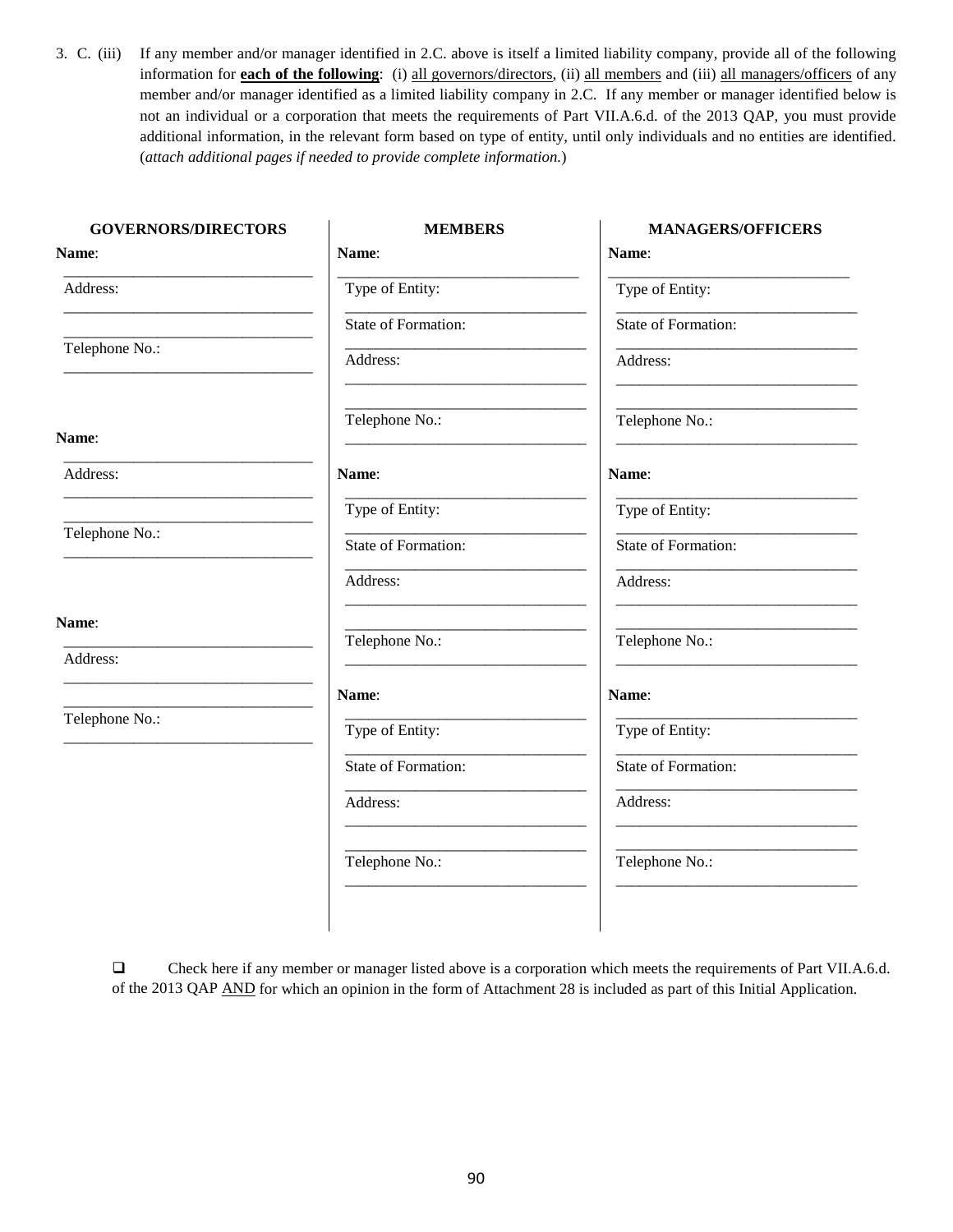## **2013 LIHTC ATTACHMENT 17B: TYPE OF DEVELOPER ENTITY— CORPORATION**

#### NAME OF DEVELOPER ENTITY:

1. Provide all of the following information for **each of the following**: (i) all officers, (ii) all directors and (iii) all stockholders with a 10% interest or more in the corporation that is the Developer Entity (c*omplete 2.A. below if any officer, director and/or stockholder is a partnership; complete 2.B. below if any officer, director and/or stockholder is a corporation that does not meet the requirements of Part VII.A.6.d. of the 2013 QAP; and/or complete 2.C. below if any officer, director and/or stockholder is a limited liability company*). (*attach additional pages if needed to provide complete information.*)

| <b>OFFICERS</b> | <b>DIRECTORS</b> | <b>STOCKHOLDERS</b> |
|-----------------|------------------|---------------------|
| Name:           | Name:            | Name:               |
| Title:          | Address:         | Type of Entity:     |
| Address:        |                  | State of Formation: |
|                 | Telephone No.:   | Address:            |
| Telephone No.:  |                  |                     |
| Name:           | Name:            | Telephone No.:      |
|                 | Address:         |                     |
| Title:          |                  | Name:               |
| Address:        | Telephone No.:   | Type of Entity:     |
|                 |                  | State of Formation: |
| Telephone No.:  |                  | Address:            |
| Name:           | Name:            |                     |
| Title:          | Address:         | Telephone No.:      |
| Address:        |                  | Name:               |
|                 | Telephone No.:   |                     |
| Telephone No.:  |                  | Type of Entity:     |
|                 |                  | State of Formation: |
|                 |                  | Address:            |
|                 |                  |                     |
|                 |                  | Telephone No.:      |
|                 |                  |                     |

 $\Box$  Check here if no stockholders are listed above because no single stockholder owns a 10% or greater interest in the corporation for which this information is provided.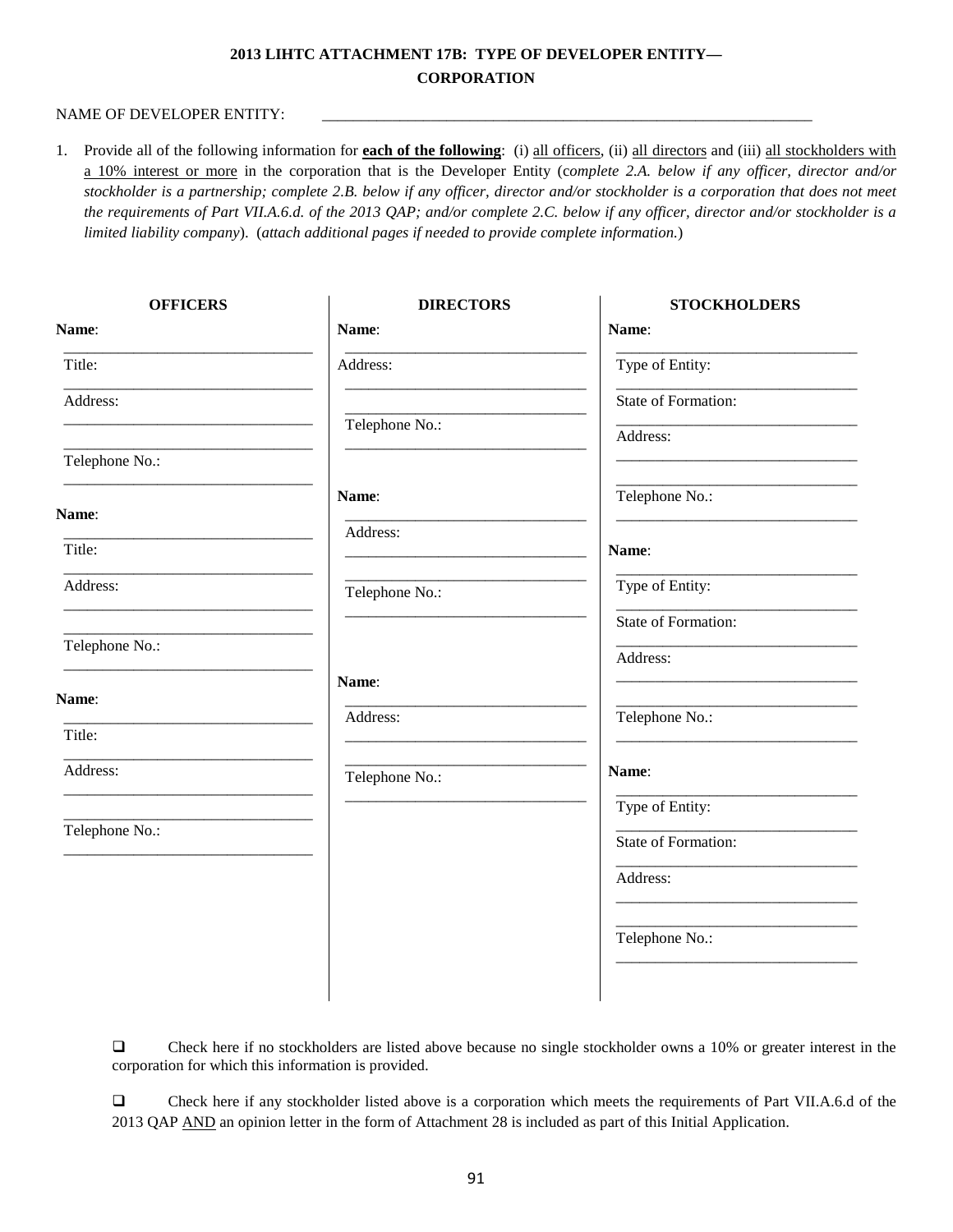2. A. If any officer, director and/or stockholder identified in 1. above is itself a partnership (limited, general, or limited liability), provide all of the following information for **each** general partner of any officer, director and/or stockholder identified as a partnership in 1. (*attach additional pages if needed to provide complete information*).

| (i)   | Name of General Partner:   |                                                                                                                                                                                                                                                                                                                                                                                               |
|-------|----------------------------|-----------------------------------------------------------------------------------------------------------------------------------------------------------------------------------------------------------------------------------------------------------------------------------------------------------------------------------------------------------------------------------------------|
|       | Address:                   |                                                                                                                                                                                                                                                                                                                                                                                               |
|       | Telephone:                 | Ownership: __________%                                                                                                                                                                                                                                                                                                                                                                        |
|       | Type of entity:            | $\Box$ partnership (complete 3.A.(i) below)<br>$\Box$ individual                                                                                                                                                                                                                                                                                                                              |
|       |                            | $\Box$ corporation (complete 3A.(ii) below if the corporation does not meet the requirements<br>of Part VII.A.6.d. of the 2013 QAP)                                                                                                                                                                                                                                                           |
|       |                            | $\Box$ limited liability company ( <i>complete 3.A.(iii) below</i> )                                                                                                                                                                                                                                                                                                                          |
|       | <b>State of Formation:</b> |                                                                                                                                                                                                                                                                                                                                                                                               |
| (ii)  | Name of General Partner:   |                                                                                                                                                                                                                                                                                                                                                                                               |
|       | Address:                   |                                                                                                                                                                                                                                                                                                                                                                                               |
|       | Telephone:                 | $\begin{picture}(20,10) \put(0,0){\vector(1,0){100}} \put(15,0){\vector(1,0){100}} \put(15,0){\vector(1,0){100}} \put(15,0){\vector(1,0){100}} \put(15,0){\vector(1,0){100}} \put(15,0){\vector(1,0){100}} \put(15,0){\vector(1,0){100}} \put(15,0){\vector(1,0){100}} \put(15,0){\vector(1,0){100}} \put(15,0){\vector(1,0){100}} \put(15,0){\vector(1,0){100}} \$<br>Ownership: __________% |
|       | Type of entity:            | $\Box$ individual<br>$\Box$ partnership (complete 3.A.(i) below)                                                                                                                                                                                                                                                                                                                              |
|       |                            | $\Box$ corporation (complete 3A.(ii) below if the corporation does not meet the requirements<br>of Part VII.A.6.d. of the 2013 QAP)                                                                                                                                                                                                                                                           |
|       |                            | $\Box$ limited liability company (complete 3.A.(iii) below)                                                                                                                                                                                                                                                                                                                                   |
|       | <b>State of Formation:</b> |                                                                                                                                                                                                                                                                                                                                                                                               |
| (iii) | Name of General Partner:   |                                                                                                                                                                                                                                                                                                                                                                                               |
|       | Address:                   |                                                                                                                                                                                                                                                                                                                                                                                               |
|       | Telephone:                 | Ownership: __________%                                                                                                                                                                                                                                                                                                                                                                        |
|       | Type of entity:            | $\Box$ individual<br>$\Box$ partnership (complete 3.A.(i) below)                                                                                                                                                                                                                                                                                                                              |
|       |                            | $\Box$ corporation (complete 3A.(ii) below if the corporation does not meet the requirements<br>of Part VII.A.6.d. of the 2013 QAP)                                                                                                                                                                                                                                                           |
|       |                            | $\Box$ limited liability company (complete 3.A.(iii) below)                                                                                                                                                                                                                                                                                                                                   |
|       | <b>State of Formation:</b> |                                                                                                                                                                                                                                                                                                                                                                                               |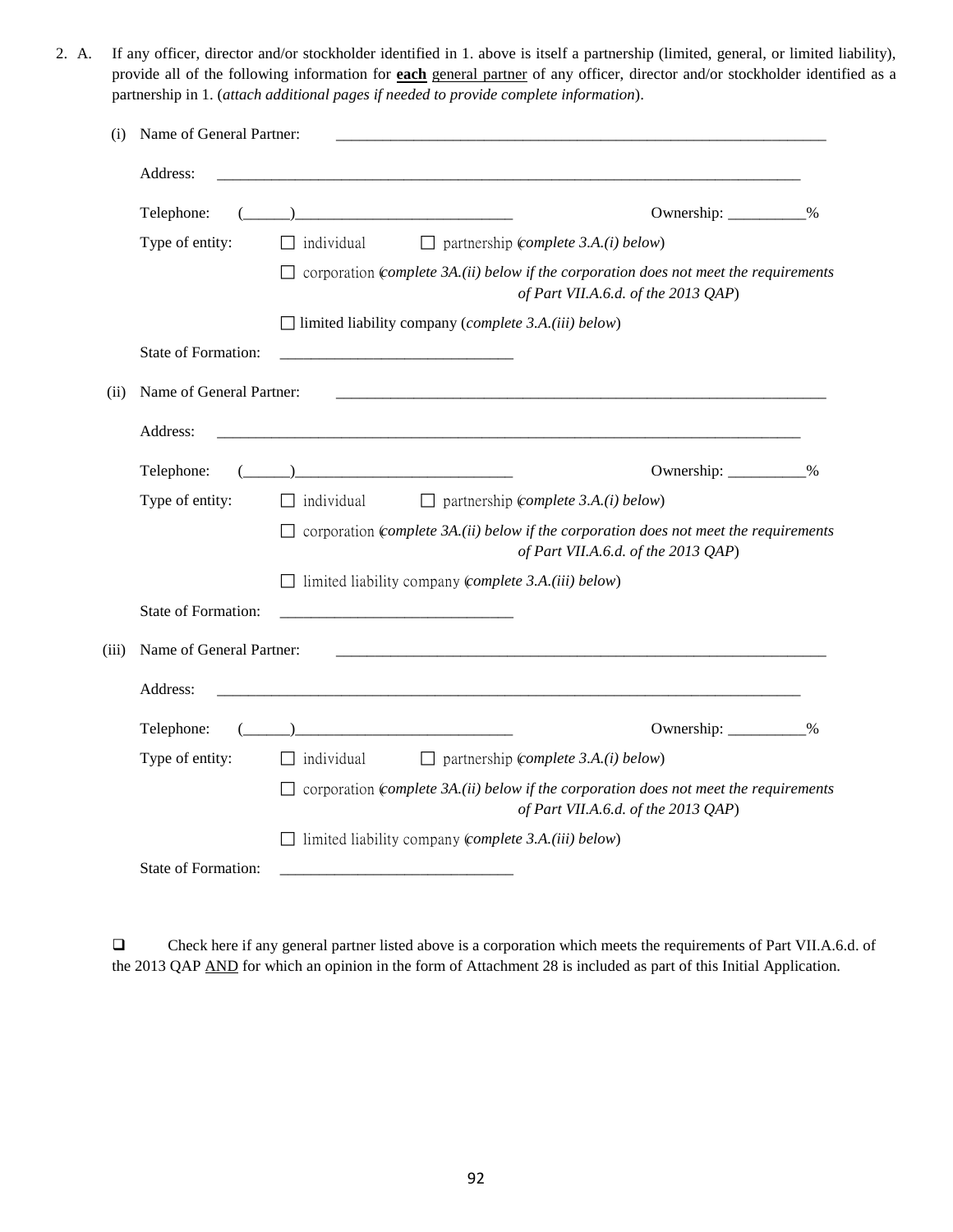2. B. If any officer, director and/or stockholder identified in 1. above is a corporation, provide all of the following information for **each of the following**: (i) all officers, (ii) all directors and (iii) all stockholders with a 10% interest or more in each officer, director and/or stockholder identified as a corporation in 1. (*complete 3.B.(i) if any officer, director and/or stockholder identified below is a partnership; complete 3.B.(ii) if any officer, director and/or stockholder identified below is a corporation that does not meet the requirements of Part VII.A.6.d. of the 2013 QAP; and/or complete 3.B.(iii) if any officer, director, and/or stockholder identified below is a limited liability company*). (*attach additional pages if needed to provide complete information.*)

| <b>OFFICERS</b> | <b>DIRECTORS</b> | <b>STOCKHOLDERS</b> |
|-----------------|------------------|---------------------|
| Name:           | Name:            | Name:               |
| Title:          | Address:         | Type of Entity:     |
| Address:        | Telephone No.:   | State of Formation: |
|                 |                  | Address:            |
| Telephone No.:  |                  |                     |
|                 | Name:            | Telephone No.:      |
| Name:           | Address:         |                     |
| Title:          |                  | Name:               |
| Address:        | Telephone No.:   | Type of Entity:     |
|                 |                  | State of Formation: |
| Telephone No.:  |                  | Address:            |
|                 | Name:            |                     |
| Name:           | Address:         | Telephone No.:      |
| Title:          |                  |                     |
| Address:        | Telephone No.:   | Name:               |
|                 |                  | Type of Entity:     |
| Telephone No.:  |                  | State of Formation: |
|                 |                  | Address:            |
|                 |                  |                     |
|                 |                  | Telephone No.:      |
|                 |                  |                     |
|                 |                  |                     |

 Check here if no stockholders are listed above because no single stockholder owns a 10% or greater interest in the corporation for which this information is provided.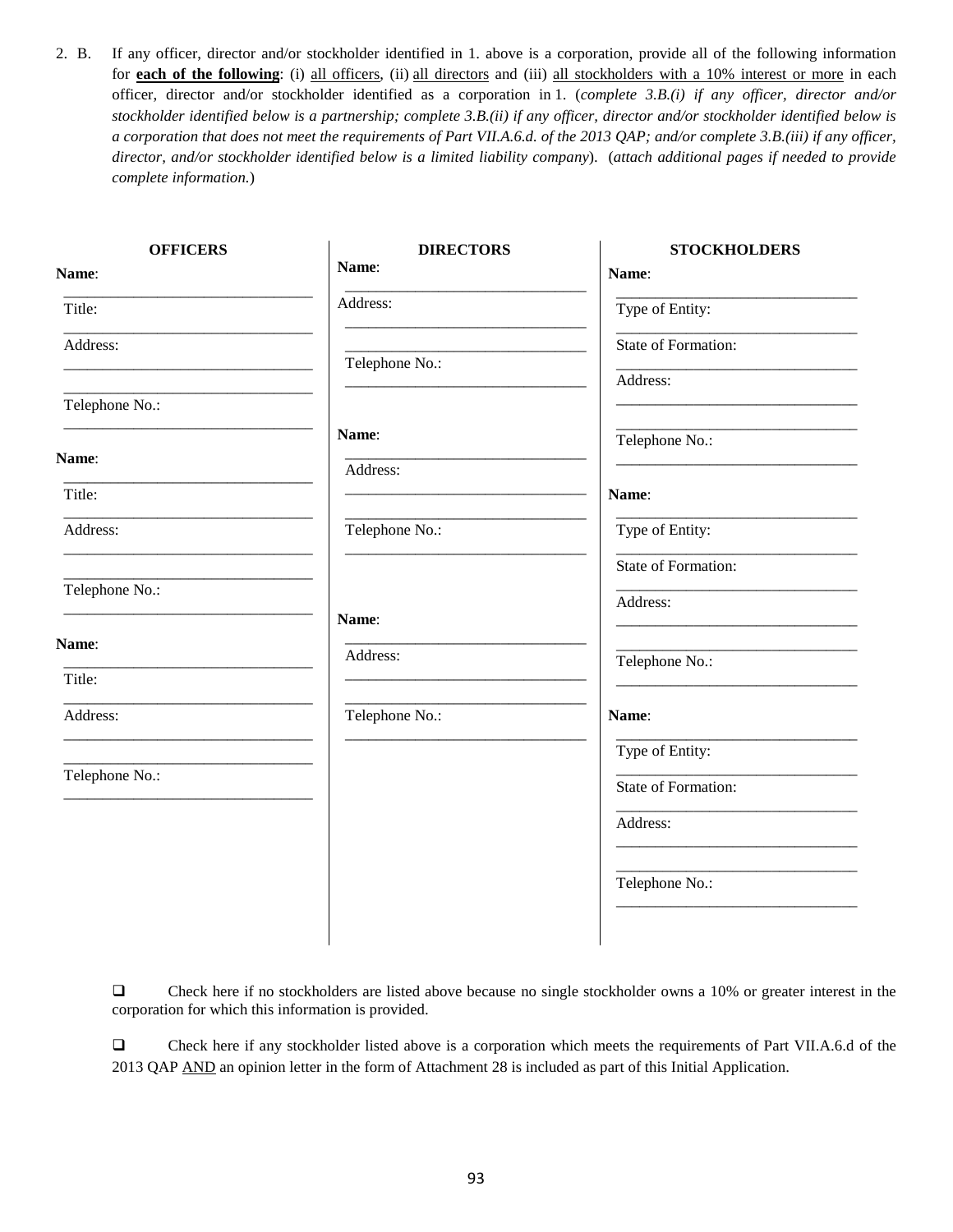2. C. If any officer, director and/or stockholder identified in 1. above is a limited liability company, provide all of the following information for **each of the following**: (i) all governors/directors, (ii) all members and (iii) all managers/officers of each officer, director and/or stockholder identified as a limited liability company in 1. (*complete 3.C.(i) if any member and/or manager identified below is a partnership; complete 3.C.(ii) if any member and/or manager identified below is a corporation that does not meet the requirements of Part VII.A.6.d. of the 2013 QAP; and/or complete 3.C.(iii) if any member and/or manager identified below is a limited liability company*). (*attach additional pages if needed to provide complete information.*)

| <b>MEMBERS</b>      | <b>MANAGERS/OFFICERS</b> |
|---------------------|--------------------------|
| Name:               | Name:                    |
| Type of Entity:     | Type of Entity:          |
| State of Formation: | State of Formation:      |
| Address:            | Address:                 |
| Telephone No.:      | Telephone No.:           |
| Name:               | Name:                    |
| Type of Entity:     | Type of Entity:          |
| State of Formation: | State of Formation:      |
| Address:            | Address:                 |
|                     | Telephone No.:           |
|                     |                          |
| Name:               | Name:                    |
| Type of Entity:     | Type of Entity:          |
| State of Formation: | State of Formation:      |
| Address:            | Address:                 |
| Telephone No.:      | Telephone No.:           |
|                     | Telephone No.:           |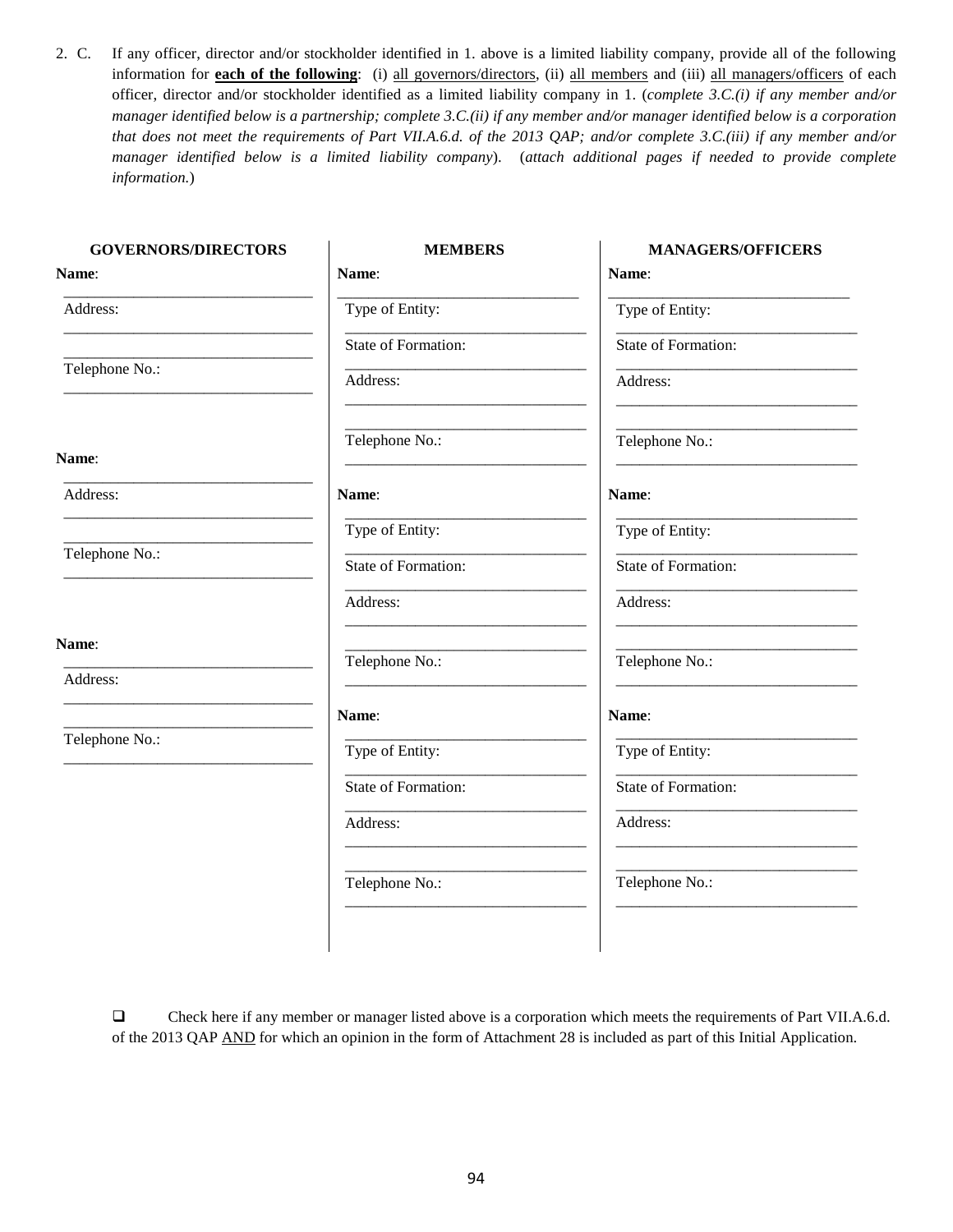3. A. (i) If any general partner identified in 2.A. above is itself a partnership (limited, general or limited liability), provide all of the following information for **each** general partner of any general partner identified as a partnership in 2.A. If any general partner identified below is not an individual or a corporation that meets the requirements of Part VII.A.6.d. of the 2013 QAP, you must provide additional information, in the relevant form based on type of entity, until only individuals and no entities are identified. (*attach additional pages if needed to provide complete information.*)

| a.  | Name of General Partner:                                                                                                                                                                                                                                                                                                                                                          |                                                                                                                        |                          |
|-----|-----------------------------------------------------------------------------------------------------------------------------------------------------------------------------------------------------------------------------------------------------------------------------------------------------------------------------------------------------------------------------------|------------------------------------------------------------------------------------------------------------------------|--------------------------|
|     | Address:                                                                                                                                                                                                                                                                                                                                                                          |                                                                                                                        |                          |
|     | $\begin{picture}(20,10) \put(0,0){\vector(1,0){100}} \put(15,0){\vector(1,0){100}} \put(15,0){\vector(1,0){100}} \put(15,0){\vector(1,0){100}} \put(15,0){\vector(1,0){100}} \put(15,0){\vector(1,0){100}} \put(15,0){\vector(1,0){100}} \put(15,0){\vector(1,0){100}} \put(15,0){\vector(1,0){100}} \put(15,0){\vector(1,0){100}} \put(15,0){\vector(1,0){100}} \$<br>Telephone: |                                                                                                                        | Ownership: ____________% |
|     | <b>Type of entity:</b> $\Box$ individual $\Box$ partnership $\Box$ corporation $\Box$ limited liability company                                                                                                                                                                                                                                                                   |                                                                                                                        |                          |
|     | <b>State of Formation:</b>                                                                                                                                                                                                                                                                                                                                                        | <u> 1989 - Johann Barn, mars ann an t-Amhainn an t-Amhainn an t-Amhainn an t-Amhainn an t-Amhainn an t-Amhainn an </u> |                          |
| $b$ | Name of General Partner:                                                                                                                                                                                                                                                                                                                                                          |                                                                                                                        |                          |
|     | Address:                                                                                                                                                                                                                                                                                                                                                                          |                                                                                                                        |                          |
|     | Telephone: $(\_\_)$                                                                                                                                                                                                                                                                                                                                                               |                                                                                                                        | Ownership: ___________%  |
|     | Type of entity: $\Box$ individual $\Box$ partnership $\Box$ corporation $\Box$ limited liability company                                                                                                                                                                                                                                                                          |                                                                                                                        |                          |
|     | State of Formation:                                                                                                                                                                                                                                                                                                                                                               | <u> 1980 - Jan Barnett, mars eta bainar eta bainar eta baina eta baina eta baina eta baina eta baina eta baina e</u>   |                          |
| c.  | Name of General Partner:                                                                                                                                                                                                                                                                                                                                                          |                                                                                                                        |                          |
|     | Address:                                                                                                                                                                                                                                                                                                                                                                          |                                                                                                                        |                          |
|     | Telephone: $(\_\_)$                                                                                                                                                                                                                                                                                                                                                               |                                                                                                                        | Ownership: ___________%  |
|     | <b>Type of entity:</b> $\Box$ individual $\Box$ partnership $\Box$ corporation $\Box$ limited liability company                                                                                                                                                                                                                                                                   |                                                                                                                        |                          |
|     | State of Formation:                                                                                                                                                                                                                                                                                                                                                               |                                                                                                                        |                          |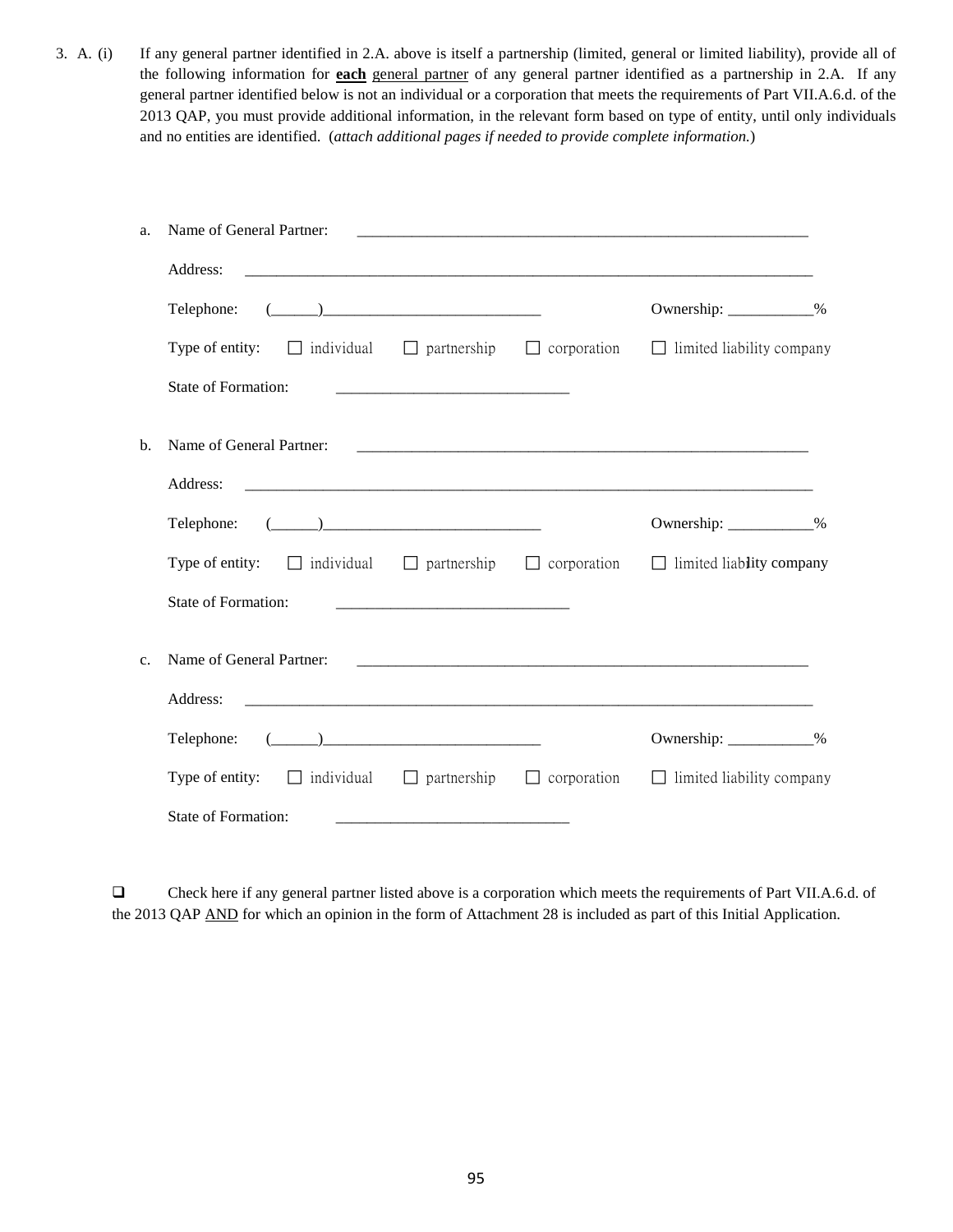3. A. (ii) If any general partner identified in 2.A. above is itself a corporation, provide all of the following information for **each of the following**: (i) all officers, (ii) all directors and (iii) all stockholders with a 10% interest or more in each general partner identified as a corporation in 2.A. If any officer, director or stockholder identified below is not an individual or a corporation that meets the requirements of Part VII.A.6.d. of the 2013 QAP, you must provide additional information, in the relevant form based on type of entity, until only individuals and no entities are identified. (*attach additional pages if needed to provide complete information.*)

| <b>OFFICERS</b> | <b>DIRECTORS</b> | <b>STOCKHOLDERS</b> |
|-----------------|------------------|---------------------|
| Name:           | Name:            | Name:               |
| Title:          | Address:         | Type of Entity:     |
| Address:        |                  | State of Formation: |
|                 | Telephone No.:   | Address:            |
| Telephone No.:  |                  |                     |
| Name:           | Name:            | Telephone No.:      |
| Title:          | Address:         | Name:               |
| Address:        | Telephone No.:   | Type of Entity:     |
|                 |                  | State of Formation: |
| Telephone No.:  |                  | Address:            |
| Name:           | Name:            |                     |
| Title:          | Address:         | Telephone No.:      |
| Address:        | Telephone No.:   | Name:               |
|                 |                  | Type of Entity:     |
| Telephone No.:  |                  | State of Formation: |
|                 |                  | Address:            |
|                 |                  | Telephone No.:      |
|                 |                  |                     |

 Check here if no stockholders are listed above because no single stockholder owns a 10% or greater interest in the corporation for which this information is provided.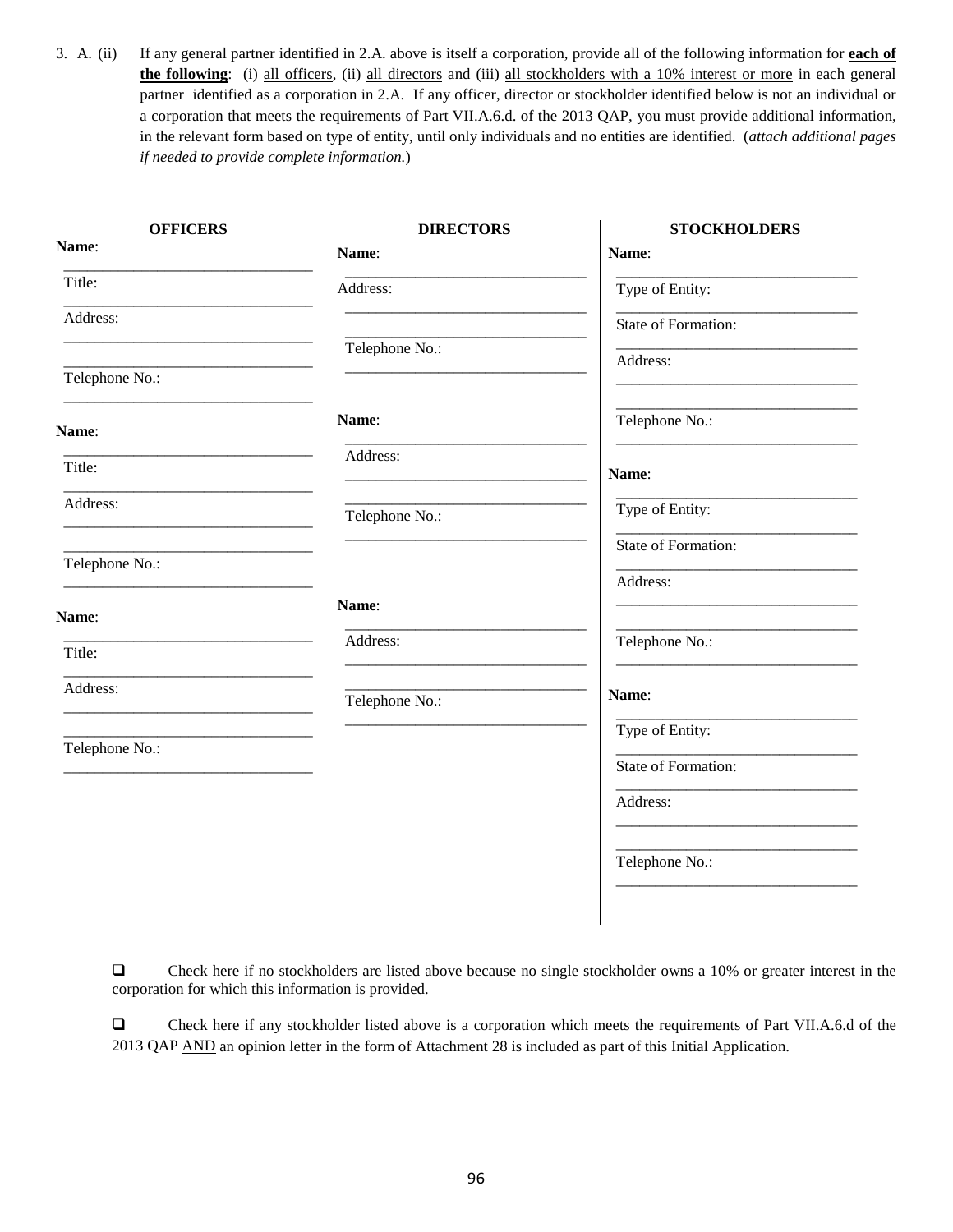3. A. (iii) If any general partner identified in 2.A. above is itself a limited liability company, provide all of the following information for **each of the following**: (i) all governors/directors, (ii) all members and (iii) all managers/officers of each general partner identified as a limited liability company in 2.A. If any member or manager identified below is not an individual or a corporation that meets the requirements of Part VII.A.6.d. of the 2013 QAP, you must provide additional information, in the relevant form based on type of entity, until only individuals and no entities are identified. (*attach additional pages if needed to provide complete information.*)

| <b>GOVERNORS/DIRECTORS</b> | <b>MEMBERS</b>      | <b>MANAGERS/OFFICERS</b> |
|----------------------------|---------------------|--------------------------|
| Name:                      | Name:               | Name:                    |
| Address:                   | Type of Entity:     | Type of Entity:          |
| Telephone No.:             | State of Formation: | State of Formation:      |
|                            | Address:            | Address:                 |
| Name:                      | Telephone No.:      | Telephone No.:           |
| Address:                   | Name:               | Name:                    |
|                            | Type of Entity:     | Type of Entity:          |
| Telephone No.:             | State of Formation: | State of Formation:      |
|                            | Address:            | Address:                 |
| Name:                      |                     |                          |
| Address:                   | Telephone No.:      | Telephone No.:           |
|                            | Name:               | Name:                    |
| Telephone No.:             | Type of Entity:     | Type of Entity:          |
|                            | State of Formation: | State of Formation:      |
|                            | Address:            | Address:                 |
|                            | Telephone No.:      | Telephone No.:           |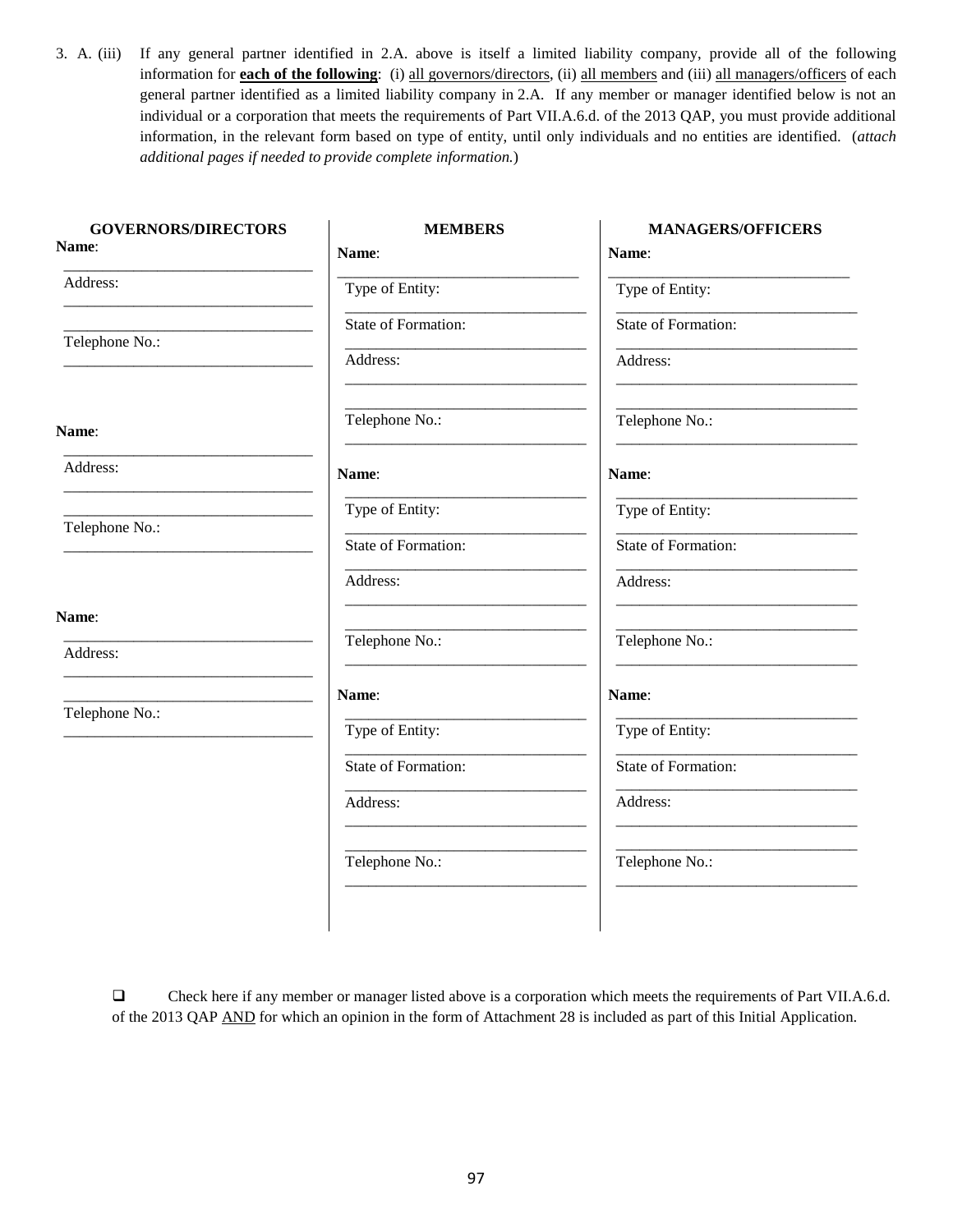3. B (i) If any officer, director and/or stockholder identified in 2.B. above is itself a partnership (limited, general or limited liability), provide all of the following information for **each** general partner of each officer, director and/or stockholder identified as a partnership in 2.B. If any general partner identified below is not an individual or a corporation that meets the requirements of Part VII.A.6.d. of the 2013 QAP, you must provide additional information, in the relevant form based on type of entity, until only individuals and no entities are identified. (*attach additional pages if needed to provide complete information.*)

| Name of General Partner:<br>a.                                                                                  |  |                                  |  |
|-----------------------------------------------------------------------------------------------------------------|--|----------------------------------|--|
| Address:                                                                                                        |  |                                  |  |
| $\begin{tabular}{c} \textbf{Telephone:} \end{tabular} \begin{tabular}{c} \textbf{I} \end{tabular}$              |  | Ownership: ____________%         |  |
| Type of entity: $\Box$ individual $\Box$ partnership $\Box$ corporation $\Box$ limited liability company        |  |                                  |  |
| State of Formation:                                                                                             |  |                                  |  |
| b.                                                                                                              |  |                                  |  |
| Address:                                                                                                        |  |                                  |  |
| $\begin{tabular}{c} \textbf{Telephone:} \end{tabular}$                                                          |  | Ownership: ___________%          |  |
| <b>Type of entity:</b> $\Box$ individual $\Box$ partnership $\Box$ corporation $\Box$ limited liability company |  |                                  |  |
| State of Formation:                                                                                             |  |                                  |  |
| Name of General Partner:<br>$\mathbf{c}$ .                                                                      |  |                                  |  |
| Address:                                                                                                        |  |                                  |  |
|                                                                                                                 |  | Ownership: ____________%         |  |
| Type of entity: $\Box$ individual $\Box$ partnership $\Box$ corporation                                         |  | $\Box$ limited liability company |  |
| State of Formation:                                                                                             |  |                                  |  |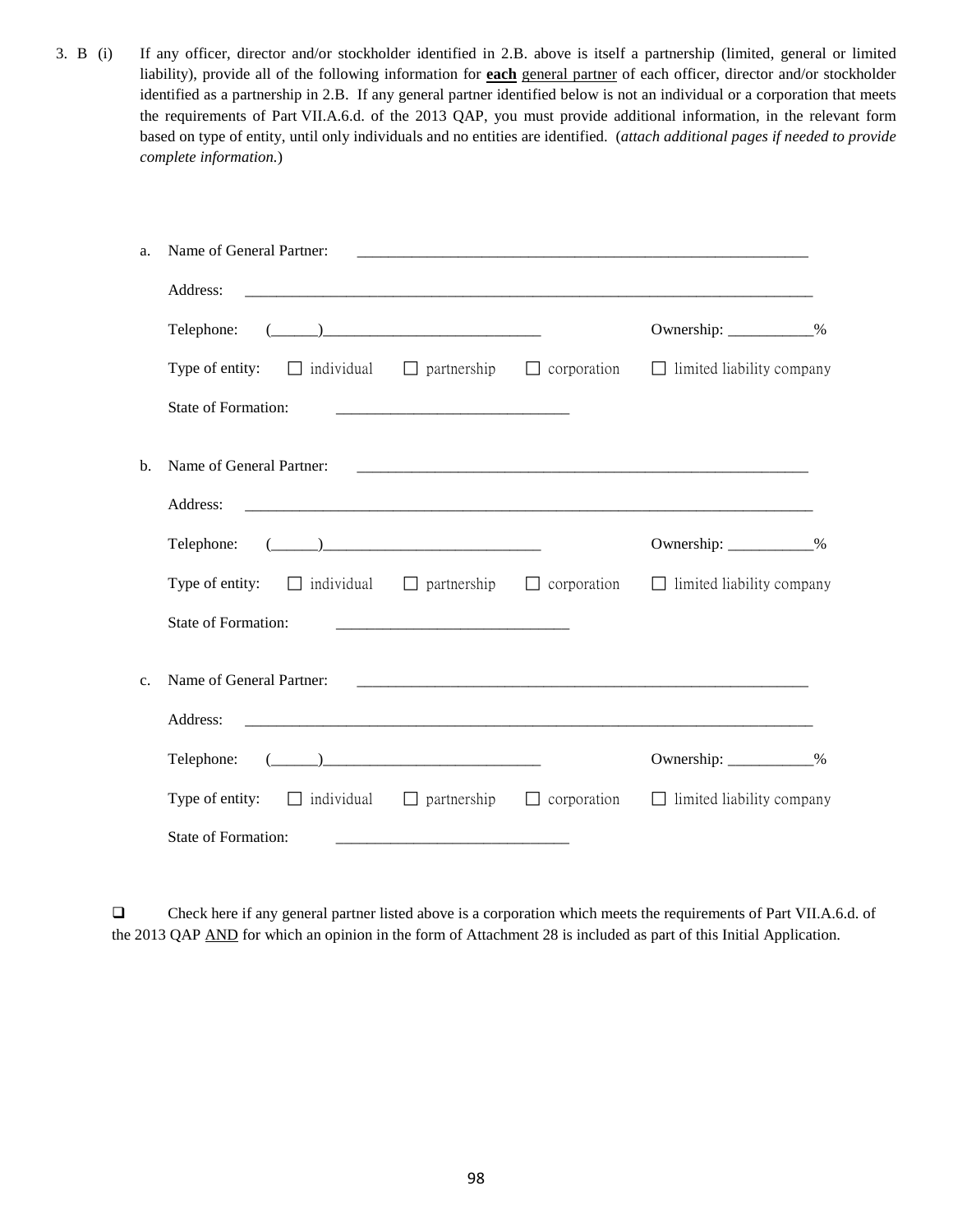3. B. (ii) If any officer, director and/or stockholder identified in 2.B. above is itself a corporation, provide all of the following information for **each of the following**: (i) all officers, (ii) all directors and (iii) all stockholders with a 10% interest or more in each officer, director and/or stockholder identified as a corporation in 2.B. If any officer, director or stockholder identified below is not an individual or a corporation that meets the requirements of Part VII.A.6.d. of the 2013 QAP, you must provide additional information, in the relevant form based on type of entity, until only individuals and no entities are identified. (*attach additional pages if needed to provide complete information.*)

| <b>OFFICERS</b> | <b>DIRECTORS</b> | <b>STOCKHOLDERS</b> |
|-----------------|------------------|---------------------|
| Name:           | Name:            | Name:               |
| Title:          | Address:         | Type of Entity:     |
| Address:        |                  | State of Formation: |
|                 | Telephone No.:   | Address:            |
| Telephone No.:  |                  |                     |
| Name:           | Name:            | Telephone No.:      |
|                 | Address:         |                     |
| Title:          |                  | Name:               |
| Address:        | Telephone No.:   | Type of Entity:     |
|                 |                  | State of Formation: |
| Telephone No.:  |                  | Address:            |
| Name:           | Name:            |                     |
| Title:          | Address:         | Telephone No.:      |
|                 |                  |                     |
| Address:        | Telephone No.:   | Name:               |
|                 |                  | Type of Entity:     |
| Telephone No.:  |                  | State of Formation: |
|                 |                  | Address:            |
|                 |                  |                     |
|                 |                  | Telephone No.:      |
|                 |                  |                     |

 Check here if no stockholders are listed above because no single stockholder owns a 10% or greater interest in the corporation for which this information is provided.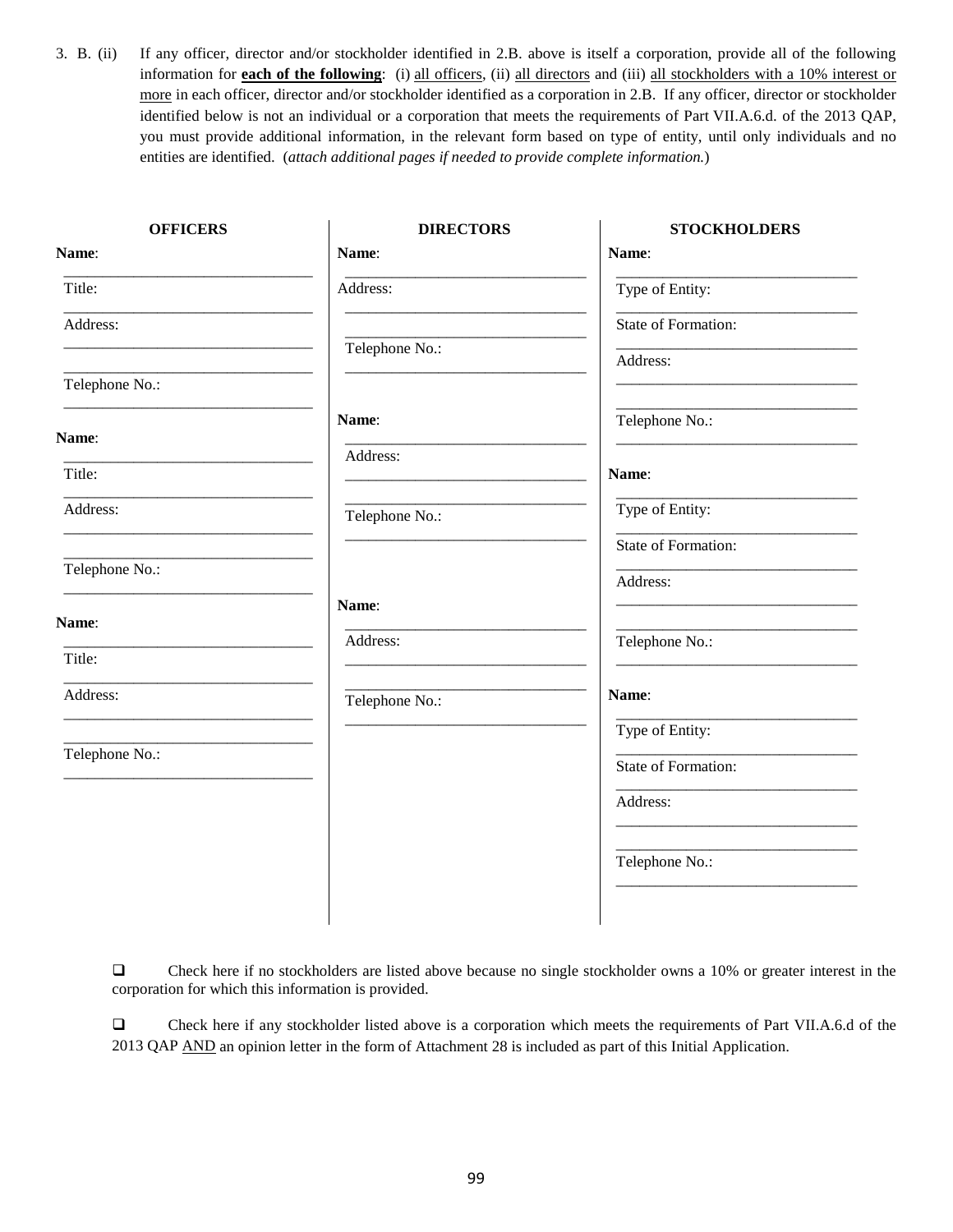3. B. (iii) If any officer, director and/or stockholder identified in 2.B. above is itself a limited liability company, provide all of the following information for **each of the following**: (i) all governors/directors, (ii) all members and (iii) managers/officers of each officer, director and/or stockholder identified as a limited liability company in 2.B. If any member or manager identified below is not an individual or a corporation that meets the requirements of Part VII.A.6.d. of the 2013 QAP, you must provide additional information, in the relevant form based on type of entity, until only individuals and no entities are identified. (*attach additional pages if needed to provide complete information.*)

| <b>MEMBERS</b>      | <b>MANAGERS/OFFICERS</b> |
|---------------------|--------------------------|
| Name:               | Name:                    |
| Type of Entity:     | Type of Entity:          |
| State of Formation: | State of Formation:      |
| Address:            | Address:                 |
| Telephone No.:      | Telephone No.:           |
| Name:               | Name:                    |
| Type of Entity:     | Type of Entity:          |
| State of Formation: | State of Formation:      |
| Address:            | Address:                 |
|                     | Telephone No.:           |
|                     |                          |
| Name:               | Name:                    |
| Type of Entity:     | Type of Entity:          |
| State of Formation: | State of Formation:      |
| Address:            | Address:                 |
| Telephone No.:      | Telephone No.:           |
|                     | Telephone No.:           |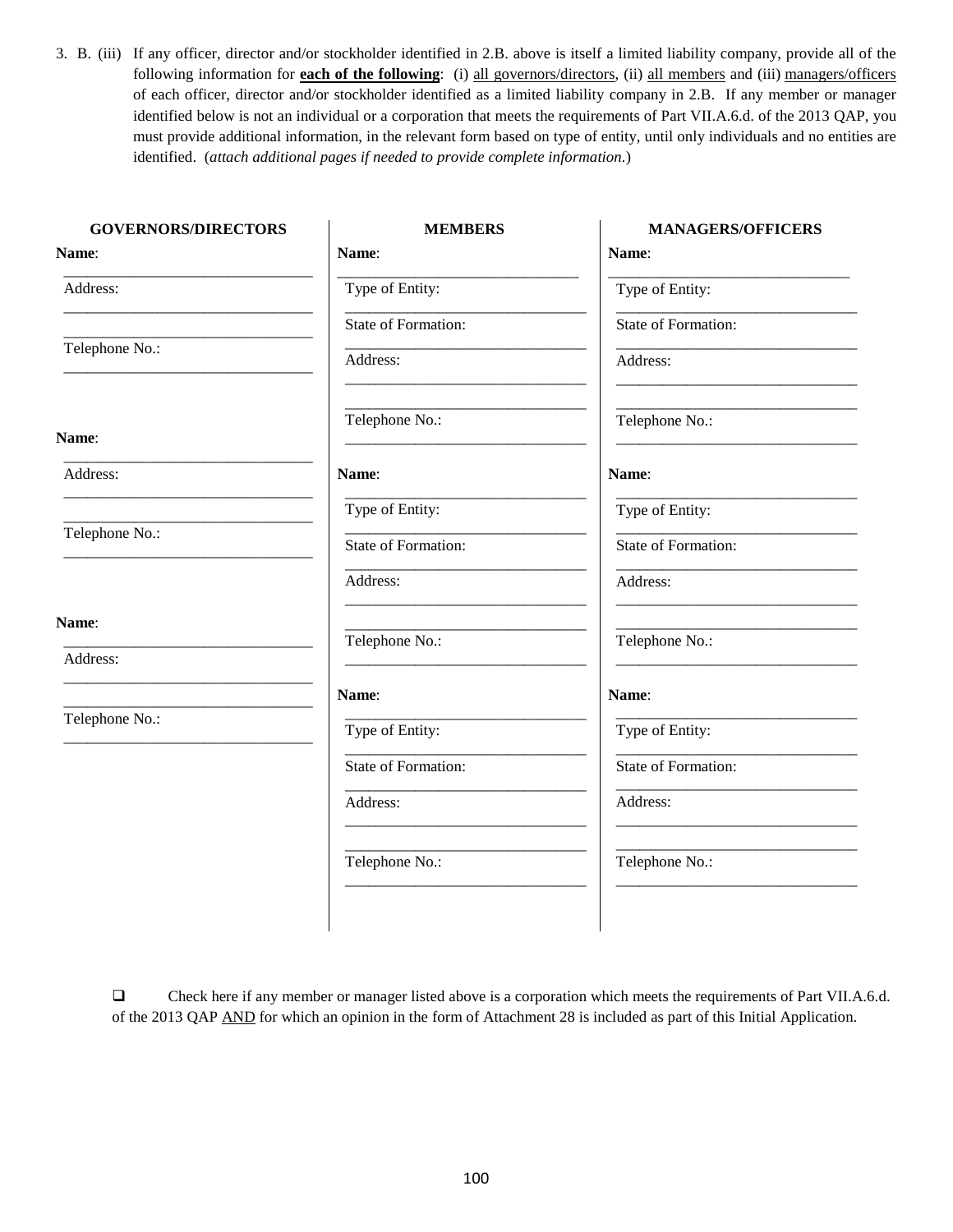3. C. (i) If any member and/or manager identified in 2.C. above is itself a partnership (limited, general or limited liability), provide all of the following information for **each** general partner of each member and/or manager identified as a partnership in 2.C. If any general partner identified below is not an individual or a corporation that meets the requirements of Part VII.A.6.d. of the 2013 QAP, you must provide additional information, in the relevant form based on type of entity, until only individuals and no entities are identified. (*attach additional pages if needed to provide complete information.*)

| a. | Name of General Partner:                                                                                 |                                                                                                                       |                                  |  |
|----|----------------------------------------------------------------------------------------------------------|-----------------------------------------------------------------------------------------------------------------------|----------------------------------|--|
|    | Address:                                                                                                 |                                                                                                                       |                                  |  |
|    | $\begin{tabular}{c} \textbf{Telephone:} \end{tabular} \begin{tabular}{c} \textbf{I} \end{tabular}$       |                                                                                                                       | Ownership: ____________%         |  |
|    | Type of entity: $\Box$ individual $\Box$ partnership $\Box$ corporation $\Box$ limited liability company |                                                                                                                       |                                  |  |
|    | State of Formation:                                                                                      |                                                                                                                       |                                  |  |
| b. |                                                                                                          |                                                                                                                       |                                  |  |
|    | Address:                                                                                                 |                                                                                                                       |                                  |  |
|    |                                                                                                          |                                                                                                                       | Ownership: ___________%          |  |
|    | Type of entity: $\Box$ individual $\Box$ partnership $\Box$ corporation $\Box$ limited liability company |                                                                                                                       |                                  |  |
|    | <b>State of Formation:</b>                                                                               |                                                                                                                       |                                  |  |
| c. | Name of General Partner:                                                                                 |                                                                                                                       |                                  |  |
|    | Address:                                                                                                 |                                                                                                                       |                                  |  |
|    | Telephone: $(\_\_)$                                                                                      |                                                                                                                       | Ownership: ___________%          |  |
|    | Type of entity: $\Box$ individual $\Box$ partnership $\Box$ corporation                                  |                                                                                                                       | $\Box$ limited liability company |  |
|    | State of Formation:                                                                                      | <u> 1989 - Johann Harry Harry Harry Harry Harry Harry Harry Harry Harry Harry Harry Harry Harry Harry Harry Harry</u> |                                  |  |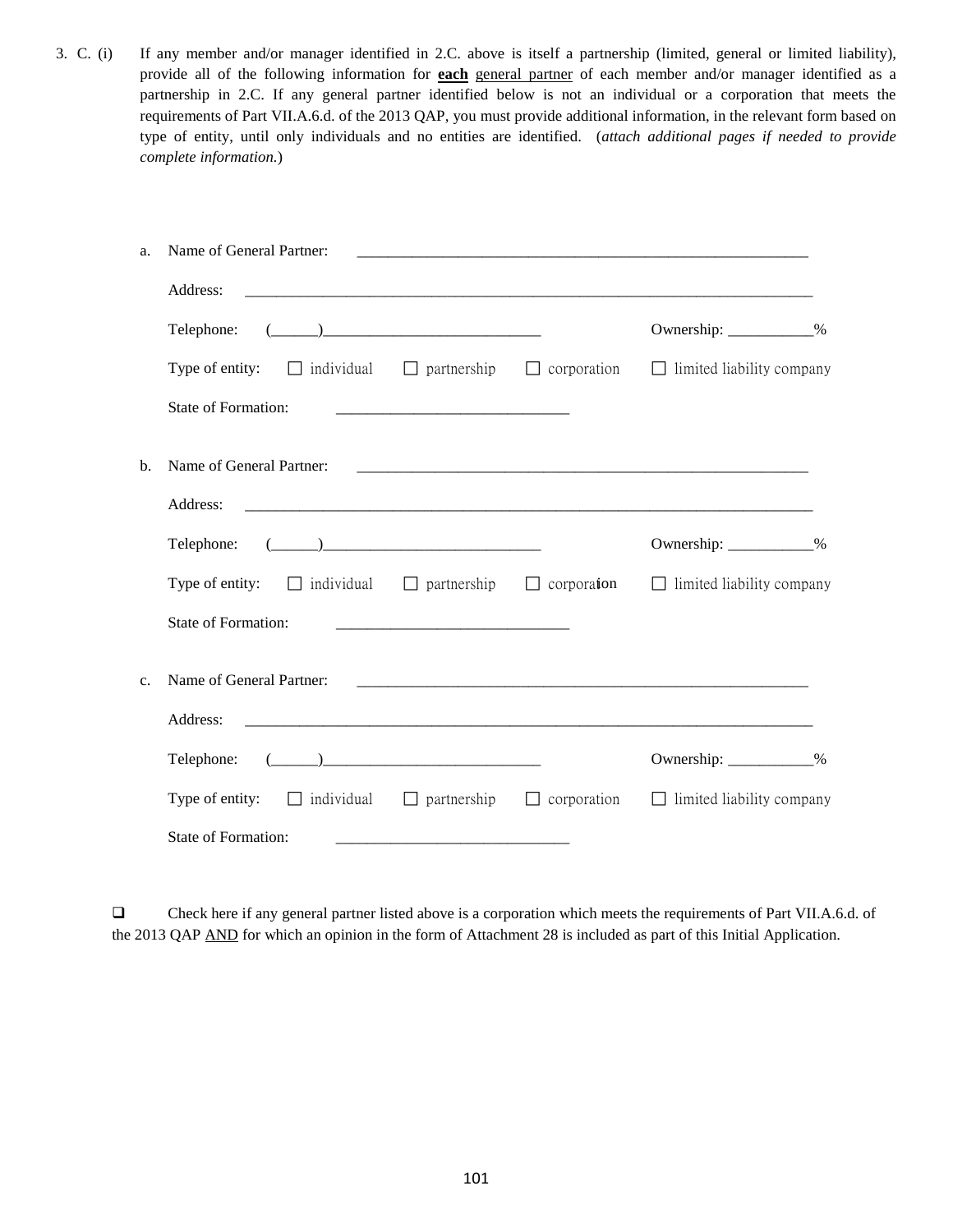3. C. (ii) If any member and/or manager identified in 2.C. above is itself a corporation, provide all of the following information for **each of the following**: (i) all officers, (ii) all directors and (iii) stockholders with a 10% interest or more in each member and/or manager identified as a corporation in 2.C. If any officer, director or stockholder identified below is not an individual or a corporation that meets the requirements of Part VII.A.6.d. of the 2013 QAP, you must provide additional information, in the relevant form based on type of entity, until only individuals and no entities are identified. (*attach additional pages if needed to provide complete information.*)

| <b>OFFICERS</b> | <b>DIRECTORS</b> | <b>STOCKHOLDERS</b> |
|-----------------|------------------|---------------------|
| Name:           | Name:            | Name:               |
| Title:          | Address:         | Type of Entity:     |
| Address:        |                  | State of Formation: |
|                 | Telephone No.:   | Address:            |
| Telephone No.:  |                  |                     |
| Name:           | Name:            | Telephone No.:      |
| Title:          | Address:         | Name:               |
| Address:        | Telephone No.:   | Type of Entity:     |
|                 |                  | State of Formation: |
| Telephone No.:  |                  | Address:            |
| Name:           | Name:            |                     |
| Title:          | Address:         | Telephone No.:      |
| Address:        | Telephone No.:   | Name:               |
|                 |                  | Type of Entity:     |
| Telephone No.:  |                  | State of Formation: |
|                 |                  | Address:            |
|                 |                  |                     |
|                 |                  | Telephone No.:      |
|                 |                  |                     |

 Check here if no stockholders are listed above because no single stockholder owns a 10% or greater interest in the corporation for which this information is provided.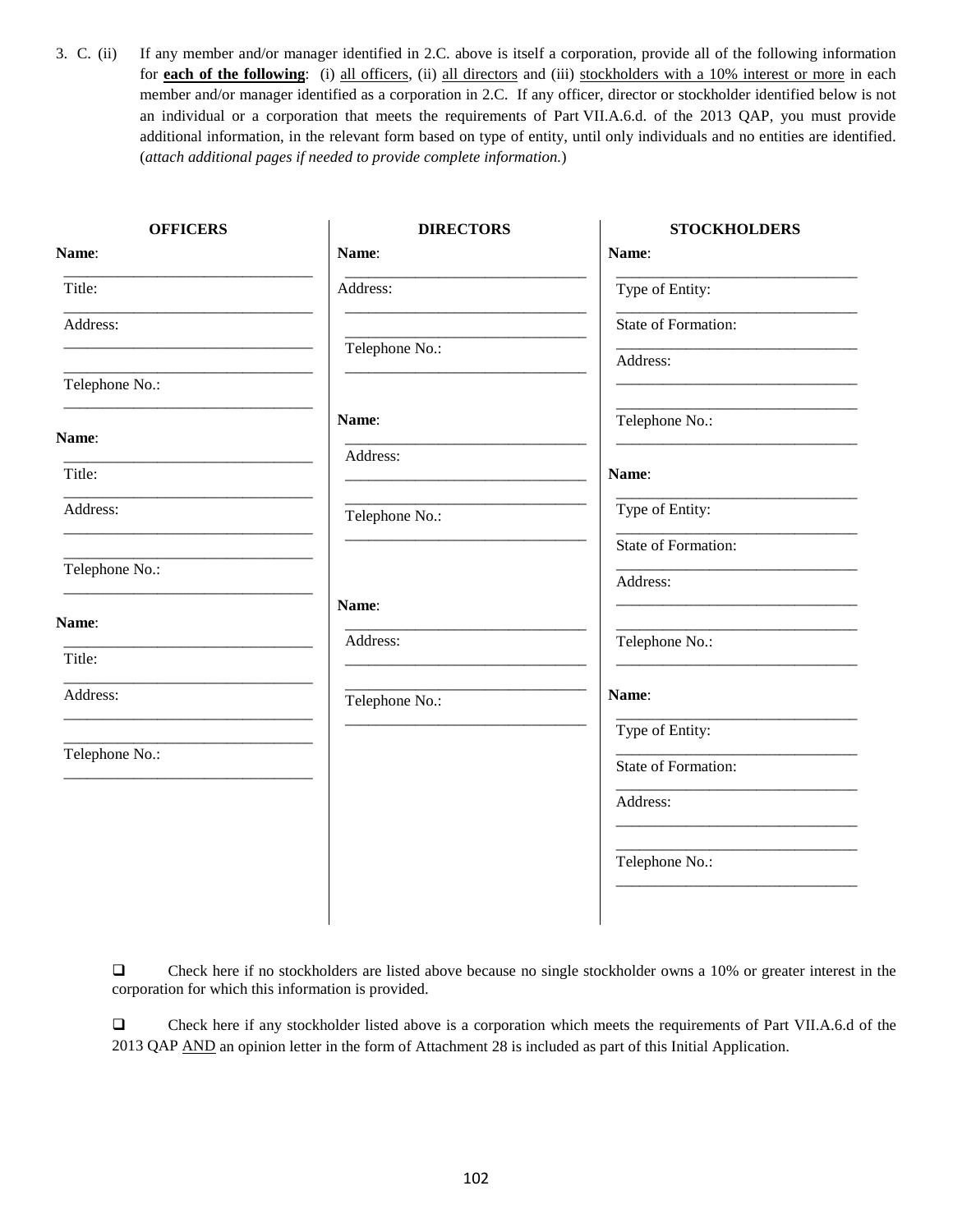3. C. (iii) If any member and/or manager identified in 2.C. above is itself a limited liability company, provide all of the following information for **each of the following**: (i) all governors/directors, (ii) all members and (iii) all managers/officers of each member and/or manager identified as a limited liability company in 2.C. If any member or manager identified below is not an individual or a corporation that meets the requirements of Part VII.A.6.d. of the 2013 QAP, you must provide additional information, in the relevant form based on type of entity, until only individuals and no entities are identified. (*attach additional pages if needed to provide complete information.*)

| <b>GOVERNORS/DIRECTORS</b> | <b>MEMBERS</b>      | <b>MANAGERS/OFFICERS</b>   |
|----------------------------|---------------------|----------------------------|
| Name:                      | Name:               | Name:                      |
| Address:                   | Type of Entity:     | Type of Entity:            |
|                            | State of Formation: | <b>State of Formation:</b> |
| Telephone No.:             | Address:            | Address:                   |
| Name:                      | Telephone No.:      | Telephone No.:             |
| Address:                   | Name:               | Name:                      |
|                            | Type of Entity:     | Type of Entity:            |
| Telephone No.:             | State of Formation: | State of Formation:        |
|                            | Address:            | Address:                   |
| Name:                      | Telephone No.:      | Telephone No.:             |
| Address:                   |                     |                            |
|                            | Name:               | Name:                      |
| Telephone No.:             | Type of Entity:     | Type of Entity:            |
|                            | State of Formation: | State of Formation:        |
|                            | Address:            | Address:                   |
|                            | Telephone No.:      | Telephone No.:             |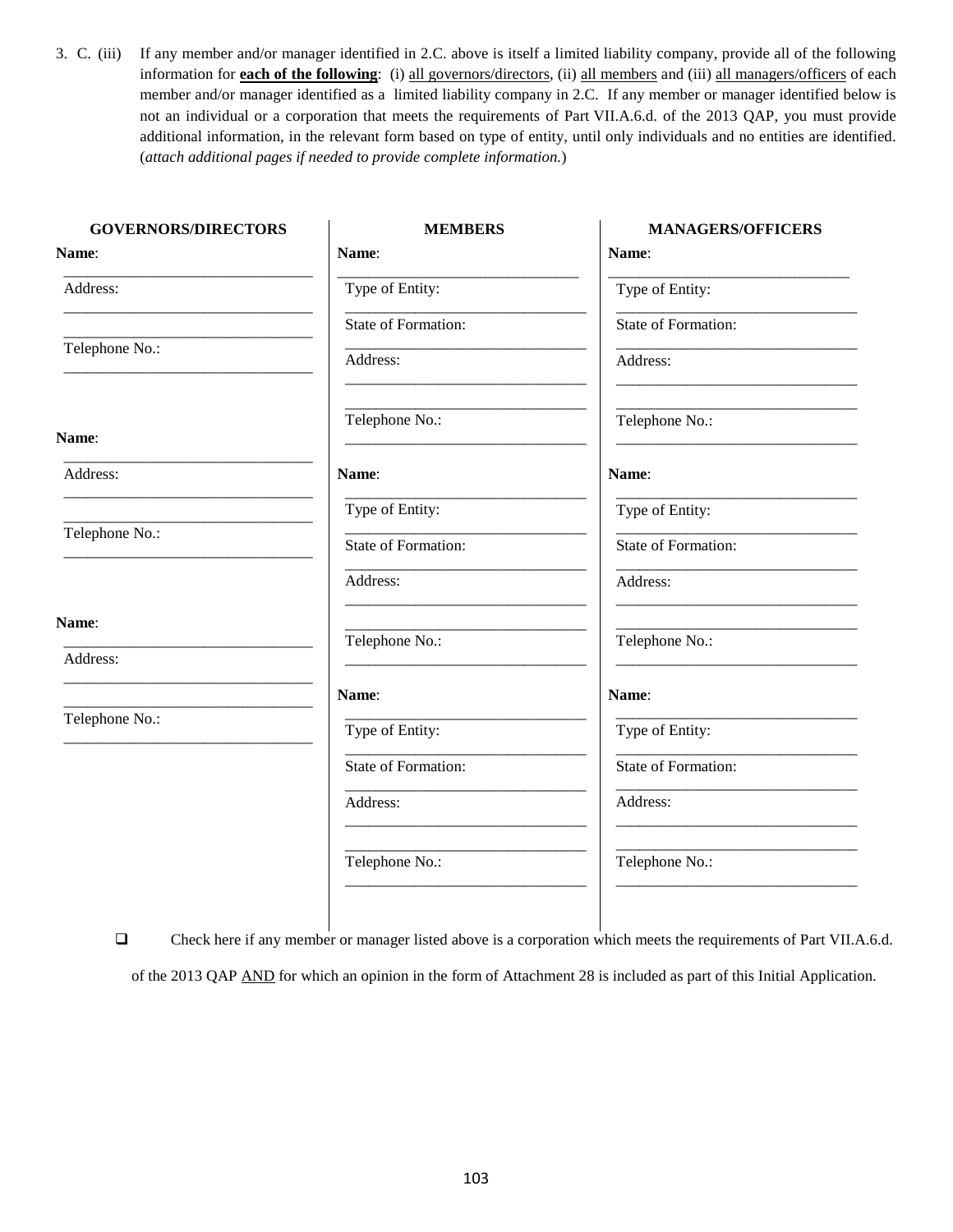### **2013 LIHTC ATTACHMENT 17C: TYPE OF DEVELOPER ENTITY— LIMITED LIABILITY COMPANY**

#### NAME OF DEVELOPER ENTITY:

1. Provide all of the following information for **each of the following**: (i) all governors/directors, (ii) all members and (iii) all managers/officers of the Developer Entity (*complete 2.A. if any member and/or manager identified below is a partnership; complete 2.B. if any member and/or manager identified below is a corporation that does not meet the requirements of Part VII.A.6.d. of the 2013 QAP; and/or complete 2.C. if any member and/or manager identified below is a limited liability company*). (*attach additional pages if needed to provide complete information.*)

| <b>GOVERNORS/DIRECTORS</b> | <b>MEMBERS</b>      | <b>MANAGERS/OFFICERS</b> |
|----------------------------|---------------------|--------------------------|
| Name:                      | Name:               | Name:                    |
| Address:                   | Type of Entity:     | Type of Entity:          |
|                            | State of Formation: | State of Formation:      |
| Telephone No.:             | Address:            | Address:                 |
| Name:                      | Telephone No.:      | Telephone No.:           |
| Address:                   | Name:               | Name:                    |
| Telephone No.:             | Type of Entity:     | Type of Entity:          |
|                            | State of Formation: | State of Formation:      |
|                            | Address:            | Address:                 |
| Name:<br>Address:          | Telephone No.:      | Telephone No.:           |
|                            | Name:               | Name:                    |
| Telephone No.:             | Type of Entity:     | Type of Entity:          |
|                            | State of Formation: | State of Formation:      |
|                            | Address:            | Address:                 |
|                            | Telephone No.:      | Telephone No.:           |
|                            |                     |                          |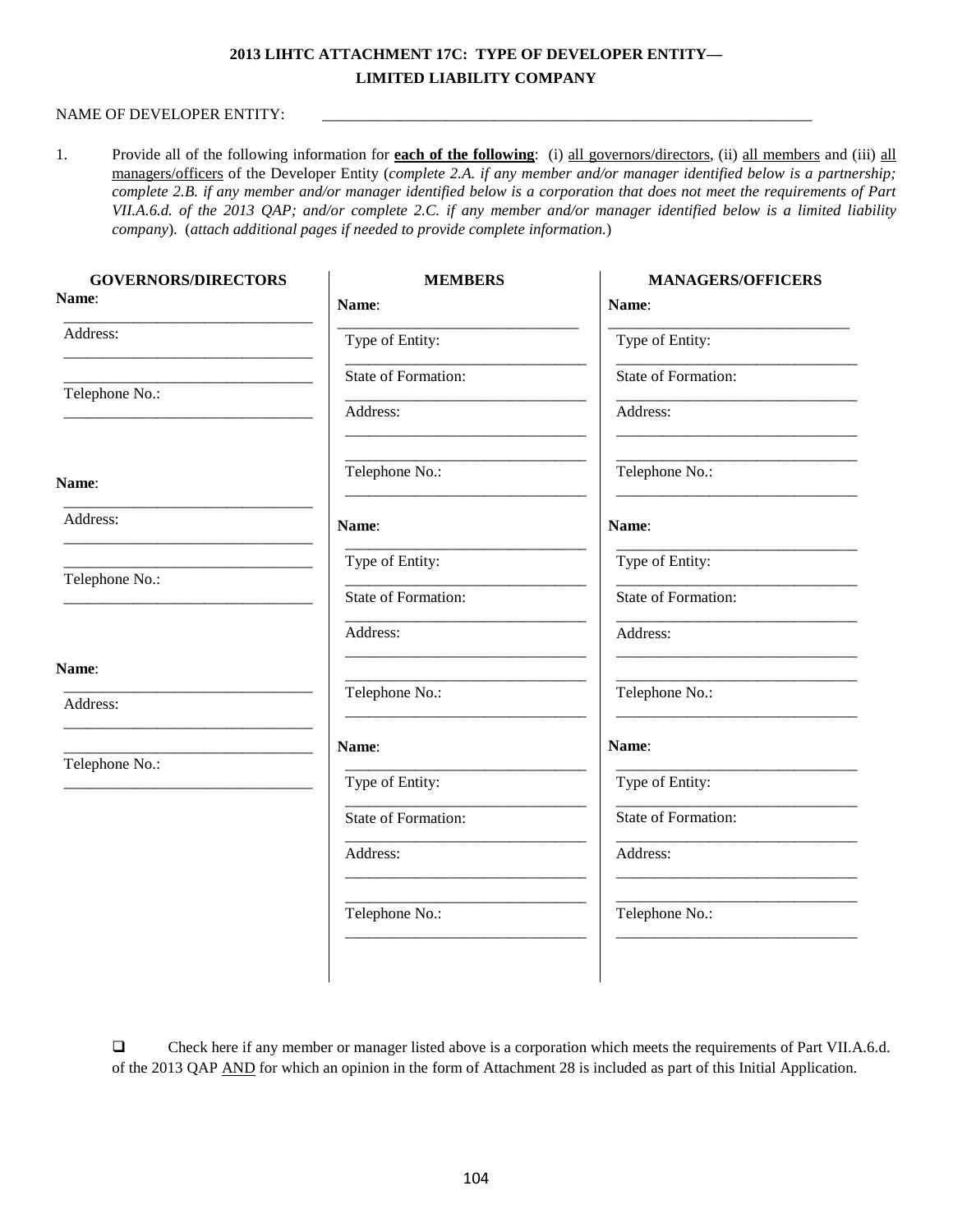2. A. If any member and/or manager identified in 1. above is itself a partnership (limited, general, or limited liability), provide all of the following information for **each** general partner of any member and/or manager identified as a partnership in 1. (*attach additional pages if needed to provide complete information.*)

| (i)   | Name of General Partner: |                                                                                                                                                |
|-------|--------------------------|------------------------------------------------------------------------------------------------------------------------------------------------|
|       | Address:                 |                                                                                                                                                |
|       | Telephone:               | $\begin{tabular}{ c c c c c } \hline \quad \quad & \quad \quad & \quad \quad & \quad \quad \\ \hline \end{tabular}$<br>Ownership: ___________% |
|       | Type of entity:          | $\Box$ partnership (complete 3.A.(i) below)<br>$\Box$ individual                                                                               |
|       |                          | corporation (complete 3A.(ii) below if the corporation does not meet the requirements<br>of Part VII.A.6.d. of the 2013 QAP)                   |
|       |                          | $\Box$ limited liability company (complete 3.A.(iii) below)                                                                                    |
|       | State of Formation:      |                                                                                                                                                |
| (ii)  | Name of General Partner: |                                                                                                                                                |
|       | Address:                 |                                                                                                                                                |
|       | Telephone:               | Ownership: ___________%                                                                                                                        |
|       | Type of entity:          | $\Box$ individual<br>$\Box$ partnership (complete 3.A.(i) below)                                                                               |
|       |                          | $\Box$ corporation (complete 3A.(ii) below if the corporation does not meet the requirements<br>of Part VII.A.6.d. of the 2013 QAP)            |
|       |                          | $\Box$ limited liability company (complete 3.A.(iii) below)                                                                                    |
|       | State of Formation:      |                                                                                                                                                |
| (iii) | Name of General Partner: |                                                                                                                                                |
|       | Address:                 |                                                                                                                                                |
|       | Telephone:               | Ownership: ___________%                                                                                                                        |
|       | Type of entity:          | $\Box$ individual<br>$\Box$ partnership ( <i>complete 3.A.(i) below</i> )                                                                      |
|       |                          | $\Box$ corporation (complete 3A.(ii) below if the corporation does not meet the requirements<br>of Part VII.A.6.d. of the 2013 QAP)            |
|       |                          | $\Box$ limited liability company (complete 3.A.(iii) below)                                                                                    |
|       | State of Formation:      |                                                                                                                                                |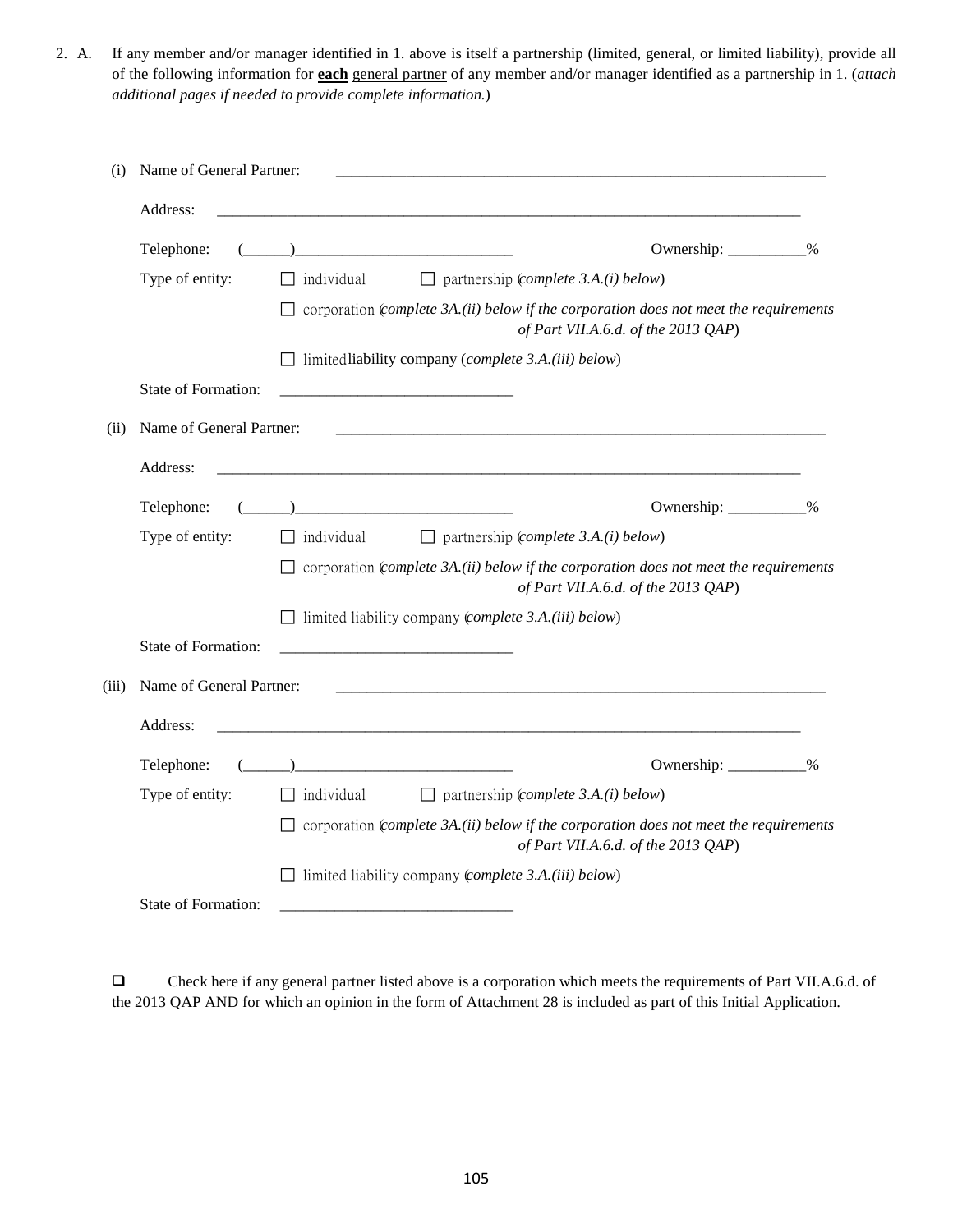2. B. If any member and/or manager identified in 1. above is itself a corporation, provide all of the following information for **each of the following**: (i) all officers, (ii) all directors and (iii) all stockholders with a 10% interest or more in each member and/or manager identified as a corporation in 1. (*complete 3.B.(i) if any officer, director and/or stockholder identified below is a partnership; complete 3.B.(ii) if any officer, director and/or stockholder identified below is a corporation that does not meet the requirements of Part VII.A.6.d. of the 2013 QAP; and/or complete 3.B.(iii) if any officer, director and/or stockholder identified below is a limited liability company*). (*attach additional pages if needed to provide complete information*.*)*

| <b>OFFICERS</b> | <b>DIRECTORS</b> | <b>STOCKHOLDERS</b> |
|-----------------|------------------|---------------------|
| Name:           | Name:            | Name:               |
| Title:          | Address:         | Type of Entity:     |
| Address:        |                  | State of Formation: |
|                 | Telephone No.:   | Address:            |
| Telephone No.:  |                  |                     |
| Name:           | Name:            | Telephone No.:      |
| Title:          | Address:         | Name:               |
| Address:        | Telephone No.:   | Type of Entity:     |
|                 |                  | State of Formation: |
| Telephone No.:  |                  | Address:            |
| Name:           | Name:            |                     |
| Title:          | Address:         | Telephone No.:      |
| Address:        | Telephone No.:   | Name:               |
|                 |                  | Type of Entity:     |
| Telephone No.:  |                  | State of Formation: |
|                 |                  | Address:            |
|                 |                  |                     |
|                 |                  | Telephone No.:      |
|                 |                  |                     |

 Check here if no stockholders are listed above because no single stockholder owns a 10% or greater interest in the corporation for which this information is provided.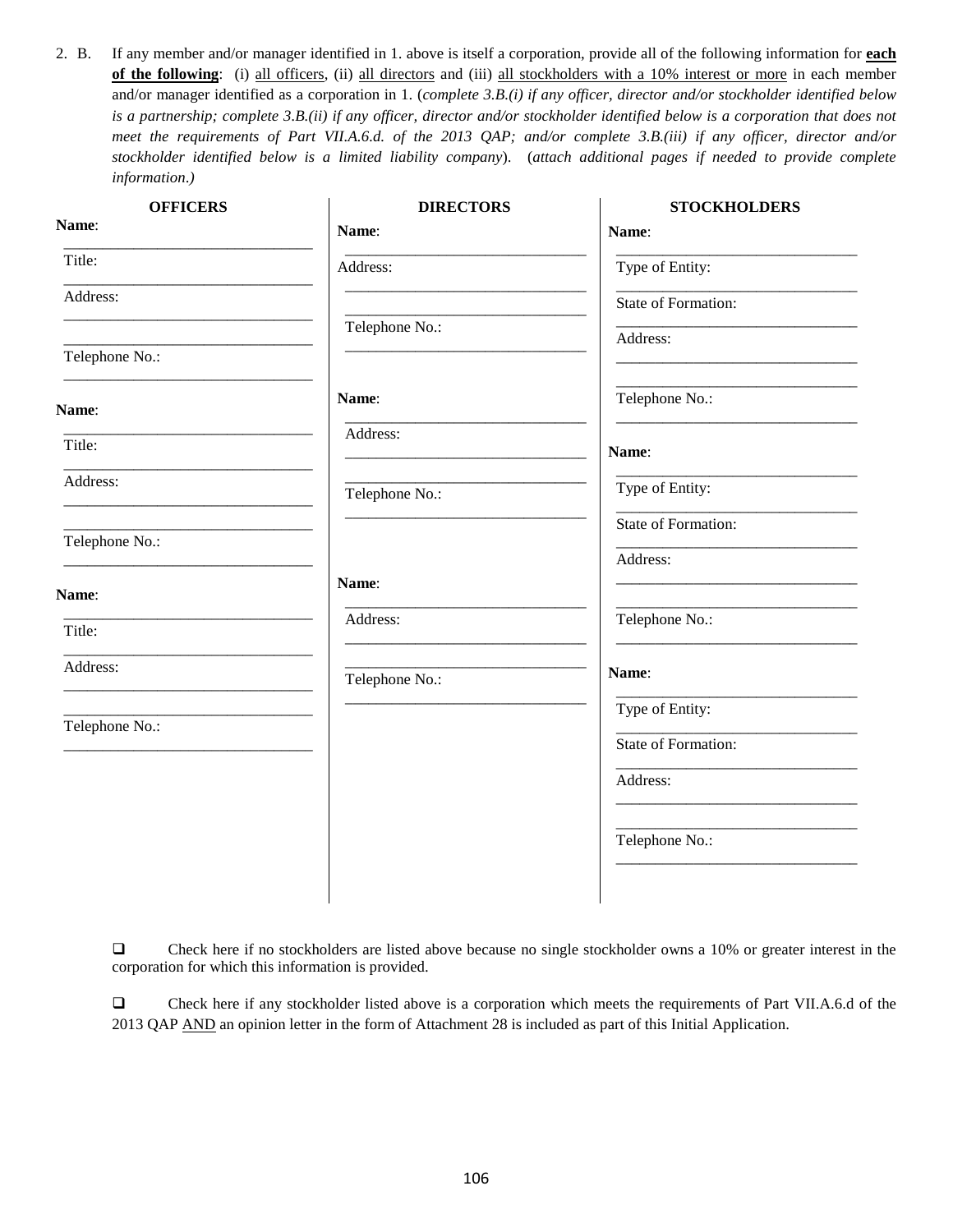2. C. If any member and/or manager identified in 1. above is itself a limited liability company, provide all of the following information for **each of the following**: (i) all governors/directors, (ii) all members and (iii) all managers/officers of each member and/or manager identified below as a limited liability company in 1. (*complete 3.C.(i) if any member and/or manager identified below is a partnership; complete 3.C.(ii) if any member and/or manager identified below is a corporation that does not meet the requirements of Part VII.A.6.d. of the 2013 QAP; and/or complete 3.C.(iii) if any member and/or manager identified below is a limited liability company*). (*attach additional pages if needed to provide complete information*.*)*

| <b>GOVERNORS/DIRECTORS</b> | <b>MEMBERS</b>      | <b>MANAGERS/OFFICERS</b> |
|----------------------------|---------------------|--------------------------|
| Name:                      | Name:               | Name:                    |
| Address:                   | Type of Entity:     | Type of Entity:          |
|                            | State of Formation: | State of Formation:      |
| Telephone No.:             | Address:            | Address:                 |
| Name:                      | Telephone No.:      | Telephone No.:           |
| Address:                   | Name:               | Name:                    |
|                            | Type of Entity:     | Type of Entity:          |
| Telephone No.:             | State of Formation: | State of Formation:      |
|                            | Address:            | Address:                 |
| Name:                      | Telephone No.:      | Telephone No.:           |
| Address:                   |                     |                          |
|                            | Name:               | Name:                    |
| Telephone No.:             | Type of Entity:     | Type of Entity:          |
|                            | State of Formation: | State of Formation:      |
|                            | Address:            | Address:                 |
|                            | Telephone No.:      | Telephone No.:           |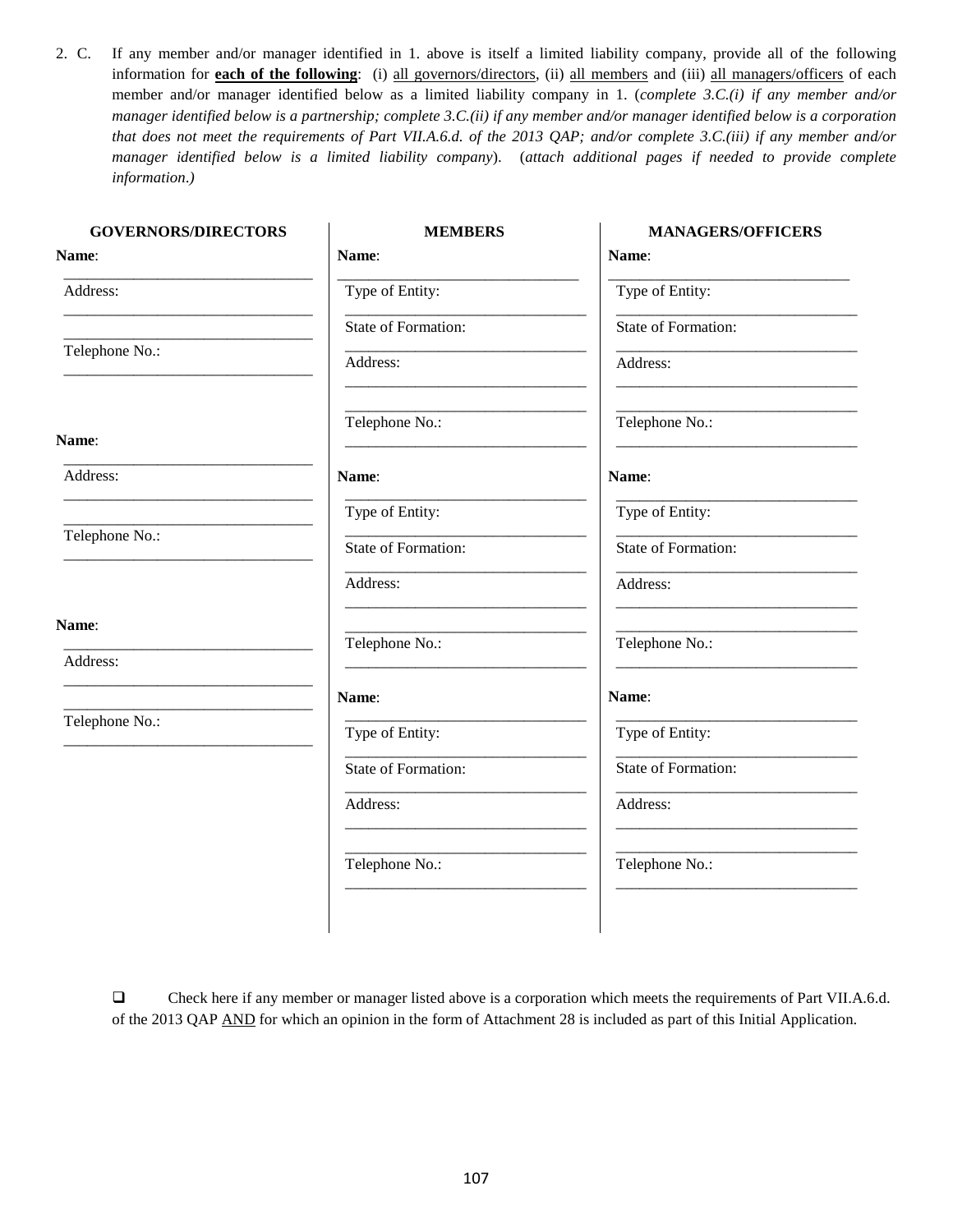3. A. (i) If any general partner identified in 2.A. above is itself a partnership (limited, general, or limited liability), provide all of the following information for **each** general partner of any general partner identified as a partnership in 2.A. If any general partner identified below is not an individual or a corporation that meets the requirements of Part VII.A.6.d. of the 2013 QAP, you must provide additional information, in the relevant form based on the type of entity, until only individuals and no entities are identified. (*attach additional pages if needed to provide complete information*.)

| Name of General Partner:<br>a. |                                                                                                                                                                                                                                                                                                                                                                                                                               |                                                                    |                                            |
|--------------------------------|-------------------------------------------------------------------------------------------------------------------------------------------------------------------------------------------------------------------------------------------------------------------------------------------------------------------------------------------------------------------------------------------------------------------------------|--------------------------------------------------------------------|--------------------------------------------|
|                                | Address:                                                                                                                                                                                                                                                                                                                                                                                                                      |                                                                    |                                            |
|                                | $\begin{picture}(20,10) \put(0,0){\vector(1,0){100}} \put(15,0){\vector(1,0){100}} \put(15,0){\vector(1,0){100}} \put(15,0){\vector(1,0){100}} \put(15,0){\vector(1,0){100}} \put(15,0){\vector(1,0){100}} \put(15,0){\vector(1,0){100}} \put(15,0){\vector(1,0){100}} \put(15,0){\vector(1,0){100}} \put(15,0){\vector(1,0){100}} \put(15,0){\vector(1,0){100}} \$<br>Telephone:                                             |                                                                    | Ownership: ____________%                   |
|                                | <b>Type of entity:</b> $\Box$ individual $\Box$ partnership $\Box$ corporation $\Box$ limited liability company                                                                                                                                                                                                                                                                                                               |                                                                    |                                            |
|                                | State of Formation:                                                                                                                                                                                                                                                                                                                                                                                                           |                                                                    |                                            |
| $\mathbf{b}$ .                 | Name of General Partner:                                                                                                                                                                                                                                                                                                                                                                                                      |                                                                    | <u> 2000 - Januar Alexander (h. 1888).</u> |
|                                | Address:                                                                                                                                                                                                                                                                                                                                                                                                                      |                                                                    |                                            |
|                                | $\begin{tabular}{c} \textbf{Telephone:} \end{tabular} \begin{tabular}{c} \textbf{1} & \textbf{2} & \textbf{3} & \textbf{4} & \textbf{5} & \textbf{6} & \textbf{6} & \textbf{7} & \textbf{8} & \textbf{9} & \textbf{10} & \textbf{10} & \textbf{10} & \textbf{10} & \textbf{10} & \textbf{10} & \textbf{10} & \textbf{10} & \textbf{10} & \textbf{10} & \textbf{10} & \textbf{10} & \textbf{10} & \textbf{10} & \textbf{10} &$ |                                                                    | Ownership: ___________%                    |
|                                | <b>Type of entity:</b> $\Box$ individual $\Box$ partnership $\Box$ corporation $\Box$ limited liability company                                                                                                                                                                                                                                                                                                               |                                                                    |                                            |
|                                | State of Formation:                                                                                                                                                                                                                                                                                                                                                                                                           |                                                                    |                                            |
| $\mathbf{c}$ .                 | Name of General Partner:                                                                                                                                                                                                                                                                                                                                                                                                      |                                                                    |                                            |
|                                | Address:                                                                                                                                                                                                                                                                                                                                                                                                                      |                                                                    |                                            |
|                                | $\begin{array}{c} \begin{array}{c} \begin{array}{c} \begin{array}{c} \end{array} \end{array} \end{array}$<br>Telephone:                                                                                                                                                                                                                                                                                                       |                                                                    | Ownership: ___________%                    |
|                                | Type of entity: $\Box$ individual $\Box$ partnership $\Box$ corporation $\Box$ limited liability company                                                                                                                                                                                                                                                                                                                      |                                                                    |                                            |
|                                | State of Formation:                                                                                                                                                                                                                                                                                                                                                                                                           | <u> 1980 - Jan James James Barbara, martin da kasar Indonesia.</u> |                                            |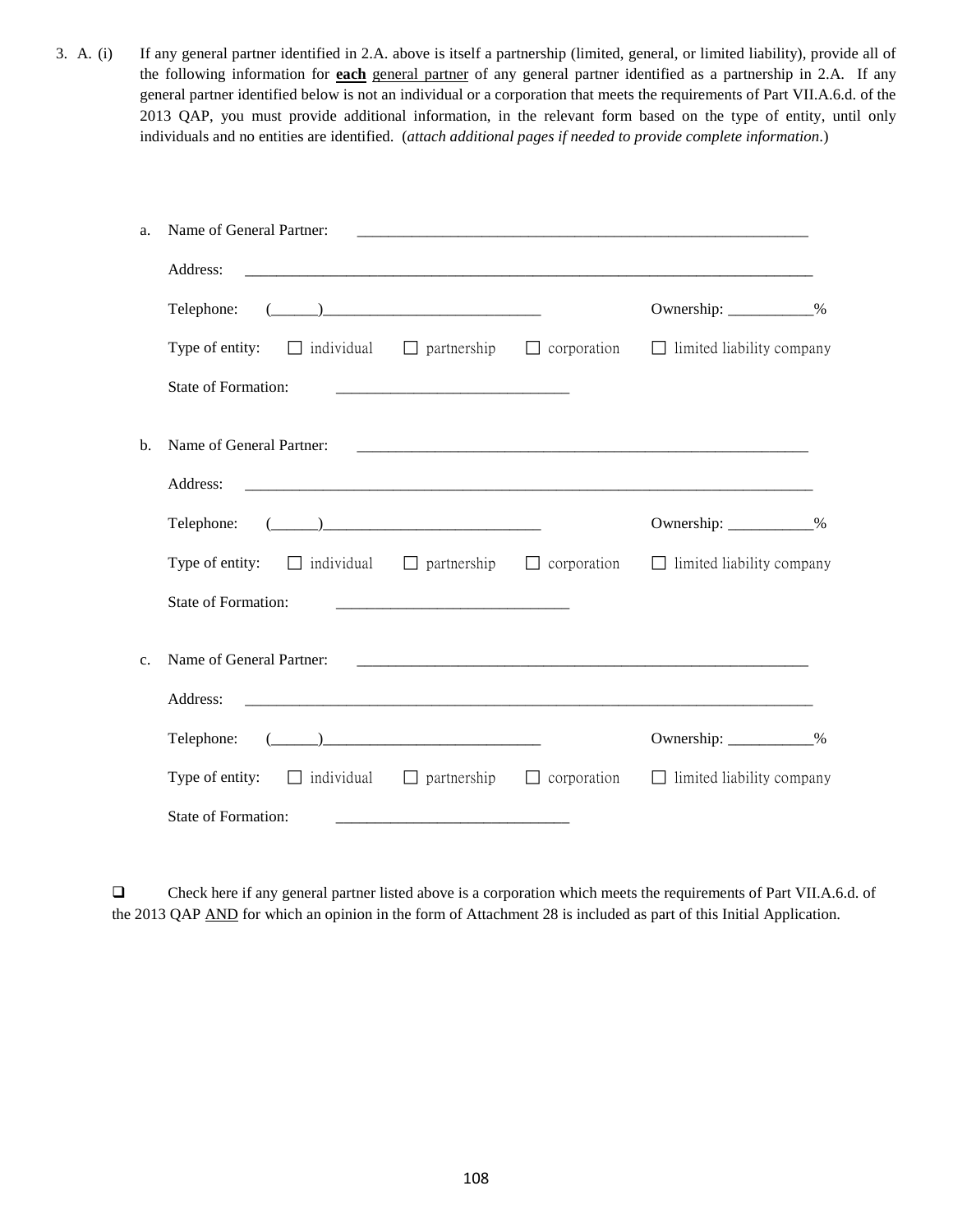3. A. (ii) If any general partner identified in 2.A. above is itself a corporation, provide all of the following information for **each of the following**: (i) all officers, (ii) all directors and (iii) all stockholders with a 10% interest or more in any general partner identified as a corporation in 2.A. If any officer, director of stockholder identified below is not an individual or a corporation that meets the requirements of Part VII.A.6.d. of the 2013 QAP, you must provide additional information, in the relevant form based on the type of entity, until only individuals and no entities are identified. (*attach additional pages if needed to provide complete information*.)

| <b>OFFICERS</b> | <b>DIRECTORS</b> | <b>STOCKHOLDERS</b> |
|-----------------|------------------|---------------------|
| Name:           | Name:            | Name:               |
| Title:          | Address:         | Type of Entity:     |
| Address:        |                  | State of Formation: |
|                 | Telephone No.:   | Address:            |
| Telephone No.:  |                  |                     |
| Name:           | Name:            | Telephone No.:      |
| Title:          | Address:         | Name:               |
| Address:        | Telephone No.:   | Type of Entity:     |
|                 |                  | State of Formation: |
| Telephone No.:  |                  | Address:            |
| Name:           | Name:            |                     |
| Title:          | Address:         | Telephone No.:      |
| Address:        | Telephone No.:   | Name:               |
|                 |                  | Type of Entity:     |
| Telephone No.:  |                  | State of Formation: |
|                 |                  | Address:            |
|                 |                  |                     |
|                 |                  | Telephone No.:      |
|                 |                  |                     |

 Check here if no stockholders are listed above because no single stockholder owns a 10% or greater interest in the corporation for which this information is provided.

 Check here if any stockholder listed above is a corporation which meets the requirements of Part VII.A.6.d of the 2013 QAP AND an opinion letter in the form of Attachment 28 is included as part of this Initial Application.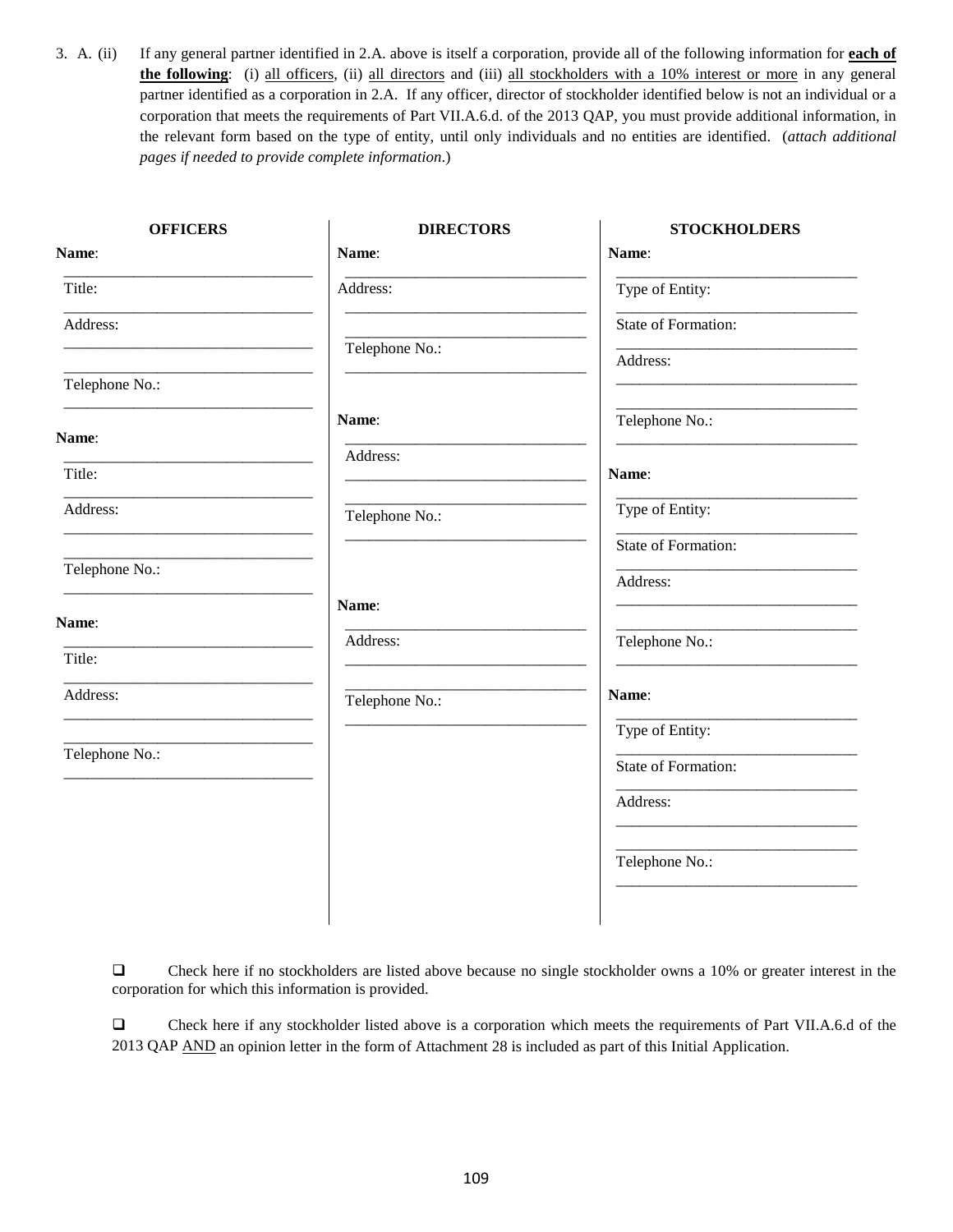3. A. (iii) If any general partner identified in 2.A. above is itself a limited liability company, provide all of the following information for **each of the following**: (i) all governors/directors, (ii) all members and (iii) all managers/officers of any general partner identified as a limited liability company in 2.A. If any member or manager identified below is not an individual or a corporation that meets the requirements of Part VII.A.6.d. of the 2013 QAP, you must provide additional information, in the relevant form based on the type of entity, until only individuals and no entities are identified. (*attach additional pages if needed to provide complete information*.)

| <b>MEMBERS</b>      | <b>MANAGERS/OFFICERS</b> |
|---------------------|--------------------------|
| Name:               | Name:                    |
| Type of Entity:     | Type of Entity:          |
| State of Formation: | State of Formation:      |
| Address:            | Address:                 |
| Telephone No.:      | Telephone No.:           |
| Name:               | Name:                    |
| Type of Entity:     | Type of Entity:          |
| State of Formation: | State of Formation:      |
| Address:            | Address:                 |
|                     | Telephone No.:           |
|                     |                          |
| Name:               | Name:                    |
| Type of Entity:     | Type of Entity:          |
| State of Formation: | State of Formation:      |
| Address:            | Address:                 |
| Telephone No.:      | Telephone No.:           |
|                     | Telephone No.:           |

 Check here if any member or manager listed above is a corporation which meets the requirements of Part VII.A.6.d. of the 2013 QAP AND for which an opinion in the form of Attachment 28 is included as part of this Initial Application.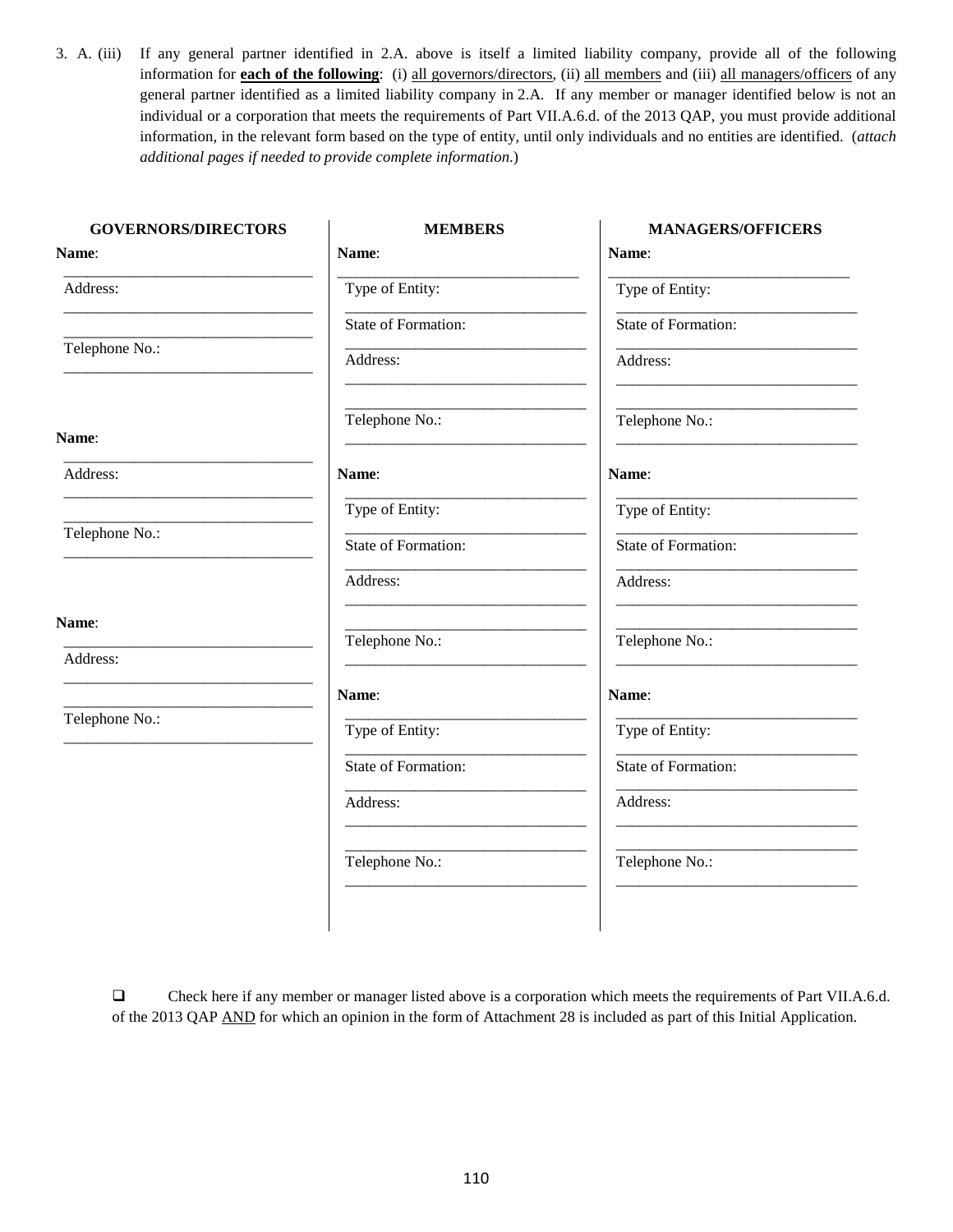3. B. (i) If any officer, director and/or stockholder identified in 2.B. above is itself a partnership (limited, general, or limited liability), provide all of the following information for **each** general partner of any officer, director and/or stockholder identified as a partnership in 2.B. If any general partner identified below is not an individual or a corporation that meets the requirements of Part VII.A.6.d. of the 2013 QAP, you must provide additional information, in the relevant form based on the type of entity, until only individuals and no entities are identified. (*attach additional pages if needed to provide complete information*.)

| a.       | Name of General Partner:                                                                                 |                                                                                                                       |                                                                                                                       |  |
|----------|----------------------------------------------------------------------------------------------------------|-----------------------------------------------------------------------------------------------------------------------|-----------------------------------------------------------------------------------------------------------------------|--|
| Address: |                                                                                                          |                                                                                                                       |                                                                                                                       |  |
|          | $\begin{tabular}{c} \textbf{Telephone:} \end{tabular} \begin{tabular}{c} \textbf{I} \end{tabular}$       |                                                                                                                       | Ownership: ____________%                                                                                              |  |
|          | Type of entity: $\Box$ individual $\Box$ partnership $\Box$ corporation $\Box$ limited liability company |                                                                                                                       |                                                                                                                       |  |
|          | State of Formation:                                                                                      |                                                                                                                       |                                                                                                                       |  |
| b.       | Name of General Partner:                                                                                 |                                                                                                                       |                                                                                                                       |  |
| Address: |                                                                                                          |                                                                                                                       |                                                                                                                       |  |
|          | Telephone: $(\_\_)$                                                                                      |                                                                                                                       | Ownership: ____________%                                                                                              |  |
|          | Type of entity: $\Box$ individual $\Box$ partnership $\Box$ corporation $\Box$ limited liability company |                                                                                                                       |                                                                                                                       |  |
|          | <b>State of Formation:</b>                                                                               |                                                                                                                       |                                                                                                                       |  |
| c.       | Name of General Partner:                                                                                 |                                                                                                                       | <u> 1980 - Johann John Stein, markin fan de Amerikaanske kommunister op de Amerikaanske kommunister op de Amerika</u> |  |
|          | Address:                                                                                                 |                                                                                                                       |                                                                                                                       |  |
|          | Telephone: $(\_\_)$                                                                                      |                                                                                                                       | Ownership: ____________%                                                                                              |  |
|          | Type of entity: $\Box$ individual $\Box$ partnership $\Box$ corporation                                  |                                                                                                                       | $\Box$ limited liability company                                                                                      |  |
|          | State of Formation:                                                                                      | <u> 1989 - Johann Harry Harry Harry Harry Harry Harry Harry Harry Harry Harry Harry Harry Harry Harry Harry Harry</u> |                                                                                                                       |  |

 Check here if any general partner listed above is a corporation which meets the requirements of Part VII.A.6.d. of the 2013 QAP AND for which an opinion in the form of Attachment 28 is included as part of this Initial Application.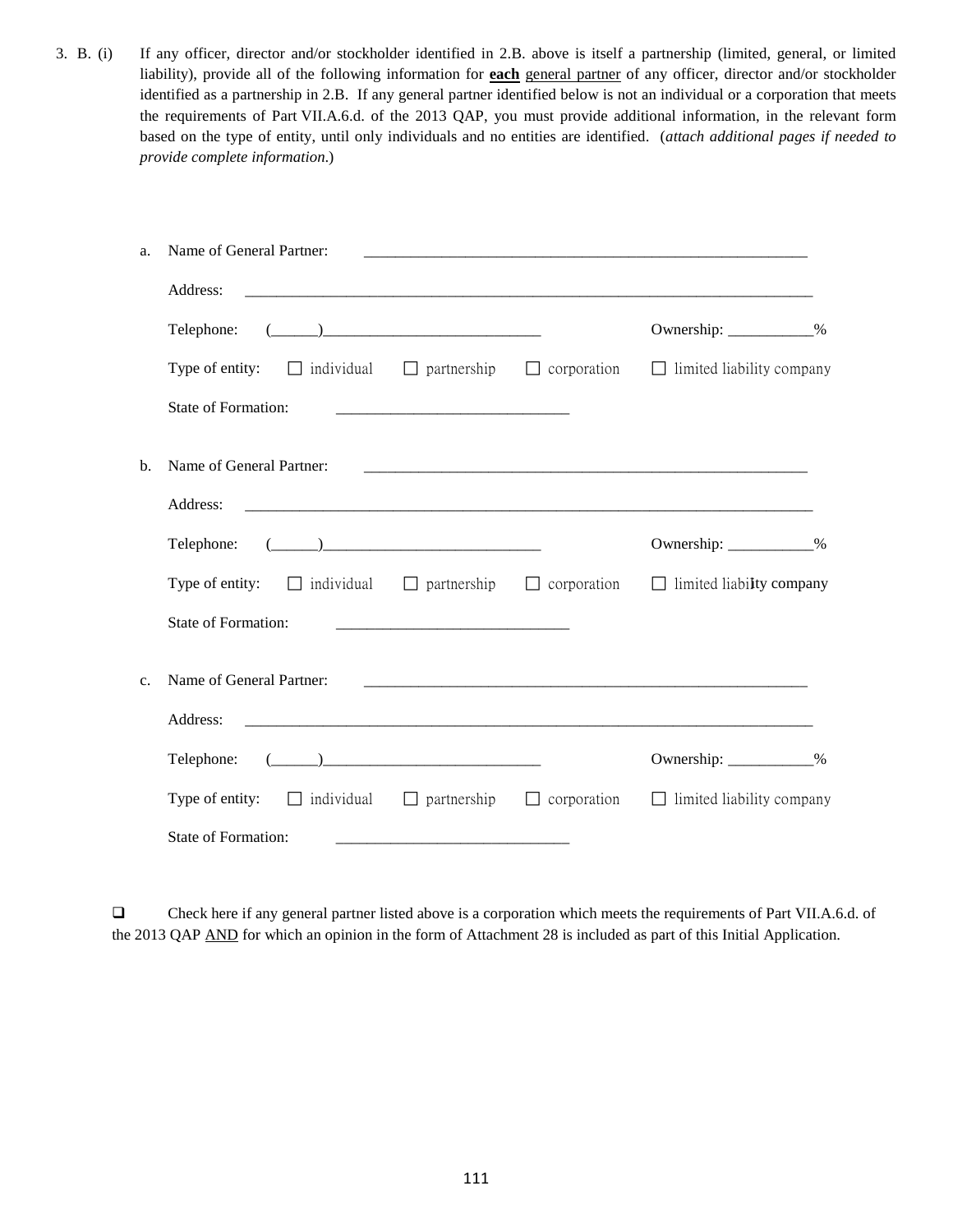3. B. (ii) If any officer, director and/or stockholder identified in 2.B. above is itself a corporation, provide all of the following information for **each of the following**: (i) all officers, (ii) all directors and (iii) all stockholders with a 10% interest or more in any officer, director and/or stockholder identified as a corporation in 2.B. If any officer, director or stockholder identified below is not an individual or a corporation that meets the requirements of Part VII.A.6.d. of the 2013 QAP, you must provide additional information, in the relevant form based on the type of entity, until only individuals and no entities are identified. (*attach additional pages if needed to provide complete information*.)

| <b>OFFICERS</b> | <b>DIRECTORS</b> | <b>STOCKHOLDERS</b> |
|-----------------|------------------|---------------------|
| Name:           | Name:            | Name:               |
| Title:          | Address:         | Type of Entity:     |
| Address:        |                  | State of Formation: |
|                 | Telephone No.:   | Address:            |
| Telephone No.:  |                  |                     |
| Name:           | Name:            | Telephone No.:      |
| Title:          | Address:         | Name:               |
|                 |                  |                     |
| Address:        | Telephone No.:   | Type of Entity:     |
|                 |                  | State of Formation: |
| Telephone No.:  |                  | Address:            |
| Name:           | Name:            |                     |
| Title:          | Address:         | Telephone No.:      |
|                 |                  |                     |
| Address:        | Telephone No.:   | Name:               |
|                 |                  | Type of Entity:     |
| Telephone No.:  |                  | State of Formation: |
|                 |                  | Address:            |
|                 |                  |                     |
|                 |                  | Telephone No.:      |
|                 |                  |                     |
|                 |                  |                     |

 Check here if no stockholders are listed above because no single stockholder owns a 10% or greater interest in the corporation for which this information is provided.

 Check here if any stockholder listed above is a corporation which meets the requirements of Part VII.A.6.d of the 2013 QAP AND an opinion letter in the form of Attachment 28 is included as part of this Initial Application.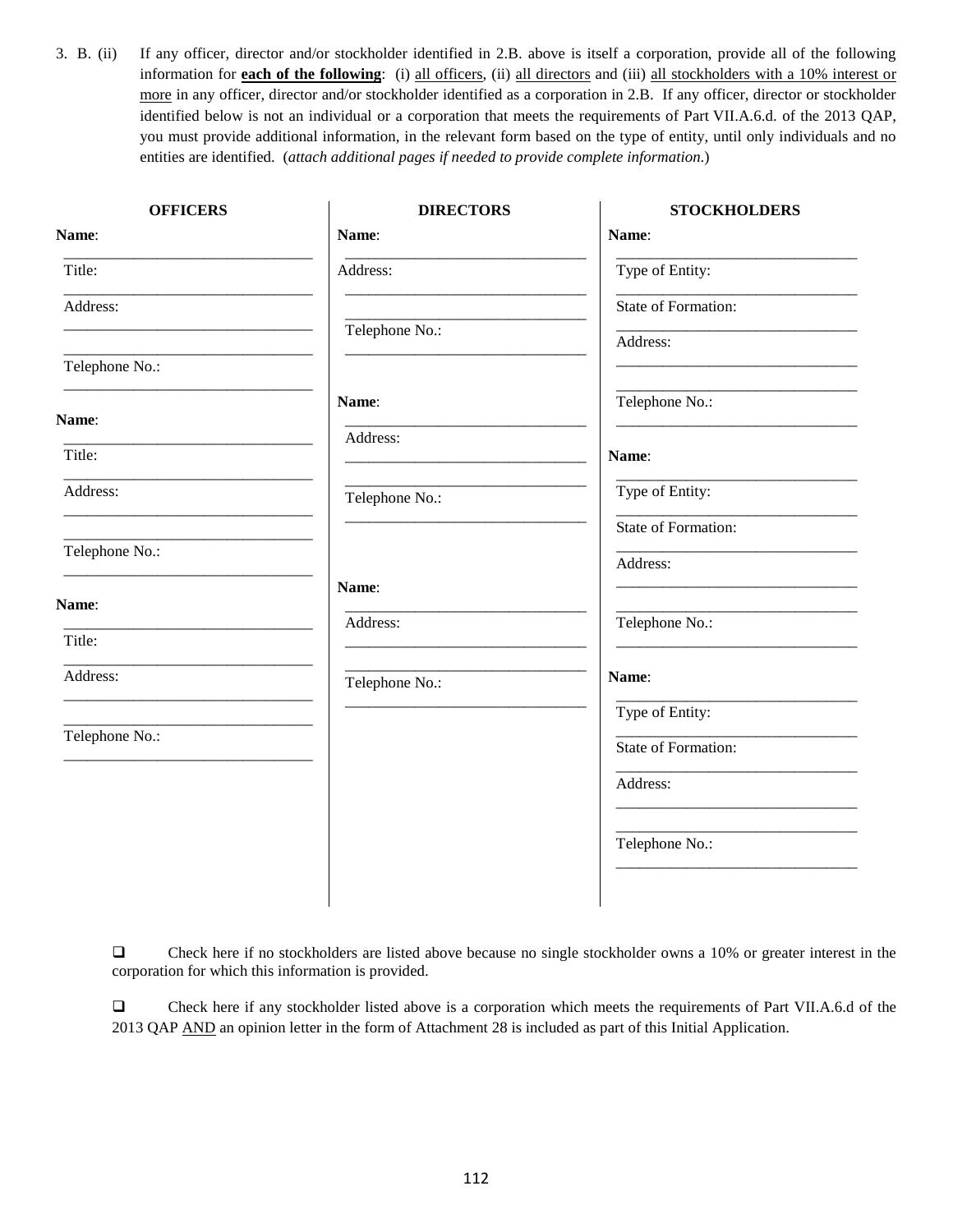3. B. (iii) If any officer, director and/or stockholder identified in 2.B. above is itself a limited liability company, provide all of the following information for **each of the following**: (i) all governors/directors, (ii) all members and (iii) all managers/officers of any officer, director and/or stockholder identified as a limited liability company identified in 2.B. If any member or manager identified below is not an individual or a corporation that meets the requirements of Part VII.A.6.d. of the 2013 QAP, you must provide additional information, in the relevant form based on the type of entity, until only individuals and no entities are identified. (*attach additional pages if needed to provide complete information*.)

| Name:<br>Type of Entity: | Name:               |
|--------------------------|---------------------|
|                          |                     |
|                          | Type of Entity:     |
| State of Formation:      | State of Formation: |
| Address:                 | Address:            |
| Telephone No.:           | Telephone No.:      |
| Name:                    | Name:               |
| Type of Entity:          | Type of Entity:     |
| State of Formation:      | State of Formation: |
| Address:                 | Address:            |
|                          | Telephone No.:      |
|                          |                     |
| Name:                    | Name:               |
| Type of Entity:          | Type of Entity:     |
| State of Formation:      | State of Formation: |
| Address:                 | Address:            |
| Telephone No.:           | Telephone No.:      |
|                          | Telephone No.:      |

 Check here if any member or manager listed above is a corporation which meets the requirements of Part VII.A.6.d. of the 2013 QAP AND for which an opinion in the form of Attachment 28 is included as part of this Initial Application.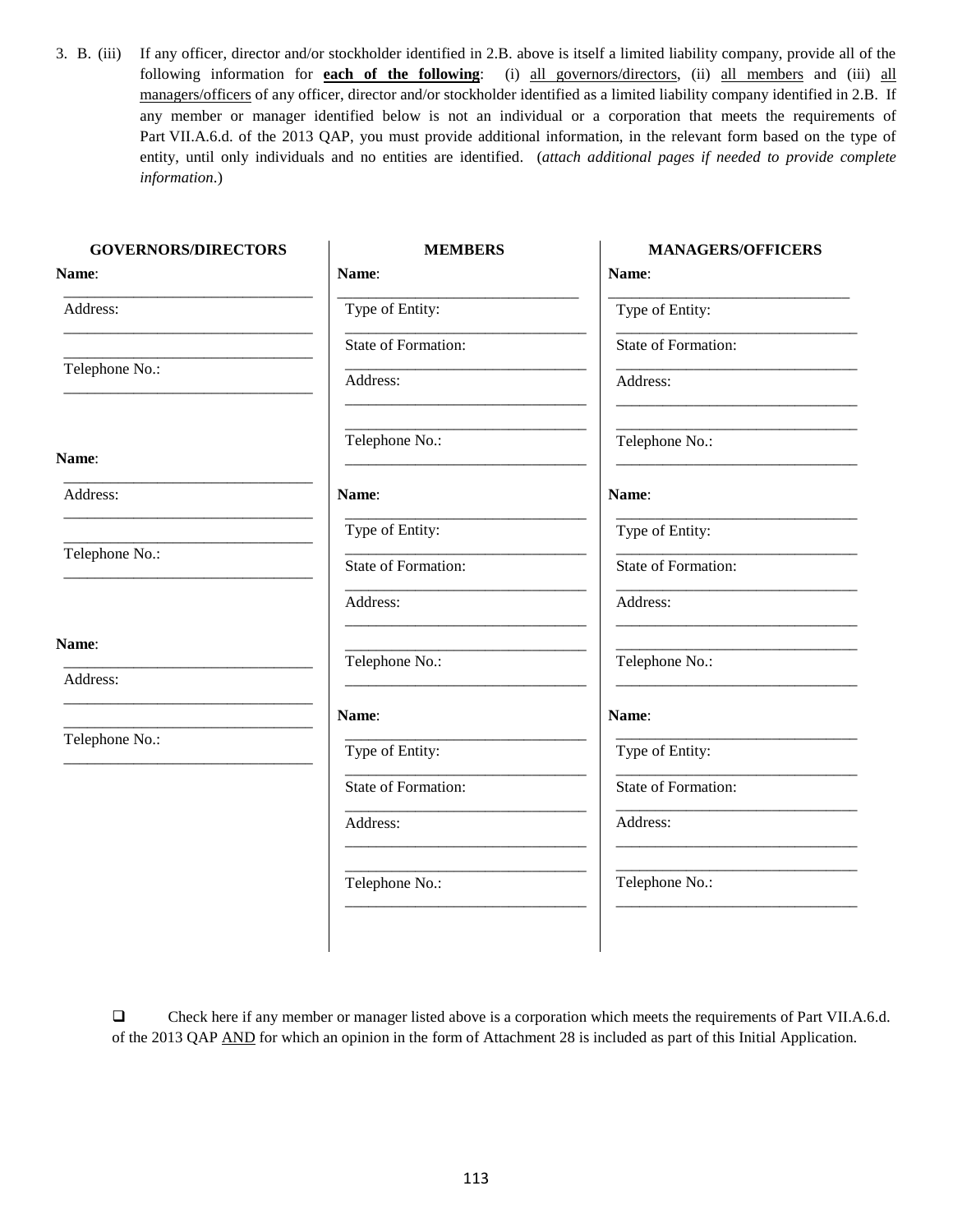3. C. (i) If any member and/or manager identified in 2.C. above is itself a partnership (limited, general, or limited liability), provide all of the following information for **each** general partner of any member and/or manager identified as a partnership in 2.C. If any general partner identified below is not an individual or a corporation that meets the requirements of Part VII.A.6.d. of the 2013 QAP, you must provide additional information, in the relevant form based on the type of entity, until only individuals and no entities are identified. (*attach additional pages if needed to provide complete information*.)

| a. | Name of General Partner:                                                                                 |                                                                                                                       |                                                                                                                     |  |
|----|----------------------------------------------------------------------------------------------------------|-----------------------------------------------------------------------------------------------------------------------|---------------------------------------------------------------------------------------------------------------------|--|
|    | Address:                                                                                                 |                                                                                                                       |                                                                                                                     |  |
|    | $\begin{tabular}{c} \textbf{Telephone:} \end{tabular} \begin{tabular}{c} \textbf{I} \end{tabular}$       |                                                                                                                       | Ownership: ____________%                                                                                            |  |
|    | Type of entity: $\Box$ individual $\Box$ partnership $\Box$ corporation $\Box$ limited liability company |                                                                                                                       |                                                                                                                     |  |
|    | State of Formation:                                                                                      |                                                                                                                       |                                                                                                                     |  |
| b. | Name of General Partner:                                                                                 |                                                                                                                       | <u> 2000 - Jan James James Jan James James James James James James James James James James James James James Ja</u> |  |
|    | Address:                                                                                                 |                                                                                                                       |                                                                                                                     |  |
|    |                                                                                                          |                                                                                                                       | Ownership: ___________%                                                                                             |  |
|    | Type of entity: $\Box$ individual $\Box$ partnership $\Box$ corporation $\Box$ limited liability company |                                                                                                                       |                                                                                                                     |  |
|    | <b>State of Formation:</b>                                                                               |                                                                                                                       |                                                                                                                     |  |
| c. | Name of General Partner:                                                                                 |                                                                                                                       |                                                                                                                     |  |
|    | Address:                                                                                                 |                                                                                                                       |                                                                                                                     |  |
|    |                                                                                                          |                                                                                                                       | Ownership: ___________%                                                                                             |  |
|    | Type of entity: $\Box$ individual $\Box$ partnership $\Box$ corporation                                  |                                                                                                                       | $\Box$ limited liability company                                                                                    |  |
|    | State of Formation:                                                                                      | <u> 1989 - Johann Harry Harry Harry Harry Harry Harry Harry Harry Harry Harry Harry Harry Harry Harry Harry Harry</u> |                                                                                                                     |  |

 Check here if any general partner listed above is a corporation which meets the requirements of Part VII.A.6.d. of the 2013 QAP AND for which an opinion in the form of Attachment 28 is included as part of this Initial Application.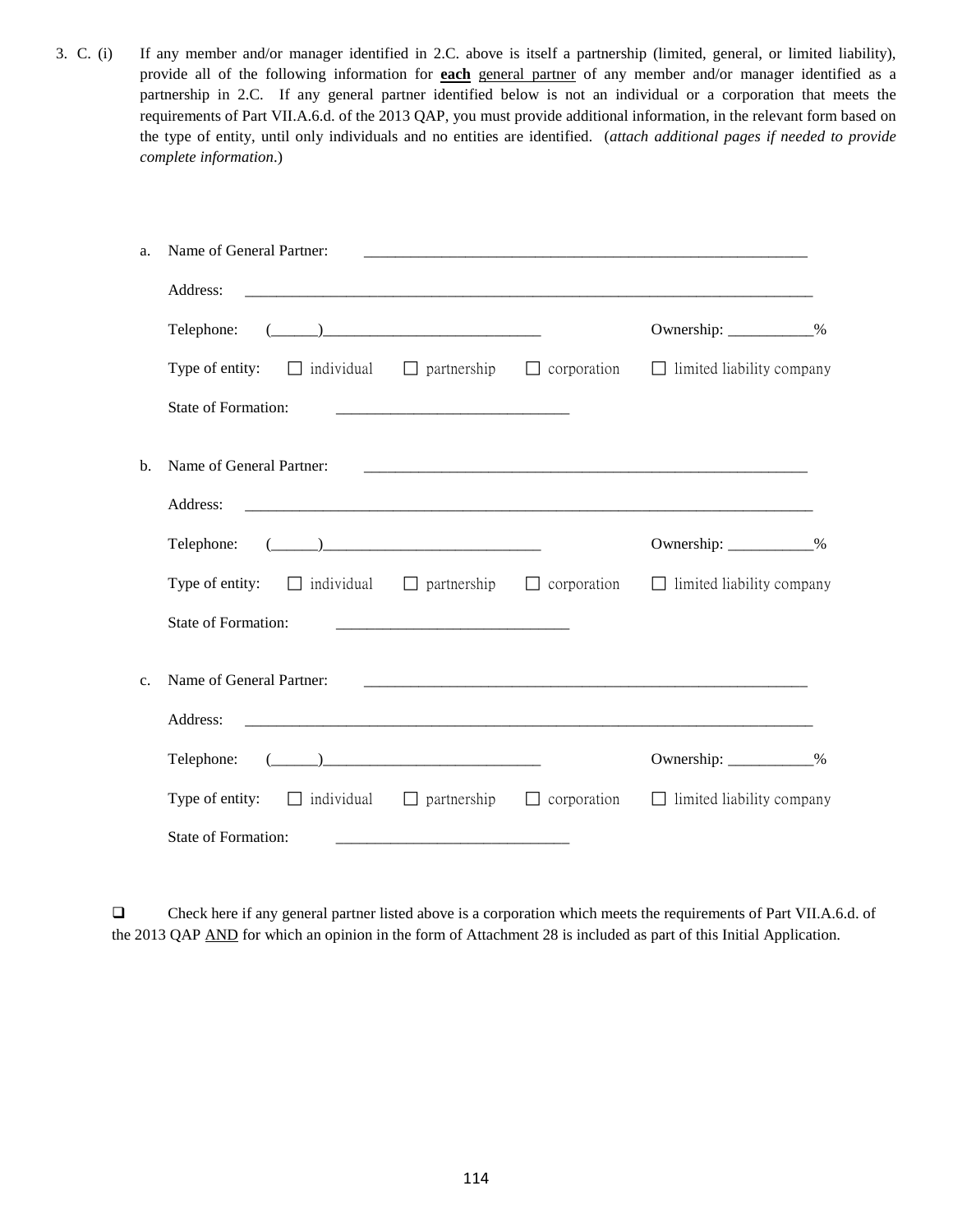3. C. (ii) If any member and/or manager identified in 2.C. above is itself a corporation, provide all of the following information for **each of the following**: (i) all officers, (ii) all directors and (iii) all stockholders with a 10% interest or more in any member and/or manager identified as a corporation in 2.C. If any officer, director or stockholder identified below is not an individual or a corporation that meets the requirements of Part VII.A.6.d. of the 2013 QAP, you must provide additional information, in the relevant form based on the type of entity, until only individuals and no entities are identified. (*attach additional pages if needed to provide complete information*.)

| <b>OFFICERS</b> | <b>DIRECTORS</b> | <b>STOCKHOLDERS</b> |
|-----------------|------------------|---------------------|
| Name:           | Name:            | Name:               |
| Title:          | Address:         | Type of Entity:     |
| Address:        |                  | State of Formation: |
|                 | Telephone No.:   | Address:            |
| Telephone No.:  |                  |                     |
| Name:           | Name:            | Telephone No.:      |
| Title:          | Address:         |                     |
|                 |                  | Name:               |
| Address:        | Telephone No.:   | Type of Entity:     |
|                 |                  | State of Formation: |
| Telephone No.:  |                  | Address:            |
| Name:           | Name:            |                     |
| Title:          | Address:         | Telephone No.:      |
| Address:        | Telephone No.:   | Name:               |
|                 |                  | Type of Entity:     |
| Telephone No.:  |                  | State of Formation: |
|                 |                  | Address:            |
|                 |                  |                     |
|                 |                  | Telephone No.:      |
|                 |                  |                     |

 Check here if no stockholders are listed above because no single stockholder owns a 10% or greater interest in the corporation for which this information is provided.

 Check here if any stockholder listed above is a corporation which meets the requirements of Part VII.A.6.d of the 2013 QAP AND an opinion letter in the form of Attachment 28 is included as part of this Initial Application.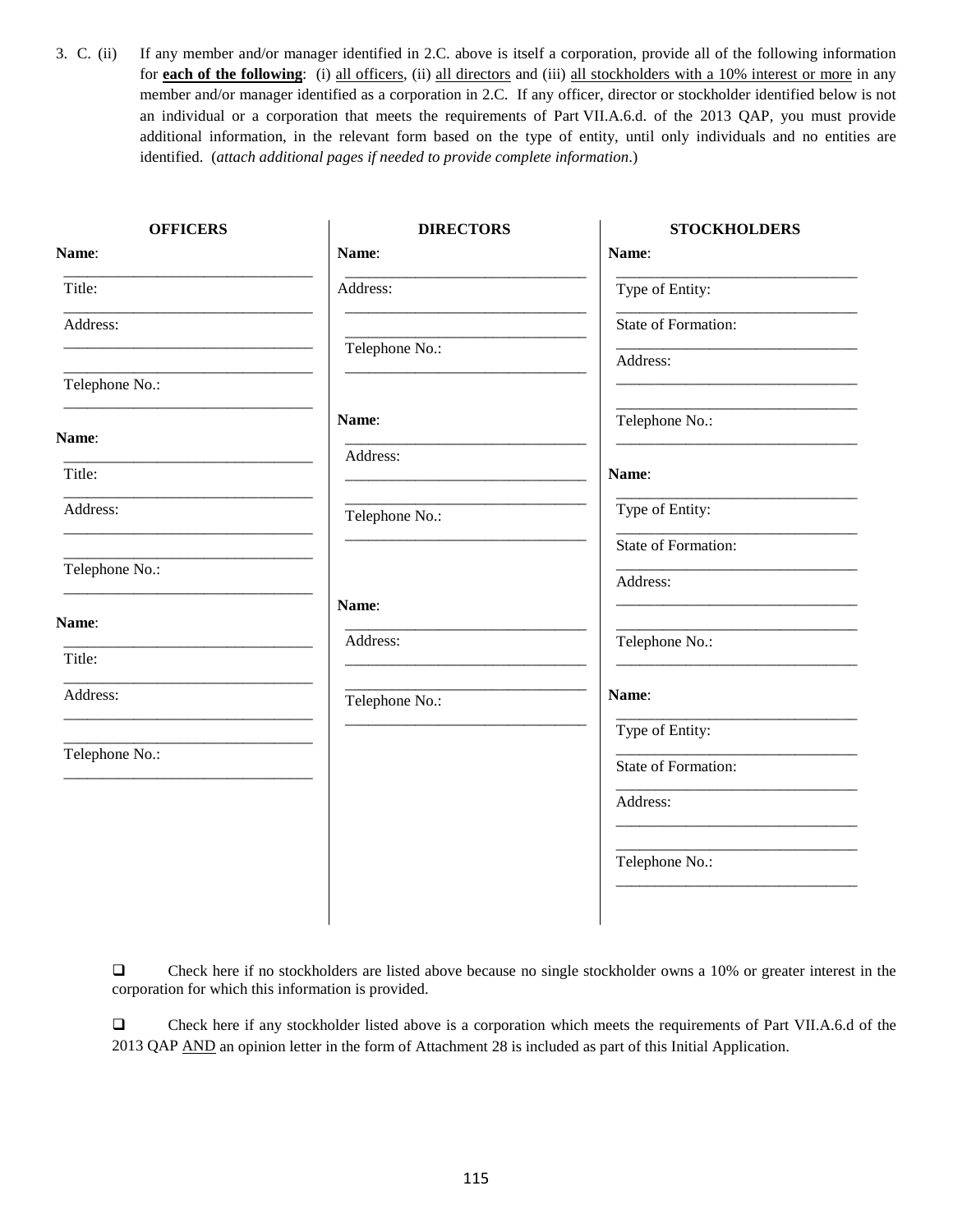3. C. (iii) If any member and/or manager identified in 2.C. above is itself a limited liability company, provide all of the following information for **each of the following**: (i) all governors/directors, (ii) all members and (iii) all managers/officers of any member and/or manager identified as a limited liability company in 2.C. If any member or manager identified below is not an individual or a corporation that meets the requirements of Part VII.A.6.d. of the 2013 QAP, you must provide additional information, in the relevant form based on the type of entity, until only individuals and no entities are identified. (*attach additional pages if needed to provide complete information*.)

| Name:<br>Type of Entity:<br>State of Formation:<br>Address:<br>Telephone No.:<br>Name:<br>Type of Entity:<br>State of Formation: |
|----------------------------------------------------------------------------------------------------------------------------------|
|                                                                                                                                  |
|                                                                                                                                  |
|                                                                                                                                  |
|                                                                                                                                  |
|                                                                                                                                  |
|                                                                                                                                  |
|                                                                                                                                  |
|                                                                                                                                  |
| Address:                                                                                                                         |
| Telephone No.:                                                                                                                   |
|                                                                                                                                  |
| Name:                                                                                                                            |
| Type of Entity:                                                                                                                  |
| State of Formation:                                                                                                              |
| Address:                                                                                                                         |
| Telephone No.:                                                                                                                   |
|                                                                                                                                  |

 Check here if any member or manager listed above is a corporation which meets the requirements of Part VII.A.6.d. of the 2013 QAP AND for which an opinion in the form of Attachment 28 is included as part of this Initial Application.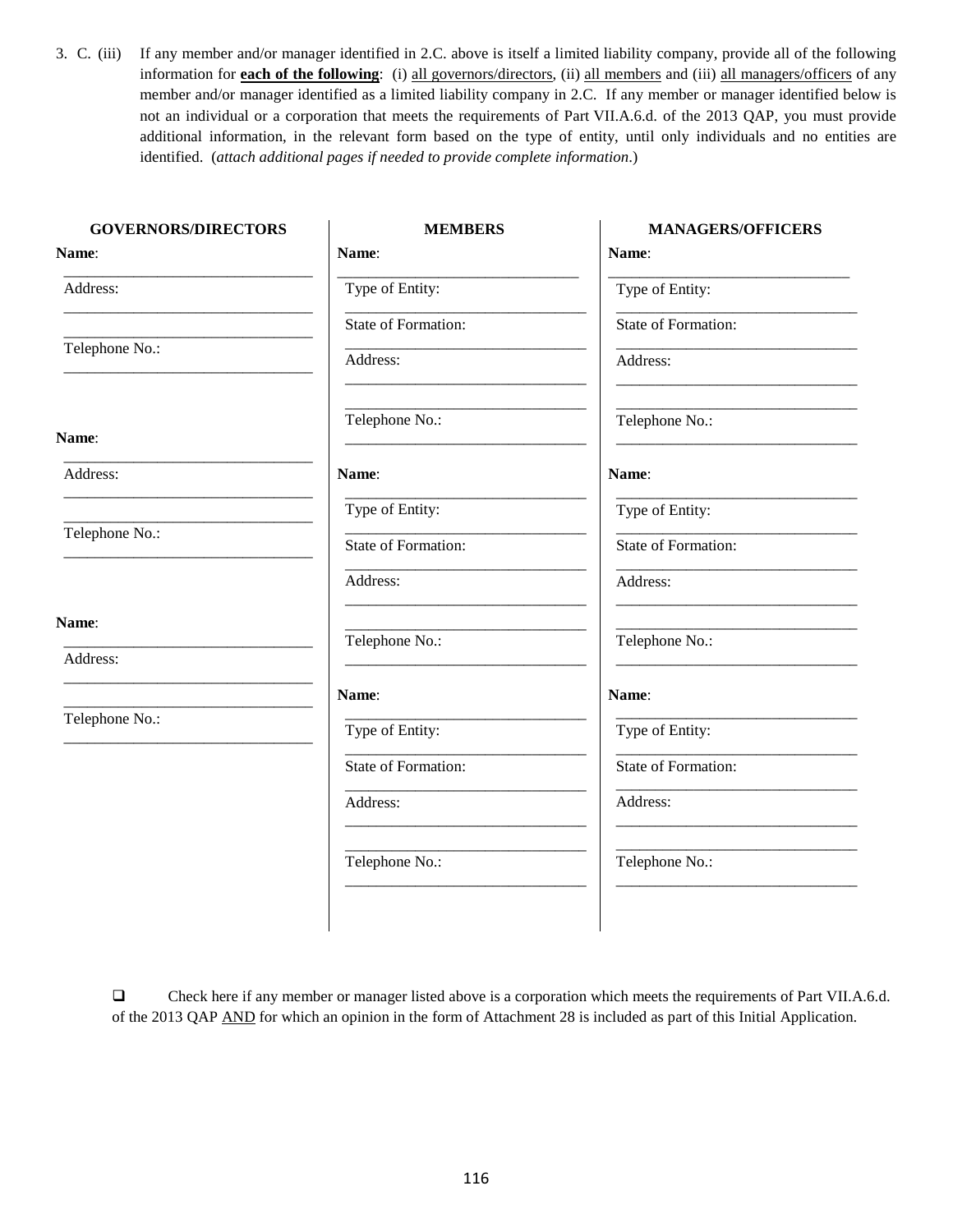# SAMPLE ORGANIZATIONAL CHART

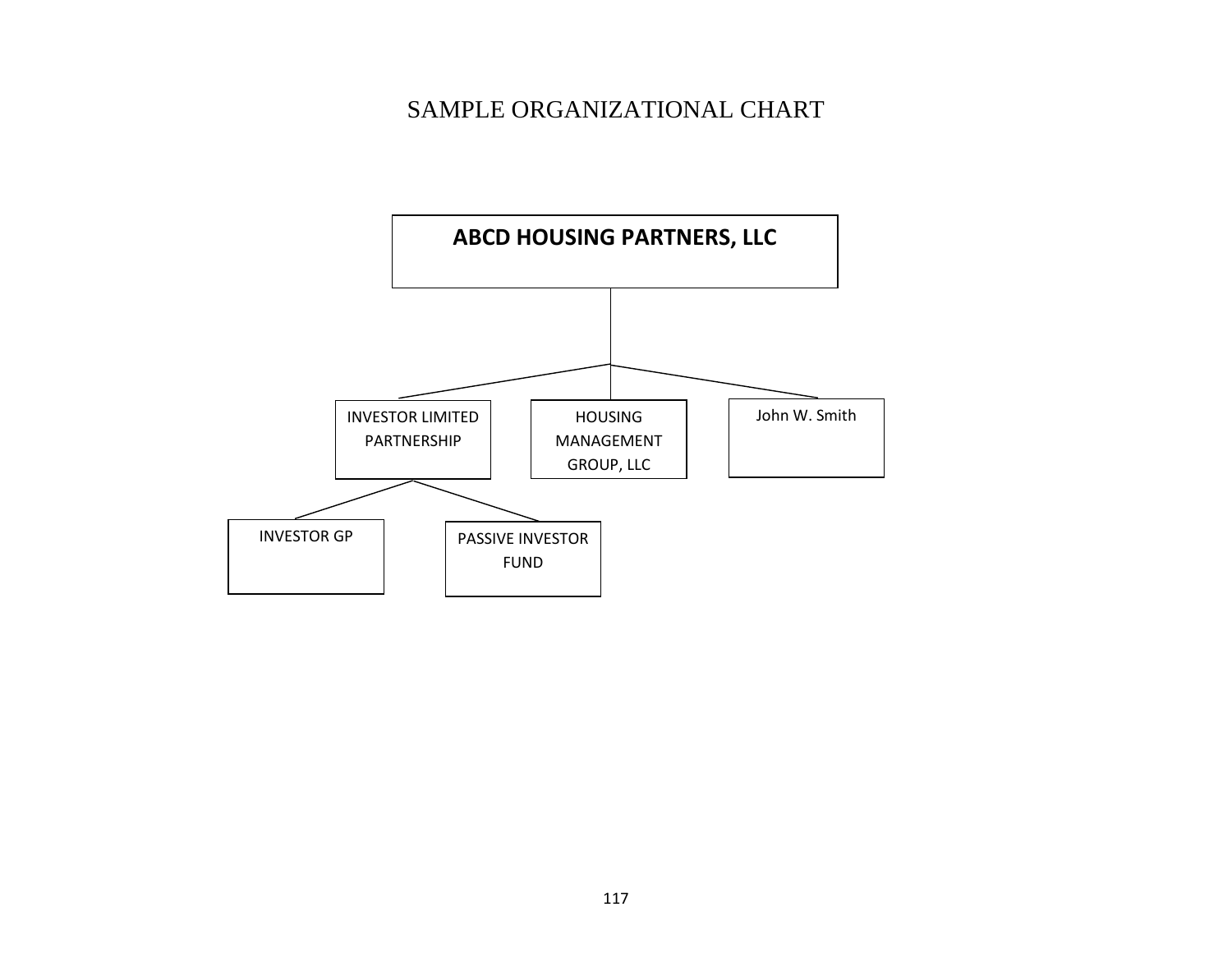## 2013 LIHTC ATTACHMENT 18: OTHER DEVELOPMENT PARTICIPANTS

| A. Contractor:          |  |  |
|-------------------------|--|--|
| Name:                   |  |  |
| Address:                |  |  |
| City:                   |  |  |
| State:                  |  |  |
|                         |  |  |
| Zip Code:<br>Telephone: |  |  |
| Fax:                    |  |  |

## **B.** Management Company:

## C. Consultant:

| Name:                                              |  |  |
|----------------------------------------------------|--|--|
| Address:                                           |  |  |
|                                                    |  |  |
|                                                    |  |  |
|                                                    |  |  |
|                                                    |  |  |
| City:<br>State:<br>Zip Code:<br>Telephone:<br>Fax: |  |  |

#### D. Tax Accountant (Person who will provide certifications required by THDA):

| Name:<br>Address:                          |  |
|--------------------------------------------|--|
|                                            |  |
|                                            |  |
|                                            |  |
|                                            |  |
| City:<br>State:<br>Zip Code:<br>Telephone: |  |
| Fax:                                       |  |

## E. Architect (Person who will provide certifications required by THDA):

| Name:<br>Address:                          |  |  |
|--------------------------------------------|--|--|
|                                            |  |  |
|                                            |  |  |
|                                            |  |  |
| City:<br>State:<br>Zip Code:<br>Telephone: |  |  |
| Fax:                                       |  |  |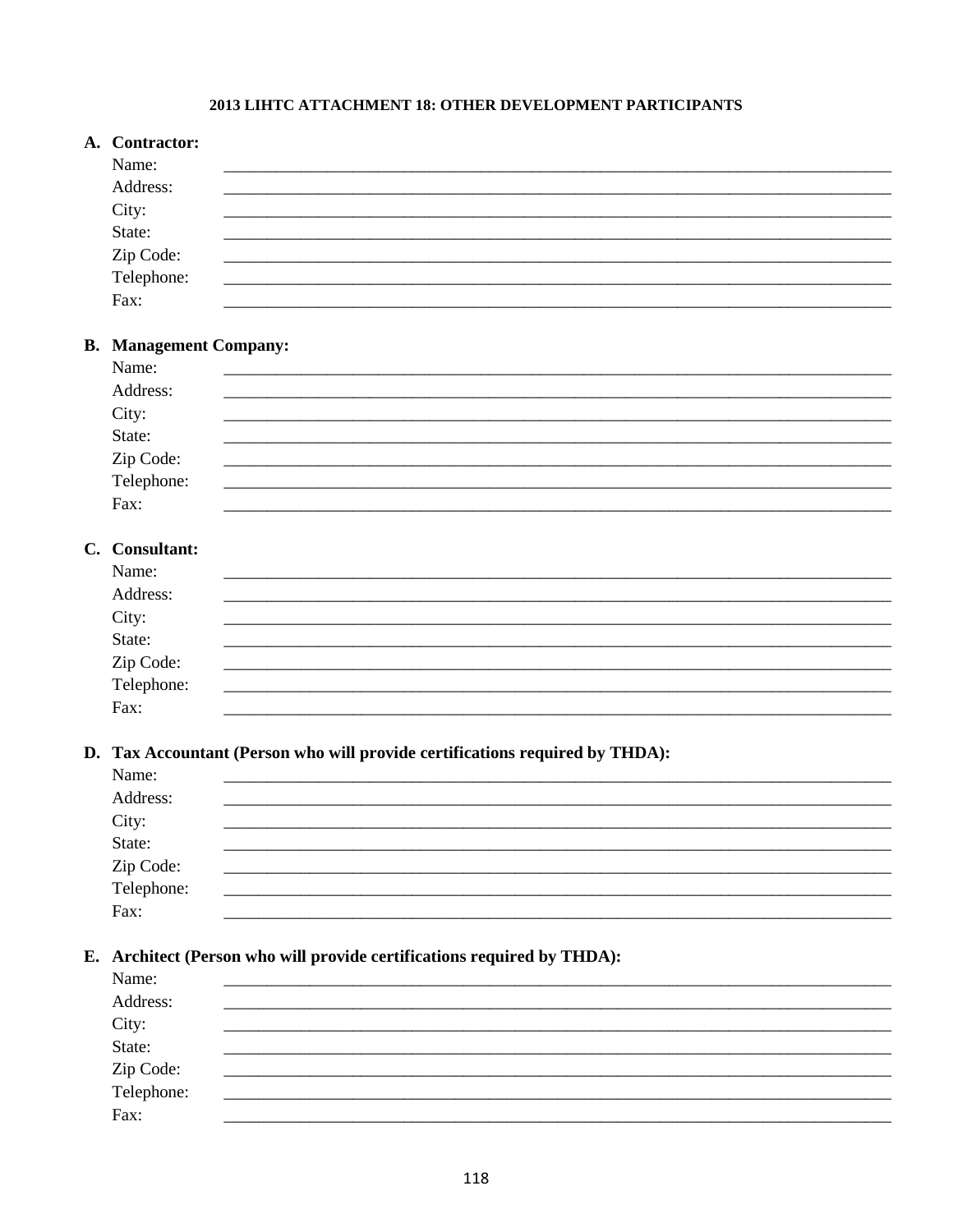### **2013 LIHTC ATTACHMENT 19: RESERVED**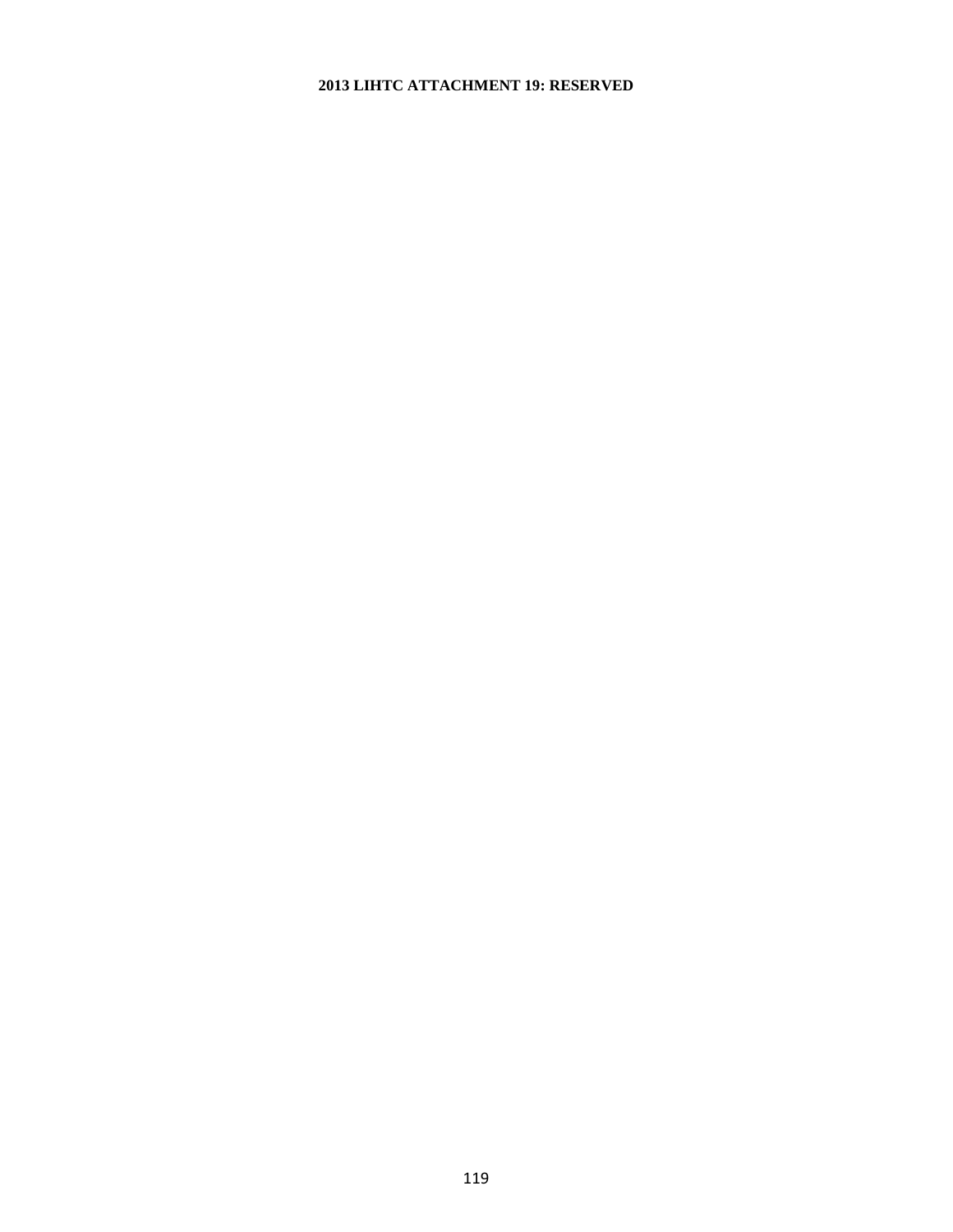## 2013 LIHTC ATTACHMENT 20: VERIFICATION OF COMPLIANCE FOR EXISTING LIHTC PROJECTS

List all developments in which the owner, the individuals identified on Attachments 15A through 15C, or the individuals identified on Attachments 16A through 16C, are involved and to which THDA made an allocation of low income housing tax credits.

| <b>Project Name and BIN Number</b> | <b>Project Address</b> | <b>Owner/Partner Affiliate</b> |  |  |
|------------------------------------|------------------------|--------------------------------|--|--|
|                                    |                        |                                |  |  |
|                                    |                        |                                |  |  |
|                                    |                        |                                |  |  |
|                                    |                        |                                |  |  |
|                                    |                        |                                |  |  |
|                                    |                        |                                |  |  |
|                                    |                        |                                |  |  |
|                                    |                        |                                |  |  |
|                                    |                        |                                |  |  |
|                                    |                        |                                |  |  |
|                                    |                        |                                |  |  |
|                                    |                        |                                |  |  |
|                                    |                        |                                |  |  |
|                                    |                        |                                |  |  |
|                                    |                        |                                |  |  |
|                                    |                        |                                |  |  |

This form should be submitted as a part of the Initial Application and does NOT require THDA's Compliance Section's review prior to Initial Application submission.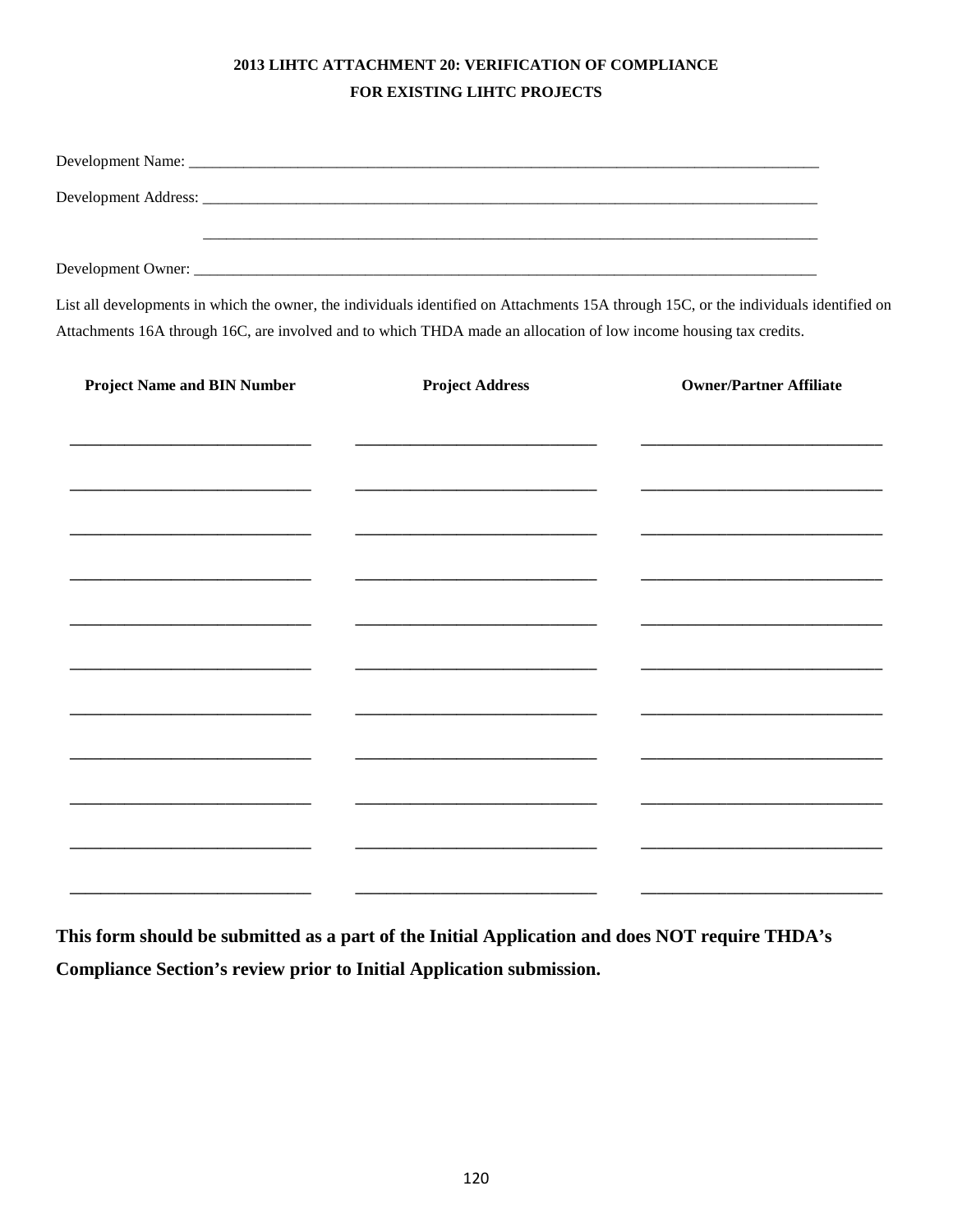#### **2013 LIHTC ATTACHMENT 21: CERTIFICATE REGARDING ELIGIBILITY FOR LOW INCOME HOUSING TAX CREDITS**

|        |                          |                                                                                                                                                                                                                                                                                                                                                                                                                                                                                                                                                                                       | (the "Development Owner")        |
|--------|--------------------------|---------------------------------------------------------------------------------------------------------------------------------------------------------------------------------------------------------------------------------------------------------------------------------------------------------------------------------------------------------------------------------------------------------------------------------------------------------------------------------------------------------------------------------------------------------------------------------------|----------------------------------|
| 1.     |                          | Check applicable box and provide all required information:                                                                                                                                                                                                                                                                                                                                                                                                                                                                                                                            |                                  |
| □      |                          | I [am/will be] the [general partner/managing member] of Development Owner and, as such, I have direct knowledge of the<br>matters contained in this Certificate and am duly authorized to provide the certifications and representations contained herein<br>to THDA in connection with the Initial Application (as defined below). [Check this box if the person signing this Certificate<br>is or will be a general partner or managing member of Development Owner].                                                                                                               |                                  |
| $\Box$ |                          | member] of Development Owner and, as such, I have direct knowledge of the matters contained in this Certificate and am<br>duly authorized to provide the certifications and representations contained herein to THDA in connection with the Initial<br>Application (as defined below). [Check this box and complete the required information if the person signing this Certificate<br>is an officer of the entity that is or will be a general partner or managing member of Development Owner].                                                                                     |                                  |
| $\Box$ | $\mathbf I$<br>am<br>the | of<br>of the [general partner/managing member] of Development Owner and, as such, I have direct<br>knowledge of the matters contained in this Certificate and am duly authorized to provide the certifications and representations<br>contained herein to THDA in connection with the Initial Application (as defined below). [Check this box and complete the<br>required information if the person signing this Certificate is an officer of the entity that is or will be a general partner or<br>managing member of the general partner or managing member of Development Owner]. | which<br>[is/will]<br>be]<br>the |
| 2.     | for 2013 (the "QAP").    | This Certificate if provided in connection with an Initial Application of even date herewith (the "Initial Application")<br>submitted to Tennessee Housing Development Agency ("THDA") requesting an allocation of 2013 Low Income Housing<br>Tax Credits ("Tax Credits") for the Development pursuant to Section 42 of the Internal Revenue Code of 1986, as amended<br>(the "Code") and the Tennessee Housing Development Agency Low Income Housing Tax Credit Qualified Allocation Plan                                                                                            |                                  |
| 3.     |                          | I acknowledge that under Tennessee Code Annotated, Section 13-23-133, it is a Class E felony for any person to knowingly                                                                                                                                                                                                                                                                                                                                                                                                                                                              |                                  |

- make, utter, or publish a false statement of substance for the purpose of influencing THDA to allow participation in any of its programs, including the Low Income Housing Tax Credit Program (the "Tax Credit Program"). I further acknowledge that the statements contained in this Certificate are statements of substance made for the purpose of influencing THDA to award Low Income Housing Tax Credits to the Development as proposed in the Initial Application of which this Certificate is a part.
- 4. I have been involved in the preparation of the Initial Application and intend to submit the Initial Application, including this Certificate, to THDA for the purpose of participating in the Tax Credit Program.
- 5. I acknowledge and agree that the truthfulness and accuracy of the statements contained in this Certificate will be relied upon by THDA in determining whether the Development, as proposed in the Initial Application, is eligible for an award of Tax Credits.
- 6. All disclosures and statements contained in the Initial Application are true and correct.
- 7. The Development will be acquired, [constructed/rehabilitated], managed and operated strictly as described in the Initial Application and as required by the Code and QAP.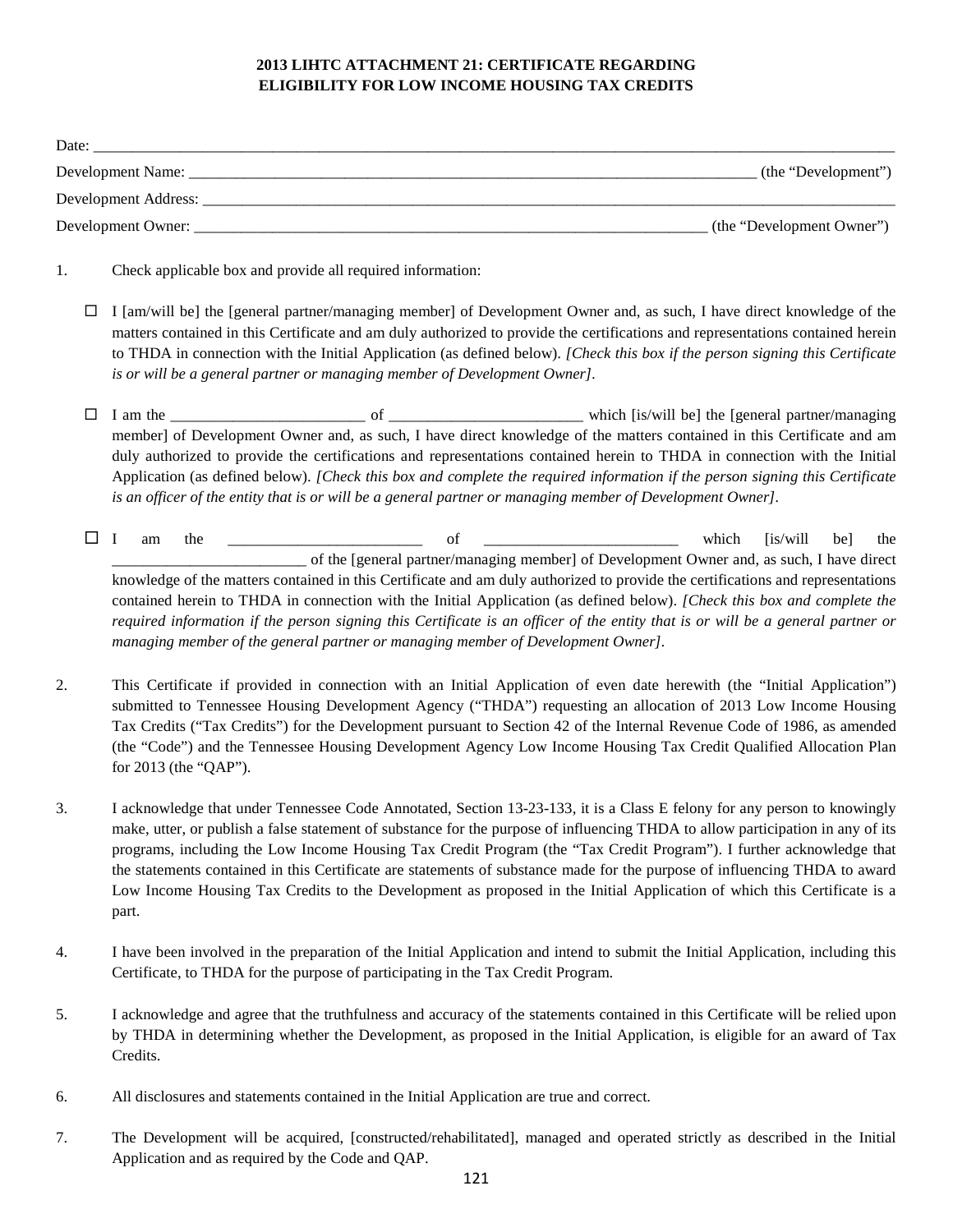8. Development Owner intends to develop and operate the Development, which is a zurit multifamily housing development with  $\frac{1}{2}$ % of the units exclusively reserved for tenants, including the disabled and/or elderly, at rents affordable to households earning 60% or less of the area median gross income, to be located at \_\_\_\_\_\_\_\_\_\_\_\_\_\_\_\_\_\_\_\_\_\_\_\_\_\_\_\_\_\_\_\_\_\_\_\_\_\_\_\_\_\_\_\_\_\_\_\_\_\_\_\_\_\_\_, Tennessee, all as further described in the Initial Application.

9. Check the applicable box:

- $\Box$  Development Owner will acquire the real property upon which the Development will be located from an unrelated seller for an amount that does not exceed the fair market value of the real property.
- $\Box$  Development Owner will acquire the real property upon which the Development will be located from a related seller for an amount that does not exceed the fair market value of the real property.
- $\square$  Development Owner will acquire the Development, including the real property upon which it is located from an unrelated seller for an amount that does not exceed the fair market value of the real property.
- $\Box$  Development Owner will acquire the Development, including the real property upon which it is located from a related seller for an amount that does not exceed the fair market value of the real property.
- 10. Check the applicable box, complete the required information for the box checked and supply the required documentation:

| $\Box$ The Development will be owned and operated by Development Owner, a | which will  |
|---------------------------------------------------------------------------|-------------|
| be organized and existing under the laws of the State of                  | by/prior to |
| 2013.                                                                     |             |

 The Development will be owned and operated by Development Owner, a \_\_\_\_\_\_\_\_\_\_\_\_\_\_\_\_\_\_\_\_\_\_\_\_\_\_\_\_\_\_\_\_ which was organized and existing under the laws of the State of Tennessee on \_\_\_\_\_\_\_\_\_\_, 2013. A true and correct certificate of existence from the Tennessee Secretary of State, dated not more than 30 days prior to the date hereof, is attached hereto.

- $\Box$  The Development will be owned and operated by Development Owner, a \_\_\_\_\_\_\_\_\_\_\_\_\_\_\_\_\_\_\_\_\_\_\_\_\_\_\_\_\_\_\_ which was organized and is existing under the laws of the State of \_\_\_\_\_\_\_\_\_\_\_\_\_\_\_\_\_\_\_\_\_\_\_\_\_\_\_\_\_\_\_\_ on \_\_\_\_\_\_\_\_\_\_, 2013. A true and correct certificate of existence from secretary of state of the state in which Development Owner was organized and is existing, together with other documentation from such secretary of state indicating that the Development Owner is in good standing under such laws, all dated not more than 30 days prior to the date hereof, is attached hereto. A true and correct copy of a certificate from the Tennessee Secretary of State indicating that Development Owner is qualified to do business in Tennessee, dated not more than 30 days prior to the date hereof, is attached hereto.
- 11. Each building in the Development will, at all times during a 15-year period commencing with the date such building is placed in service, and any extended period (the "Compliance Period") required by the Code or the QAP, meet the following test [check only the box that applies for purposes of the federal election]:

 $\square$  at least twenty percent (20%) of the residential units in each building in the Development will be "rent restricted" and will be occupied by individuals whose income is equal to fifty percent (50%) or less of the area median gross income (as determined under Section 8 of the United States Housing Act of 1937)

 $\square$  at least forty percent (40%) of the residential units in each building in the Development will be "rent restricted" and will be occupied by individuals whose income is equal to sixty percent (60%) or less of the area median gross income (as determined under Section 8 of the United States Housing Act of 1937)

For purposes of the foregoing, "rent restricted" means that the gross rent for a unit will not exceed thirty percent (30%) of the income limitation applicable under the referenced test. For these purposes, gross rent does not include any payment under Section 8 or any comparable rental assistance program.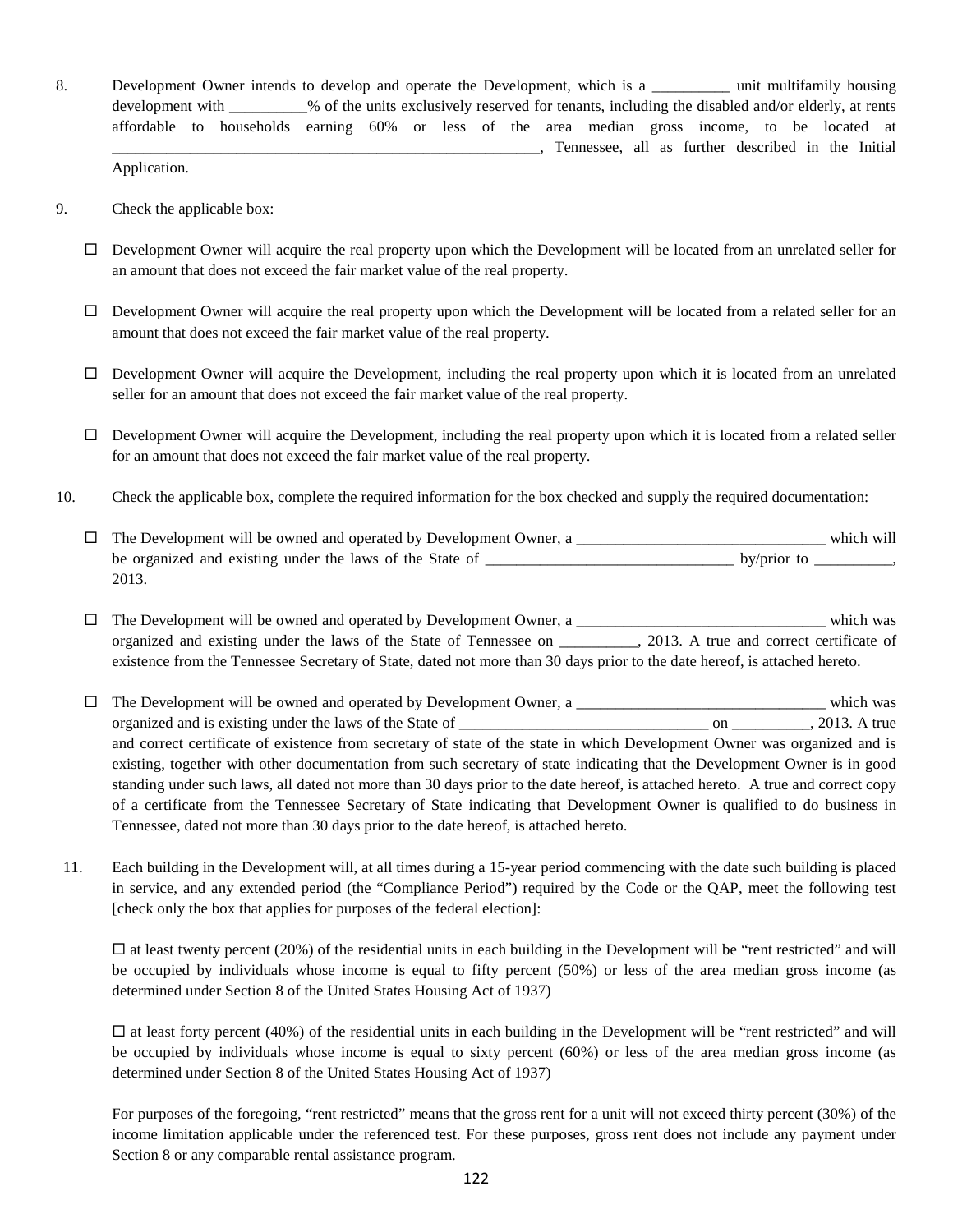- 12. The tenants who will occupy each unit in the Development will meet the income limitations set forth above.
- 13. All units in the Development will be suitable for occupancy and leased other than on a transient basis.

#### **14. No unit will be owned by an individual who occupies such unit or any person related to such person.**

- 15. No unit will be provided for any member of a social organization or provided by an employer for its employees.
- 16. Each unit in the Development will contain separate and complete facilities for living, sleeping, eating, cooking and sanitation. Each unit in the Development will contain a living area, a sleeping area, bathing and sanitation facilities, a cooking range, refrigerator and sink, and each unit in the Development will be separate and distinct from each other unit in the Development.
- 17. All units in the Development (other than those which might be provided for a resident manager or security officer in the Development) are intended for use by the general public, and will be rented in a manner consistent with housing policies governing non-discrimination as set out by the rules and regulations of the Department of Housing and Urban Development.
- 18. No units in the Development will be part of a hospital, nursing home, sanitarium, life-care facility, trailer park, or intermediate care facility for the mentally and physically handicapped.
- 19. All facilities in the Development, other than restricted units, will be facilities for use by tenants and will be reasonably required by and functionally related to the Development.
- 20. All services provided to tenants of the Development will be optional services. Other than rent, there will be no charges to tenants of the Development for services that are not optional and no services will be required as a condition of occupancy for tenants of the Development.

**\_\_\_\_\_\_\_\_\_\_\_\_\_\_\_\_\_\_\_\_\_\_\_\_\_\_\_\_\_\_\_\_\_\_\_\_\_\_\_\_\_\_\_\_\_\_\_\_\_\_\_\_\_\_\_\_\_\_\_\_\_\_\_\_\_\_\_\_\_\_\_\_\_\_\_\_\_\_\_\_\_\_\_\_**

**\_\_\_\_\_\_\_\_\_\_\_\_\_\_\_\_\_\_\_\_\_\_\_\_\_\_\_\_\_\_\_\_\_\_\_\_\_\_\_\_\_\_\_\_\_\_\_\_\_\_\_\_\_\_\_\_\_\_\_\_\_\_\_\_\_\_\_\_\_\_\_\_\_\_\_\_\_\_\_\_\_\_\_\_**

Signature

Type or print name

## **THIS CERTIFICATE MUST BE EXECUTED BY THE SIGNATORY IN HER/HIS INDIVIDUAL CAPACITY**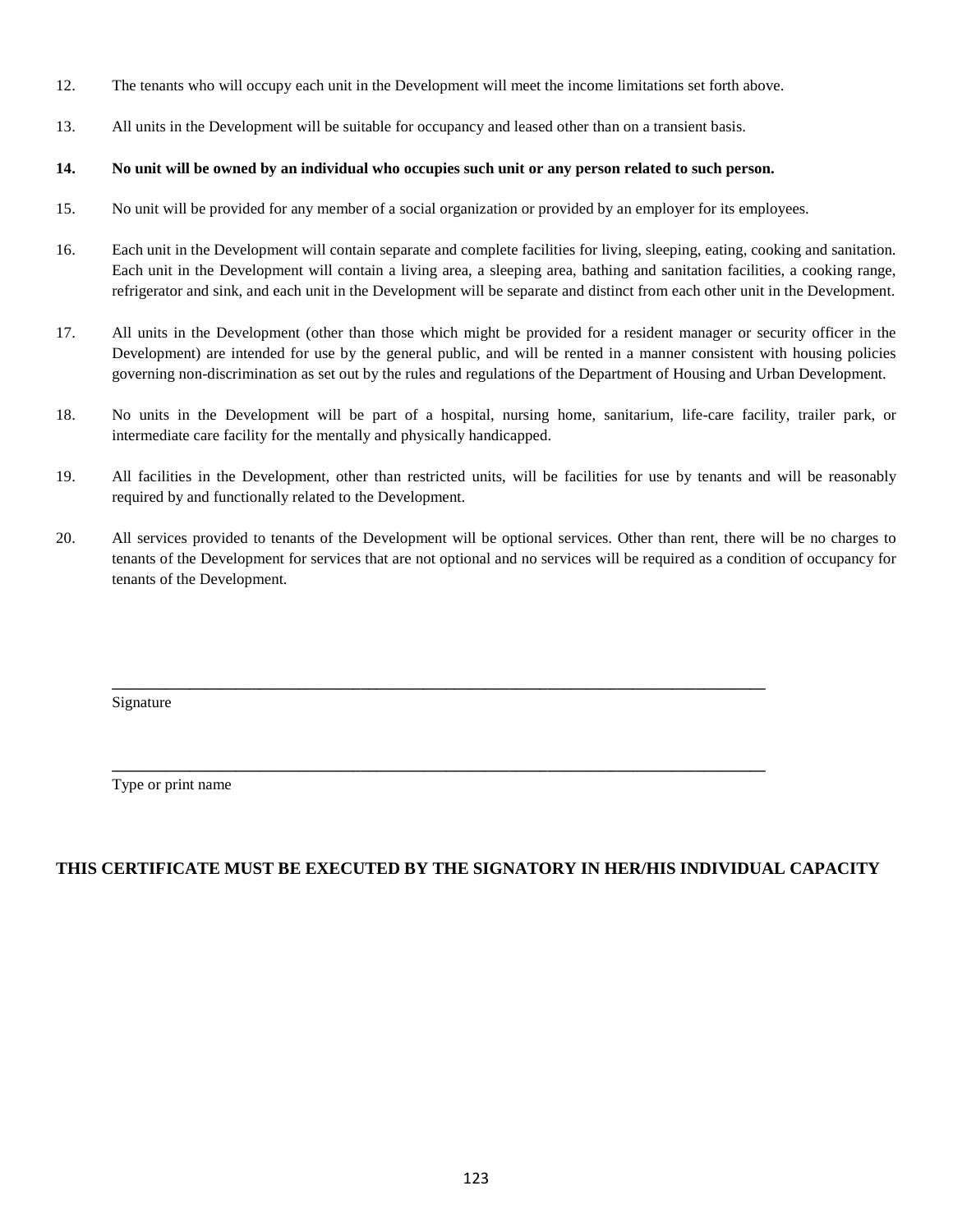#### **2013 LIHTC ATTACHMENT 22: CERTIFICATE REGARDING ACQUISITION CREDITS**

| Development Name: _     | (the "Development")       |
|-------------------------|---------------------------|
| Development Address: __ |                           |
|                         | (the "Development Owner") |
| Seller:                 | (the "Seller")            |
|                         |                           |

Under penalty of perjury, the undersigned, \_\_\_\_\_\_\_\_\_\_\_\_\_\_\_\_\_\_\_\_\_\_\_\_\_\_\_\_\_\_\_\_\_\_\_\_\_\_\_\_\_\_\_\_\_\_\_\_\_\_\_, hereby certifies as follow:

- 1. Check applicable box and provide all required information:
	- $\Box$  I [am/will be] the [general partner/managing member] of Development Owner and, as such, I have direct knowledge of the matters contained in this Certificate and am duly authorized to provide the certifications and representations contained herein to the Tennessee Housing Development Agency ("THDA") in connection with the Initial Application (as defined below). *[Check this box if the person signing this Certificate is or will be a general partner or managing member of Development Owner].*
	- I am the \_\_\_\_\_\_\_\_\_\_\_\_\_\_\_\_\_\_\_\_\_\_\_\_\_ of \_\_\_\_\_\_\_\_\_\_\_\_\_\_\_\_\_\_\_\_\_\_\_\_\_ which [is/will be] the [general partner/managing member] of Development Owner and, as such, I have direct knowledge of the matters contained in this Certificate and am duly authorized to provide the certifications and representations contained herein to the Tennessee Housing Development Agency ("THDA") in connection with the Initial Application (as defined below). *[Check this box and complete the required information if the person signing this Certificate is an officer of the entity that is or will be a general partner or managing member of Development Owner].*
	- $\square$  I am the  $\square$  is/will be the \_\_\_\_\_\_\_\_\_\_\_\_\_\_\_\_\_\_\_\_\_\_\_\_\_ of the [general partner/managing member] of Development Owner and, as such, I have direct knowledge of the matters contained in this Certificate and am duly authorized to provide the certifications and representations contained herein to the Tennessee Housing Development Agency ("THDA") in connection with the Initial Application (as defined below). *[Check this box and complete the required information if the person signing this Certificate is an officer of the entity that is or will be a general partner or managing member of the general partner or managing member of Development Owner].*
- 2. This Certificate is provided in connection with an Initial Application of even date herewith (the "Initial Application") submitted to THDA requesting an allocation of 2013 Low Income Housing Tax Credits ("Tax Credits") for the acquisition of the Development pursuant to Section 42 of the Internal Revenue Code of 1986, as amended (the "Code") and the Tennessee Housing Development Agency Low Income Housing Tax Credit Qualified Allocation Plan for 2013 (the "QAP").
- 3. I acknowledge that under Tennessee Code Annotated, Section 13-23-133, it is a Class E felony for any person to knowingly make, utter, or publish a false statement of substance for the purpose of influencing THDA to allow participation in any of its programs, including the Low Income Housing Tax Credit Program (the "Tax Credit Program"). I further acknowledge that the statements contained in this Certificate are statements of substance made for the purpose of influencing THDA to award Low Income Housing Tax Credits to the Development as proposed in the Initial Application of which this Certificate is a part.
- 4. I have been involved in the preparation of the Initial Application and intend to submit the Initial Application, including this Certificate, to THDA for the purpose of participating in the Tax Credit Program.
- 5. I acknowledge and agree that the truthfulness and accuracy of the statements contained in this Certificate will be relied upon by THDA in determining whether the Development, as proposed in the Initial Application, is eligible for an award of Tax Credits.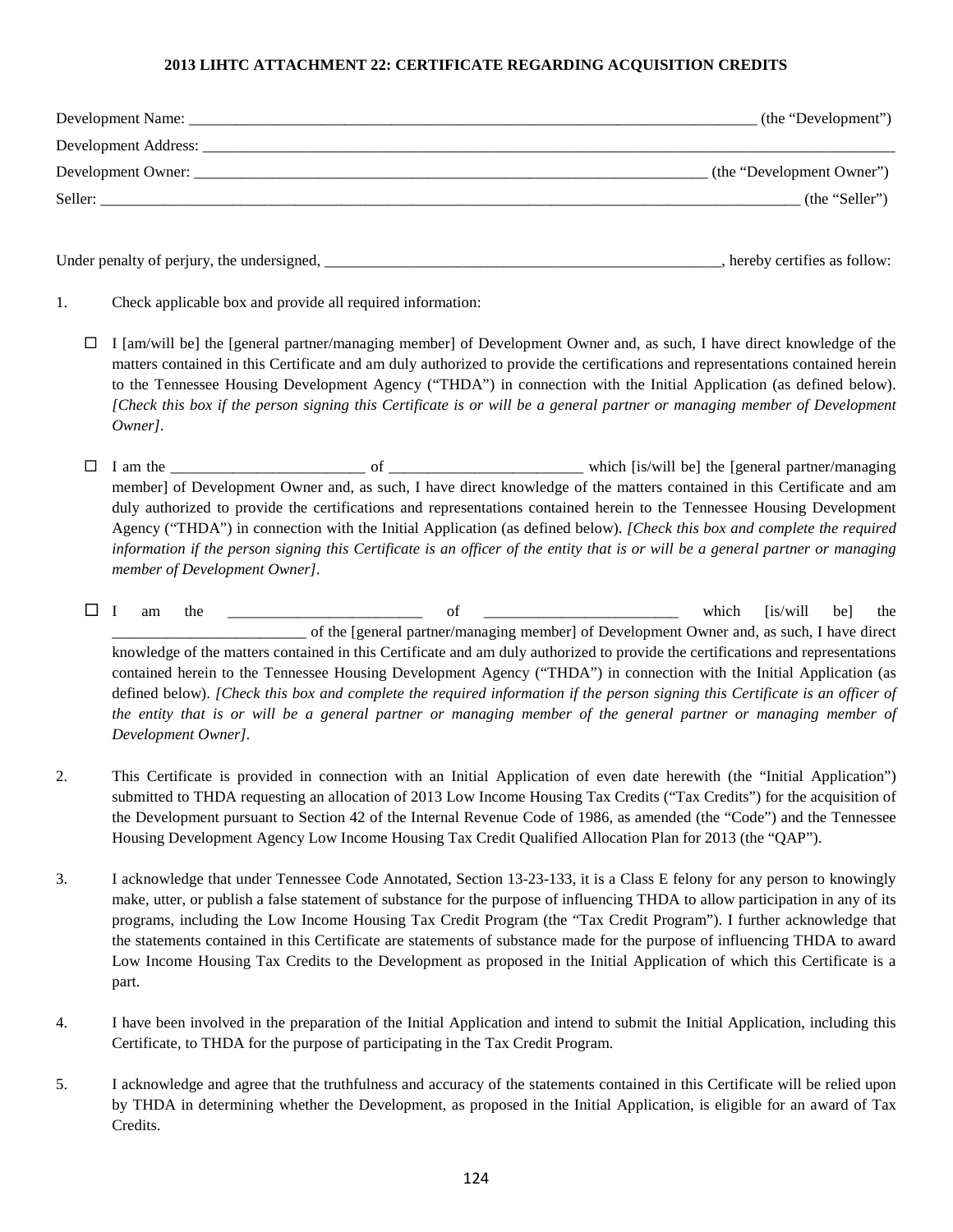- 6. All disclosures and statements contained in the Initial Application are true and correct.
- 7. Development Owner anticipates acquiring by purchase (as defined in Section 179(d)(2) of the Code) all buildings in the Development on or after  $(the "Acquisition Date").$
- 8. Check the box that applies:
	- $\Box$  Development Owner will acquire the Development from Seller, who is not related, directly or indirectly, to Development Owner or [general partner/managing member] of Development Owner.
	- Development Owner will acquire the Development from Seller and Seller is related to Development Owner or [general partner/managing member] of Development Owner, however, no such related parties have both a direct or indirect ownership interest of 50% or more in Development Owner and a direct or indirect ownership interest of 50% or more in Seller.
- 9. Seller has owned the Development since
- 10. Check the boxes that Apply:
	- $\Box$  On the Acquisition Date, at least ten (10) years will have elapsed since the date all buildings in the Development were last placed in service.
	- $\Box$  The requirement that at least ten (10) years must elapse between the Acquisition Date and the date all buildings in the Development were last placed in service does not apply because *(check the box that applies)*:
		- $\Box$  Waivers have been obtained under Section 42(d)(6) of the Code for each affected building in the Development and a true, correct and complete copy of each waiver is attached hereto as Exhibit A.
		- $\Box$  All buildings in the Development are substantially assisted, financed or operated under Section 8 of the Housing Act of 1937.
		- $\Box$  All buildings in the Development are substantially assisted, financed or operated under Section 221(d)(3) or Section 221(d)(4) or Section 236 of the National Housing Act.
		- $\Box$  All buildings in the Development are substantially assisted, financed or operated under Section 515 of the Housing Act of 1949.
		- $\Box$  All buildings in the Development are substantially assisted, financed or operated under any other housing program administered by the Rural Housing Service of the U.S. Department of Agriculture.

**\_\_\_\_\_\_\_\_\_\_\_\_\_\_\_\_\_\_\_\_\_\_\_\_\_\_\_\_\_\_\_\_\_\_\_\_\_\_\_\_\_\_\_\_\_\_\_\_\_\_\_\_\_\_\_\_\_\_\_\_\_\_\_\_\_\_\_\_\_\_\_ \_\_\_\_\_\_\_\_\_\_\_\_\_\_\_\_\_\_\_\_\_**

11. None of the buildings in the Development were previously placed in service by the Development Owner or any person related to Development Owner.

Signature Date Date of the Date of the United States of the Date of the Date of the Date of the Date of the Date of the Date of the Date of the Date of the Date of the Date of the Date of the Date of the Date of the United

Type or print name

## **THIS CERTIFICATE MUST BE EXECUTED BY THE SIGNATORY IN HER/HIS INDIVIDUAL CAPACITY**

**\_\_\_\_\_\_\_\_\_\_\_\_\_\_\_\_\_\_\_\_\_\_\_\_\_\_\_\_\_\_\_\_\_\_\_\_\_\_\_\_\_\_\_\_\_\_\_\_\_\_\_\_\_\_\_\_\_\_\_\_\_\_\_\_\_\_\_\_\_\_\_**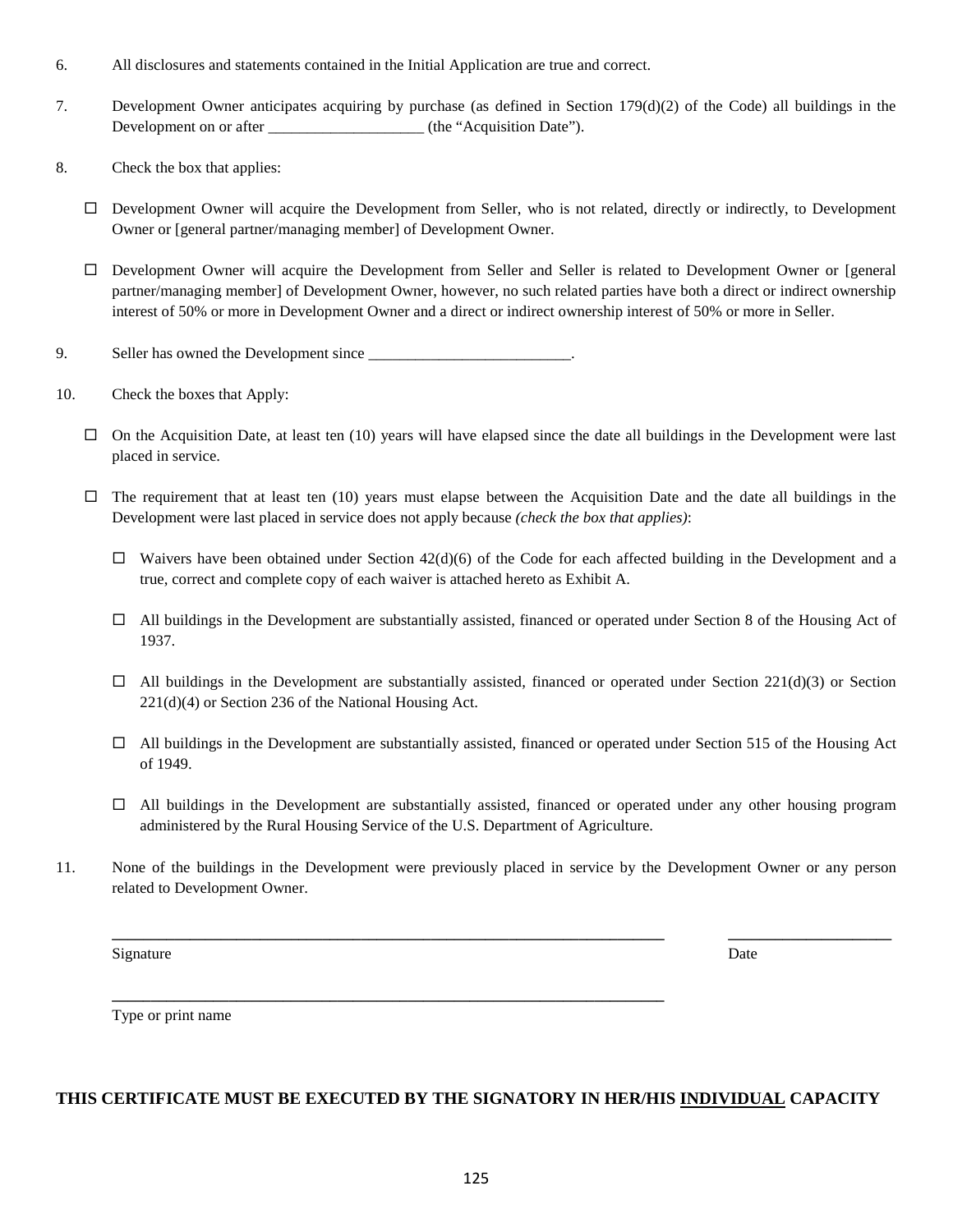#### **2013 LIHTC ATTACHMENT 23: DISCLOSURE FORM**

In connection with an Initial Application submitted to the Tennessee Housing Development Agency requesting an allocation of 2013 Low Income Housing Tax Credits, I, the undersigned, being duly sworn, hereby certify as follows:

- 1.  $\Box$  I have not been convicted of a felony of any type in Tennessee or any other state within the last ten (10) years; OR
	- $\Box$  I have been convicted of a felony in Tennessee or in another state within the last ten (10) years and the details are as follows [specify type of felony, state of conviction, penalties imposed]:

**\_\_\_\_\_\_\_\_\_\_\_\_\_\_\_\_\_\_\_\_\_\_\_\_\_\_\_\_\_\_\_\_\_\_\_\_\_\_\_\_\_\_\_\_\_\_\_\_\_\_\_\_\_\_\_\_\_\_\_\_\_\_\_\_\_\_\_\_\_\_\_\_\_\_\_\_\_\_\_\_\_\_\_\_\_\_\_\_\_\_\_\_\_\_\_\_\_\_\_\_**

**\_\_\_\_\_\_\_\_\_\_\_\_\_\_\_\_\_\_\_\_\_\_\_\_\_\_\_\_\_\_\_\_\_\_\_\_\_\_\_\_\_\_\_\_\_\_\_\_\_\_\_\_\_\_\_\_\_\_\_\_\_\_\_\_\_\_\_\_\_\_\_\_\_\_\_\_\_\_\_\_\_\_\_\_\_\_\_\_\_\_\_\_\_\_\_\_\_\_\_\_**

**\_\_\_\_\_\_\_\_\_\_\_\_\_\_\_\_\_\_\_\_\_\_\_\_\_\_\_\_\_\_\_\_\_\_\_\_\_\_\_\_\_\_\_\_\_\_\_\_\_\_\_\_\_\_\_\_\_\_\_\_\_\_\_\_\_\_\_\_\_\_\_\_\_\_\_\_\_\_\_\_\_\_\_\_\_\_\_\_\_\_\_\_\_\_\_\_\_\_\_\_**

- 2.  $\Box$  I have not been fined, suspended, or debarred as a result of financial or housing activities by a federal agency (including FHA, VA, FDIC, USDA/RD (formerly FmHA), IRS, etc.) within the last five (5) years; OR
	- $\Box$  I have been fined, suspended, or debarred as a result of financial or housing activities by a federal agency (including FHA,VA, FDIC, USDA/RD (formerly FmHA), IRS, etc.) within the last five (5) years and the details are as follows [specify federal agency, action taken by the agency and activity that resulted in the fine, suspension, or debarment]:

**\_\_\_\_\_\_\_\_\_\_\_\_\_\_\_\_\_\_\_\_\_\_\_\_\_\_\_\_\_\_\_\_\_\_\_\_\_\_\_\_\_\_\_\_\_\_\_\_\_\_\_\_\_\_\_\_\_\_\_\_\_\_\_\_\_\_\_\_\_\_\_\_\_\_\_\_\_\_\_\_\_\_\_\_\_\_\_\_\_\_\_\_\_\_\_\_\_\_\_\_**

**\_\_\_\_\_\_\_\_\_\_\_\_\_\_\_\_\_\_\_\_\_\_\_\_\_\_\_\_\_\_\_\_\_\_\_\_\_\_\_\_\_\_\_\_\_\_\_\_\_\_\_\_\_\_\_\_\_\_\_\_\_\_\_\_\_\_\_\_\_\_\_\_\_\_\_\_\_\_\_\_\_\_\_\_\_\_\_\_\_\_\_\_\_\_\_\_\_\_\_\_**

**\_\_\_\_\_\_\_\_\_\_\_\_\_\_\_\_\_\_\_\_\_\_\_\_\_\_\_\_\_\_\_\_\_\_\_\_\_\_\_\_\_\_\_\_\_\_\_\_\_\_\_\_\_\_\_\_\_\_\_\_\_\_\_\_\_\_\_\_\_\_\_\_\_\_\_\_\_\_\_\_\_\_\_\_\_\_\_\_\_\_\_\_\_\_\_\_\_\_\_\_**

- 3.  $\Box$  No entity with which I am or have been affiliated in an ownership or decision making capacity, has been fined, suspended, or debarred as a result of financial or housing activities by a federal agency (including FHA, VA, FDIC, USDA/RD (formerly FmHA), IRS, etc.) within the last five (5) years; OR
	- $\Box$  An entity with which I am or have been affiliated in an ownership or decision making capacity, has been fined, suspended, or debarred as a result of financial or housing activities by a federal agency (including FHA, VA, FDIC, USDA/RD (formerly FmHA), IRS, etc.) within the last five (5) years and the details are as follows [specify entity involved, federal agency, action taken by the agency and activity that resulted in the fine, suspension, or debarment]:

**\_\_\_\_\_\_\_\_\_\_\_\_\_\_\_\_\_\_\_\_\_\_\_\_\_\_\_\_\_\_\_\_\_\_\_\_\_\_\_\_\_\_\_\_\_\_\_\_\_\_\_\_\_\_\_\_\_\_\_\_\_\_\_\_\_\_\_\_\_\_\_\_\_\_\_\_\_\_\_\_\_\_\_\_\_\_\_\_\_\_\_\_\_\_\_\_\_\_\_\_**

**\_\_\_\_\_\_\_\_\_\_\_\_\_\_\_\_\_\_\_\_\_\_\_\_\_\_\_\_\_\_\_\_\_\_\_\_\_\_\_\_\_\_\_\_\_\_\_\_\_\_\_\_\_\_\_\_\_\_\_\_\_\_\_\_\_\_\_\_\_\_\_\_\_\_\_\_\_\_\_\_\_\_\_\_\_\_\_\_\_\_\_\_\_\_\_\_\_\_\_\_**

**\_\_\_\_\_\_\_\_\_\_\_\_\_\_\_\_\_\_\_\_\_\_\_\_\_\_\_\_\_\_\_\_\_\_\_\_\_\_\_\_\_\_\_\_\_\_\_\_\_\_\_\_\_\_\_\_\_\_\_\_\_\_\_\_\_\_\_\_\_\_\_\_\_\_\_\_\_\_\_\_\_\_\_\_\_\_\_\_\_\_\_\_\_\_\_\_\_\_\_\_**

**Note:** A fully executed **Attachment 23: Disclosure Form** must be included for each individual identified in Section 3 and Section 4 of the Initial Application and for each individual identified in Attachment 16A or 16B or 16C and for each individual identified in Attachment 17A or 17B or 17C, unless the exception in Part VII.A.6.d of the 2013 QAP applies and an opinion in the form of Attachment 24 is provided for each corporation to which this exception applies.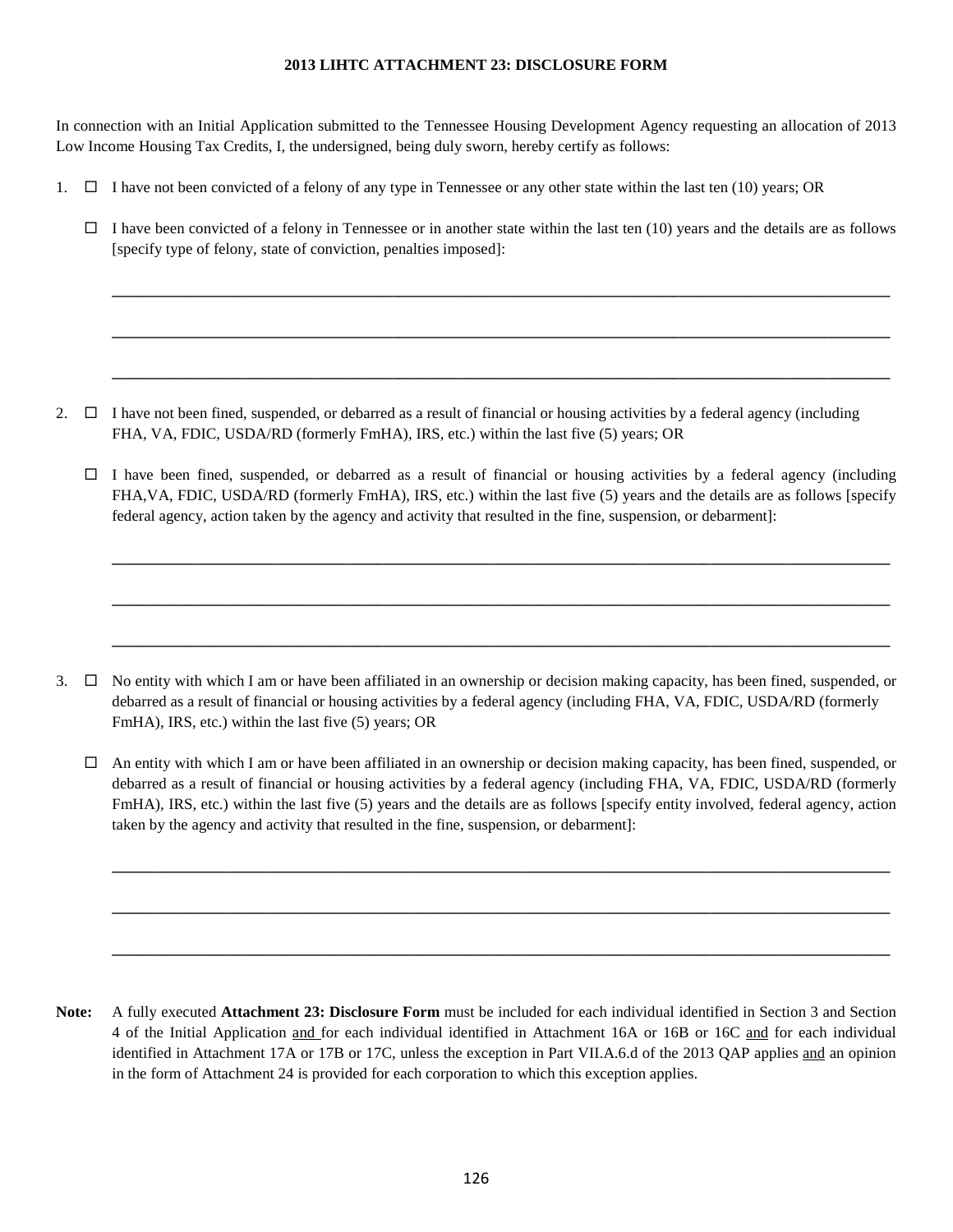- 4.  $\Box$  I have not filed nor am I in bankruptcy or reorganization as of the date hereof and have not had a bankruptcy discharged within the last four (4) years; OR
	- $\Box$  I have filed for or am in bankruptcy or reorganization as of the date hereof or have had a bankruptcy discharged within the past four (4) years and the details are as follows [specify date of filing, type of filing, court in which filing was made, circumstances that lead to the filing]:

**\_\_\_\_\_\_\_\_\_\_\_\_\_\_\_\_\_\_\_\_\_\_\_\_\_\_\_\_\_\_\_\_\_\_\_\_\_\_\_\_\_\_\_\_\_\_\_\_\_\_\_\_\_\_\_\_\_\_\_\_\_\_\_\_\_\_\_\_\_\_\_\_\_\_\_\_\_\_\_\_\_\_\_\_\_\_\_\_\_\_\_\_\_\_\_\_\_\_\_\_**

**\_\_\_\_\_\_\_\_\_\_\_\_\_\_\_\_\_\_\_\_\_\_\_\_\_\_\_\_\_\_\_\_\_\_\_\_\_\_\_\_\_\_\_\_\_\_\_\_\_\_\_\_\_\_\_\_\_\_\_\_\_\_\_\_\_\_\_\_\_\_\_\_\_\_\_\_\_\_\_\_\_\_\_\_\_\_\_\_\_\_\_\_\_\_\_\_\_\_\_\_**

**\_\_\_\_\_\_\_\_\_\_\_\_\_\_\_\_\_\_\_\_\_\_\_\_\_\_\_\_\_\_\_\_\_\_\_\_\_\_\_\_\_\_\_\_\_\_\_\_\_\_\_\_\_\_\_\_\_\_\_\_\_\_\_\_\_\_\_\_\_\_\_\_\_\_\_\_\_\_\_\_\_\_\_\_\_\_\_\_\_\_\_\_\_\_\_\_\_\_\_\_**

5.  $\Box$  No entity with which I am or have been affiliated in an ownership or decision making capacity, is in or has filed for bankruptcy or reorganization as of the date hereof or has had a bankruptcy discharged within the past four (4) years; OR

 $\Box$  An entity with which I am or have been affiliated in an ownership or decision making capacity, is in or has filed for bankruptcy or reorganization as of the date hereof or has had a bankruptcy discharged within the past four (4) years and the details are as follows [specify entity, date of filing, type of filing, court in which filing was made, circumstances that lead to filing]:

**\_\_\_\_\_\_\_\_\_\_\_\_\_\_\_\_\_\_\_\_\_\_\_\_\_\_\_\_\_\_\_\_\_\_\_\_\_\_\_\_\_\_\_\_\_\_\_\_\_\_\_\_\_\_\_\_\_\_\_\_\_\_\_\_\_\_\_\_\_\_\_\_\_\_\_\_\_\_\_\_\_\_\_\_\_\_\_\_\_\_\_\_\_\_\_\_\_\_\_\_**

**\_\_\_\_\_\_\_\_\_\_\_\_\_\_\_\_\_\_\_\_\_\_\_\_\_\_\_\_\_\_\_\_\_\_\_\_\_\_\_\_\_\_\_\_\_\_\_\_\_\_\_\_\_\_\_\_\_\_\_\_\_\_\_\_\_\_\_\_\_\_\_\_\_\_\_\_\_\_\_\_\_\_\_\_\_\_\_\_\_\_\_\_\_\_\_\_\_\_\_\_**

**\_\_\_\_\_\_\_\_\_\_\_\_\_\_\_\_\_\_\_\_\_\_\_\_\_\_\_\_\_\_\_\_\_\_\_\_\_\_\_\_\_\_\_\_\_\_\_\_\_\_\_\_\_\_\_\_\_\_\_\_\_\_\_\_\_\_\_\_\_\_\_\_\_\_\_\_\_\_\_\_\_\_\_\_\_\_\_\_\_\_\_\_\_\_\_\_\_\_\_\_**

6.  $\Box$  No state licenses I am required to have from the State of Tennessee or from any other state are or have been suspended at any time during the last ten (10) years; OR

 $\Box$  State licensed I am required to have from the State of Tennessee or from any other state are or have been suspended at some time during the last ten (10) years and the details are as follows [specify required license, license number, state of licensure, date of suspension(s), reasons for the suspension(s)]:

**\_\_\_\_\_\_\_\_\_\_\_\_\_\_\_\_\_\_\_\_\_\_\_\_\_\_\_\_\_\_\_\_\_\_\_\_\_\_\_\_\_\_\_\_\_\_\_\_\_\_\_\_\_\_\_\_\_\_\_\_\_\_\_\_\_\_\_\_\_\_\_\_\_\_\_\_\_\_\_\_\_\_\_\_\_\_\_\_\_\_\_\_\_\_\_\_\_\_\_\_**

**\_\_\_\_\_\_\_\_\_\_\_\_\_\_\_\_\_\_\_\_\_\_\_\_\_\_\_\_\_\_\_\_\_\_\_\_\_\_\_\_\_\_\_\_\_\_\_\_\_\_\_\_\_\_\_\_\_\_\_\_\_\_\_\_\_\_\_\_\_\_\_\_\_\_\_\_\_\_\_\_\_\_\_\_\_\_\_\_\_\_\_\_\_\_\_\_\_\_\_\_**

**\_\_\_\_\_\_\_\_\_\_\_\_\_\_\_\_\_\_\_\_\_\_\_\_\_\_\_\_\_\_\_\_\_\_\_\_\_\_\_\_\_\_\_\_\_\_\_\_\_\_\_\_\_\_\_\_\_\_\_\_\_\_\_\_\_\_\_\_\_\_\_\_\_\_\_\_\_\_\_\_\_\_\_\_\_\_\_\_\_\_\_\_\_\_\_\_\_\_\_\_**

- 7.  $\Box$  No state licenses required from the State of Tennessee or from any other state by any entity with which I am or have been affiliated in an ownership or decision making capacity is or has been suspended at any time during the last ten (10) years; OR
	- $\Box$  State licenses required from the State of Tennessee or from any other state by an entity with which I am or have been affiliated in an ownership or decision making capacity is or has been suspended at some time during the last ten (10) years and the details are as follows [specify entity, required license, license number, state of licensure, date of suspension(s), reasons for the suspension(s)]:

**\_\_\_\_\_\_\_\_\_\_\_\_\_\_\_\_\_\_\_\_\_\_\_\_\_\_\_\_\_\_\_\_\_\_\_\_\_\_\_\_\_\_\_\_\_\_\_\_\_\_\_\_\_\_\_\_\_\_\_\_\_\_\_\_\_\_\_\_\_\_\_\_\_\_\_\_\_\_\_\_\_\_\_\_\_\_\_\_\_\_\_\_\_\_\_\_\_\_\_\_**

**\_\_\_\_\_\_\_\_\_\_\_\_\_\_\_\_\_\_\_\_\_\_\_\_\_\_\_\_\_\_\_\_\_\_\_\_\_\_\_\_\_\_\_\_\_\_\_\_\_\_\_\_\_\_\_\_\_\_\_\_\_\_\_\_\_\_\_\_\_\_\_\_\_\_\_\_\_\_\_\_\_\_\_\_\_\_\_\_\_\_\_\_\_\_\_\_\_\_\_\_**

**\_\_\_\_\_\_\_\_\_\_\_\_\_\_\_\_\_\_\_\_\_\_\_\_\_\_\_\_\_\_\_\_\_\_\_\_\_\_\_\_\_\_\_\_\_\_\_\_\_\_\_\_\_\_\_\_\_\_\_\_\_\_\_\_\_\_\_\_\_\_\_\_\_\_\_\_\_\_\_\_\_\_\_\_\_\_\_\_\_\_\_\_\_\_\_\_\_\_\_\_**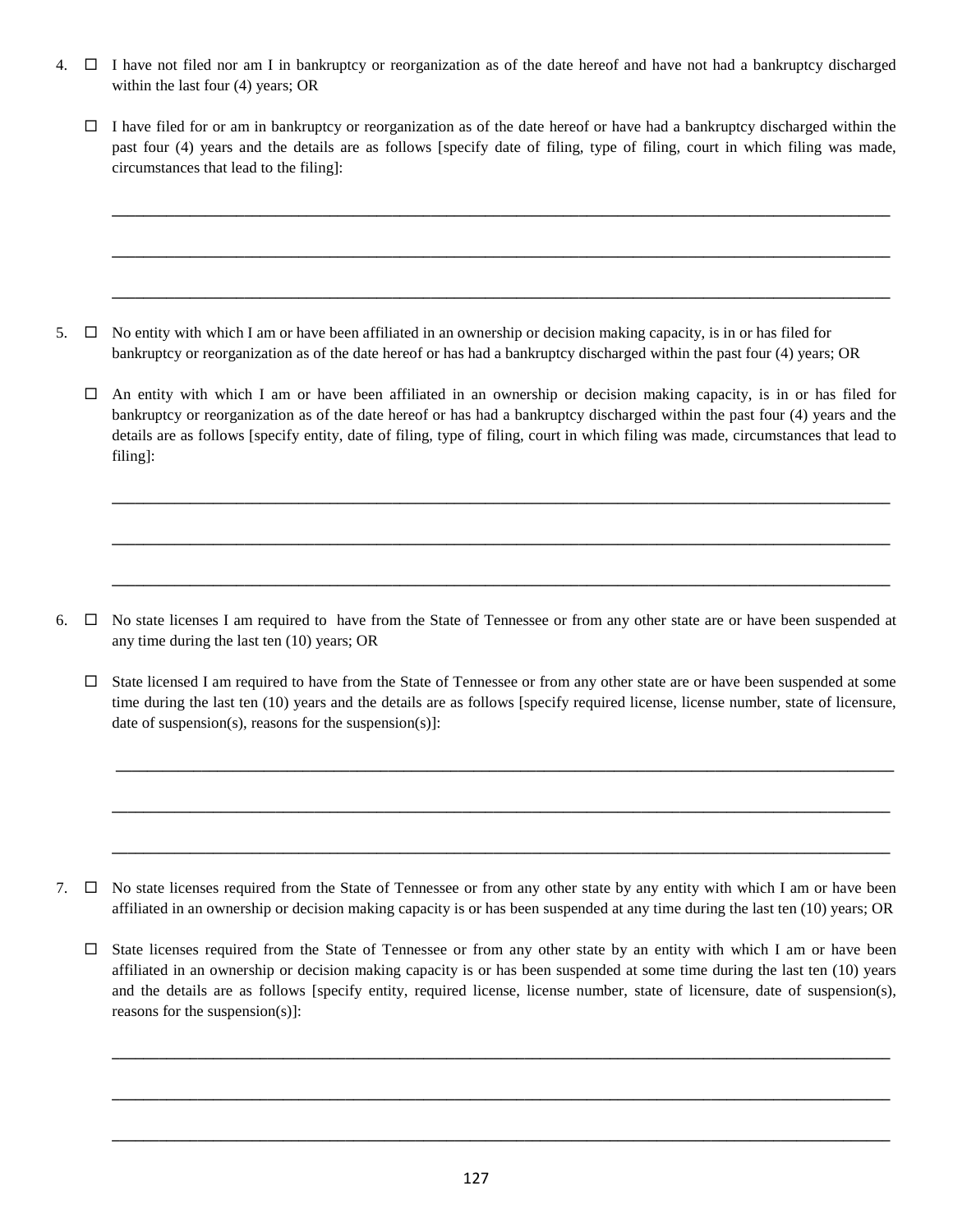I acknowledge that under Tennessee Code Annotated, Section 13-23-133, it is a Class E felony for any person to knowingly make, utter or publish a false statement of substance for the purpose of influencing THDA to allow participation in any of its programs, including the Low Income Housing Tax Credit Program. I further acknowledge that the statements contained in this Attachment 23 are statements of substance made for the purpose of influencing THDA to award Low Income Housing Tax Credits to the Initial Application of which this Attachment 23 is a part.

| Signature                                                                                                            |                                                       | Date |
|----------------------------------------------------------------------------------------------------------------------|-------------------------------------------------------|------|
|                                                                                                                      |                                                       |      |
| Type or Print Name                                                                                                   |                                                       |      |
|                                                                                                                      |                                                       |      |
| <b>STATE OF</b>                                                                                                      | $\overline{\phantom{a}}$ ( $\overline{\phantom{a}}$ ) |      |
| <b>COUNTY OF</b>                                                                                                     |                                                       |      |
| personally acquainted (or proved to me on the basis of satisfactory evidence), and who, upon oath, acknowledged that |                                                       |      |
| she/he executed the foregoing instrument for the purposes therein contained.                                         |                                                       |      |
|                                                                                                                      |                                                       |      |
|                                                                                                                      |                                                       |      |
| Notary Public                                                                                                        |                                                       |      |

My Commission Expires:\_\_\_\_\_\_\_\_\_\_\_\_\_\_\_\_\_\_\_\_\_\_\_\_\_\_\_\_\_\_\_\_\_\_\_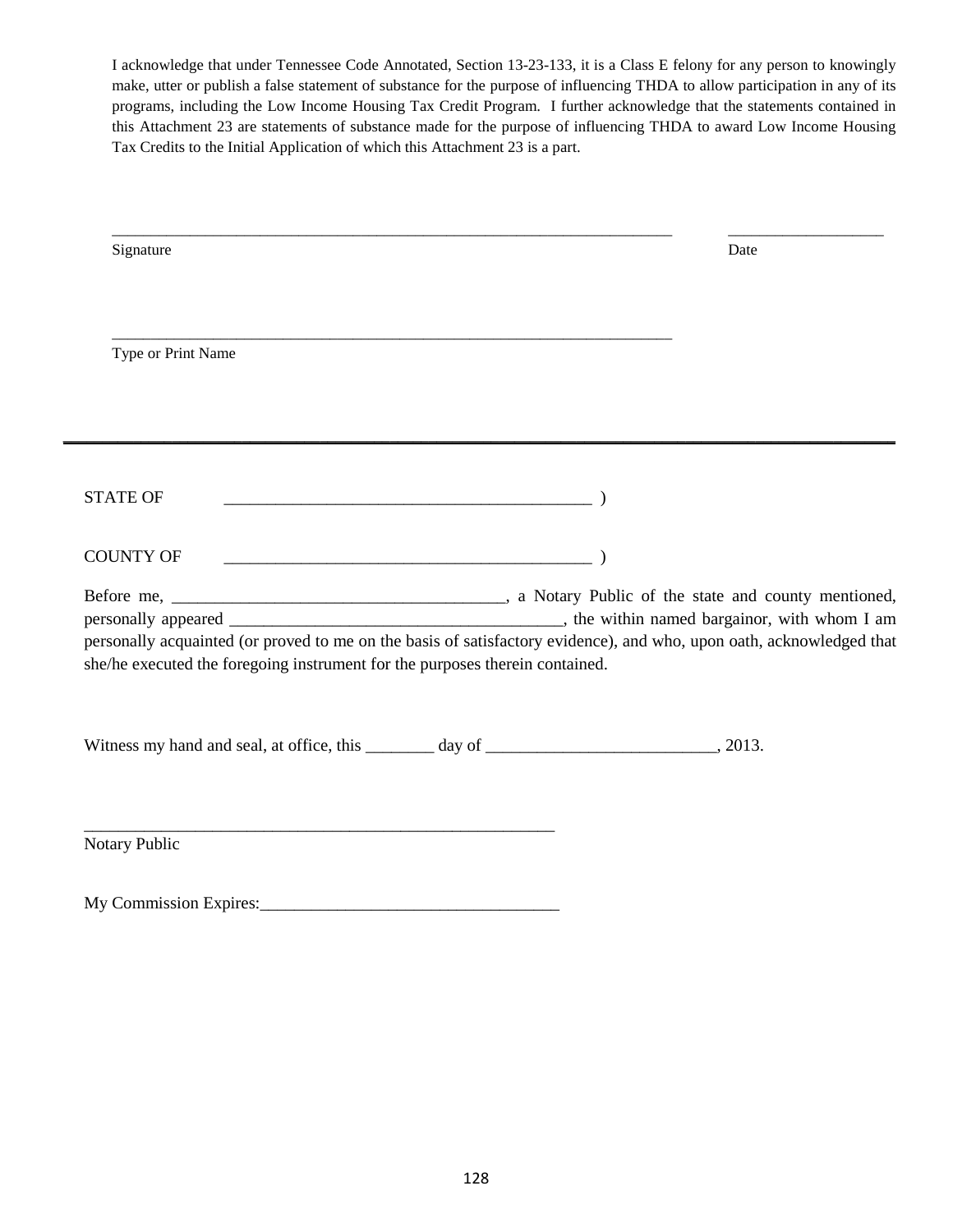## **2013 LIHTC ATTACHMENT 24: FORM OF LETTER FOR EXCLUSION UNDER PART VII-A-6-d To be Submitted on Tax Counsel's Letterhead of the Company Seeking the Exemption Under Part VII-A-6-d**

|            |                             |                                                                                                                                               |                                                                                                                                                                                                                                                                                                                                                                                                                                                                                                                                                                                                                                 | Date |                           |  |  |
|------------|-----------------------------|-----------------------------------------------------------------------------------------------------------------------------------------------|---------------------------------------------------------------------------------------------------------------------------------------------------------------------------------------------------------------------------------------------------------------------------------------------------------------------------------------------------------------------------------------------------------------------------------------------------------------------------------------------------------------------------------------------------------------------------------------------------------------------------------|------|---------------------------|--|--|
|            |                             | Attn: Tax Credit Administrator<br>Tennessee Housing Development Agency<br>404 James Robertson Parkway, Suite 1200<br>Nashville, TN 37243-0900 |                                                                                                                                                                                                                                                                                                                                                                                                                                                                                                                                                                                                                                 |      |                           |  |  |
|            | Development Name:           |                                                                                                                                               | (the "Development") (the "Development")                                                                                                                                                                                                                                                                                                                                                                                                                                                                                                                                                                                         |      |                           |  |  |
|            | <b>Development Address:</b> |                                                                                                                                               |                                                                                                                                                                                                                                                                                                                                                                                                                                                                                                                                                                                                                                 |      |                           |  |  |
|            | Developer Owner:            |                                                                                                                                               |                                                                                                                                                                                                                                                                                                                                                                                                                                                                                                                                                                                                                                 |      | (the "Development Owner") |  |  |
|            | Ladies and Gentleman:       |                                                                                                                                               |                                                                                                                                                                                                                                                                                                                                                                                                                                                                                                                                                                                                                                 |      |                           |  |  |
|            |                             |                                                                                                                                               | Counsel, I have knowledge of the information provided in this letter and am duly authorized to provide the information contained in<br>this letter in connection with an initial application of even date herewith (the "Initial Application") submitted to the Tennessee<br>Housing Development Agency ("THDA") requesting 2013 Low Income Housing Tax Credits ("Tax Credits") for the Development. I<br>understand THDA will rely solely on this letter to determine whether the Company meets the requirements of Part VII-A-6-d of the<br>THDA Low Income Housing Tax Credit Qualified Allocation Plan for 2013 (the "QAP). |      |                           |  |  |
| 1.         | Application.                |                                                                                                                                               |                                                                                                                                                                                                                                                                                                                                                                                                                                                                                                                                                                                                                                 |      |                           |  |  |
| 2.         |                             |                                                                                                                                               |                                                                                                                                                                                                                                                                                                                                                                                                                                                                                                                                                                                                                                 |      |                           |  |  |
| 3.         |                             |                                                                                                                                               | In my capacity as General Counsel, I oversee the preparation and filing of affidavits, disclosures and other documents<br>(collectively, "Affidavits and Disclosures") executed by or base on information provided under penalty of perjury by the<br>officers and directors of the Company with various federal and state regulatory agencies throughout the United States,<br>including, without limitation, the United States Securities and Exchange Commission.                                                                                                                                                            |      |                           |  |  |
| 4.         |                             |                                                                                                                                               | Such Affidavits and Disclosures were generally filed under penalty of perjury and, in the aggregate, have addressed, in all<br>material respects, the items requested to be disclosed in Attachment 23 to the Initial Application for the Development.                                                                                                                                                                                                                                                                                                                                                                          |      |                           |  |  |
| 5.         | director.                   |                                                                                                                                               | In no case has there been an affirmative answer to any such item by any officer or director of the Company, and in all cases,<br>based on my review of previously filed Affidavits and Disclosures, no officer and director of the Company would have<br>provided an affirmative answer to any question on Attachment 23, if an Attachment 23 had been executed by that officer or                                                                                                                                                                                                                                              |      |                           |  |  |
| Company:   |                             |                                                                                                                                               |                                                                                                                                                                                                                                                                                                                                                                                                                                                                                                                                                                                                                                 |      |                           |  |  |
| Name:      |                             |                                                                                                                                               |                                                                                                                                                                                                                                                                                                                                                                                                                                                                                                                                                                                                                                 |      |                           |  |  |
|            |                             | General Counsel                                                                                                                               |                                                                                                                                                                                                                                                                                                                                                                                                                                                                                                                                                                                                                                 |      |                           |  |  |
| Signature: |                             |                                                                                                                                               |                                                                                                                                                                                                                                                                                                                                                                                                                                                                                                                                                                                                                                 |      |                           |  |  |
|            |                             |                                                                                                                                               | NOTE: An opinion letter in the form of this Attachment 24 must be submitted for each corporation identified on Attachment<br>16A, 16B or 16C and/or on Attachment 17A, 17B or 17C seeking to meet the requirements of Part VII-A-6-d of the                                                                                                                                                                                                                                                                                                                                                                                     |      |                           |  |  |

**QAP.**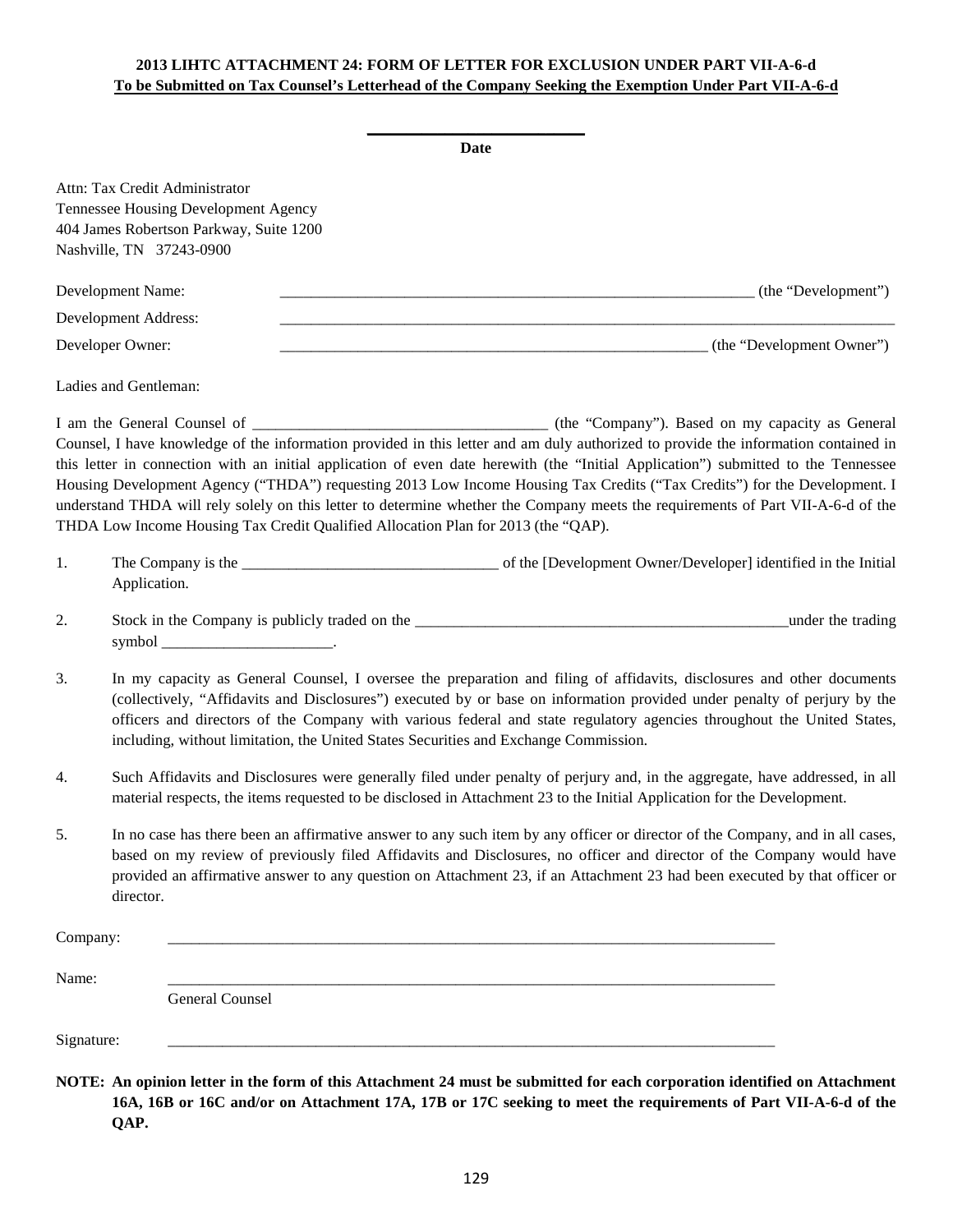#### **2013 LIHTC ATTACHMENT 25: RESERVED**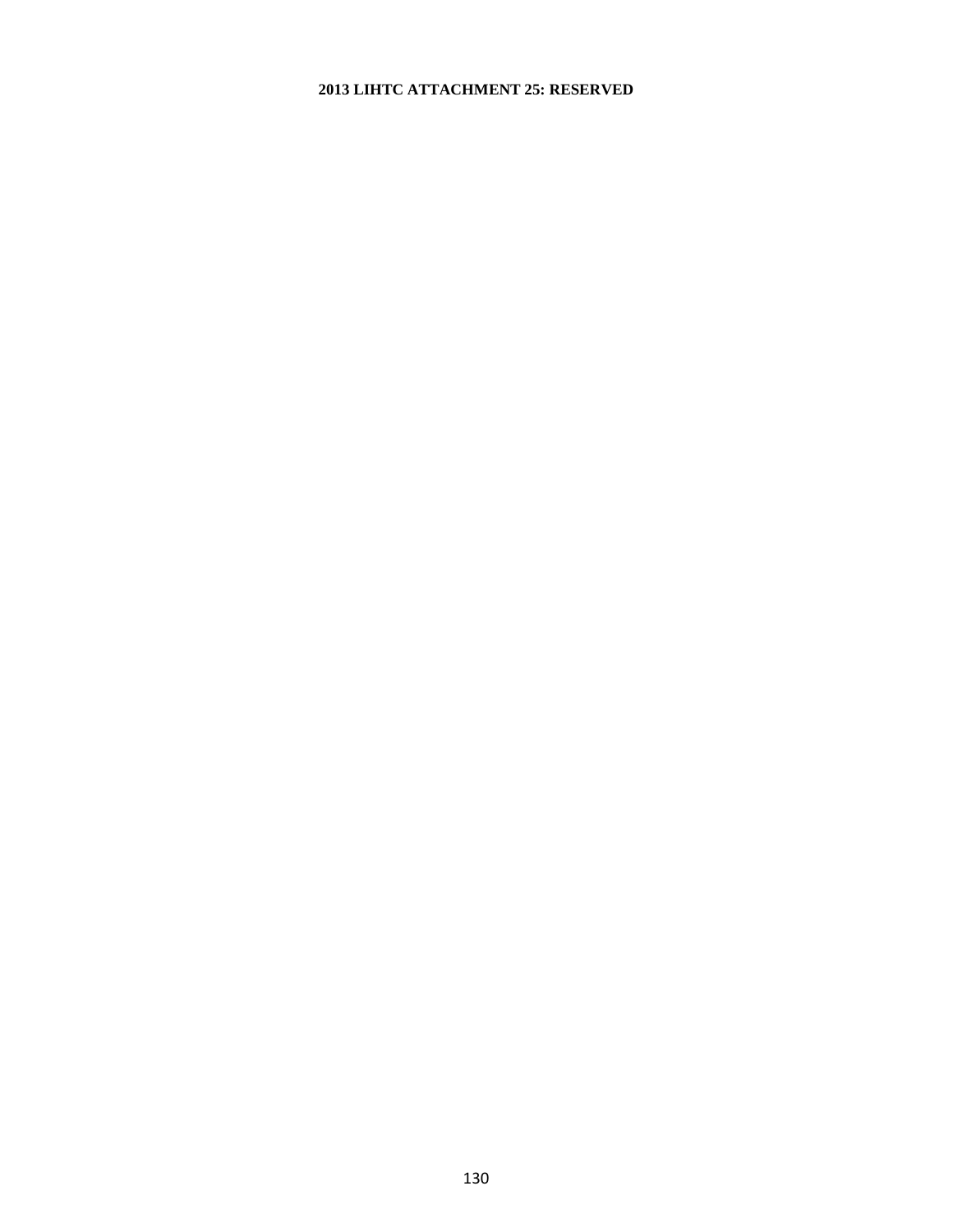### **2013 LIHTC ATTACHMENT 26A: CERTIFICATE REGARDING QUALIFICATION FOR PUBLIC HOUSING AUTHORITY SET-ASIDE WITHOUT HOPE VI (WHEN PUBLIC HOUSING AUTHORITY IS THE SOLE GENERAL PARTNER OR SOLE MANAGING MEMBER OF OWNERSHIP ENTITY)**

| Development Name:                | (the "Development")       |
|----------------------------------|---------------------------|
| Development Address:             |                           |
| <b>Ownership Entity:</b>         | (the "Development Owner") |
| <b>Public Housing Authority:</b> | (the "PHA")               |
|                                  |                           |

Under penalty of perjury, the undersigned, the same state of the state of the state of perjury, the undersigned,

- 1. I am the **IME and A am the Separate of the PHA** and, as such, I have direct knowledge of the matters contained in this Certificate and am duly authorized to provide the certifications and representations contained herein to the Tennessee Housing Development Agency ("THDA") in connection with the Initial Application (as defined below).
- 2. This Certificate is provided with respect to the status of PHA as qualified public housing authority, as defined in the Tennessee Housing Development Agency Low Income Housing Tax Credit Qualified Allocation Plan for 2013 (the "QAP") in connection with an Initial Application of even date herewith (the "Initial Application") submitted to THDA requesting an allocation of 2013 Low Income Housing Tax Credits ("Tax Credits") for the Development from the PHA Set-Aside pursuant to the QAP (the "PHA Set-Aside").
- 3. I acknowledge that, under Tennessee Code Annotated, Section 13-23-133, it is a Class E felony for any person to knowingly make, utter or publish a false statement of substance for the purpose of influencing THDA to allow participation in any of its programs, including the Low Income Housing Tax Credit Program (the "Tax Credit Program"). I further acknowledge that the statements contained in this Certificate are statements of substance made for the purpose of influencing THDA to allow participation in the Tax Credit Program by awarding Low Income Housing Tax Credits to the Development as proposed in the Initial Application of which this Certificate is a part.
- 4. I have been involved in the preparation of the Initial Application and intend to submit the Initial Application, including this Certificate, to THDA for the purpose of participating in the Tax Credit Program.
- 5. I acknowledge and agree that the truthfulness and accuracy of the statements contained in this Certificate will be solely relied upon by THDA in determining whether the Development, as proposed in the Initial Application, is eligible for an award of Tax Credits from the PHA Set-Aside.
- 6. All disclosures and statements contained in the Initial Application are true and correct.
- 7. PHA is duly created and validly existing under the Housing Authorities Law, Tennessee Code Annotated Section 13-23-101 et seq. (the "Act").
- 8. The Development proposed in the Initial Application is within the geographic area of the PHA's jurisdiction.
- 9. Check the box that applies:
	- $\Box$  PHA [owns all of the general partnership interests/is the sole managing member] of Development Owner.
	- $\Box$  PHA will, prior to the reservation of Tax Credits, [own all of the general partnership interests/be the sole managing member] of the Development Owner; however, Development Owner has not yet been formed.
- 10. PHA is not controlled by any for-profit entity.
- 11. PHA is not affiliated with any for-profit entity, except Development Owner.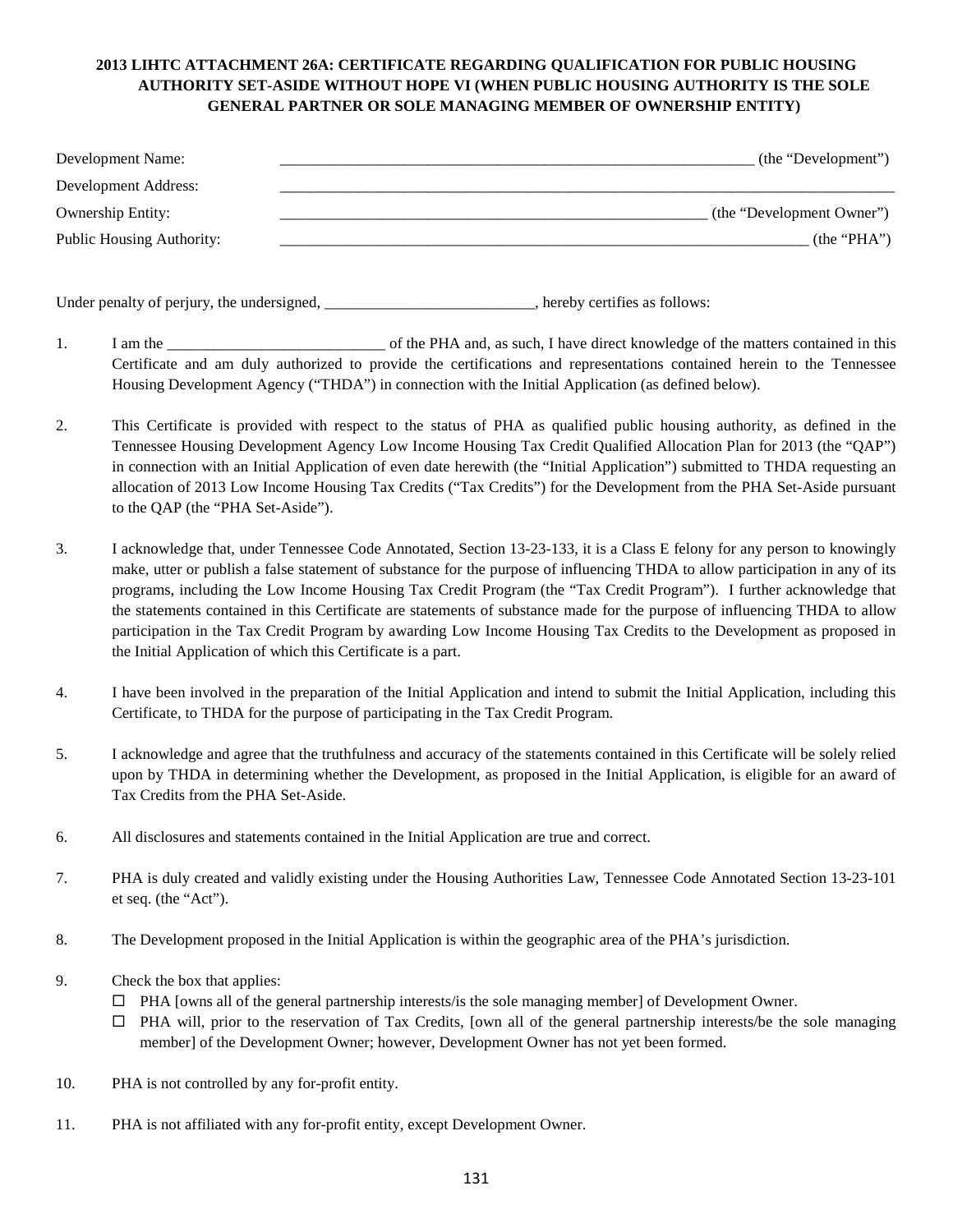- 12. No staff members, officers or members of the board of directors of PHA will materially participate, directly or indirectly, in the Development as or through a for-profit entity, except through Development Owner.
- 13. PHA is authorized to and will materially participate (within the meaning of Section 469(h) of the Code) in the development and operation of the Development throughout the compliance period.
- 14. PHA will participate in the development and operation of the Development on a regular, substantial and continuous basis through the following activities (list all activities PHA will undertake in connection with the development and operation of the Development):

**\_\_\_\_\_\_\_\_\_\_\_\_\_\_\_\_\_\_\_\_\_\_\_\_\_\_\_\_\_\_\_\_\_\_\_\_\_\_\_\_\_\_\_\_\_\_\_\_\_\_\_\_\_\_\_\_\_\_\_\_\_\_\_\_\_\_\_\_\_\_\_\_\_\_\_\_\_\_\_\_\_\_\_\_\_\_\_\_\_\_\_\_\_\_\_\_\_\_\_\_ \_\_\_\_\_\_\_\_\_\_\_\_\_\_\_\_\_\_\_\_\_\_\_\_\_\_\_\_\_\_\_\_\_\_\_\_\_\_\_\_\_\_\_\_\_\_\_\_\_\_\_\_\_\_\_\_\_\_\_\_\_\_\_\_\_\_\_\_\_\_\_\_\_\_\_\_\_\_\_\_\_\_\_\_\_\_\_\_\_\_\_\_\_\_\_\_\_\_\_\_ \_\_\_\_\_\_\_\_\_\_\_\_\_\_\_\_\_\_\_\_\_\_\_\_\_\_\_\_\_\_\_\_\_\_\_\_\_\_\_\_\_\_\_\_\_\_\_\_\_\_\_\_\_\_\_\_\_\_\_\_\_\_\_\_\_\_\_\_\_\_\_\_\_\_\_\_\_\_\_\_\_\_\_\_\_\_\_\_\_\_\_\_\_\_\_\_\_\_\_\_**

- 15. Check the box that applies and provide the required information:
	- $\Box$  The existing partnership agreement of Development Owner and/or the existing operating agreement for the Development, true, correct and complete copies of which are attached as Exhibit A, do not provide for other [general partners/managing members] of Development Owner.
	- $\Box$  The proposed partnership agreement of Development Owner and/or the proposed operating agreement for the Development, true, correct and complete forms of which are attached as Exhibit A, will not provide for other [general partners/managing members] of Development Owner.

\_\_\_\_\_\_\_\_\_\_\_\_\_\_\_\_\_\_\_\_\_\_\_\_\_\_\_\_\_\_\_\_\_\_\_\_\_\_\_\_\_\_\_\_\_\_\_\_\_\_\_\_\_\_\_\_\_\_\_\_\_\_\_\_\_\_\_\_\_\_\_\_ \_\_\_\_\_\_\_\_\_\_\_\_\_\_\_\_\_\_\_\_

Signature Date Date of the Date of the United States of the Date of the Date of the Date of the Date of the Date of the Date of the Date of the Date of the Date of the Date of the Date of the Date of the Date of the United

Type or Print Name

## **THIS CERTIFICATE MUST BE EXECUTED BY THE SIGNATORY IN HER/HIS INDIVIDUAL CAPACITY**

\_\_\_\_\_\_\_\_\_\_\_\_\_\_\_\_\_\_\_\_\_\_\_\_\_\_\_\_\_\_\_\_\_\_\_\_\_\_\_\_\_\_\_\_\_\_\_\_\_\_\_\_\_\_\_\_\_\_\_\_\_\_\_\_\_\_\_\_\_\_\_\_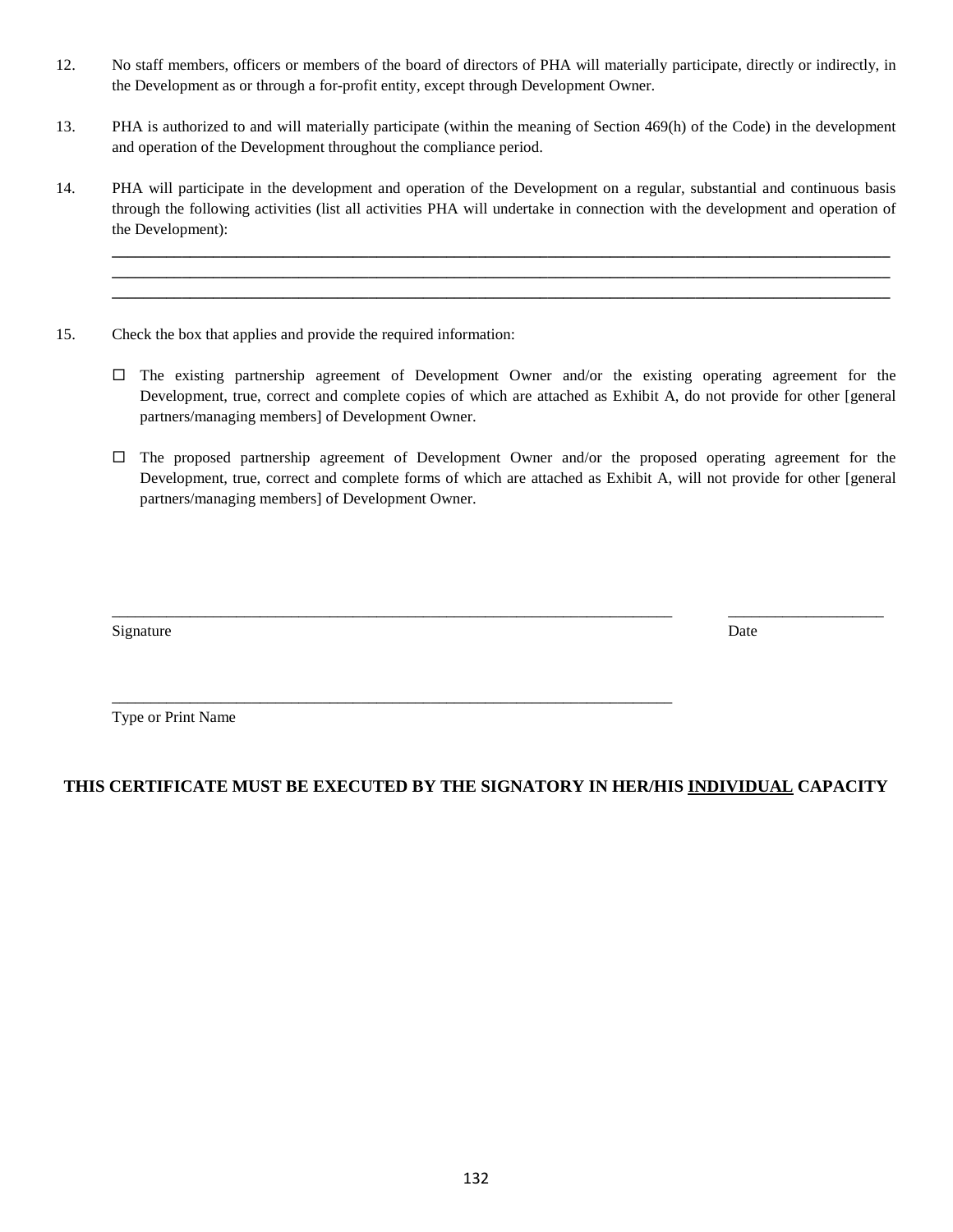### **2013 LIHTC ATTACHMENT 26B: CERTIFICATE REGARDING QUALIFICATION FOR PUBLIC HOUSING AUTHORITY SET-ASIDE WITHOUT HOPE VI (WHEN PUBLIC HOUSING AUTHORITY FORMED A CORPORATION TO BE SOLE GENERAL PARTNER OR MANAGING MEMBER OF OWNERSHIP ENTITY)**

| Development Name:         | (the "Development")       |
|---------------------------|---------------------------|
| Development Address:      |                           |
| <b>Ownership Entity:</b>  | (the "Development Owner") |
| Public Housing Authority: | (the "PHA")               |
| Corporation:              | (the "Corporation")       |

Under penalty of perjury, the undersigned, \_\_\_\_\_\_\_\_\_\_\_\_\_\_\_\_\_\_\_\_\_\_\_\_, hereby certifies as follows:

- 1. I am the the same of the PHA and, as such, I have direct knowledge of the matters contained in this Certificate and am duly authorized to provide the certifications and representations contained herein to the Tennessee Housing Development Agency ("THDA") in connection with the Initial Application (as defined below).
- 2. This Certificate is provided with respect to the status of PHA as a qualified public housing authority, as defined in the Tennessee Housing Development Agency Low Income Housing Tax Credit Qualified Allocation Plan for 2013 (the "QAP") and the status of Corporation in connection with an Initial Application of even date herewith (the "Initial Application") submitted to THDA requesting an allocation of 2013 Low Income Housing Tax Credits ("Tax Credits") for the Development from the PHA Set-Aside pursuant to the QAP (the "PHA Set-Aside").
- 3. I acknowledge that, under Tennessee Code Annotated, Section 13-23-133, it is a Class E felony for any person to knowingly make, utter or publish a false statement of substance for the purpose of influencing THDA to allow participation in any of its programs, including the Low Income Housing Tax Credit Program (the "Tax Credit Program"). I further acknowledge that the statements contained in this Certificate are statements of substance made for the purpose of influencing THDA to allow participation in the Tax Credit Program by awarding Low Income Housing Tax Credits to the Development as proposed in the Initial Application of which this Certificate is a part.
- 4. I have been involved in the preparation of the Initial Application and intend to submit the Initial Application, including this Certificate, to THDA for the purpose of participating in the Tax Credit Program.
- 5. I acknowledge and agree that the truthfulness and accuracy of the statements contained in this Certificate will be solely relied upon by THDA in determining whether the Development, as proposed in the Initial Application, is eligible for an award of Tax Credits from the PHA Set-Aside.
- 6. All disclosures and statements contained in the Initial Application are true and correct.
- 7. PHA is duly created and validly existing under the Housing Authorities Law, Tennessee Code Annotated Section 13-23-101 et seq. (the "Act").
- 8. The Development proposed in the Initial Application is within the geographic area of the PHA's jurisdiction.
- 9. Check the box that applies:
	- PHA owns 100% of the stock in Corporation and Corporation [owns all of the general partnership interests/is the sole managing member] of Development Owner.
	- $\Box$  PHA owns 100% of the stock in Corporation and Corporation will, prior to the reservation of Tax Credits, [own all of the general partnership interests/be the sole managing member] of the Development Owner; however, Development Owner has not yet been formed.
- 10. PHA is not authorized to and will not transfer any stock in Corporation to any person or entity who is not a qualified PHA as defined in the QAP.
- 11. PHA is not controlled by any for-profit entity.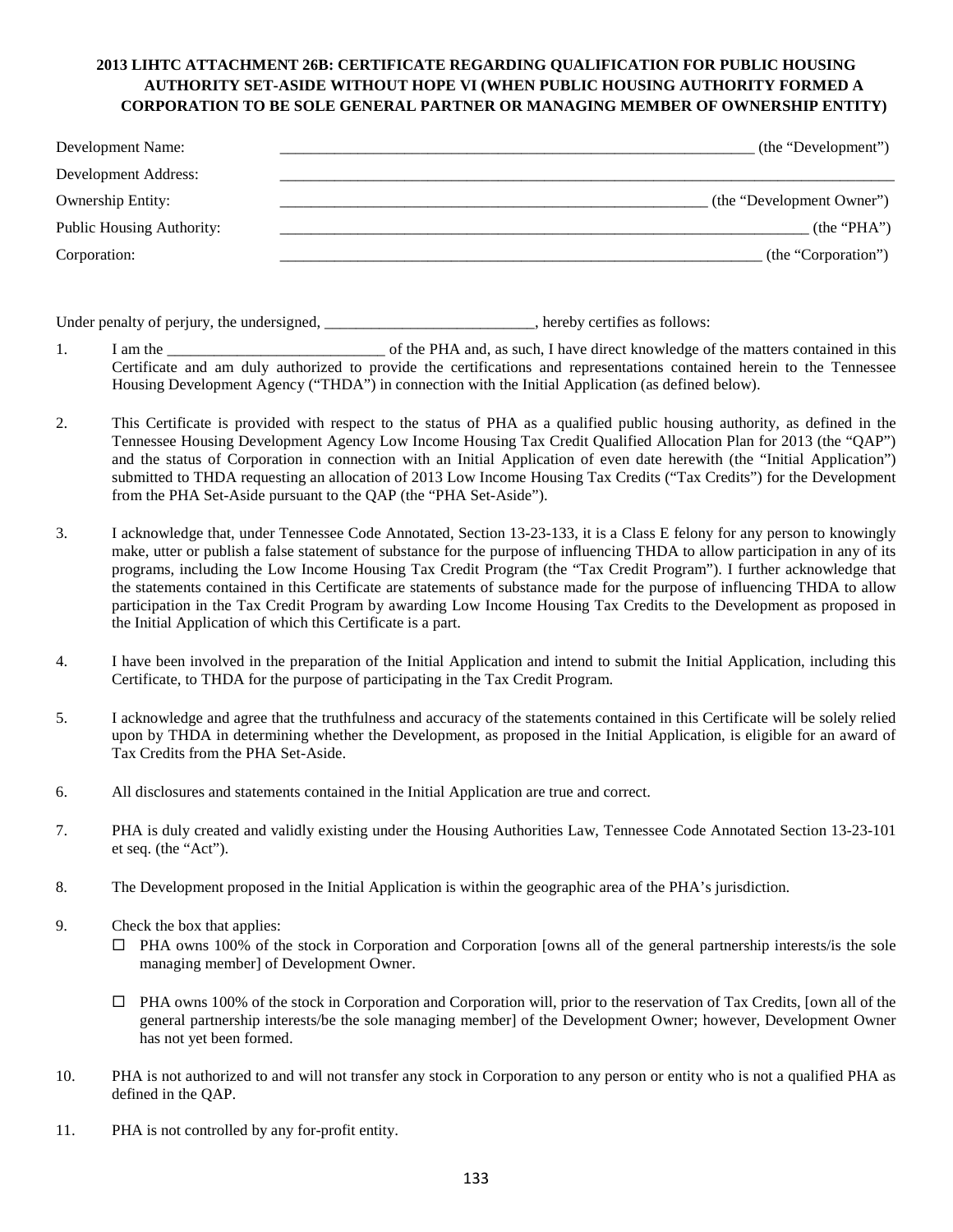- 12. PHA is not affiliated with any for-profit entity, except Corporation and Development Owner.
- 13. No staff members, officers or members of the board of directors of PHA will materially participate, directly or indirectly, in the Development as or through a for-profit entity, except through Corporation and Development Owner.
- 14. PHA is authorized to own 100% of the stock of Corporation for the purpose of materially participating (within the meaning of Section 469(h) of the Code) and, through the Corporation, will materially participate, in the development and operation of the Development throughout the compliance period.
- 15. Corporation is authorized to and will materially participate in the development and operation of the Development on a regular, substantial and continuous basis through the following activities (list all activities Corporation will undertake in connection with the development and operation of the Development):

**\_\_\_\_\_\_\_\_\_\_\_\_\_\_\_\_\_\_\_\_\_\_\_\_\_\_\_\_\_\_\_\_\_\_\_\_\_\_\_\_\_\_\_\_\_\_\_\_\_\_\_\_\_\_\_\_\_\_\_\_\_\_\_\_\_\_\_\_\_\_\_\_\_\_\_\_\_\_\_\_\_\_\_\_\_\_\_\_\_\_\_\_\_\_\_\_\_\_\_\_ \_\_\_\_\_\_\_\_\_\_\_\_\_\_\_\_\_\_\_\_\_\_\_\_\_\_\_\_\_\_\_\_\_\_\_\_\_\_\_\_\_\_\_\_\_\_\_\_\_\_\_\_\_\_\_\_\_\_\_\_\_\_\_\_\_\_\_\_\_\_\_\_\_\_\_\_\_\_\_\_\_\_\_\_\_\_\_\_\_\_\_\_\_\_\_\_\_\_\_\_ \_\_\_\_\_\_\_\_\_\_\_\_\_\_\_\_\_\_\_\_\_\_\_\_\_\_\_\_\_\_\_\_\_\_\_\_\_\_\_\_\_\_\_\_\_\_\_\_\_\_\_\_\_\_\_\_\_\_\_\_\_\_\_\_\_\_\_\_\_\_\_\_\_\_\_\_\_\_\_\_\_\_\_\_\_\_\_\_\_\_\_\_\_\_\_\_\_\_\_\_**

- 16. Corporation was organized under the laws of the state of \_\_\_\_\_\_\_\_\_\_\_\_\_\_\_\_\_\_\_\_\_\_\_\_\_\_\_\_\_\_ on \_\_\_\_\_\_\_\_\_\_\_\_\_\_\_\_ and is currently existing under the laws of such state.
- 17. Check the box that applies, complete required information and attach required documentation:
	- $\Box$  Attached hereto as Exhibit A is a true, correct and complete certificate of existence for Corporation from the Tennessee Secretary of State dated not more than thirty (30) days prior to the date of the Initial Application.
	- $\Box$  Attached hereto as Exhibit A is a true, correct and complete certificate of existence for Corporation from the Secretary of State of \_\_\_\_\_\_\_\_\_\_\_\_\_\_\_\_\_\_\_\_, the state in which Corporation was organized, <u>together with</u> other documentation from such Secretary of State indicating that Corporation is in good standing under the laws of such state and a certificate from the Tennessee Secretary of State indicating that Corporation is qualified to do business in Tennessee, all dated not more than thirty (30) days prior to the date of the Initial Application.
- 18. One hundred percent (100%) of the stock of Corporation is owned by PHA.
- 19. Check the box that applies and provide the required information:
	- $\Box$  The existing partnership agreement of Development Owner and/or the existing operating agreement for the Development, true, correct and complete copies of which are attached as Exhibit B, do not provide for other [general partners/managing members] of Development Owner.
	- The proposed partnership agreement of Development Owner and/or the proposed operating agreement for the Development, true, correct and complete forms of which are attached as Exhibit B, will not provide for other [general partners/managing members] of Development Owner.

\_\_\_\_\_\_\_\_\_\_\_\_\_\_\_\_\_\_\_\_\_\_\_\_\_\_\_\_\_\_\_\_\_\_\_\_\_\_\_\_\_\_\_\_\_\_\_\_\_\_\_\_\_\_\_\_\_\_\_\_\_\_\_\_\_\_\_\_\_\_\_\_ \_\_\_\_\_\_\_\_\_\_\_\_\_\_\_\_\_\_\_\_

Signature Date Date of the Date of the United States of the Date of the Date of the Date of the Date of the Date of the Date of the Date of the Date of the Date of the Date of the Date of the Date of the Date of the United

Type or Print Name

#### **THIS CERTIFICATE MUST BE EXECUTED BY THE SIGNATORY IN HER/HIS INDIVIDUAL CAPACITY**

\_\_\_\_\_\_\_\_\_\_\_\_\_\_\_\_\_\_\_\_\_\_\_\_\_\_\_\_\_\_\_\_\_\_\_\_\_\_\_\_\_\_\_\_\_\_\_\_\_\_\_\_\_\_\_\_\_\_\_\_\_\_\_\_\_\_\_\_\_\_\_\_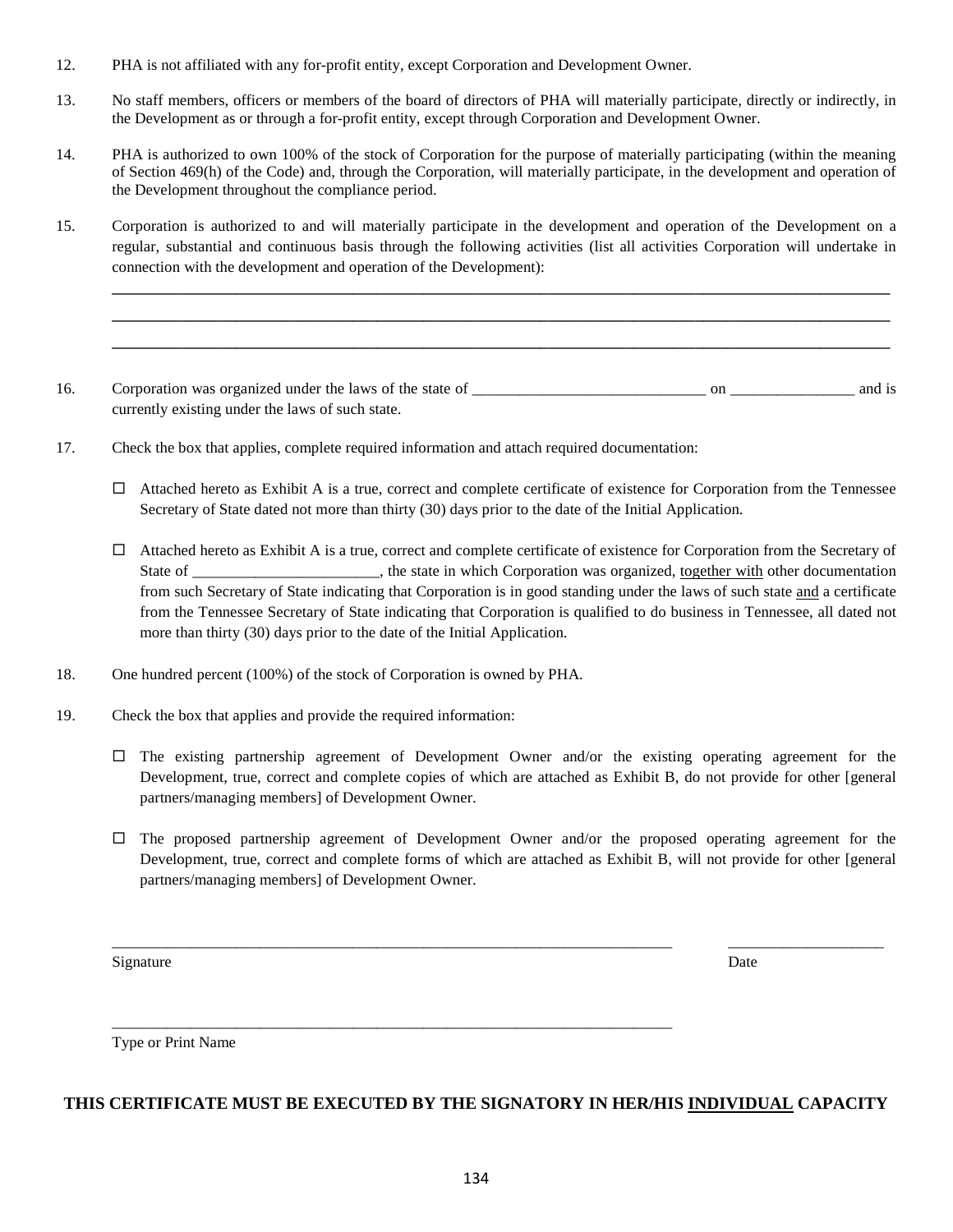### **2013 LIHTC ATTACHMENT 27: FORM OF LETTER FROM PHA EXECUTIVE DIRECTOR REGARDING THE HOPE VI PROGRAM**

#### **To be submitted on Public Housing Authority letterhead**

| Date                                                                                                                                                                                                                                                                 |                           |
|----------------------------------------------------------------------------------------------------------------------------------------------------------------------------------------------------------------------------------------------------------------------|---------------------------|
| Attn: Tax Credit Administrator                                                                                                                                                                                                                                       |                           |
| Tennessee Housing Development Agency                                                                                                                                                                                                                                 |                           |
| 404 James Robertson Parkway, Suite 1200                                                                                                                                                                                                                              |                           |
| Nashville, TN 37243-0900                                                                                                                                                                                                                                             |                           |
| Development Name:                                                                                                                                                                                                                                                    | (the "Development")       |
| Development Address:                                                                                                                                                                                                                                                 |                           |
| <b>Ownership Entity:</b>                                                                                                                                                                                                                                             | (the "Development Owner") |
| Ladies and Gentleman:                                                                                                                                                                                                                                                |                           |
| In connection with the submission of an initial application requesting an allocation of 2013 Low Income Housing Tax Credits ("Tax")<br>Credits") for the Development (the "Initial Application") to the Tennessee Housing Development Agency ("THDA") under the 2013 |                           |

THDA Low Income Housing Tax Credit Qualified Allocation Plan (the "QAP"), I hereby certify as follows:

- 1. I am the duly appointed, qualified and incumbent Executive Director of the [name of housing authority].
- 2. The Development, as described in the Initial Application, is identified in the PHA's \_\_[year]\_\_\_ HOPE VI application which was approved by HUD on \_\_\_\_\_\_\_\_\_\_\_\_, and which was awarded a HOPE VI grant in \_\_\_\_\_\_\_\_\_; and
- 3. The housing units in the Development, as described in the Initial Application, are an essential element of the HUD approved HOPE VI application; and
- 4. The Tax Credits requested in the Initial Application are an essential component of the financing plan for PHA's HOPE VI Program.
- 5. HOPE VI funds in the amount of \$\_\_\_\_\_\_\_\_\_\_\_\_\_\_\_\_\_ are committed to and will be used as part of the financing for the Development.

I understand that THDA will rely solely on this letter to determine whether the Development qualifies for an allocation of Tax Credits and whether points may be awarded under Part VII-B-3-c of the QAP.

Name: \_\_\_\_\_\_\_\_\_\_\_\_\_\_\_\_\_\_\_\_\_\_\_\_\_\_\_\_\_\_\_\_\_\_\_\_\_\_\_\_\_\_\_\_\_\_\_\_\_\_\_\_\_\_\_\_\_\_\_\_\_\_\_\_\_

Executive Director

Signature: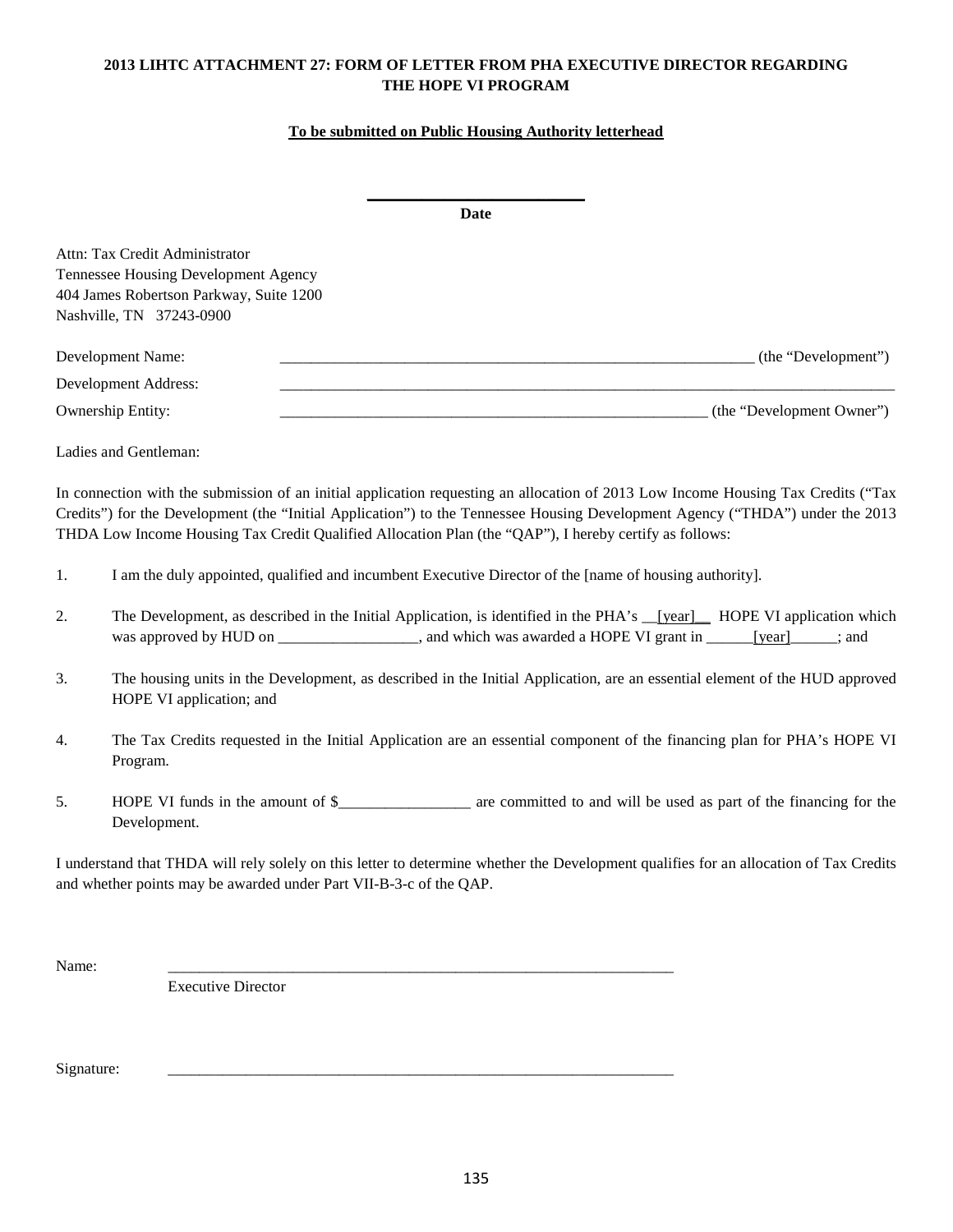## **2013 LIHTC ATTACHMENT 28A: CERTIFICATE REGARDING QUALIFICATION FOR THE NON-PROFIT SET-ASIDE (WHEN NON-PROFIT IS THE SOLE GENERAL PARTNER OR SOLE MANAGING MEMBER OF DEVELOPMENT OWNER)**

| Development Name:        | (the "Development")       |
|--------------------------|---------------------------|
| Development Address:     |                           |
| <b>Ownership Entity:</b> | (the "Development Owner") |
| Non-Profit:              | (the "Nonprofit")         |

Under penalty of perjury, the undersigned, \_\_\_\_\_\_\_\_\_\_\_\_\_\_\_\_\_\_\_\_\_\_\_\_\_\_, hereby certifies as follows:

- 1. I am the \_\_\_\_\_\_\_\_\_\_\_\_\_\_\_\_\_\_\_\_\_\_\_\_\_\_\_\_\_\_\_ of Nonprofit and, as such, I have direct knowledge of the matters contained in this Certificate and am duly authorized to provide the certifications and representations contained herein to the Tennessee Housing Development Agency ("THDA") in connection with the Initial Application (as defined below).
- 2. This Certificate is provided with respect to the status of Nonprofit as a qualified nonprofit organization, as defined in Section 42(h)(5) of the Internal Revenue Code of 1986, as amended (the "Code") and in the Tennessee Housing Development Agency Low Income Housing Tax Credit Qualified Allocation Plan for 2013 (the "QAP") in connection with an Initial Application of even date herewith (the "Initial Application") submitted to THDA requesting an allocation of 2013 Low Income Housing Tax Credits ("Tax Credits") for the Development from the Non-Profit Set-Aside pursuant to the Code and the QAP (the "Non-Profit Set-Aside").
- 3. I acknowledge that, under Tennessee Code Annotated, Section 13-23-133, it is a Class E felony for any person to knowingly make, utter or publish a false statement of substance for the purpose of influencing THDA to allow participation in any of its programs, including the Low Income Housing Tax Credit Program (the "Tax Credit Program"). I further acknowledge that the statements contained in this Certificate are statements of substance made for the purpose of influencing THDA to allow participation in the Tax Credit Program by awarding Low Income Housing Tax Credits to the Development as proposed in the Initial Application of which this Certificate is a part.
- 4. I have been involved in the preparation of the Initial Application and intend to submit the Initial Application, including this Certificate, to THDA for the purpose of participating in the Tax Credit Program.
- 5. I acknowledge and agree that the truthfulness and accuracy of the statements contained in this Certificate will be solely relied upon by THDA in determining whether the Development, as proposed in the Initial Application, is eligible for an award of Tax Credits from the Non-Profit Set-Aside.
- 6. All disclosures and statements contained in the Initial Application are true and correct.
- 7. Check the box that applies:
	- $\Box$  Nonprofit [owns all of the general partnership interests/is the sole managing member] of Development Owner.
	- $\Box$  Nonprofit will, prior to the reservation of Tax Credits, [own all of the general partnership interests/be the sole managing member] of the Development Owner; however, Development Owner has not yet been formed.
- 8. Nonprofit was organized under the laws of the State of \_\_\_\_\_\_\_\_\_\_\_\_\_\_\_\_\_\_\_\_\_\_\_\_\_\_\_\_\_\_\_on \_\_\_\_\_\_\_\_\_\_\_\_\_\_\_\_\_\_\_\_\_ and is currently existing under the laws of such state.
- 9. Check the box that applies, complete required information and attach required documentation:
	- $\Box$  Attached hereto as Exhibit A is a true, correct, and complete certificate of existence for Nonprofit from the Tennessee Secretary of State dated not more than thirty (30) days prior to the date of the Initial Application.
	- $\Box$  Attached hereto as collective Exhibit A is a true, correct, and complete certificate of existence for Nonprofit from the Secretary of State of \_\_\_\_\_\_\_\_\_\_\_\_\_\_\_\_\_\_\_, the state in which Nonprofit was organized, together with other documentation from such Secretary of State indicating that Nonprofit is in good standing under the laws of such state and a certificate from the Tennessee Secretary of State indicating that Nonprofit is qualified to do business in Tennessee, all dated not more than thirty (30) days prior to the date of the Initial Application.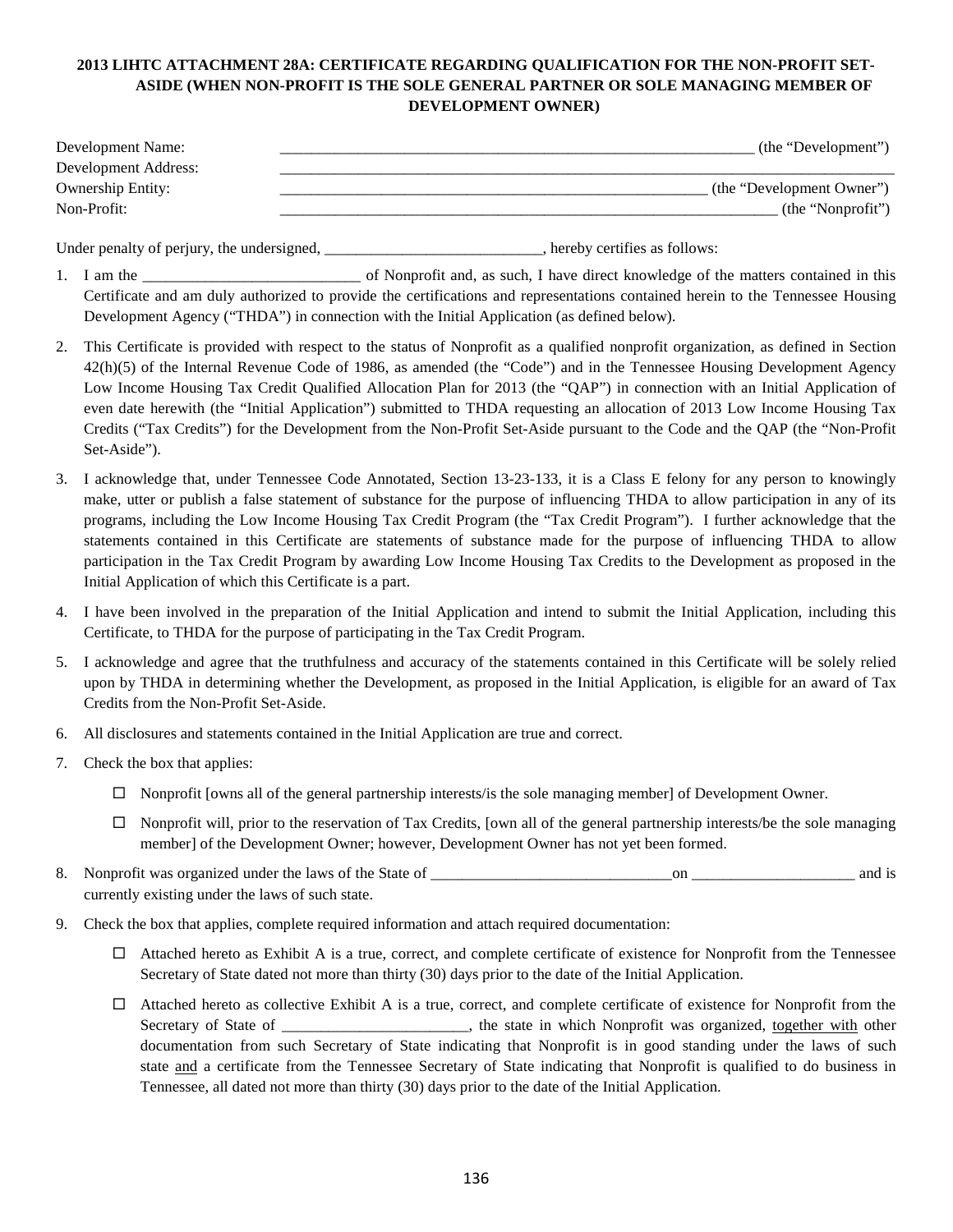- 10. Attached hereto as Exhibit B is a true, correct, and complete copy of the determination letter dated \_\_\_\_\_\_\_\_\_\_\_\_\_\_\_\_\_ from the Internal Revenue Service issued to Nonprofit indicating that Nonprofit is recognized as an organization described in [Section 501(c)(3)/Section 501(c)(4)] of the Code and is exempt from federal income tax under Section 501(a) of the Code (the "Determination letter").
- 11. The Determination Letter has not been modified or revoked.
- 12. At all times since the date of the Determination Letter, Nonprofit has operated in a manner consistent with all requirements for continuing its tax-exempt status.
- 13. Since the date of the Determination Letter, no event has occurred and Nonprofit has not participated in any transaction or business activity that might cause Nonprofit to fail to meet all requirements for continuing its tax-exempt status.
- 14. Since the date of the Determination Letter, Nonprofit has not received any notice or communication from the Internal Revenue Service raising any issue regarding or questioning in any way the tax-exempt status of Nonprofit.
- 15. Nonprofit was not formed by one or more individuals or for-profit entities for the principal purpose of being included in the Non-Profit Set-Aside.
- 16. Non-Profit is not controlled by any for-profit entity.
- 17. Non-Profit is not affiliated with any for-profit entity, except Development Owner.
- 18. No staff members, officers or members of the board of directors of Nonprofit will materially participate, directly or indirectly, in the Development as or through a for-profit entity, except through Development Owner.
- 19. One of the exempt purposes of Nonprofit is the fostering of low-income housing.
- 20. Attached hereto as Exhibit C is a true, correct, and complete copy of the Articles of Incorporation, Charter and By-Laws of Non-Profit, all of which demonstrate that one of the exempt purposes of Nonprofit is the fostering of low-income housing.
- 21. Nonprofit has been continuously engaged in the business of developing and building low-income rental housing in Tennessee since at least January 1, 2011.
- 22. Nonprofit is authorized to and will materially participate (within the meaning of Section 469(h) of the Code) in the development and operation of the Development throughout the compliance period.
- 23. Nonprofit will participate in the development and operation of the Development on a regular, substantial and continuous basis through the following activities (list all activities Nonprofit will undertake in connection with the development and operation of the Development):
- 24. Check the box that applies and provide the required information:
	- $\Box$  The existing partnership agreement of Development Owner and/or the existing operating agreement for the Development, true, correct and complete copies of which are attached as Exhibit D, do not provide for other [general partners/managing members] of Development Owner.

\_\_\_\_\_\_\_\_\_\_\_\_\_\_\_\_\_\_\_\_\_\_\_\_\_\_\_\_\_\_\_\_\_\_\_\_\_\_\_\_\_\_\_\_\_\_\_\_\_\_\_\_\_\_\_\_\_\_\_\_\_\_\_\_\_\_\_\_\_\_\_\_\_\_\_\_\_\_\_\_\_\_\_\_\_\_\_\_\_\_\_\_\_\_\_\_\_\_\_\_ \_\_\_\_\_\_\_\_\_\_\_\_\_\_\_\_\_\_\_\_\_\_\_\_\_\_\_\_\_\_\_\_\_\_\_\_\_\_\_\_\_\_\_\_\_\_\_\_\_\_\_\_\_\_\_\_\_\_\_\_\_\_\_\_\_\_\_\_\_\_\_\_\_\_\_\_\_\_\_\_\_\_\_\_\_\_\_\_\_\_\_\_\_\_\_\_\_\_\_\_ \_\_\_\_\_\_\_\_\_\_\_\_\_\_\_\_\_\_\_\_\_\_\_\_\_\_\_\_\_\_\_\_\_\_\_\_\_\_\_\_\_\_\_\_\_\_\_\_\_\_\_\_\_\_\_\_\_\_\_\_\_\_\_\_\_\_\_\_\_\_\_\_\_\_\_\_\_\_\_\_\_\_\_\_\_\_\_\_\_\_\_\_\_\_\_\_\_\_\_\_

 The proposed partnership agreement of Development Owner and/or the proposed operating agreement for the Development, true, correct and complete forms of which are attached as Exhibit D, will not provide for other [general partners/managing members] of Development Owner.

\_\_\_\_\_\_\_\_\_\_\_\_\_\_\_\_\_\_\_\_\_\_\_\_\_\_\_\_\_\_\_\_\_\_\_\_\_\_\_\_\_\_\_\_\_\_\_\_\_\_\_\_\_\_\_\_\_\_\_\_\_\_\_\_\_\_\_\_\_\_\_\_ \_\_\_\_\_\_\_\_\_\_\_\_\_\_\_\_\_\_\_\_

Signature Date Date of the Date of the Date of the Date of the Date of the Date of the Date of the Date of the Date of the Date of the Date of the Date of the Date of the Date of the Date of the Date of the Date of the Dat

Type or Print Name

#### **THIS CERTIFICATE MUST BE EXECUTED BY THE SIGNATORY IN HER/HIS INDIVIDUAL CAPACITY**

\_\_\_\_\_\_\_\_\_\_\_\_\_\_\_\_\_\_\_\_\_\_\_\_\_\_\_\_\_\_\_\_\_\_\_\_\_\_\_\_\_\_\_\_\_\_\_\_\_\_\_\_\_\_\_\_\_\_\_\_\_\_\_\_\_\_\_\_\_\_\_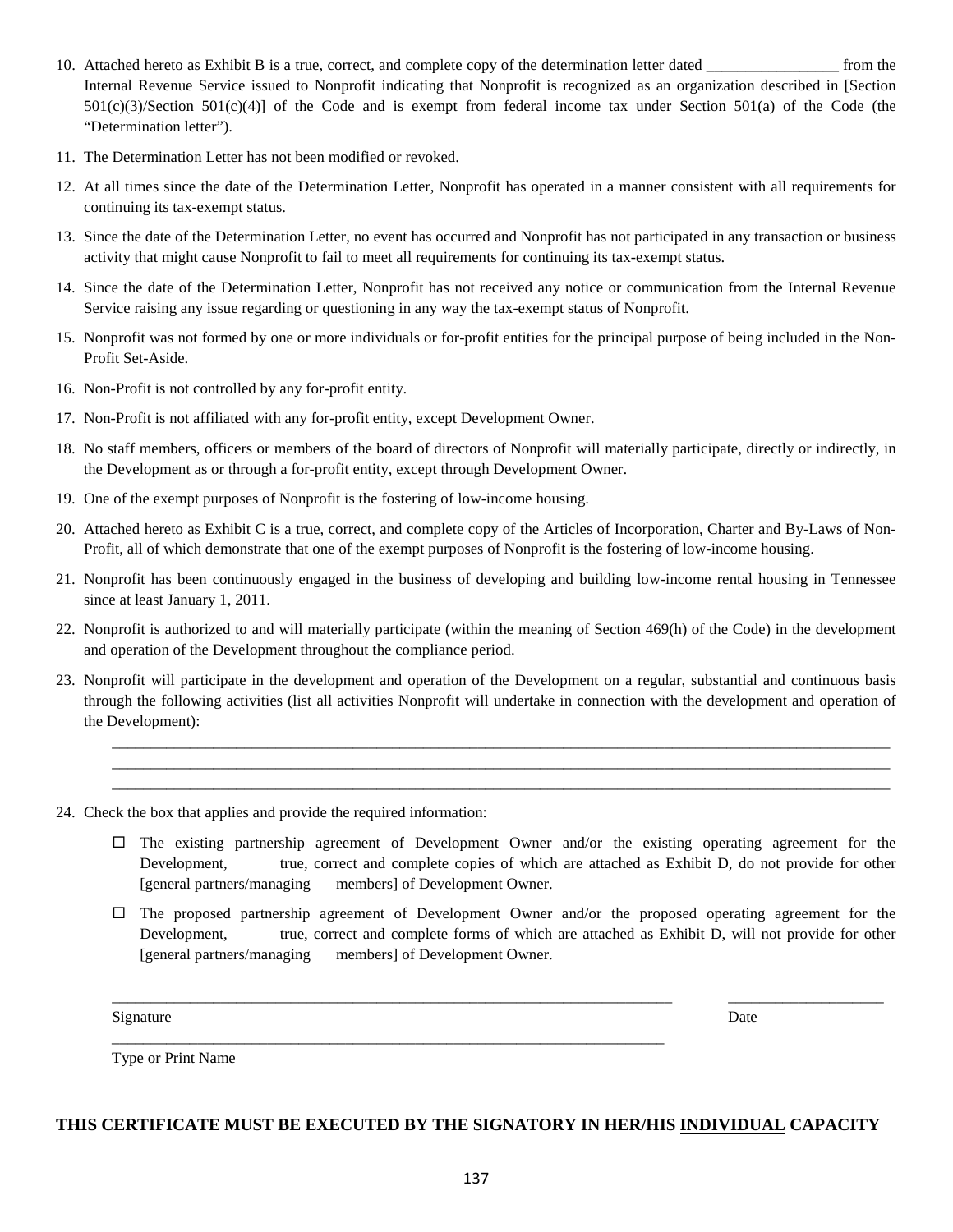## **2013 LIHTC ATTACHMENT 28B: CERTIFICATE REGARDING QUALIFICATION FOR THE NON-PROFIT SET-ASIDE (WHEN NON-PROFIT(S) FORMED A CORPORATION TO BE SOLE GENERAL PARTNER OR SOLE MANAGING MEMBER OF DEVELOPMENT OWNER)**

| Development Name:        | (the "Development")       |
|--------------------------|---------------------------|
| Development Address:     |                           |
| <b>Ownership Entity:</b> | (the "Development Owner") |
| Non-Profit:              | $($ the "Nonprofit" $)$   |
| Corporation:             | (the "Corporation")       |

Under penalty of perjury, the undersigned, \_\_\_\_\_\_\_\_\_\_\_\_\_\_\_\_\_\_\_\_\_\_\_\_\_, hereby certifies as follows:

- 1. I am the \_\_\_\_\_\_\_\_\_\_\_\_\_\_\_\_\_\_\_\_\_\_\_\_\_\_\_\_ of Nonprofit and, as such, I have direct knowledge of the matters contained in this Certificate and am duly authorized to provide the certifications and representations contained herein to the Tennessee Housing Development Agency ("THDA") in connection with the Initial Application (as defined below).
- 2. This Certificate is provided with respect to the status of Nonprofit as a qualified nonprofit organization, as defined in Section 42(h)(5) of the Internal Revenue Code of 1986, as amended (the "Code") and in the Tennessee Housing Development Agency Low Income Housing Tax Credit Qualified Allocation Plan for 2013 (the "QAP") and the status of Corporation as a "qualified corporation" under Section 42(h)(5)(D) of the Code in connection with an Initial Application of even date herewith (the "Initial Application") submitted to THDA requesting an allocation of 2013 Low Income Housing Tax Credits ("Tax Credits") for the Development from the Non-Profit Set-Aside pursuant to the Code and the QAP (the "Non-Profit Set-Aside").
- 3. I acknowledge that, under Tennessee Code Annotated, Section 13-23-133, it is a Class E felony for any person to knowingly make, utter or publish a false statement of substance for the purpose of influencing THDA to allow participation in any of its programs, including the Low Income Housing Tax Credit Program (the "Tax Credit Program"). I further acknowledge that the statements contained in this Certificate are statements of substance made for the purpose of influencing THDA to allow participation in the Tax Credit Program by awarding Low Income Housing Tax Credits to the Development as proposed in the Initial Application of which this Certificate is a part.
- 4. I have been involved in the preparation of the Initial Application and intend to submit the Initial Application, including this Certificate, to THDA for the purpose of participating in the Tax Credit Program.
- 5. I acknowledge and agree that the truthfulness and accuracy of the statements contained in this Certificate will be solely relied upon by THDA in determining whether the Development, as proposed in the Initial Application, is eligible for an award of Tax Credits from the Non-Profit Set-Aside.
- 6. All disclosures and statements contained in the Initial Application are true and correct.
- 7. Check the box that applies and complete required information:
	- $\Box$  Nonprofit owns 100% of the stock in Corporation and Corporation [owns all of the general partnership interests/is the sole managing member] of Development Owner.
	- Nonprofit owns 100% of the stock in Corporation and Corporation will, prior to the reservation of Tax Credits, [own all of the general partnership interests/be the sole managing member] of the Development Owner; however, Development Owner has not yet been formed.
- 8. Nonprofit is not authorized to and will not transfer any stock in Corporation to any person or entity who is not a qualified nonprofit as defined in Section 42(h)(5) of the Code and in the QAP.
- 9. Nonprofit was organized under the laws of the State of \_\_\_\_\_\_\_\_\_\_\_\_\_\_\_\_\_\_\_\_\_\_\_\_\_\_\_\_\_\_\_on \_\_\_\_\_\_\_\_\_\_\_\_\_\_\_\_\_\_\_\_\_ and is currently existing under the laws of such state.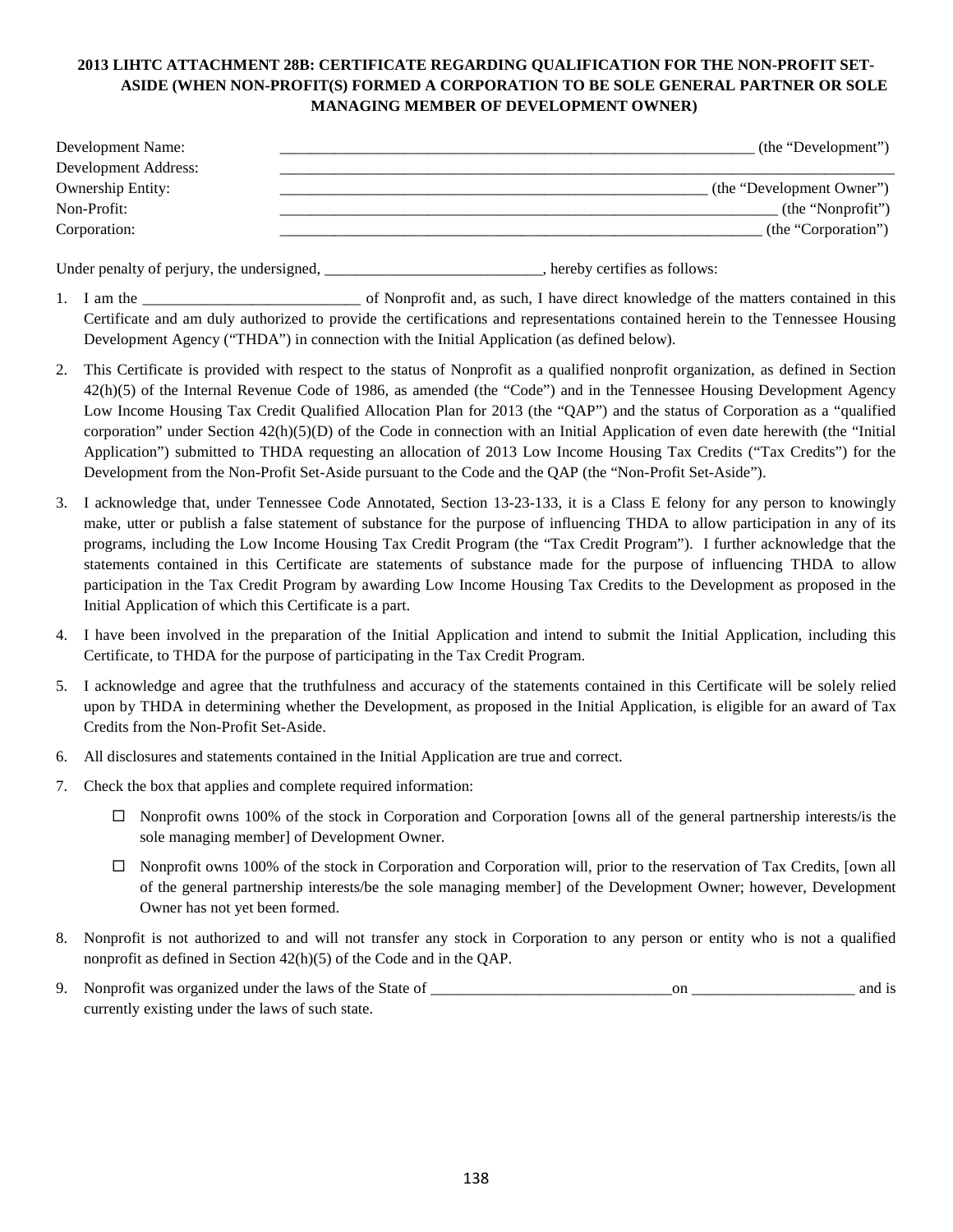- 10. Check the box that applies, complete required information and attach required documentation:
	- $\Box$  Attached hereto as Exhibit A is a true, correct, and complete certificate of existence for Nonprofit from the Tennessee Secretary of State dated not more than thirty (30) days prior to the date of the Initial Application.
	- $\Box$  Attached hereto as Exhibit A is a true, correct, and complete certificate of existence for Nonprofit from the Secretary of State of \_\_\_\_\_\_\_\_\_\_\_\_\_\_\_\_\_, the state in which Nonprofit was organized, together with other documentation from such Secretary of State indicating that Nonprofit is in good standing under the laws of such state and a certificate from the Tennessee Secretary of State indicating that Nonprofit is qualified to do business in Tennessee, all dated not more than thirty (30) days prior to the date of the Initial Application.
- 11. Attached hereto as Exhibit B is a true, correct, and complete copy of the determination letter dated \_\_\_\_\_\_\_\_\_\_\_\_\_\_\_\_\_ from the Internal Revenue Service issued to Nonprofit indicating that Nonprofit is recognized as an organization described in [Section  $501(c)(3)/\text{Section } 501(c)(4)$  of the Code and is exempt from federal income tax under  $501(a)$  of the Code (the "Determination") Letter").
- 12. The Determination Letter has not been modified or revoked.
- 13. At all times since the date of the Determination Letter, Nonprofit has operated in a manner consistent with all requirements for continuing its tax-exempt status.
- 14. Since the date of the Determination Letter, no event has occurred, and Nonprofit has not participated in any transaction or business activity that might cause Nonprofit to fail to meet all requirements for continuing its tax-exempt status.
- 15. Since the date of the Determination Letter, Nonprofit has not received any notice or communication from the Internal Revenue Service raising any issue regarding or questioning in any way the tax-exempt status of Nonprofit.
- 16. Nonprofit was not formed by one or more individuals or for-profit entities for the principal purpose of being included in the Non-Profit Set-Aside.
- 17. Nonprofit is not controlled by any for-profit entity.
- 18. Nonprofit is not affiliated with any for-profit entity, except Corporation and Development Owner.
- 19. No staff members, officers or members of the board of directors of Nonprofit will materially participate, directly or indirectly, in the Development as or through a for-profit entity, except through Corporation and Development Owner.
- 20. One of the exempt purposes of Nonprofit is the fostering of low-income housing.
- 21. Attached hereto as Exhibit C is a true, correct, and complete copy of the Articles of Incorporation, Charter and By-Laws of Nonprofit, all of which demonstrate that one of the exempt purposes of Nonprofit is the fostering of low-income housing.
- 22. Nonprofit has been continuously engaged in the business of developing and building low-income rental housing in Tennessee since at least January 1, 2011.
- 23. Nonprofit is authorized to own 100% of the stock of Corporation for the purpose of materially participating (within the meaning of Section 469(h) of the Code), and, through the Corporation, will materially participate in the development and operation of the Development throughout the compliance period.
- 24. Corporation is authorized to and will materially participate in the development and operation of the Development on a regular, substantial and continuous basis through the following activities (list all activities Corporation will undertake in connection with the development and operation of the Development):

\_\_\_\_\_\_\_\_\_\_\_\_\_\_\_\_\_\_\_\_\_\_\_\_\_\_\_\_\_\_\_\_\_\_\_\_\_\_\_\_\_\_\_\_\_\_\_\_\_\_\_\_\_\_\_\_\_\_\_\_\_\_\_\_\_\_\_\_\_\_\_\_\_\_\_\_\_\_\_\_\_\_\_\_\_\_\_\_\_\_\_\_\_\_\_\_\_\_\_\_ \_\_\_\_\_\_\_\_\_\_\_\_\_\_\_\_\_\_\_\_\_\_\_\_\_\_\_\_\_\_\_\_\_\_\_\_\_\_\_\_\_\_\_\_\_\_\_\_\_\_\_\_\_\_\_\_\_\_\_\_\_\_\_\_\_\_\_\_\_\_\_\_\_\_\_\_\_\_\_\_\_\_\_\_\_\_\_\_\_\_\_\_\_\_\_\_\_\_\_\_ \_\_\_\_\_\_\_\_\_\_\_\_\_\_\_\_\_\_\_\_\_\_\_\_\_\_\_\_\_\_\_\_\_\_\_\_\_\_\_\_\_\_\_\_\_\_\_\_\_\_\_\_\_\_\_\_\_\_\_\_\_\_\_\_\_\_\_\_\_\_\_\_\_\_\_\_\_\_\_\_\_\_\_\_\_\_\_\_\_\_\_\_\_\_\_\_\_\_\_\_

| 25. Corporation was organized under the laws of the State of |  | and |
|--------------------------------------------------------------|--|-----|
| is currently existing under the laws of such state.          |  |     |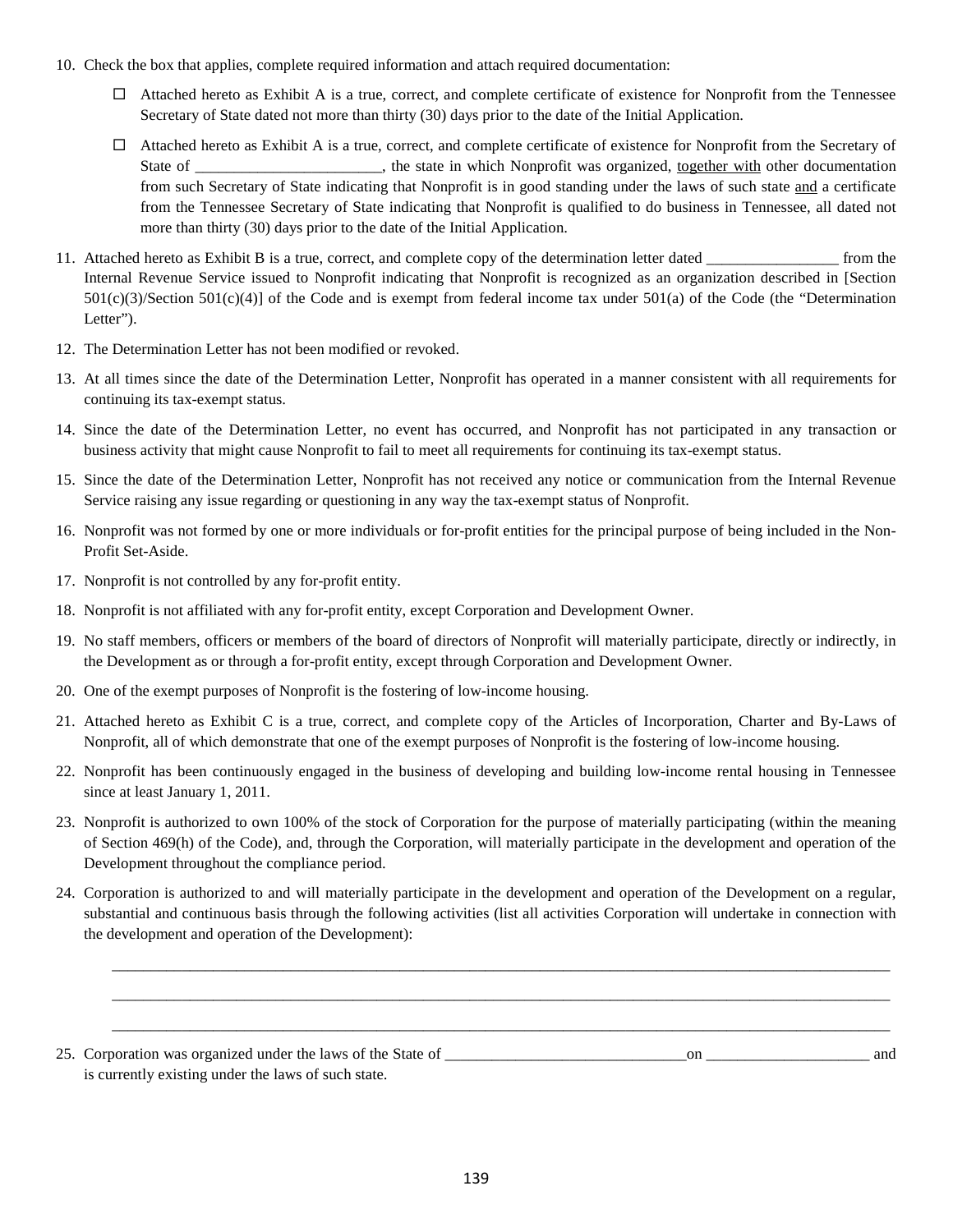- 26. Check the box that applies, complete required information and attach required documentation:
	- $\Box$  Attached hereto as Exhibit D is a true, correct, and complete certificate of existence for Corporation from the Tennessee Secretary of State dated not more than thirty (30) days prior to the date of the Initial Application.
	- $\Box$  Attached hereto as Exhibit D is a true, correct, and complete certificate of existence for Corporation from the Secretary of State of \_\_\_\_\_\_\_\_\_\_\_\_\_\_\_\_\_\_\_\_\_\_\_\_, the state in which Corporation was organized, together with other documentation from such Secretary of State indicating that Corporation is in good standing under the laws of such state and a certificate from the Tennessee Secretary of State indicating that Corporation is qualified to do business in Tennessee, all dated not more than thirty (30) days prior to the date of the Initial Application.
- 27. One hundred percent (100%) of the stock of Corporation is owned by Nonprofit.
- 28. Check the box that applies and provide the required information:
	- $\Box$  The existing partnership agreement of Development Owner and/or the existing operating agreement for the Development, true, correct and complete copies of which are attached as Exhibit E, do not provide for other [general partners/managing members] of Development Owner.
	- $\Box$  The proposed partnership agreement of Development Owner and/or the proposed operating agreement for the Development, true, correct and complete forms of which are attached as Exhibit E, will not provide for other [general partners/managing members] of Development Owner.

\_\_\_\_\_\_\_\_\_\_\_\_\_\_\_\_\_\_\_\_\_\_\_\_\_\_\_\_\_\_\_\_\_\_\_\_\_\_\_\_\_\_\_\_\_\_\_\_\_\_\_\_\_\_\_\_\_\_\_\_\_\_\_\_\_\_\_\_\_\_\_\_ \_\_\_\_\_\_\_\_\_\_\_\_\_\_\_\_\_\_\_\_

Signature Date Date of the Date of the Date of the Date of the Date of the Date of the Date of the Date of the Date of the Date of the Date of the Date of the Date of the Date of the Date of the Date of the Date of the Dat

Type or Print Name

## **THIS CERTIFICATE MUST BE EXECUTED BY THE SIGNATORY IN HER/HIS INDIVIDUAL CAPACITY**

\_\_\_\_\_\_\_\_\_\_\_\_\_\_\_\_\_\_\_\_\_\_\_\_\_\_\_\_\_\_\_\_\_\_\_\_\_\_\_\_\_\_\_\_\_\_\_\_\_\_\_\_\_\_\_\_\_\_\_\_\_\_\_\_\_\_\_\_\_\_\_\_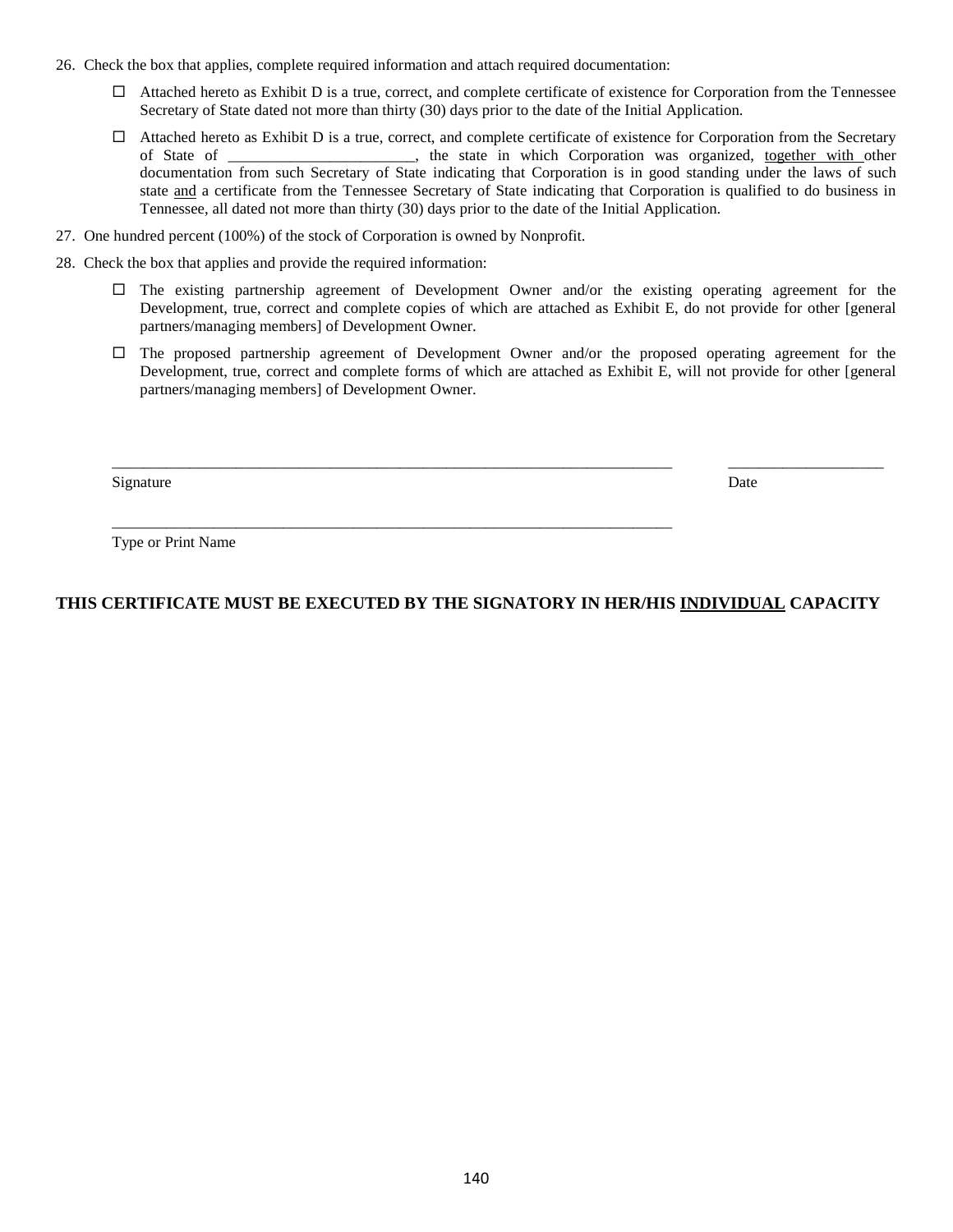#### 2013 LIHTC ATTACHMENT 29: EVIDENCE OF NON-PROFIT HOUSING EXPERIENCE

| Development Name:    |  |
|----------------------|--|
| Development Address: |  |
| Non-Profit Entity:   |  |

List all low-income housing that the non-profit entity identified above has developed and built during calendar year 2011 and calendar year 2012. See Part VII-A-2-a of the 2013 QAP for more information about non-profit requirements. List each development separately.

| <b>Low Income Housing</b><br><b>Street Address</b> | <b>Type of Housing</b> | <b>Total Number</b><br>of Low<br><b>Income Units</b> | <b>Indicate Role</b><br>of Non-Profit Entity<br>in This Development | <b>Date Units</b><br><b>Placed in</b><br><b>Service</b> |
|----------------------------------------------------|------------------------|------------------------------------------------------|---------------------------------------------------------------------|---------------------------------------------------------|
|                                                    |                        |                                                      |                                                                     |                                                         |
|                                                    |                        |                                                      |                                                                     |                                                         |
|                                                    |                        |                                                      |                                                                     |                                                         |
|                                                    |                        |                                                      |                                                                     |                                                         |
|                                                    |                        |                                                      |                                                                     |                                                         |
|                                                    |                        |                                                      |                                                                     |                                                         |
|                                                    |                        |                                                      |                                                                     |                                                         |
|                                                    |                        |                                                      |                                                                     |                                                         |
|                                                    |                        |                                                      |                                                                     |                                                         |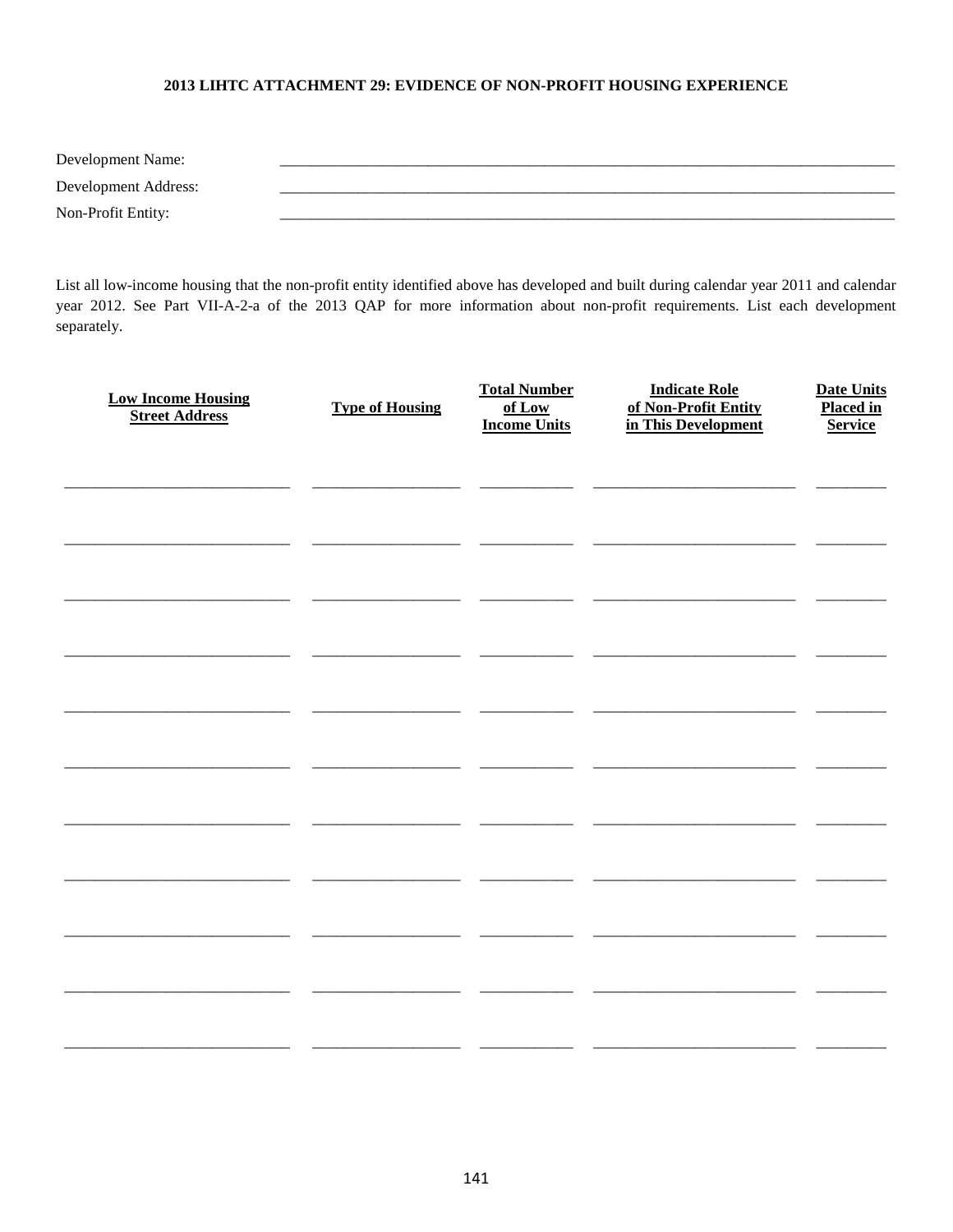### **2013 LIHTC ATTACHMENT 30: RESERVED**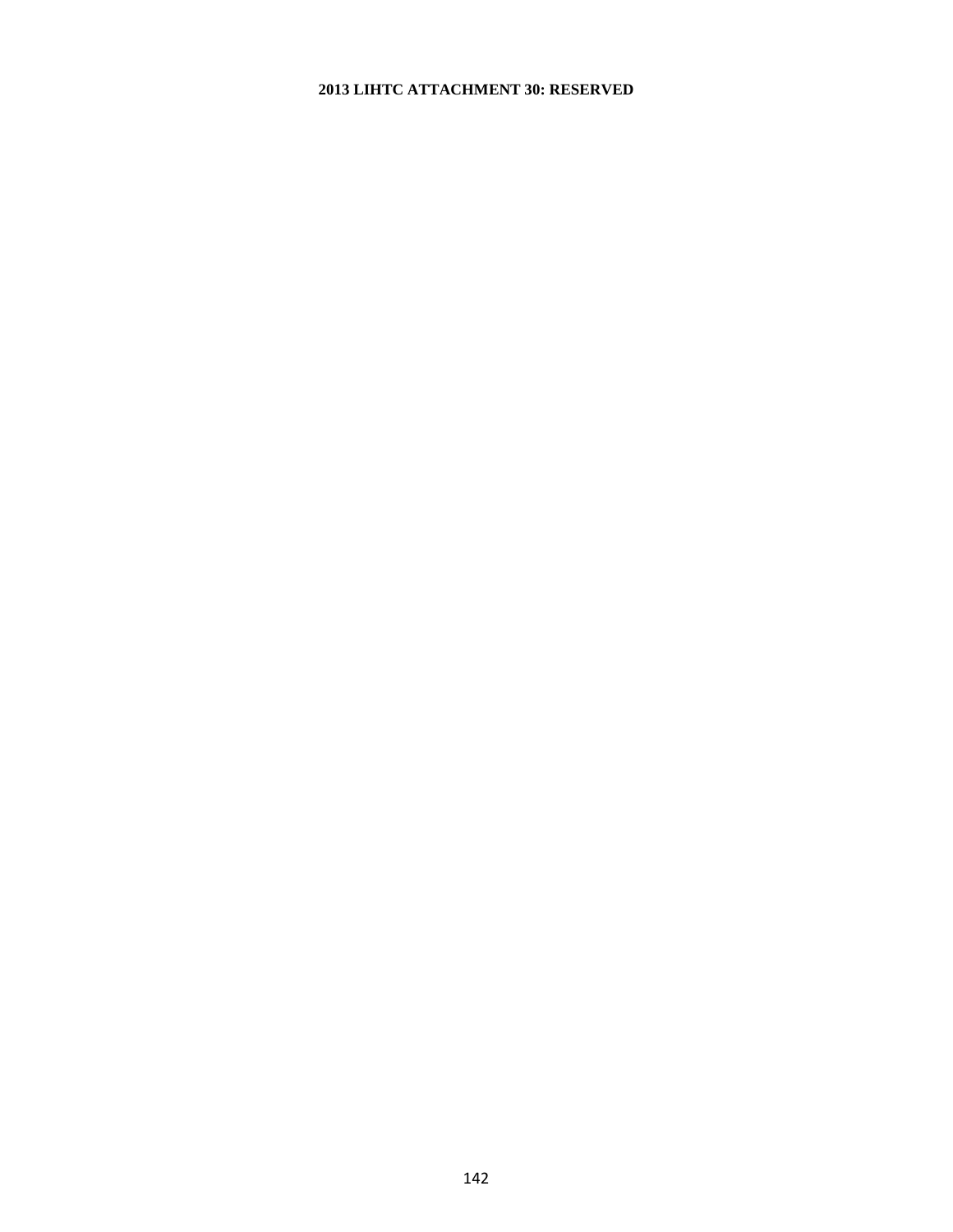#### **STATEMENT OF APPLICATION AND CERTIFICATION**

| Development Name:  | (the "Development")       |
|--------------------|---------------------------|
| Development Owner: | (the "Development Owner") |
| Developer Entity:  | (the "Developer")         |

I, the undersigned, being duly sworn, hereby certify as follows:

1. Check one:

 $\Box$  I am  $\Box$  I am  $\Box$  I am  $\Box$  I am  $\Box$  I am  $\Box$  I am  $\Box$  I am  $\Box$  I am  $\Box$  I am  $\Box$  I am  $\Box$  I am  $\Box$  I am  $\Box$  I am  $\Box$  I am  $\Box$  I am  $\Box$  I am  $\Box$  I am  $\Box$  I am  $\Box$  I am  $\Box$  I am  $\Box$  I am  $\Box$  I am above and identified in Section 3 of the Initial Application for Low Income Housing Tax Credits dated \_\_\_\_\_\_\_\_\_\_\_\_\_\_\_\_\_\_\_\_\_\_\_\_\_\_\_\_\_\_(the "Application") being submitted to the Tennessee Housing Development Agency ("THDA") with this Statement; or  $\Box$  I am  $\Box$  am  $\Box$  is the Developer identified above and identified in Section 4 of the Initial Application for Low Income Housing Tax Credits dated \_\_\_\_\_\_\_\_\_\_\_\_\_\_\_\_\_\_\_\_\_\_\_\_\_\_\_\_\_\_(the "Application") being submitted to the Tennessee Housing Development Agency

("THDA") with this Statement.

- 2. I have personal knowledge regarding the Development and the Application and am familiar with requirements related to Low Income Housing Tax Credits ("Tax Credits") contained in the Internal Revenue Code of 1986, as amended (the "Code"), the U.S. Treasury Regulations promulgated in connection therewith, (the "Regulations") and the 2013 Low-Income Housing Tax Credit Qualified Allocation Plan (the "2013 QAP").
- 3. I am duly authorized to execute this Statement and submit the Application on behalf of the Development Owner.
- 4. To the best of my knowledge and belief, the Development Owner has complied, or will comply with all of the requirements contained in the Code, the Regulations, and the 2013 QAP.
- 5. I acknowledge and affirm each of the following:

a. This Application will not be eligible for Tax Credits or an award of Tax Credits will be withdrawn if satisfactory information and/or materials are not supplied to THDA in accordance with the 2013 QAP.

b. Any preliminary award or allocation of Tax Credits, or the amount thereof, if any, is subject, in all respects, to (i) all requirements of the 2013 QAP; and (ii) all requirements of Section 42 of the Code and all Regulations.

c. As required by Section 42(m) of the Code, THDA will evaluate the amount of Tax Credits appropriate for the Development, if any, in connection with the Application, at the time of carryover and at the time the Development is placed in service in connection with IRS Form 8609. Consequently, the amount of any Tax Credits preliminarily awarded to the Development, if any, may be different from the amount requested in the Application; the amount of Tax Credits reflected in the carryover documentation, if any, may be different from the amount reflected in a Preliminary Award Letter, if any; and the amount of Tax Credits reflected in the IRS Form 8609, if any, may be different from the amount reflected in the carryover documentation, if any, based on reasonable information submitted by or on behalf of the Development Owner as determined by THDA in its sole discretion.

d. A preliminary award or an allocation of Tax Credits by THDA is not a warranty or representation that the referenced Development meets Code requirements applicable to Tax Credits.

e. THDA has made no representations about the effects of Tax Credits upon my taxes or that of any other person connected with this Development.

f. Neither THDA nor any of its directors, officers, employees and agents are responsible or liable for any representations made in connection with the Tax Credit program.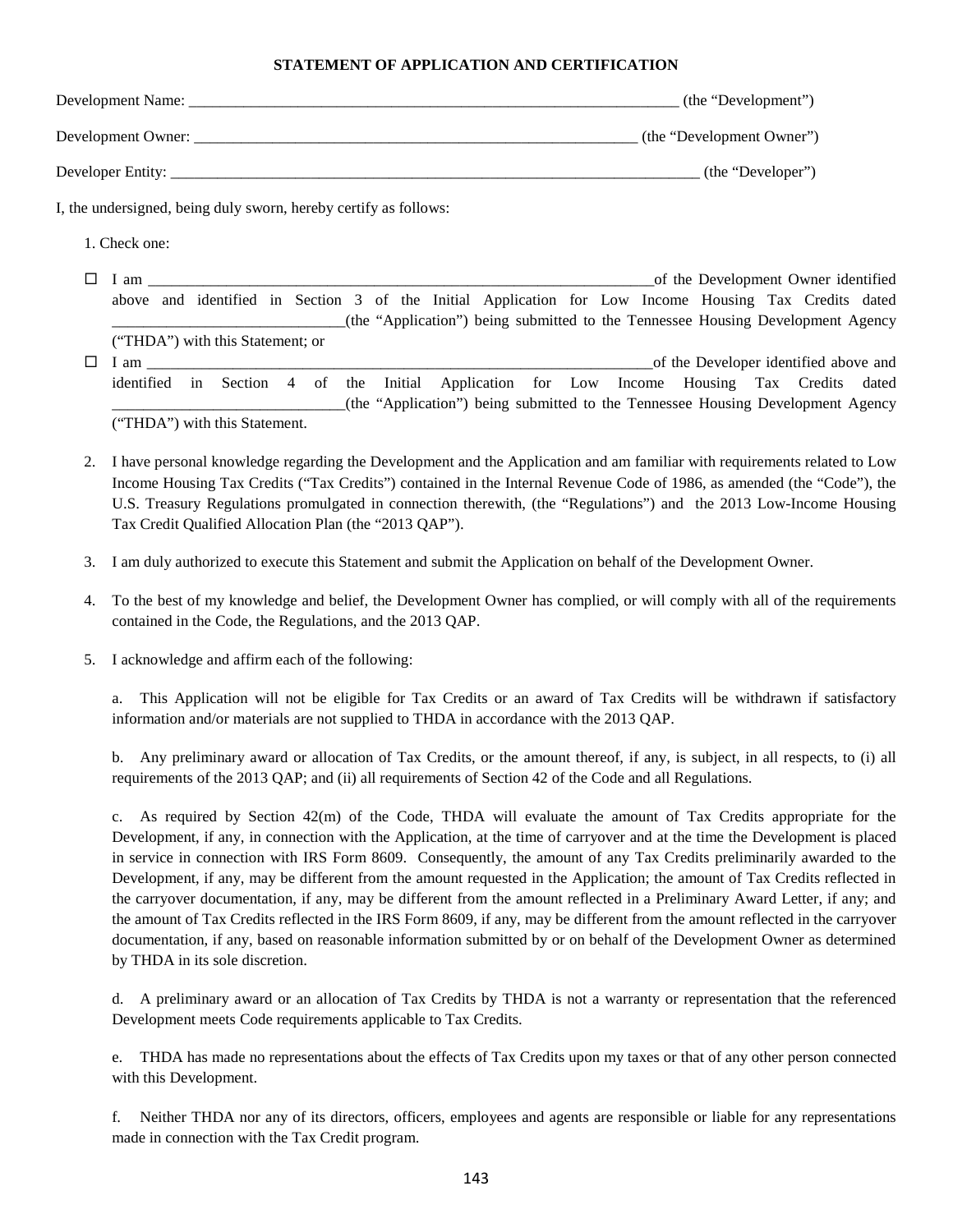g. I assume the risk of all damages, losses, costs and expenses related to participation in the Tax Credit program and agree to indemnify and save harmless THDA and all of its directors, officers, employees and agents against any and all claims, suits, losses, damages, costs and expenses (including all court costs and attorney's fees) of any kind and of any nature that THDA my hereinafter suffer, incur, or pay arising out of its decisions concerning Tax Credits or the use of information related to the Tax Credit program.

h. Any misrepresentations in any materials or documentation submitted to THDA to induce THDA to issue a preliminary award or allocate Tax Credits to the Development Owner for the Development may result in a reduction or withdrawal of Tax Credits by THDA, a bar on future program participation, and/or notification of the Internal Revenue Service.

- 6. To the best of my knowledge and belief, the information contained in the Application, in any Attachments in support thereof, or documentation otherwise submitted to THDA in connection with the Tax Credit program is true, correct, and complete and is truly descriptive of the Development.
- 7. I acknowledge that Tennessee Code Annotated, Section 13-23-133, makes it a class E felony for any person to knowingly make, utter or publish a false statement of substance for the purpose of influencing THDA to allow participation in any of its programs, including the Low Income Housing Tax Credit program. I further acknowledge that the statements contained in the Application, all relevant Attachments and this Statement are statements of substance made for the purpose of influencing THDA to award Low Income Housing Tax Credits to the Application of which this Statement is a part.

#### DEVELOPMENT OWNER:

| BY:     |                                          |  |
|---------|------------------------------------------|--|
|         | (Signature or name if not an individual) |  |
|         | (Print or type name)                     |  |
| (title) |                                          |  |
|         | BY:                                      |  |
|         | (Signature or name if not an individual) |  |
|         | (Print or type name)                     |  |
|         | (title)                                  |  |
|         |                                          |  |